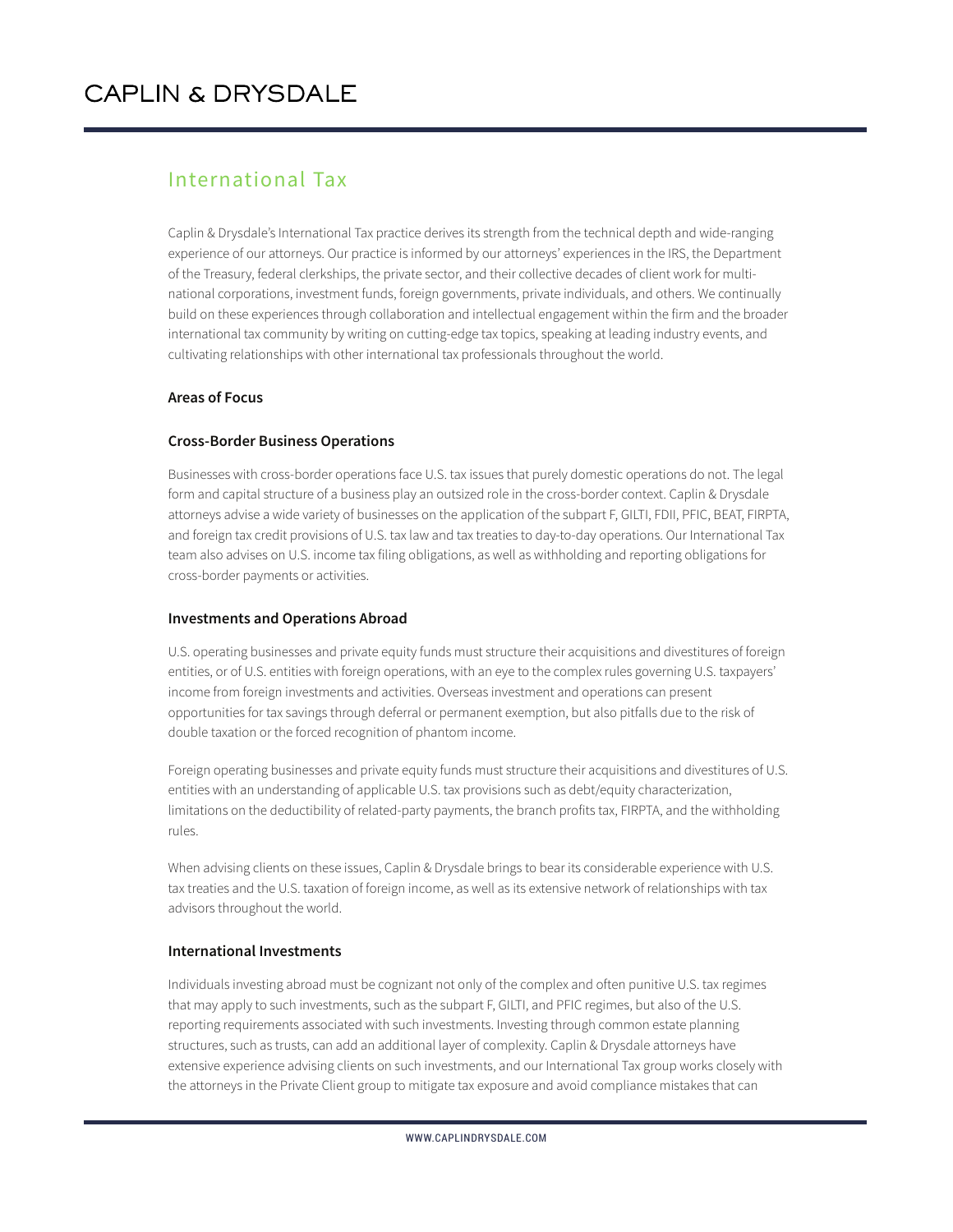result in costly penalties.

#### **Cross-Border Real Estate Investment Structures**

Foreign investors in U.S. real estate face potential exposure to U.S. tax, including federal and state income tax and estate tax exposure. Corporate and trust structures can effectively mitigate estate tax exposure, but investors must weigh such benefits against the income tax consequences of these structures, both U.S. and foreign. Caplin & Drysdale has considerable experience advising clients with respect to such structures and working with our Private Client group and foreign tax advisors to optimize global tax exposure from investments in U.S. real estate.

#### **Taxation of** *Bona Fide* **Residents of Puerto Rico, U.S. Virgin Islands, and Other Possessions**

U.S. persons who are *bona fide* residents of U.S. possessions, including Puerto Rico and the U.S. Virgin Islands, are subject to different tax regimes than other U.S. persons with respect to certain types of income. For example, *bona fide* residents of Puerto Rico are exempt from U.S. income taxation on certain income sourced to Puerto Rico, and *bona fide* residents of the U.S. Virgin Islands and other possessions also enjoy certain tax benefits. Special rules under the U.S. tax law define who is a *bona fide* resident of a possession and provide income sourcing rules applicable to such *bona fide* residents. Caplin & Drysdale attorneys has substantial experience advising clients on a wide range of issues under both regimes:

- Whether they are *bona fide* residents of a possession under Treasury Regulations;
- Transfer pricing between possession companies and related U.S. businesses;
- The optimal structure for ownership of and transactions with Puerto Rico Act 60 companies;
- The sourcing of gains from sales of closely held U.S. businesses, including interests in U.S. partnerships, S corporations, and C corporations by *bona fide* residents of a possession;
- The sourcing of investment gains earned by *bona fide* residents of a possession, whether directly or through investment entities;
- The sourcing of stock-based compensation, such as qualified and non-qualified options, warrants, and other interests; and
- Trust and estate planning issues unique to residents of Puerto Rico and other U.S. possessions.

#### **Withholding Tax Issues**

From FIRPTA to FATCA, U.S. tax regulations require U.S. and foreign persons to comply with withholding and related documentation requirements in a wide variety of situations. These withholding rules are voluminous and complex, and the consequences for failure to comply with their substantive or procedural requirements may be harsh. Moreover, they cannot be considered in a vacuum; tax treaties and various anti-abuse rules, such as the "conduit" regulations, are also relevant.

For foreign corporations and individuals investing in the United States, as well as U.S. persons making payments to foreign persons, understanding these withholding rules—whether and how they apply, whether and under what circumstances reduced withholding may be available, and what compliance obligations flow from them—is essential. Caplin & Drysdale attorneys are steeped in these rules and in some cases were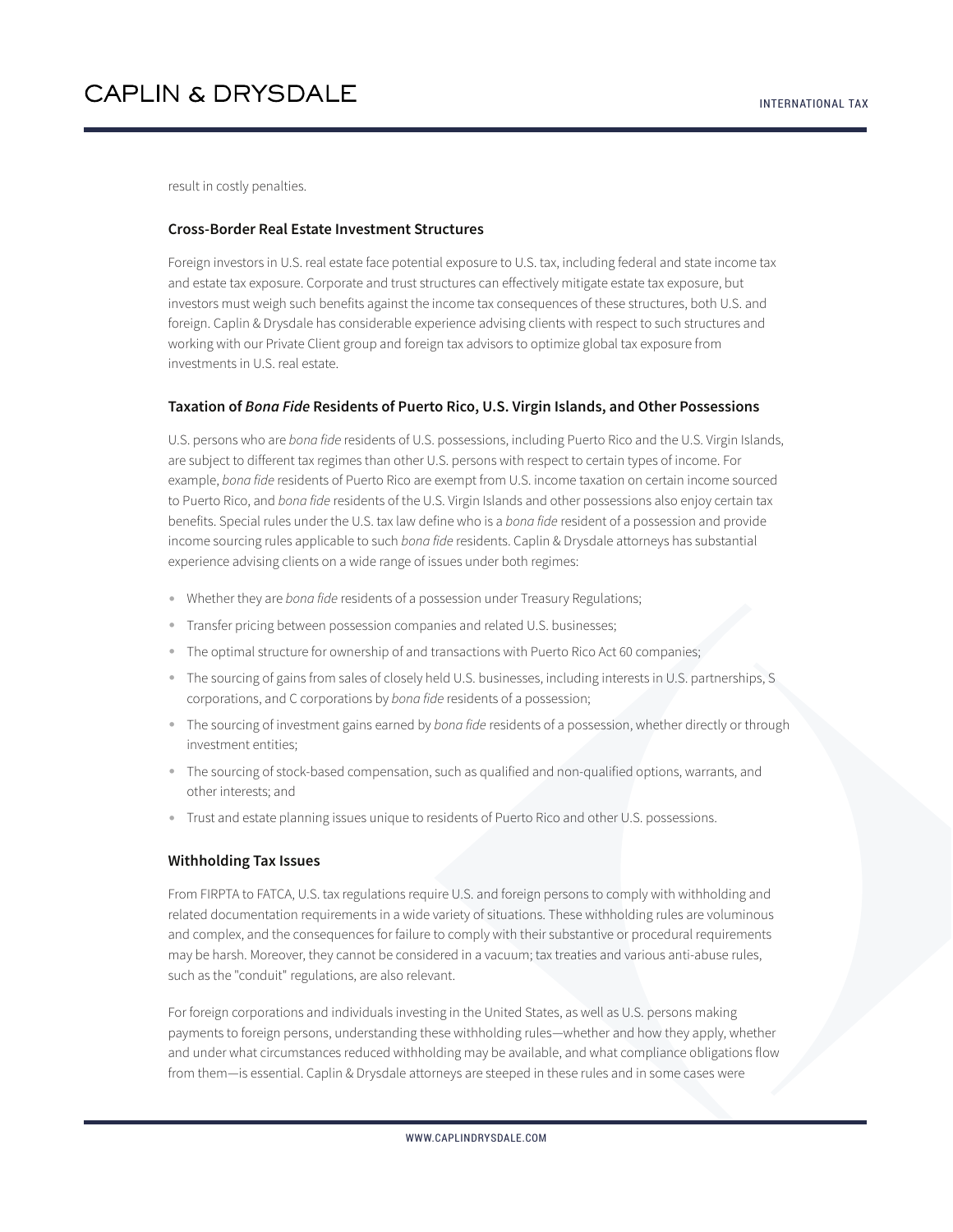involved in writing them. We have hands-on familiarity with all substantive and procedural aspects and regularly assist with:

- Structuring or restructuring U.S. investments to eliminate or minimize withholding tax, and satisfying the associated documentation requirements, such as Forms W-8BEN, W-8BEN-E, W-8IMY, and W-8EXP, nonforeign person certificates, and other certifications; and
- Compliance with U.S. withholding obligations, including those of U.S. partnerships with foreign partners, and limiting exposure to withholding liability.

#### **Foreign Tax Credits**

The intricate rules governing foreign tax credits are of fundamental importance for U.S. taxpayers with crossborder operations and income. Caplin & Drysdale attorneys have extensive experience and expertise in navigating these ever-changing rules, including not only basic questions of creditability under U.S. tax law and tax treaties, but also the equally important provisions relating to the foreign tax credit limitation, the deemed paid credit, the requirements for substantiation, and the special currency, accounting, and carryover rules pertaining to the credit.

#### **Expert Witness**

Caplin & Drysdale attorneys have served as expert witnesses in more than 40 contentious matters involving international tax issues. These matters have included not only disputes between taxpayers and government entities, but also a variety of private disputes in which aspects of international taxation have been a focus. Although many of these disputes have arisen in state and federal court cases and domestic arbitrations, a substantial number have been in foreign jurisdictions such as Australia, Norway, Canada, and the Netherlands and some have come in international arbitrations under bilateral investment treaties.

#### **U.S. Tax Treaty Matters**

Caplin & Drysdale attorneys are called upon daily to interpret and apply tax treaties due to our years of experience structuring cross-border investments, transactions, and operations for clients, participating in the Mutual Agreement Procedure, handling litigation, and representing foreign governments. We are thoroughly familiar with the provisions of most U.S. treaties and have deep knowledge of the histories of most of the treaties in the U.S. network. We also benefit from contacts with a wide network of tax treaty experts throughout the world, with whom we regularly consult.

#### **Competent Authority Cases**

Caplin & Drysdale has decades of experience with the Mutual Agreement Procedure ("MAP") of U.S. tax treaties, in which the competent authorities— that is, representatives of the countries party to the treaty—seek to resolve specific treaty issues. These cases frequently involve disagreements regarding the residence of a taxpayer for treaty purposes, whether a taxpayer resident in one country has a permanent establishment in the other country, and transfer pricing disputes. With the growth in U.S. Advance Pricing Agreements ("APAs"), under which rulings on transfer pricing matters are considered *ex ante* rather than retrospectively on audit, the role of the competent authority has assumed a greater prominence than it used to have. We have shepherded many APAs through the MAP and are familiar with the process. We have also represented taxpayers in non-APA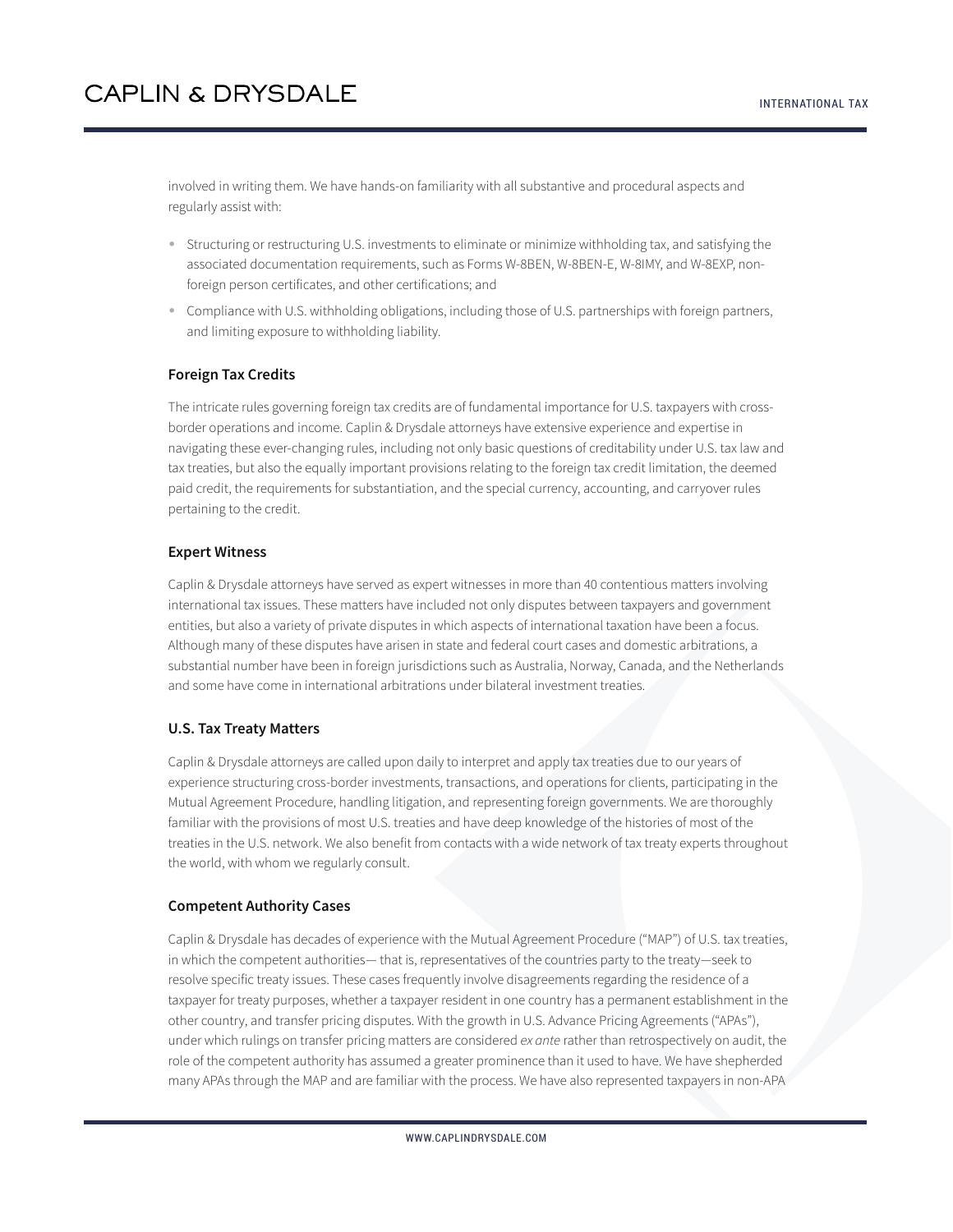competent authority cases involving Canada, the United Kingdom, France, Germany, Norway, Japan, Korea, India, Switzerland, Luxembourg, and the Netherlands, to name a few.

#### **Advance Pricing Agreements**

Advance Pricing Agreements ("APAs") can provide an excellent mechanism to resolve cross-border transfer pricing controversies before they occur, on a unilateral, bilateral, or multilateral basis. APAs are often used as a dispute resolution mechanism for contentious big-dollar transfer pricing issues. Caplin & Drysdale has substantial experience helping clients successfully navigate the APA process. Here are some of the ways our attorneys can help:

- Advise on APA experiences in your industry and with your general fact pattern;
- Determine the most appropriate and advantageous transfer pricing methodology;
- Prepare the APA application by identifying, gathering, and synthesizing appropriate historical and financial information;
- Engage an economist, if necessary (under *"Kovel"*, to best preserve attorney-client privilege), and oversee preparation of the economic analysis;
- Negotiate the terms of the APA with the IRS, in some cases with non-U.S. tax authorities, and help shape Competent Authority negotiations;
- Ensure the documented APA or APAs (if bilateral or multilateral) are consistent with the intended agreement; and
- Support implementation of the APA by providing pre-submission review of APA Annual Reports.

#### **Transfer Pricing Issues**

Transfer pricing enforcement is a high-profile, big-dollar audit priority for U.S. and foreign taxing authorities. U.S. tax law gives the IRS broad discretion to reallocate income by challenging transfer prices, and the IRS regularly does so. The IRS also has shown a consistent willingness to litigate big-dollar transfer pricing issues, with material successes in recent years. Caplin & Drysdale's International Tax team can help by:

- Working with the company and its economic advisors to develop the best defensible method for pricing related-party transactions, including high-value services transactions, services transactions priced under the services cost method, licenses and royalty rates, cost-sharing arrangements, contract manufacturing, atrisk manufacturing, distribution, inventory and other trading, interest rates on loans, and other controlled transactions;
- Preparing or advising on the preparation of transfer pricing planning studies and transfer pricing penalty protection documentation;
- Preparing inter-company agreements that delineate and price related-party transactions, including costsharing agreements that meet the requirements of Treasury Regulations;
- Defending the company's transfer pricing at IRS Examination and Appeals;
- Litigating transfer pricing assessments in various venues, including the United States Tax Court, United States Court of Federal Claims, Federal district courts, and Federal appeals courts;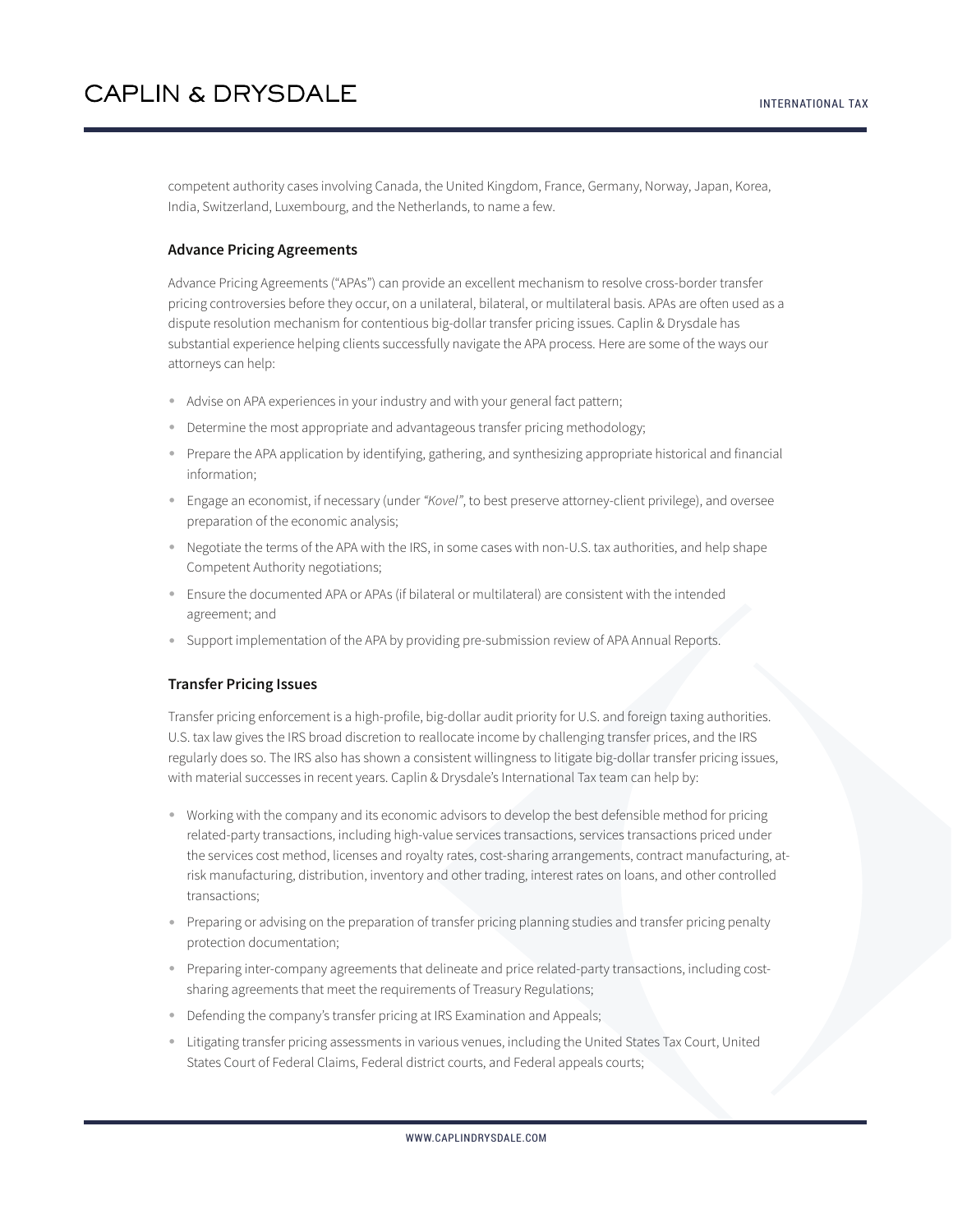- Helping clients to avoid double tax by accessing the Competent Authority process, including by seeking mutual agreements and Advance Pricing Agreements; and
- Addressing client concerns in legislative and regulatory processes that relate to transfer pricing.

#### **Taxation of Foreign Sovereigns and Pension Funds**

Foreign government investors, including sovereign wealth funds, and foreign public and private pension funds, are among the many investors who seek yield in the U.S. private equity and real estate markets and thereby potentially become subject to U.S. taxation. Certain special exemptions in the U.S. tax law and tax treaties some longstanding (section 892) and others of more recent vintage (the qualified foreign pension fund ("QFPF") exemption from FIRPTA)—offer relief.

Structuring into and maintaining qualification for the tax exemptions for foreign sovereigns and pension funds require careful planning and ongoing vigilance. Caplin & Drysdale attorneys have extensive experience working with these rules, having advised clients globally in a wide range of contexts. We regularly:

- Advise foreign sovereign and pension fund clients on their eligibility for exemption under the U.S. tax law and income tax treaties;
- Structure (or restructure) U.S. real estate, infrastructure, private equity and other investments by foreign governments and their controlled entities, to eliminate or minimize withholding tax, and to satisfy the associated documentation requirements;
- Assist clients with real estate and M&A transactions; and
- Support clients in monitoring and managing existing structures to ensure ongoing compliance with the requirements for the foreign sovereign and QFPF exemptions.

#### **Taxation of Nonresident Athletes and Entertainers**

Caplin & Drysdale helps professional athletes and entertainers navigate the complex rules that govern their U.S. tax liabilities through planning and dispute resolution, applying the principles of both the U.S. tax laws and applicable tax treaties. We are thoroughly familiar with the growing body of case law and rulings that apply to such persons, who often earn large amounts of income in a relatively short time and who may be compensated not only for their professional services, but also for licensing their names and likenesses. Our team assists these clients in complying with rules requiring that they allocate all their compensation appropriately to the various components—services versus name and likeness, U.S. vs foreign, etc.—and by structuring business arrangements with these issues in mind to minimize the risk of a dispute with the IRS. Our Private Client group provides complementary estate planning services.

#### **Related Practices**

Employee Benefits

Private Client

Tax Disputes & Tax Litigation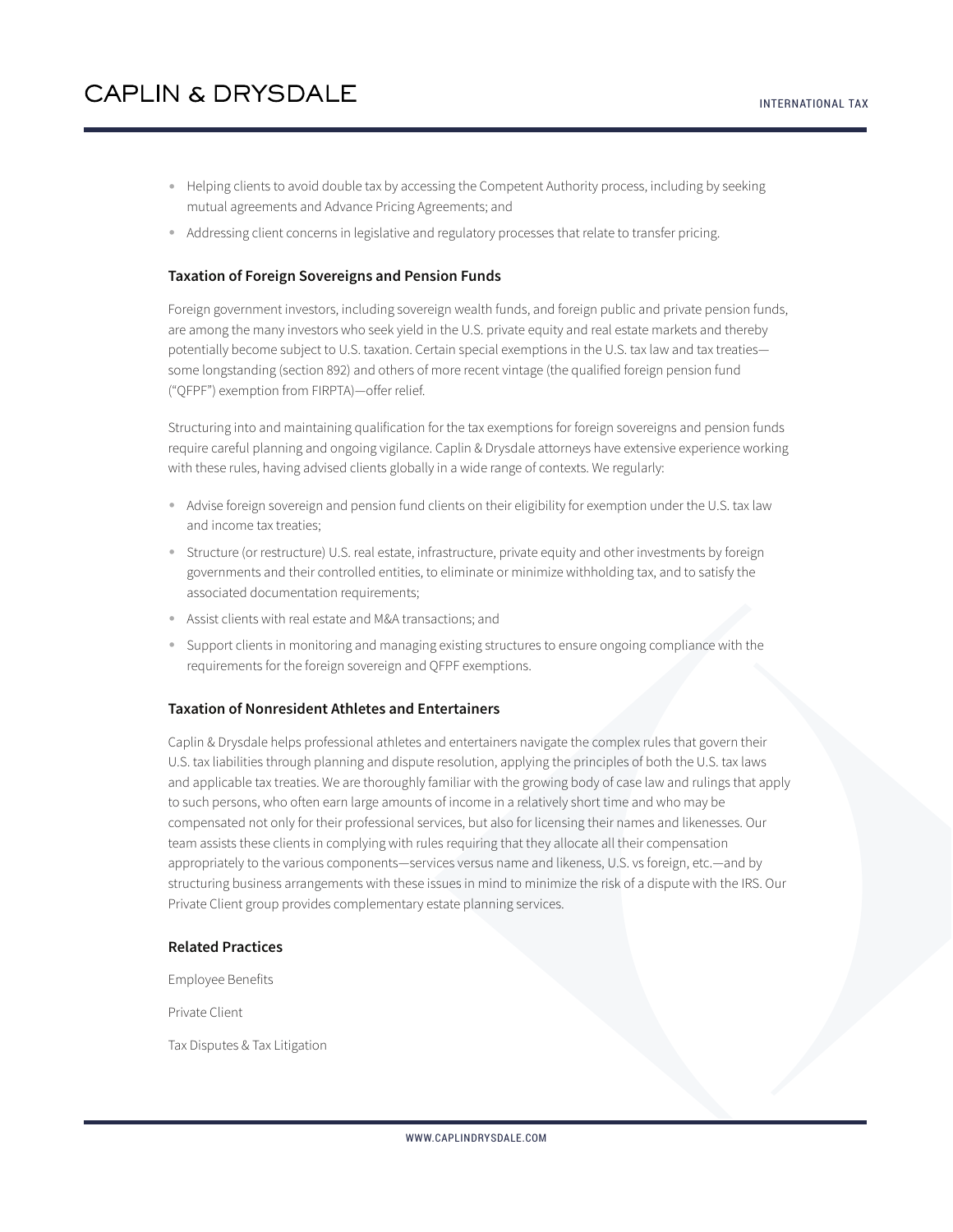#### **News & Insights**

#### NEWS

Peter Barnes Weighs in on OECD Pillar Two in Law360 *Law360 Tax Authority*, 06.10.2022

Caplin & Drysdale Attorneys Recognized by Legal 500 Awards & Rankings | 06.10.2022

*Chambers USA* Recognizes Caplin & Drysdale Attorneys in 2022 Edition Awards & Rankings | 06.03.2022

Elizabeth Stevens Comments on Tax Fraud Investigation Against McKinsey in The Hill *The Hill*, 04.10.2022

Peter Barnes Talks to Bloomberg Tax on Support Need for Global Tax Deal *Bloomberg Tax*, 04.08.2022

Caplin & Drysdale Welcomes Nir Fishbien 03.07.2022

David Rosenbloom Talks to Tax Notes on OECD Pillar Two and BEPS *Tax Notes*, 02.18.2022

Law360 Quotes Amanda Leon on FinCEN Regulations *Law360 Tax Authority*, 01.28.2022

Victor Jaramillo Talks to Law360 on an International Tax Case To Watch in 2022 *Law360*, 01.03.2022

Tax Notes Quotes Caplin & Drysdale Alert on FinCEN Proposes Rules *Tax Notes*, 12.27.2021

Scott Michel Talks to Bloomberg Law on Offshore Bank Accounts *Bloomberg Law*, 12.03.2021

Victor Jaramillo Comments on Recent Government Win on FBAR Penalties in Bloomberg Law *Bloomberg Law*, 12.02.2021

Law360 Quotes Peter Barnes on OECD Pillar Two *Law360 Tax Authority*, 12.01.2021

Duke Celebrates Peter Barnes Becoming International Fiscal Association President 11.30.2021

Peter Barnes Elected President of International Fiscal Association 11.29.2021

Clark Armitage Talks to Tax Notes on IRS's New Transfer Pricing Regulatory Projects *Tax Notes*, 11.17.2021

Law360 Quotes Peter Barnes on Tax Morality *Law360 Tax Authority*, 11.09.2021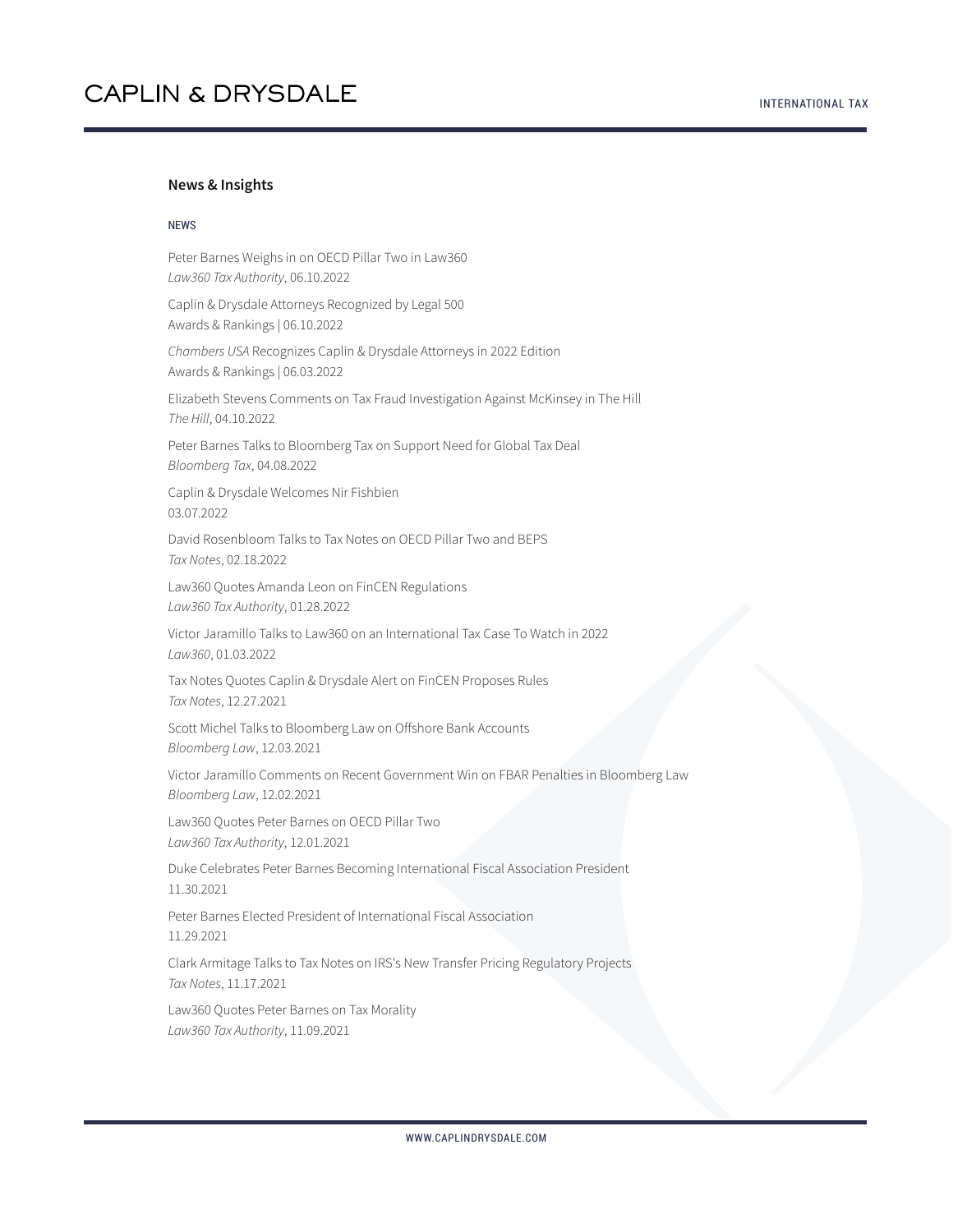David Rosenbloom Comments on Bilateral Investment Treaties in Tax Notes *Tax Notes*, 11.08.2021 Super Lawyers® Recognizes Caplin & Drysdale Attorneys in New York Awards & Rankings | *Super Lawyers®*, 10.01.2021 Caplin & Drysdale Welcomes Eleanor VanderMeulen 09.29.2021 Elizabeth Stevens Comments on OECD Pillar One and Two and U.S. Tax Reform in International Tax Review *International Tax Review*, 09.20.2021 IBFD Publishes Book Honoring David Rosenbloom's Contributions to International Tax 09.09.2021 Victor Jaramillo Comments on Cryptocurrency Crackdown in Bloomberg Law *Bloomberg Law*, 08.24.2021 Caplin & Drysdale Attorneys Listed as "Best Lawyers In America" Awards & Rankings | 08.19.2021 Bloomberg Quotes Elizbeth Stevens on Fee Reimbursement *Bloomberg Law*, 08.16.2021 Peter Barnes Weighs in on Digital Taxes and Global Tax Agreements in Bloomberg *Bloomberg Law*, 07.21.2021 Peter Barnes Talks to POLITICO on Global Tax Deal *POLITICO*, 07.01.2021 Peter Barnes Comments on the Global Tax Fight in POLITICO *POLITICO*, 06.30.2021 Legal 500 Recognizes Caplin & Drysdale Attorneys Awards & Rankings | 06.10.2021 Clark Armitage Comments on Puerto Rico and New IRS Review in Bloomberg *Bloomberg Law*, 06.03.2021 Peter Barnes Weighs in on Indian Software Fee Ruling in Tax Notes *Tax Notes*, 05.24.2021 Tax Notes Quotes Clark Armitage on *Coca-Cola* Opinion and DEMPE *Tax Notes*, 05.21.2021 PODCAST: Peter Barnes Discusses Global Minimum Corporate Tax on FinReg Pod *the FinReg Pod.*, 05.19.2021 Scott Michel Comments on Swiss Life Settlement with DOJ in Tax Notes *Tax Notes*, 05.16.2021 Clark Armitage Weighs in on Amazon Case Against European Commission in Tax Notes *Tax Notes*, 05.14.2021 David Rosenbloom and Peter Barnes Talk to Law360 on OECD Pillar One and Pillar Two *Law360 Tax Authority*, 05.14.2021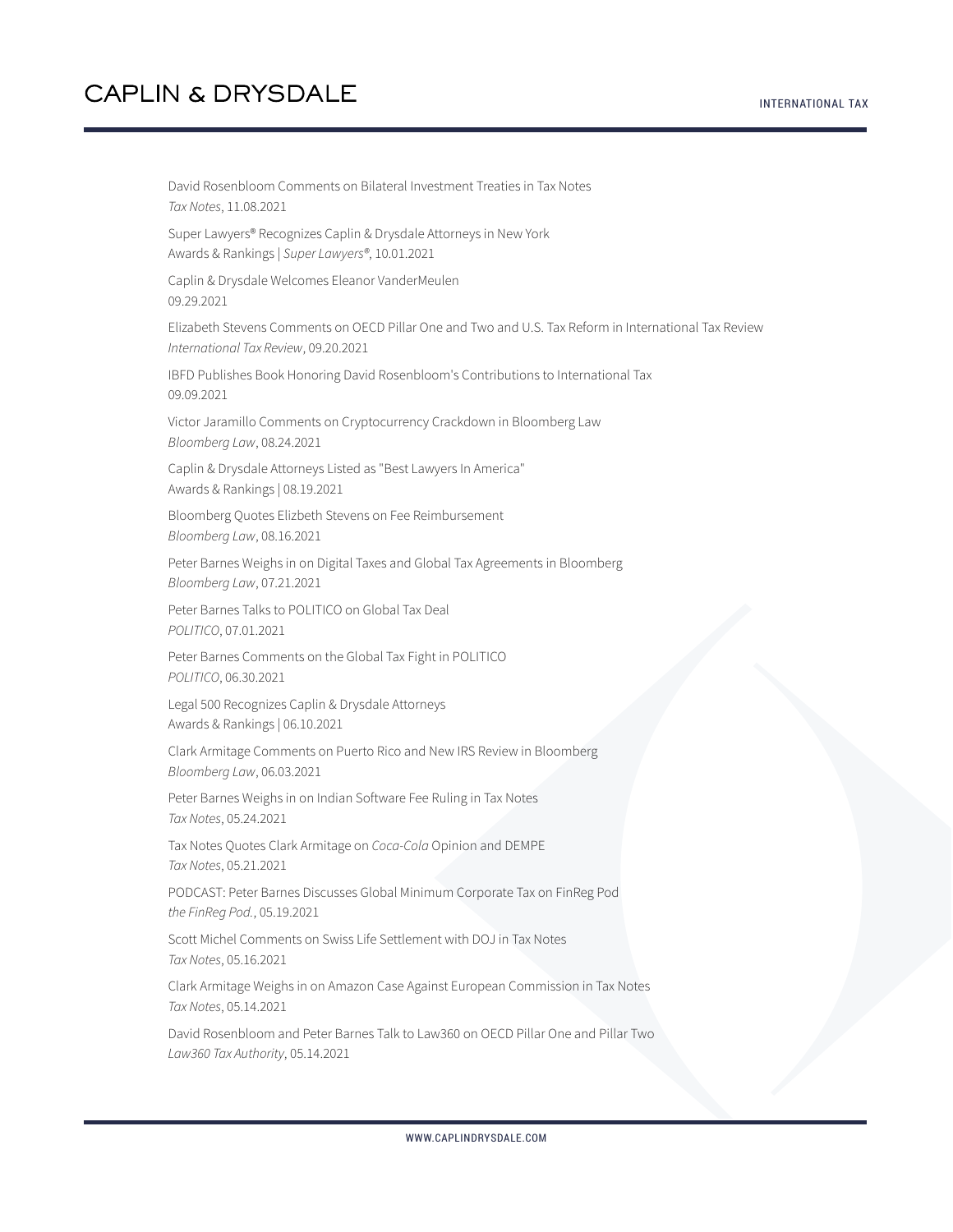Victor Jaramillo Talks to The Independent on Tax Concerns for Prince Harry *The Independent*, 05.12.2021

7 Caplin & Drysdale Attorneys Contribute to ABA's Annual Section of Taxation May Meeting 04.30.2021

Super Lawyers® Names Caplin & Drysdale Attorneys Among D.C.'s Most Prominent Practitioners Awards & Rankings | *Super Lawyers*, 04.29.2021

Elizabeth Stevens Comments on Proposed Changes to GILTI Tax in Law360 *Law360*, 04.08.2021

Clark Armitage and Dianne Mehany Weigh in on Act 20 and Act 22 Beneficiaries in Puerto Rico *The Weekly Journal*, 04.07.2021

New York Times Quotes Peter Barnes on Proposed Tax Changes From Biden Administration *New York Times*, 04.05.2021

David Rosenbloom Talks to Tax Notes on Colombia's Tax System *Tax Notes*, 03.19.2021

David Rosenbloom Comments on Upcoming Tax Changes Under Biden Administration *The Deal Pipeline*, 03.17.2021

Law360 Quotes Elizabeth Stevens on Accounting for the Pandemic's Impact *Law360 Tax Authority*, 03.05.2021

Tax Notes Quotes David Rosenbloom on Coca-Cola's Transfer Pricing Dispute *Tax Notes*, 02.11.2021

Brazilian Alumni of NYU ITP Publish Book in Honor of David Rosenbloom 01.30.2021

Elizabeth Stevens Weighs in on IRS Statute on Cross-Border Intercompany Transactions *Bloomberg Law*, 01.26.2021

Law360 Quotes Peter Barnes on OECD Digital Tax Plan *Law360 Tax Authority*, 12.22.2020

Elizabeth Stevens Comments on Mandatory Binding Arbitration in Tax Notes *Tax Notes*, 12.09.2020

UVA Law Interviews Amanda Leon for Tax Law Profile *UVA Law*, 12.07.2020

Tax Notes Quotes Clark Armitage on Recent *Coca-Cola* Ruling *Tax Notes*, 11.30.2020

Elizabeth Stevens Weighs in on Pandemic Year-End Planning *Bloomberg Law*, 11.20.2020

Washingtonian Recognizes Caplin & Drysdale Attorneys Among Washington's Top Lawyers Awards & Rankings | *The Washingtonian Magazine*, 11.19.2020

Elizabeth Stevens Comments in Bloomberg on Year-End Tax Guidance *Bloomberg Law*, 11.18.2020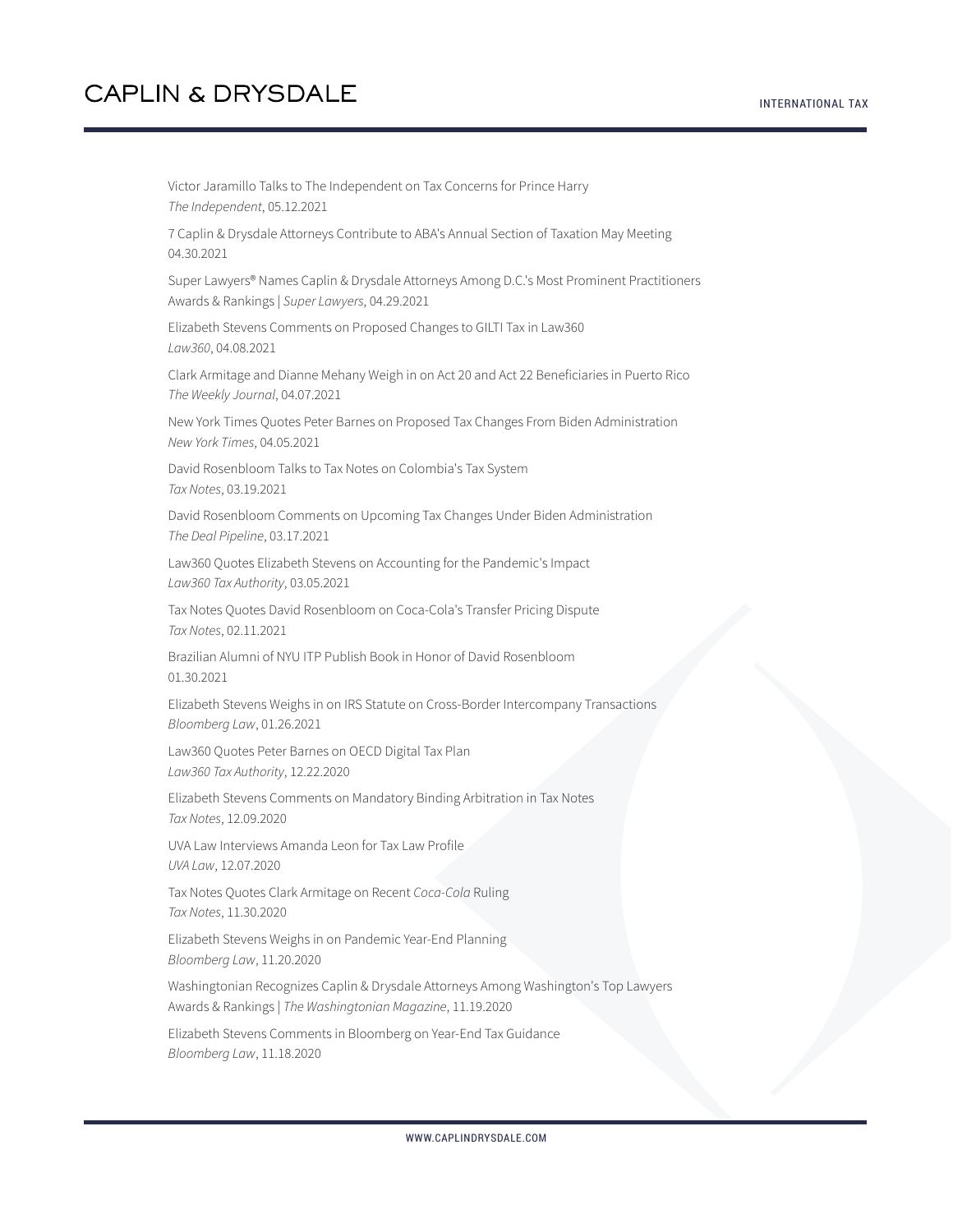Caplin & Drysdale New York Attorneys are Recognized by Super Lawyers® Awards & Rankings | *Super Lawyers®*, 11.06.2020

Law360 Quotes Elizabeth Stevens on COVID-19 Aid and Transfer Pricing *Law360 Tax Authority*, 10.22.2020

Bloomberg Quotes Elizabeth Stevens on Partnerships Tax Rules *Bloomberg Law*, 10.21.2020

Elizabeth Stevens Weighs in on OECD Updated International Tax Proposal *Law360 Tax Authority*, 10.20.2020

David Rosenbloom Comments on Corporate Tax in Corporate Tax Rate Report *WalletHub*, 10.14.2020

Elizabeth Stevens and Peter Barnes Speak to Law360 on OECD Guidance on COVID-19 *Law360 Tax Authority*, 10.02.2020

Caplin & Drysdale Attorneys Receive Award for *Amazon.com v. Commissioner* Awards & Rankings | *The ITR Americas Tax Awards*, 09.25.2020

Elizabeth Stevens Speaks to Bloomberg on GILTI and CFCs *Bloomberg Law*, 09.02.2020

Caplin & Drysdale Welcomes Heather Schafroth 09.01.2020

Caplin & Drysdale Earns Top Ranking in 2021 "Best Lawyers in America" Awards & Rankings | *U.S. News & World Report*, 08.20.2020

Elizabeth Stevens and Peter Barnes Speak to Law360 on Financial Statements *Law360 Tax Authority*, 08.14.2020

Law360 Quotes Elizabeth Stevens on Profit Splitting *Law360*, 08.07.2020

David Rosenbloom Speaks to Tax Notes on Cost Sharing *Tax Notes*, 07.22.2020

Law360 Quotes Peter Barnes on OECD Leader *Law360 Tax Authority*, 07.14.2020

Peter Barnes and Elizabeth Stevens Weigh in on Digital Services Taxes *Law360 Tax Authority*, 07.14.2020

17 Caplin & Drysdale Attorneys Recognized in 2020 Legal 500 Ranking Awards & Rankings | *The Legal 500*, 07.06.2020

Peter Barnes Comments on Digital Tax Deal in Tax Notes *Tax Notes*, 07.02.2020

6 Caplin & Drysdale Attorneys Contribute to ABA's Annual Section of Taxation Virtual May Meeting 06.29.2020

Elizabeth Stevens Weighs in on BEPS and OECD *Tax Notes*, 05.11.2020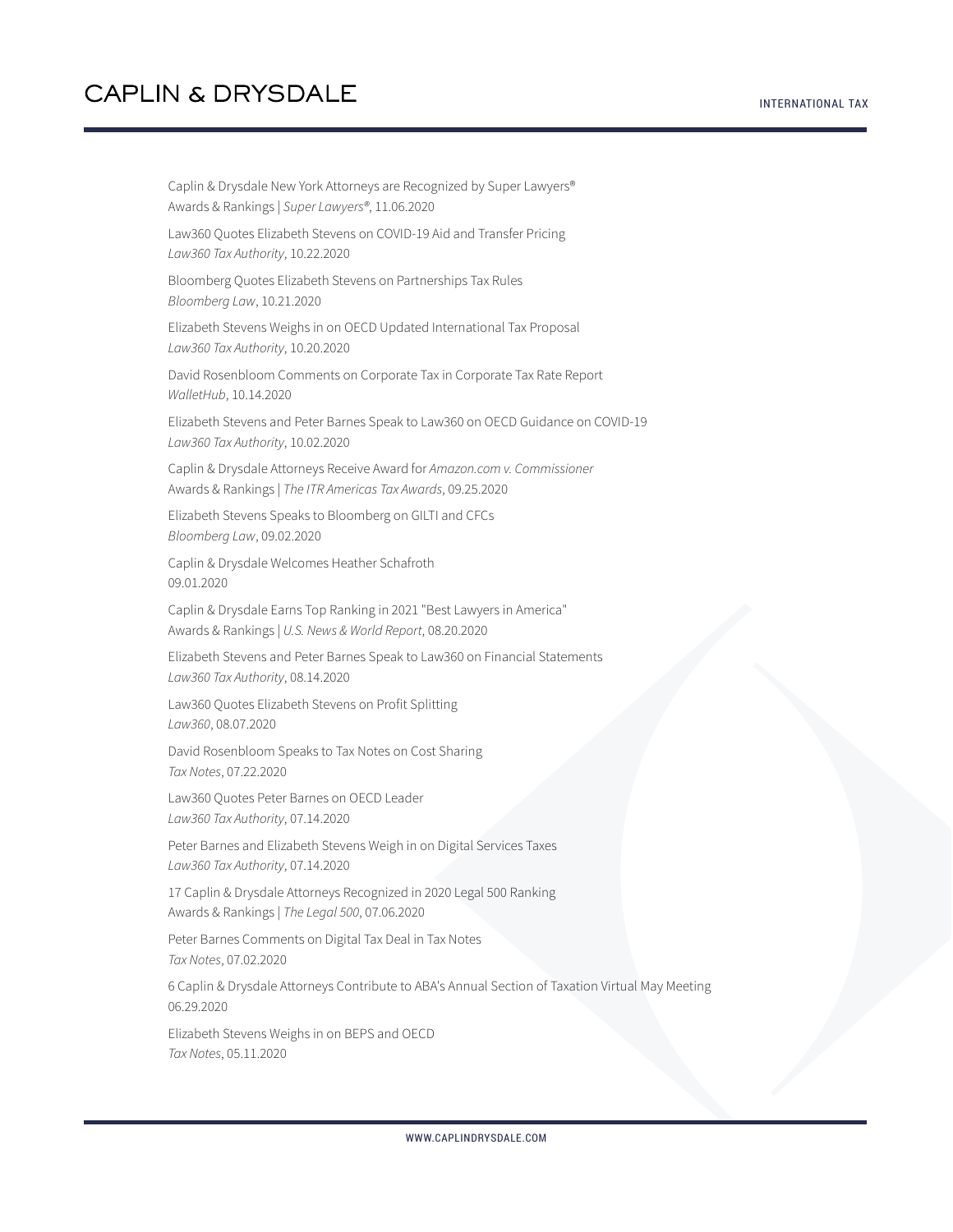David Rosenbloom Comments on Serving as a Clerk to U.S. Supreme Court *Super Lawyers*, 05.05.2020

Caplin & Drysdale D.C. Attorneys are Recognized by Super Lawyers® Awards & Rankings | *Super Lawyers*, 05.04.2020

Law360 Quotes Elizabeth Stevens on Governments Questioning Losses *Law360*, 05.01.2020

Elizabeth Stevens Comments on GILTI and Virus Losses in Law360 *Law360*, 04.29.2020

New York Times Quotes David Rosenbloom on Recent Repeal of Tax Limitations *New York Times*, 04.24.2020

Law360 Quotes Peter Barnes on Adjusting Comparables *Law360 Tax Authority*, 04.14.2020

WSJ Quotes David Rosenbloom on International Tax *The Wall Street Journal*, 04.09.2020

Law360 Quotes Mark Allison on Foreign Pension Plans *Law360*, 03.30.2020

Clark Armitage Weighs in on the Global Tax Regime in POLITICO *POLITICO*, 02.22.2020

David Rosenbloom Speaks to Bloomberg on Treasury Fixing Tax Laws *Bloomberg Law*, 02.03.2020

David Rosenbloom Comments on GILTI and TCJA *Law360 Tax Authority*, 01.27.2020

David Rosenbloom Weighs in on the Use of Data Analytics in Court Cases *Tax Notes*, 01.23.2020

New York Times Quotes Clark Armitage on OECD Digital Tax Negotiations *New York Times*, 01.23.2020

Clark Armitage Talks to Law360 on International Tax Cases To Watch In 2020 *Law360*, 01.01.2020

Kirsten Burmester Comments on BEAT in Tax Notes *Tax Notes*, 12.09.2019

Law360 Quotes Patricia Lewis and Peter Barnes on U.S. Safe Harbor Proposal *Law360*, 12.06.2019

Mark Allison Talks to Tax Notes on IRS Corporate Audit Campaigns *Tax Notes*, 10.25.2019

Law360 Quotes Clark Armitage on OECD Global Tax Plan *Law360 Tax Authority*, 10.10.2019

Peter Barnes Comments on Sharia Law and Cross-Border Transactions in Islamic Finance News *Islamic Finance News*, 10.02.2019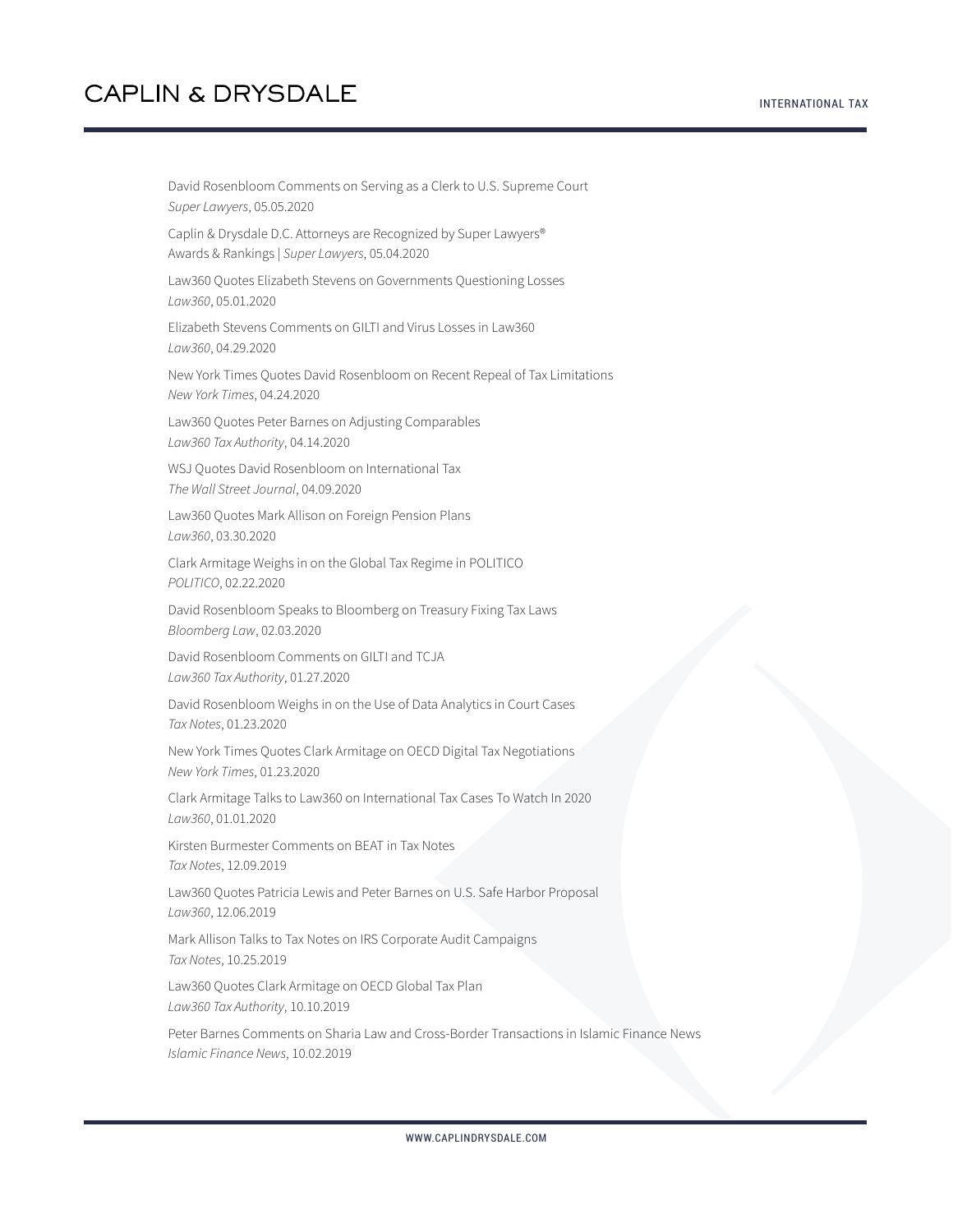Caplin & Drysdale Announces the Election of Four New Members 10.01.2019 Elizabeth Stevens Talks to Law360 on OECD Tax Proposals *Law360 Tax Authority*, 10.01.2019 Victor Jaramillo Comments on Repatriation Tax in Bloomberg *Bloomberg Law*, 09.30.2019 Law360 Quotes David Rosenbloom on Information Sharing *Law360*, 09.27.2019 Mark Allison and Aaron Esman Listed Among Top Tax Lawyers in New York Super Lawyers *Super Lawyers*, 09.13.2019 Peter Barnes Comments on Sharia Finance Compliance in International Tax Review *International Tax Review*, 09.10.2019 Bloomberg Quotes Peter Barnes on Digital Tax Plan *Bloomberg Law*, 09.09.2019 Patricia Lewis Talks to Law360 on History of D.C. Women Tax Partners *Law360*, 09.02.2019 WSJ Quotes David Rosenbloom: Companies Say They Can Ignore Cost of U.S. Tax Rules *The Wall Street Journal*, 08.30.2019 Scott Michel Talks About the State of Offshore Enforcement *Law360*, 08.22.2019 David Rosenbloom Comments on Amazon Defeating IRS Over Cost-Sharing Rules in Law360 *Law360 Tax Authority*, 08.20.2019 Caplin & Drysdale Attorneys Listed as "Best Lawyers In America" Awards & Rankings | 08.15.2019 Law360 Quotes Patricia Lewis on Transfer Pricing Safe Harbors *Law360 Tax Authority*, 08.14.2019 Clark Armitage Comments on MAP Process in Law360 *Law360 Tax Authority*, 08.08.2019 Tax Notes Quotes Clark Armitage on Stock-Based Compensation *Tax Notes*, 08.06.2019 Niles Elber Comments on Voluntarily Disclosing Tax Violations in Law360 *Law360 Tax Authority*, 08.05.2019 Law360 Quotes Peter Barnes on New International Tax System *Law360 Tax Authority*, 07.17.2019

Law360 Quotes Elizabeth Stevens on GILTI *Law360*, 07.10.2019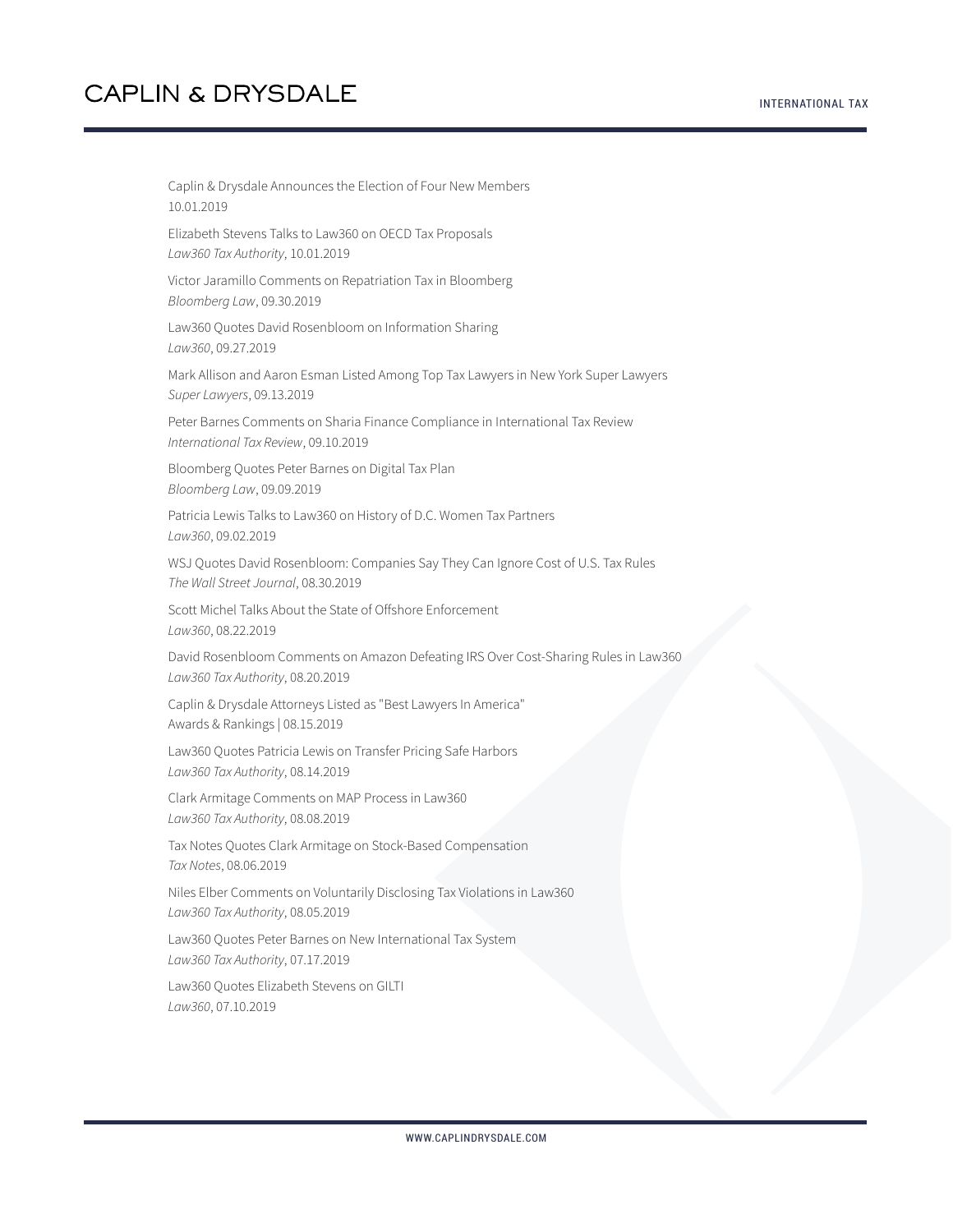#### INTERNATIONAL TAX

## **CAPLIN & DRYSDALE**

David Rosenbloom Speaks to Bloomberg Law on "AbbVie Moves Allergan Profits to U.S. in Partial GOP Tax Law Win"

*Bloomberg Law*, 06.26.2019

David Rosenbloom Speaks to Law360 on "Closing Gaps In GILTI Opens Up Authority Questions" *Law360*, 06.19.2019

David Rosenbloom Speaks to Bloomberg Law on GILTI *Bloomberg Law*, 06.17.2019

Mark Allison Speaks to Law360 on "9th Circ.'s Revival of IRS Rules Stretches 'Arm's Length'" *Law360*, 06.13.2019

The Legal 500 Recognizes 19 Caplin & Drysdale Attorneys Awards & Rankings | *The Legal 500*, 06.04.2019

Elizabeth Stevens Talks to Bloomberg Law on MAP *Bloomberg Law*, 06.04.2019

Clark Armitage Comments on Country-by-Country Reporting in Law360 *Law360 Tax Authority*, 05.24.2019

Elizabeth Stevens Comments on U.S. & India APAs *Law360 Tax Authority*, 05.10.2019

David Rosenbloom Talks to Bloomberg on Trump's Interest Income *Bloomberg*, 05.08.2019

8 Caplin & Drysdale Attorneys Contribute to ABA's Annual Section of Taxation May Meeting 05.03.2019

Law360 Quotes Clark Armitage: Debate Over GILTI's Jobs Offshoring Incentive Continues *Law360 Tax Authority*, 05.03.2019

Peter Barnes Comments on Marketing Intangibles *Law360 Tax Authority*, 04.29.2019

Law360 Quotes Elizabeth Stevens: Defining Marketing, Trademark IP Could Sink OECD Tax Plan *Law360 Tax Authority*, 04.29.2019

Super Lawyers® Recognizes 22 Caplin & Drysdale Attorneys in D.C. Awards & Rankings | *Super Lawyers*, 04.22.2019

Clark Armitage Comments on Advance Pricing Agreements Backlog at IRS *MLex US Tax Watch*, 04.15.2019

Mark Allison Comments on IRS's Global High Wealth Audits *ProPublica*, 04.05.2019

Law360 Quotes Peter Barnes on Record Number of U.S. Companies Seeking APAs in 2018 *Law360 Tax Authority*, 03.27.2019

David Rosenbloom Comments on Foreign Tax Credit *Tax Notes*, 03.25.2019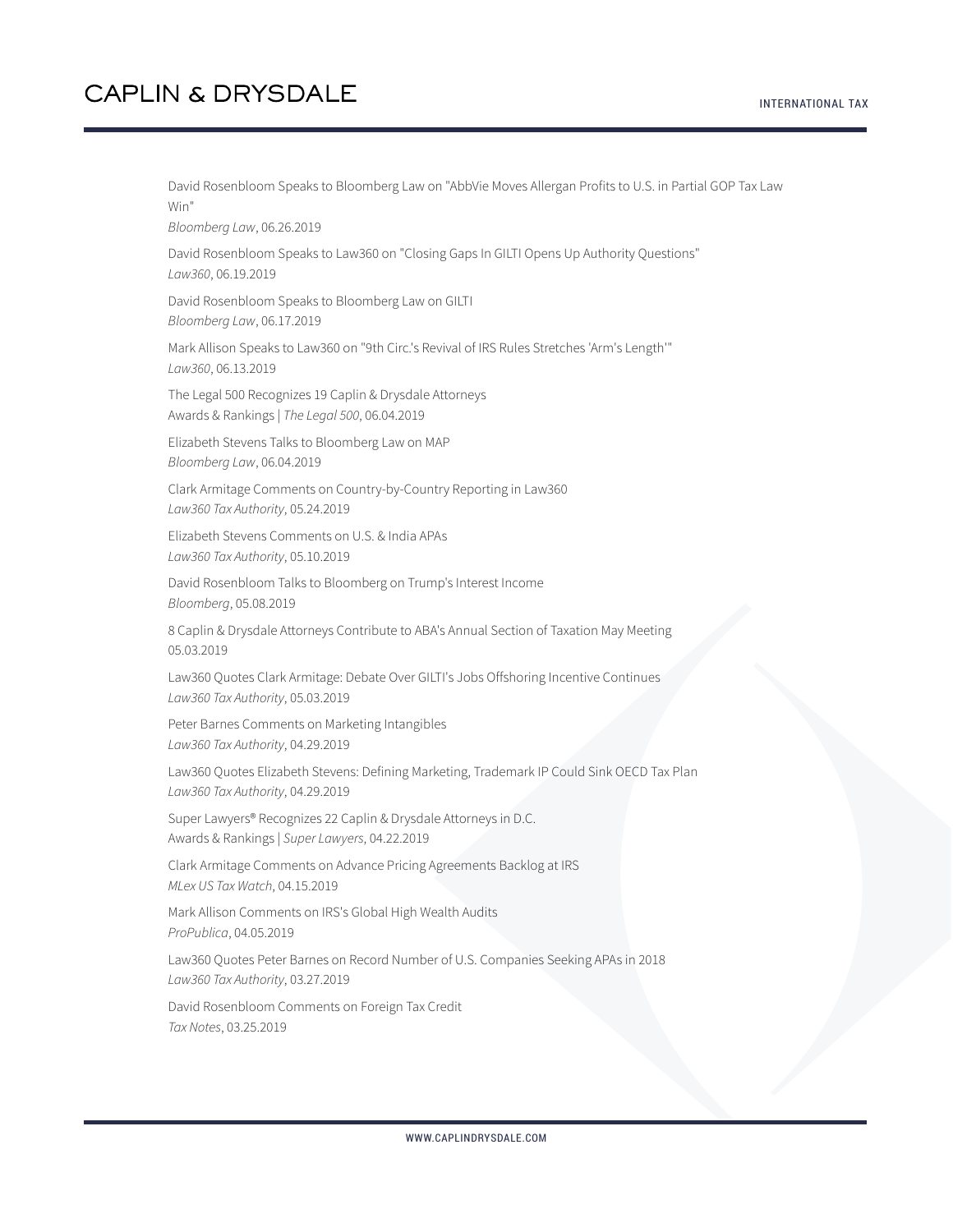David Rosenbloom and Clark Armitage Comment on New Restrictions on Tax Carryovers *Law360*, 03.22.2019 Law360 Quotes Jonathan Brenner and Peter Barnes: Federal Tax Overhaul Could Keep Homegrown IP in the U.S. *Law360*, 03.22.2019 Elizabeth Stevens Comments: U.S. Seeks to Broaden Digital Tax Discussions *Law360 Tax Authority*, 03.08.2019 Bloomberg Law Quotes Jonathan Brenner: Companies Get Leniency in Made-in-America Export Tax Break *Bloomberg Law, Daily Tax Report*, 03.05.2019 Kirsten Burmester Comments on Impact of Changes in U.S. Tax Law on Treaty Partners *Law360 Tax Authority*, 02.22.2019 Tax Notes Quotes David Rosenbloom on Implementing Taxation of Foreign Sales of Partnership Interests *Tax Notes*, 02.19.2019 Lexology's Client Choice Recognizes Patricia Lewis for Corporate Tax Legal Services Awards & Rankings | *Lexology's Client Choice™*, 02.07.2019 David Rosenbloom Offers Solution to Conflicting Provisions Under FTC Regs *Tax Notes*, 02.04.2019 Law360: Mark Allison Comments on \$2.8B Denmark Refund Case *Law360*, 01.10.2019 10 Caplin & Drysdale Attorneys Contribute to ABA's Annual Section of Taxation Midyear Meeting 01.03.2019 Beth Kaufman Comments on the Year Ahead in Estate Tax Planning *Tax Notes*, 12.31.2018 Law360 Quotes Elizabeth Stevens: Lack of Noncash Exceptions in BEAT Rules Has Wide Scope *Law360*, 12.18.2018 CBS News Quotes Victor Jaramillo on Writing Off Bitcoin Losses *CBS News MoneyWatch*, 12.14.2018 Clark Armitage Comments on BEAT Calculations and Changes in U.S. Transfer Pricing *Law360 Tax Authority*, 11.29.2018 Who's Who Legal Selects David Rosenbloom and Christopher Rizek as Leaders in Corporate Tax Awards & Rankings | *Who's Who Legal*, 11.28.2018 Patricia Lewis Talks to Law360: Tariffs Could Throw Advance Pricing Agreements Into Doubt *Law360*, 11.19.2018 Law360 Quotes Peter Barnes on Early Test of Digital Tax *Law360 Tax Authority*, 11.08.2018

Peter Barnes and David Rosenbloom Comment on IRS Transfer Pricing Tool *Law360 Tax Authority*, 11.02.2018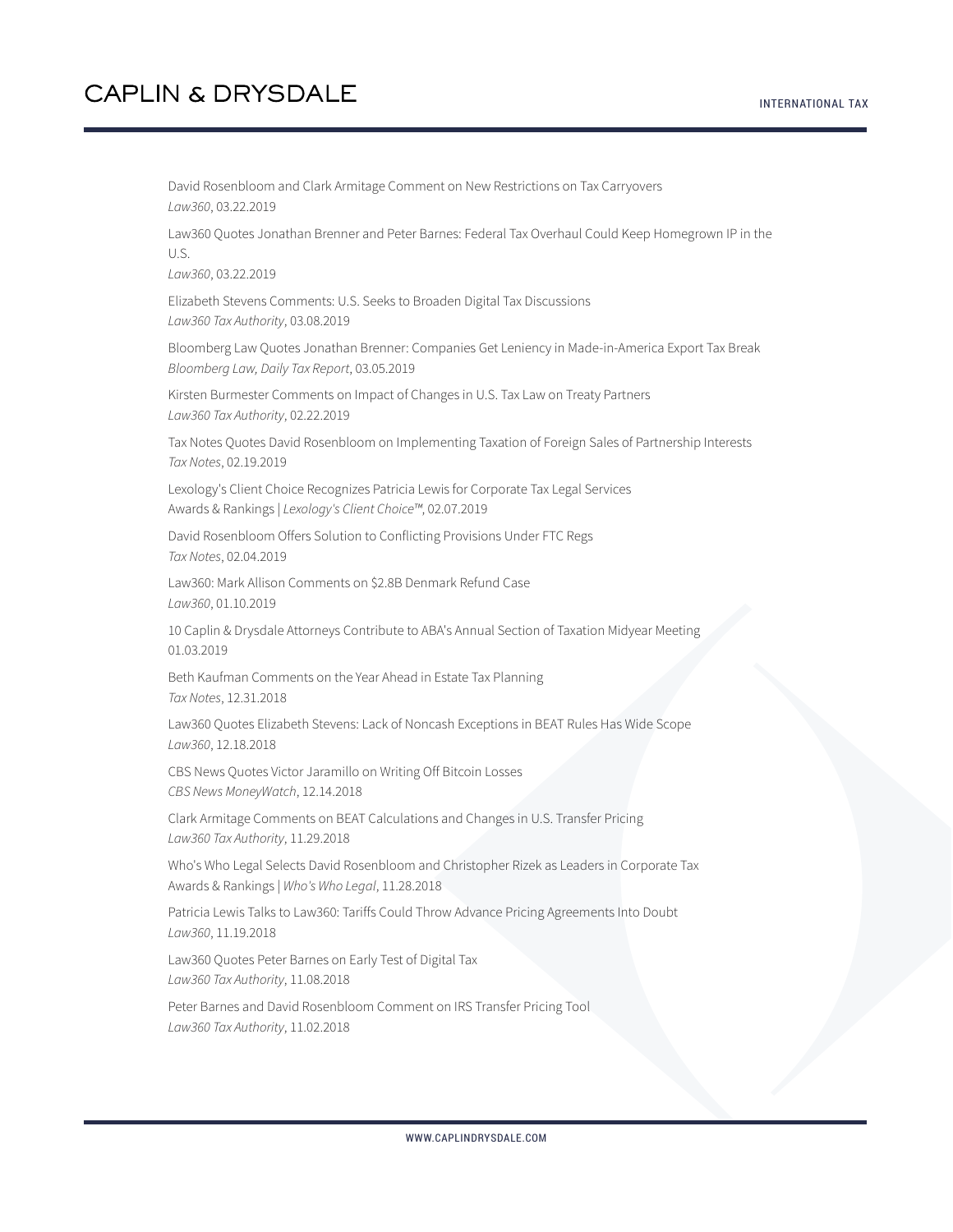Peter Barnes Discusses Impact of UK Digital Tax Plan on Silicon Valley *Corporate Counsel*, 11.02.2018 David Rosenbloom Talks to POLITICO on UK Digital Services Tax and Its Implications for the U.S. *POLITICO*, 11.01.2018 Law360 Comments on Danish Tax Fraud Case Letter from Caplin & Drysdale Attorneys *Law360 Tax Authority*, 10.29.2018 Peter Barnes Talks to IRS Official John Hughes on IRS' APA Program Changes *Law360 Tax Authority*, 10.25.2018 Bloomberg Quotes Victor Jaramillo on Using Opportunity Zone Funds to Reduce Taxes *Bloomberg*, 10.19.2018 Law360's Yvonne Juris Profiles Clark Armitage: Caplin & Drysdale Picks Transfer Pricing Pro As New President *Law360 Tax Authority*, 10.17.2018 Transfer Pricing Strategist Clark Armitage Named President of Caplin & Drysdale 10.11.2018 Accounting Today Quotes Beth Kaufman and Anne O'Brien on IRS Chief Rettig's Potential Response to Trump Tax Investigation *Accounting Today*, 10.04.2018 Caplin & Drysdale's Newest Member Victor Jaramillo Serves Tax Controversy Needs of Global Community *Caplin & Drysdale*, 10.03.2018 7 Caplin & Drysdale Attorneys Contribute to ABA's Annual Section of Taxation Fall Meeting *Caplin & Drysdale*, 10.02.2018 David Rosenbloom Talks to Law360 on Transfer Pricing Issues to be Explored at ABA Conference *Law360*, 10.02.2018 Scott Michel Discusses Offshore Voluntary Disclosure Program Shutdown with Law360 *Law360*, 09.28.2018 Mark Allison Talks to Law360 on Transfer Pricing Cases That May Impact Altera Rehearing *Law360*, 09.28.2018 Law360 Quotes Patricia Lewis on IRS Revamp of APA Program *Law360*, 09.25.2018 Law360 Quotes Clark Armitage on GILTI Glitch *Law360*, 09.19.2018 David Rosenbloom Talks to Law360 on Proposed GILTI Regs' Anti-Abuse Rule Seen As Overly Broad *Law360*, 09.17.2018 New York Super Lawyers Lists Tax Attorneys Mark Allison and Aaron Esman for 2018 Awards & Rankings | *Super Lawyers®*, 09.14.2018 Peter Barnes Speaks to Law360 on IRS Audit Program for Large Companies *Law360*, 08.31.2018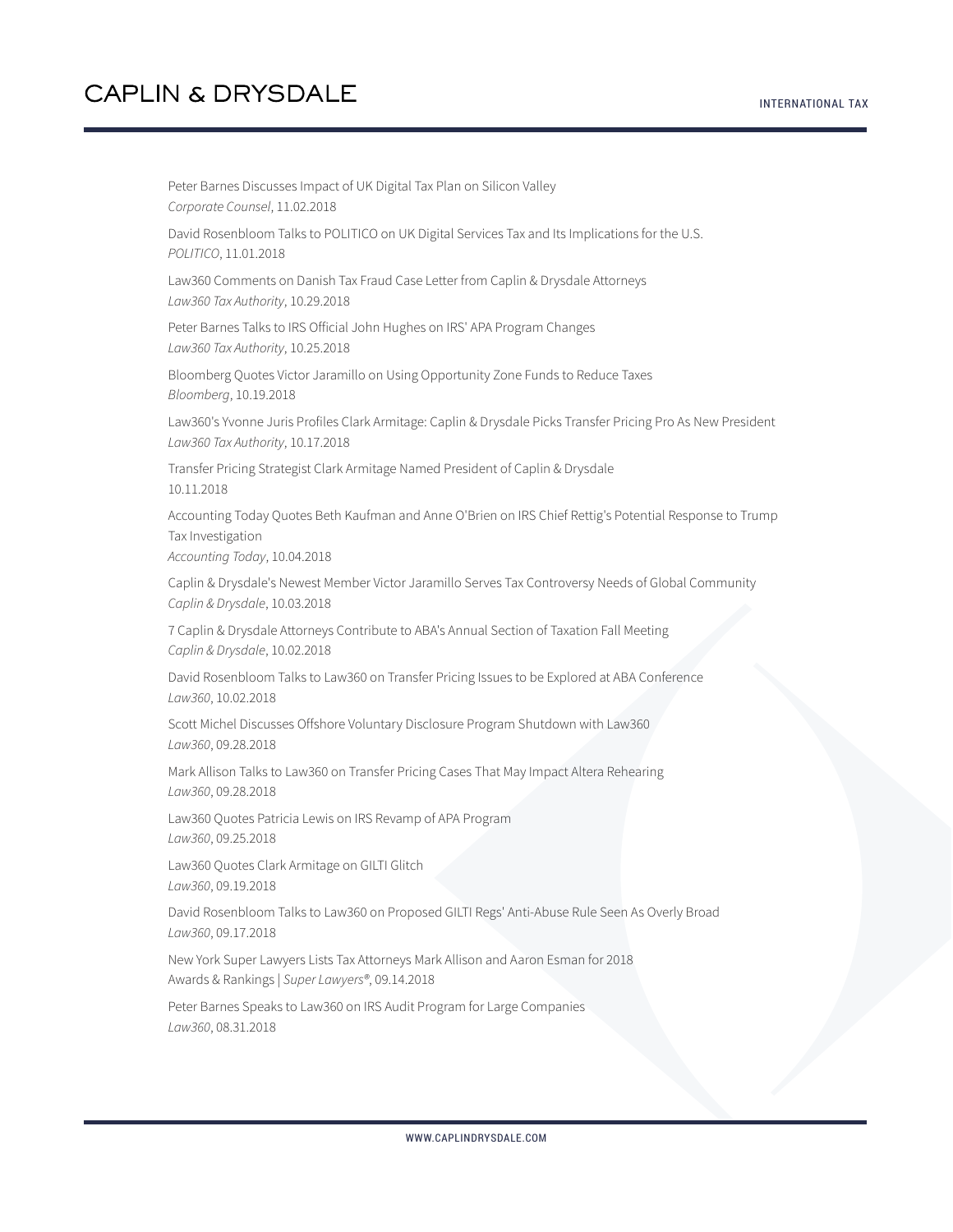Scott Michel Talks to Tax Notes on Nominee to Head IRS *Tax Notes*, 08.28.2018 Worldwide Tax Daily Quotes David Rosenbloom: BEAT Conflict Clouds Future of Pending Tax Treaties *Tax Notes*, 08.27.2018 Bloomberg BNA Quotes Patricia Lewis: 4 Things to Know About the IRS's Intercompany Pricing Deals *Bloomberg BNA*, 08.27.2018 Worldwide Tax Daily Quotes Clark Armitage: Exempts Score Win with GILTI Unrelated Business Income Exclusion *Tax Notes*, 08.22.2018 Caplin & Drysdale Improves Ranking in 2019 "Best Lawyers in America" Awards & Rankings | 08.15.2018 POLITICO Quotes Scott Michel on Manafort Criminal Tax Charges *POLITICO*, 08.15.2018 David Rosenbloom Talks to Law360: Altera Withdrawal Highlights Warring Transfer Pricing Rules *Law360*, 08.15.2018 Caplin & Drysdale International Tax Controversy Team Receives ABA Pro Bono Award Both | *Caplin & Drysdale, Chartered*, 08.02.2018 Law360 Quotes Peter Barnes: IRS Floats Rules for Transition Tax on Foreign Earnings *Law360*, 08.01.2018 Peter Barnes Talks to Law360 on Multinationals' Data Paints Global Picture, But Has Limits *Law360*, 07.27.2018 Mark Allison Speaks to Law360: 9th Circuit's Shift from Arm's-Length Rule May Embolden IRS *Law360*, 07.24.2018 Bloomberg Law Quotes David Rosenbloom: Tax Loophole Could Let Wealthy Tap 21% Corporate Rate *Bloomberg Law, Daily Tax Report: International*, 07.12.2018 David Rosenbloom Named to *The Legal 500's* Hall of Fame Awards & Rankings | *The Legal 500*, 07.10.2018 David Rosenbloom and Elizabeth Stevens Submit Amicus Brief to Uphold Decision Favoring Amazon in IRS Transfer Pricing Dispute *Law360*, 07.09.2018 Peter Barnes Comments on OECD Super Treaty with Bloomberg BNA *Bloomberg BNA*, 07.06.2018 Law360 Quotes Elizabeth Stevens on BEAT Policies to Look Out For Later This Year *Law360*, 07.05.2018 Peter Barnes Talks to Bloomberg BNA: New Taxation Threshold 'No Golden Goose' for Countries *Bloomberg BNA*, 06.29.2018 Bloomberg Law Quotes Peter Barnes: OECD Super Treaty Enters Into Force July 1 *Bloomberg Law, Daily Tax Report: International*, 06.28.2018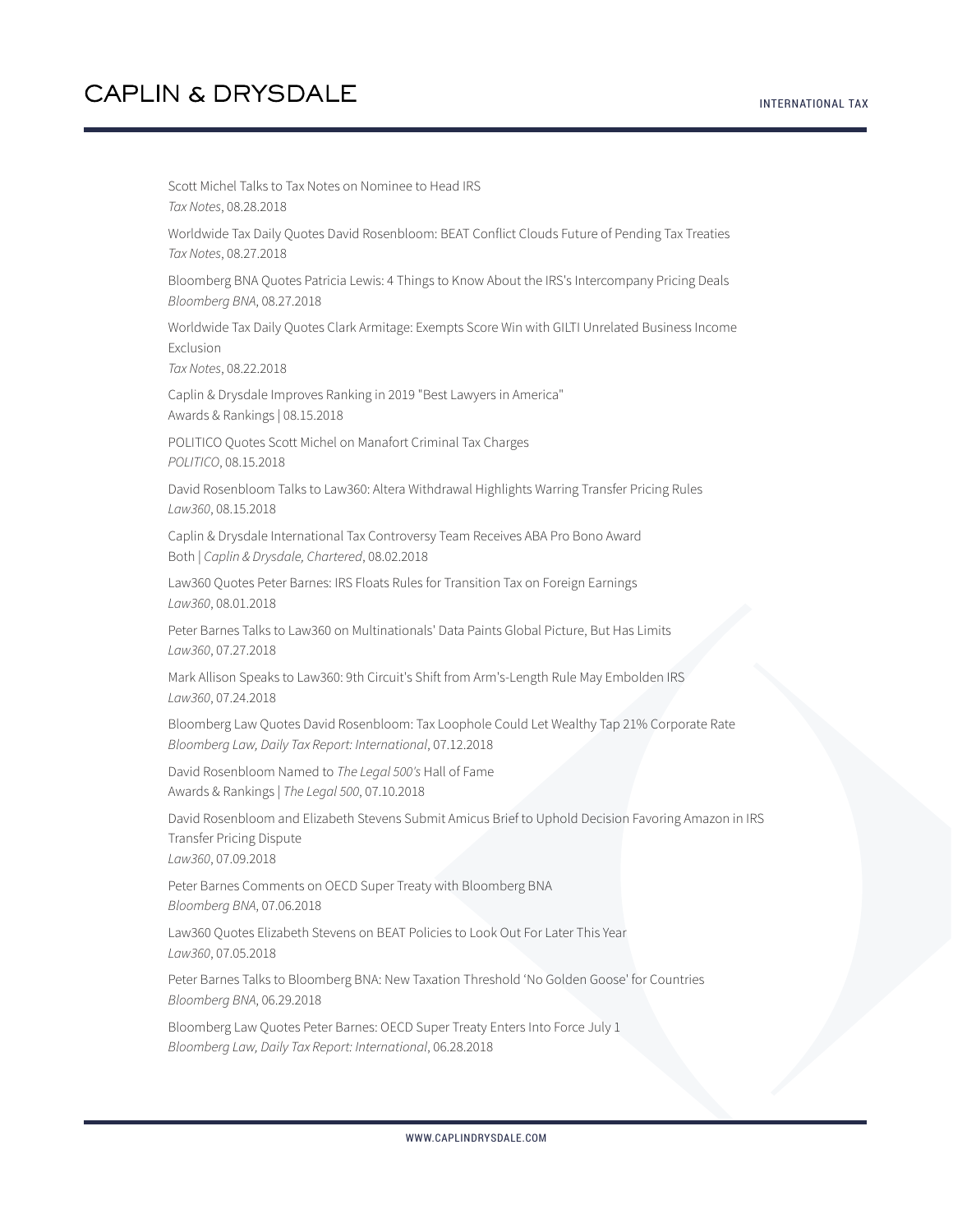Wall Street Journal Quotes David Rosenbloom: Companies Hope to Beat a New Tax Called the BEAT *The Wall Street Journal*, 06.26.2018

David Rosenbloom Discusses with Tax Notes One Reason Congress Should Revisit the BEAT *Tax Notes*, 06.18.2018

Law360 Quotes Patricia Lewis: IRS 'Reference Set' Library Could Speed Up Transfer Pricing Cases *Law360*, 06.18.2018

Clark Armitage Comments on GILTI and Subpart F *MLex US Tax Watch*, 06.08.2018

Law360 Quotes Clark Armitage: Tax Laws' Avoidance Rules Could Entangle Foreign Deals *Law360*, 06.04.2018

2018 Legal 500 Distinguishes 18 Caplin & Drysdale Attorneys, Firm Renews "Top-Tier Firm" Ranking for Tax Controversy

Awards & Rankings | *The Legal 500*, 05.31.2018

Tax Notes Quotes David Rosenbloom on Tax Reform Open Questions *Tax Notes*, 05.29.2018

U.S. News Quotes Elizabeth Stevens on How Changes to BEAT Could Impact Cost of Goods Sold *U.S. News & World Report*, 05.25.2018

Clark Armitage Speaks to Law360 on 5 Ways TCJA Could Play Out for Multinational Companies *Law360*, 05.18.2018

Niles Elber and Victor Jaramillo Talk to Law360 on Offshore Voluntary Disclosure Program Ending *Law360*, 05.14.2018

Peter Barnes Comments on Foreign Tax Credit Issues in Law360 *Law360*, 05.09.2018

9 Caplin & Drysdale Attorneys Contribute to ABA's Annual Section of Taxation Meeting *Caplin & Drysdale*, 05.09.2018

David Rosenbloom Quoted by Tax Notes on the Conflict Between GILTI and U.S. Tax Treaties *Tax Notes*, 05.07.2018

18 Caplin & Drysdale Attorneys Recognized by Super Lawyers in D.C. 04.23.2018

Elizabeth Stevens Discusses Further Clarification on BEAT Rule with Bloomberg *Bloomberg BNA*, 04.16.2018

Law360 Quotes David Rosenbloom on TCJA and Inversions

*Law360*, 04.16.2018

Scott Michel Talks to Law360 on IRS Replacing Offshore Voluntary Disclosure Program *Law360*, 04.10.2018

Peter Barnes Discusses Increase in Closed IRS Advance Pricing Agreements with Law360 *Law360*, 04.09.2018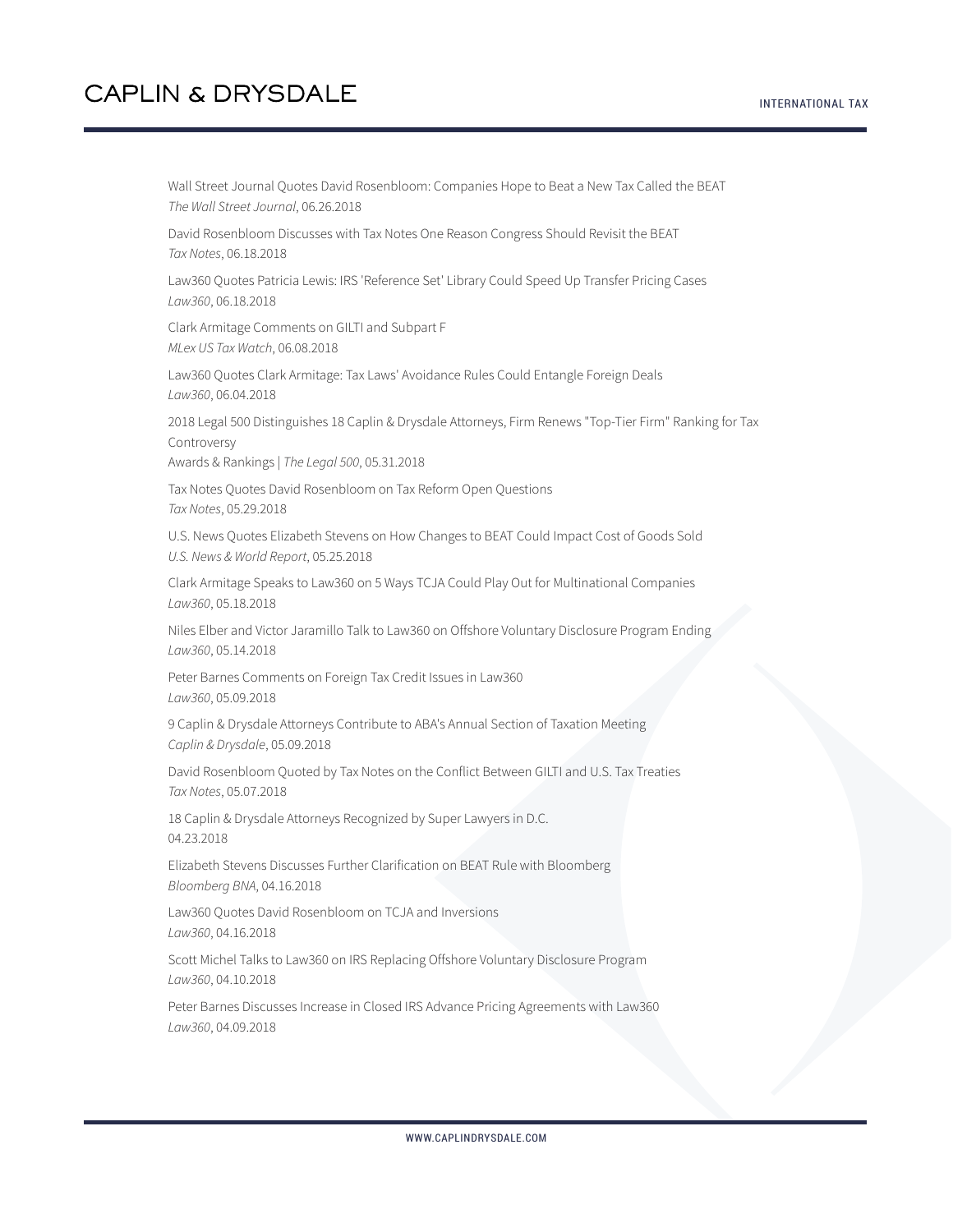Law360 Quotes Peter Barnes on Challenges to Quebec Digital Tax *Law360*, 04.09.2018 David Rosenbloom Responds to Tax Reform Q&A *WalletHub.com*, 03.28.2018 Peter Barnes Talks to Law360: OECD Profit Attribution Guidelines for Multinational Companies *Law360*, 03.23.2018 Scott Michel Comments on Closure of IRS Offshore Voluntary Disclosure Program *MLex US Tax Watch*, 03.23.2018 Caplin & Drysdale Welcomes Steven Hannes to Its International Tax Group *Caplin & Drysdale*, 03.05.2018 Scott Michel Comments on Charles Rettig, Nominee to Head IRS *MLex US Tax Watch*, 03.02.2018 Anne O'Brien and Clark Armitage Listed Among Top 30 U.S. Lawyers by Euromoney Awards & Rankings | *Euromoney Expert Guides*, 03.02.2018 Peter Barnes Comments on BEAT Provision in Law360 *Law360*, 02.22.2018 Scott Michel Comments on Charles Rettig's Nomination for IRS Commissioner *Tax Notes*, 02.09.2018 Law360 Quotes Peter Barnes and Kirsten Burmester: Applying Foreign Tax Credit To Repatriation A Daunting Task *Law360*, 01.30.2018 David Rosenbloom's Article Cited on International Tax Portal *TaxIndiaInternational.com*, 01.27.2018 Peter Barnes Authors Chapter in United Nations Handbook, Selected Issues in Protecting the Tax Base of Developing Countries *Tax Notes*, 01.22.2018 Law360 Quotes Clark Armitage: Cos. Should Consider Foreign Response To US Tax Reform, 2018 Law360 17-143 *Law360*, 01.17.2018 Peter Barnes and David Rosenbloom Discuss New Tax Law Undermining Treaties and International Policy *Law360*, 01.09.2018 Law360 Speaks to Elizabeth Stevens About Retiring Tax Court Judge Robert Wherry *Law360*, 01.05.2018 Law360 Talks to Clark Armitage, Peter Barnes, and Elizabeth Stevens on International Tax Cases to Watch in 2018 *Law360*, 01.02.2018 Peter Barnes and David Rosenbloom Discuss Impact of New International Tax System with Law360 *Law360*, 01.01.2018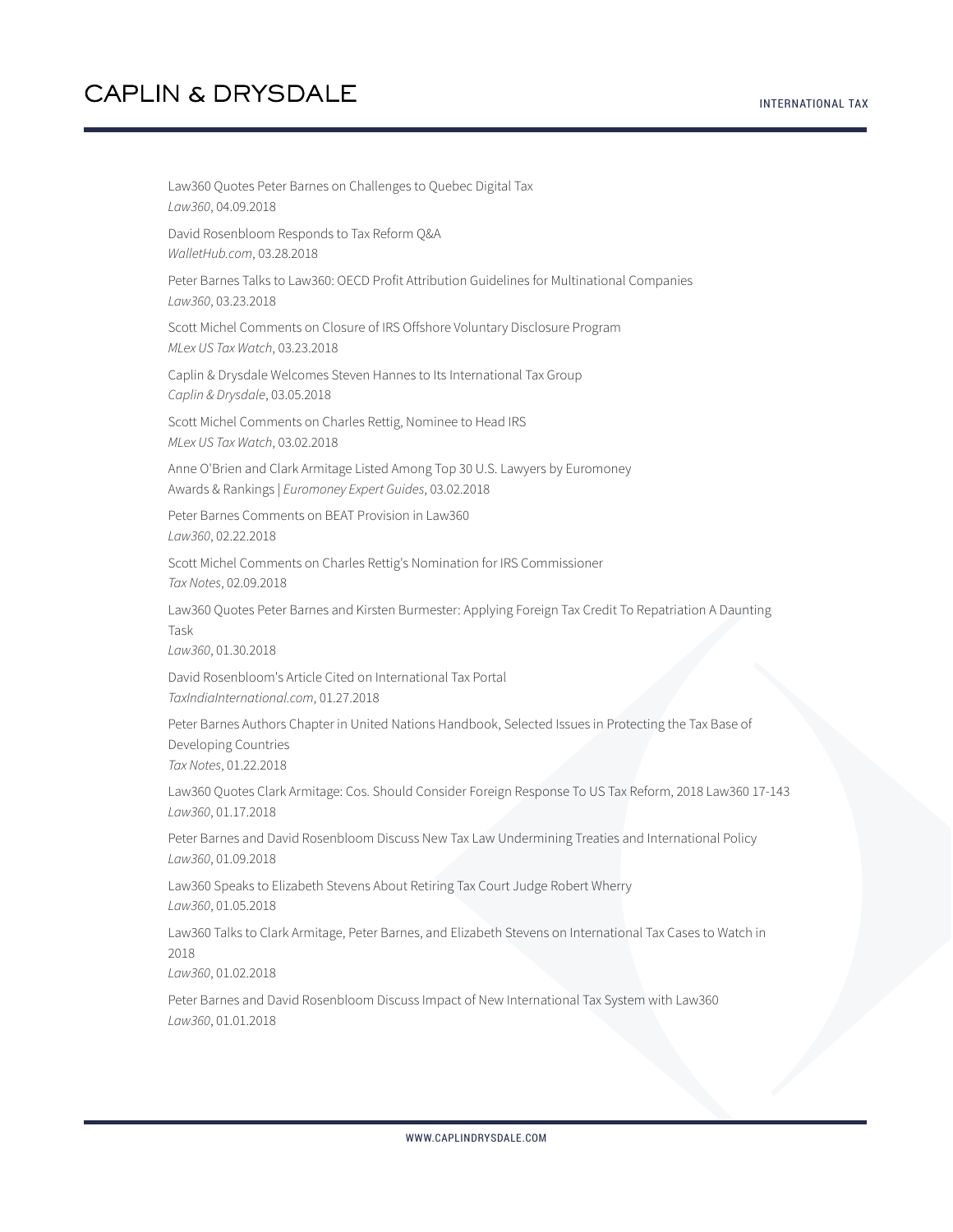How Will Businesses and Individuals be Impacted by Tax Reform? *Caplin & Drysdale, Chartered*, 01.01.2018 Law360 Speaks with Peter Barnes on Whether Companies Will Bring Intellectual Property and Its Revenue Back to the U.S. *Law360*, 12.22.2017 Wall Street Journal Quotes James Salles and Richard Skillman on AT&T Corporate Tax Savings *The Wall Street Journal*, 12.21.2017 Law360 Speaks with Mark Allison on Tax Bill's Effect on Corporate Tax Planning *Law360*, 12.21.2017 BBC News Quotes David Rosenbloom on Trump's Tax Plans Impact on International Tax *BBC News*, 12.18.2017 David Rosenbloom Comments: Legislation Raises Tax Treaty Concerns for U.S. Multinationals *Daily Tax Report*, 12.14.2017 Caplin & Drysdale Tax Lawyers Work with Croatian Ministry of Finance on Tax Enforcement Issues 12.11.2017 Law360 Quotes Peter Barnes and David Rosenbloom on International Interest Deductions in Tax Bill *Law360*, 12.07.2017 New York Times Quotes Scott Michel on Tax Plan's Ambiguity *The New York Times*, 12.05.2017 MEDIA ADVISORY: Will the IRS Know What Gifts Prince Harry Gives Meghan Markle for Christmas? *Caplin & Drysdale, Chartered*, 11.30.2017 Law360 Quotes Scott Michel: 'Willfulness' in Civil FBAR Cases Comes Down to the Facts *Law360*, 11.21.2017 Law360 Quotes Peter Barnes and David Rosenbloom: Foreign Credits At Risk in Senate Tax Bill, Analysts Say *Law360*, 11.16.2017 Washington Post Quotes David Rosenbloom on Americans with Offshore Interests *The Washington Post*, 11.14.2017 Law360 Quotes David Rosenbloom on Threat to 20% Corporate Tax Rate *Law360*, 11.08.2017 David Rosenbloom Discusses Impact of Cutting Corporate Tax Rate *The Christian Science Monitor*, 11.08.2017 David Rosenbloom Comments on Offshore Tax Havens *Daily Tax Report*, 11.05.2017 Law360 Quotes Peter Barnes on 25% Corporate Tax Rate Proposal *Law360*, 10.26.2017 Tax Notes Quotes 3 Caplin Tax Controversy Attorneys on the IRS's Aggressive FBAR Enforcement *Tax Notes*, 10.19.2017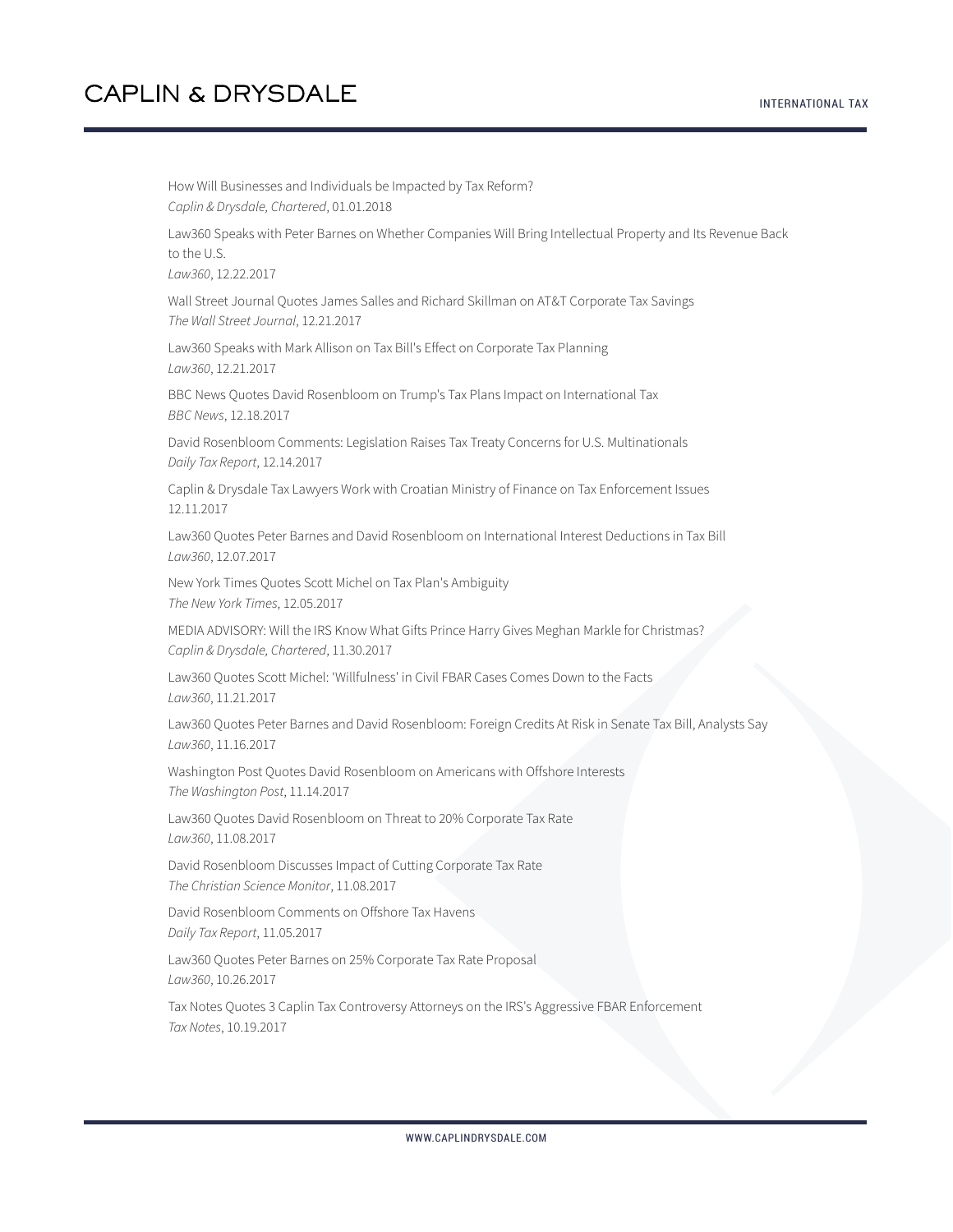David Rosenbloom Comments on Proposed Tax Cuts *TheStreet.com*, 09.29.2017 David Rosenbloom Discusses "Corporate Integration" Plan with Law360 *Law360*, 09.19.2017 David Rosenbloom Comments: Delays Fuel Speculation About Regulatory Future *Tax Notes*, 08.22.2017 Caplin & Drysdale Earns Top Ranking in 2018 "Best Lawyers in America" Awards & Rankings | 08.15.2017 Peter Barnes Comments on "Permanent Establishment" in Formula One Cases *Tax Notes*, 07.31.2017 David Rosenbloom Comments on Alternatives to BAT *Forbes*, 07.28.2017 7 Caplin & Drysdale Lawyers Listed as Leaders in Their Field by Expert Guides Awards & Rankings | *Expert Guides*, 07.25.2017 Bloomberg BNA Quotes Patricia Lewis: Safe Harbors for Cost Sharing a Lesson from Amazon *Bloomberg BNA*, 07.21.2017 New York Times Quotes Jonathan Brenner on Hedge-Fund Managers' Looming Tax Bills *The New York Times*, 07.21.2017 WSJ Quotes Jonathan Brenner: Hedge-Fund Managers Prepare Huge Tax Checks *The Wall Street Journal*, 07.20.2017 David Rosenbloom Comments on Trump's Proposed 15% Corporate Tax Rate *Bloomberg Law*, 06.27.2017 Caplin & Drysdale Lawyers Improve Their 2017 Chambers' Rankings Awards & Rankings | *Chambers USA*, 06.02.2017 18 Caplin & Drysdale Lawyers Recognized in 2017 Legal 500 Ranking Awards & Rankings | *The Legal 500*, 06.02.2017 David Rosenbloom Offers Analysis of Republican Party's Tax Reform Proposal *FiscoOggi*, 05.31.2017 Patricia Lewis Discusses Advance Pricing Agreements with Bloomberg BNA *Bloomberg BNA*, 05.16.2017 David Rosenbloom Discusses Corporate Repatriation of Profits with Tax Notes *Tax Notes*, 05.12.2017 Clark Armitage Speaks to Bloomberg BNA on Tax Overhaul's Impact on IRS Multinational Agreements *Bloomberg BNA*, 05.01.2017 Caplin & Drysdale Lawyers Listed Among D.C.'s Most Prominent Practitioners Awards & Rankings | *Super Lawyers*, 04.27.2017 BNA Quotes David Rosenbloom: GOP Plan to Bring Back Offshore Cash May Cause Headaches *Bloomberg BNA*, 04.19.2017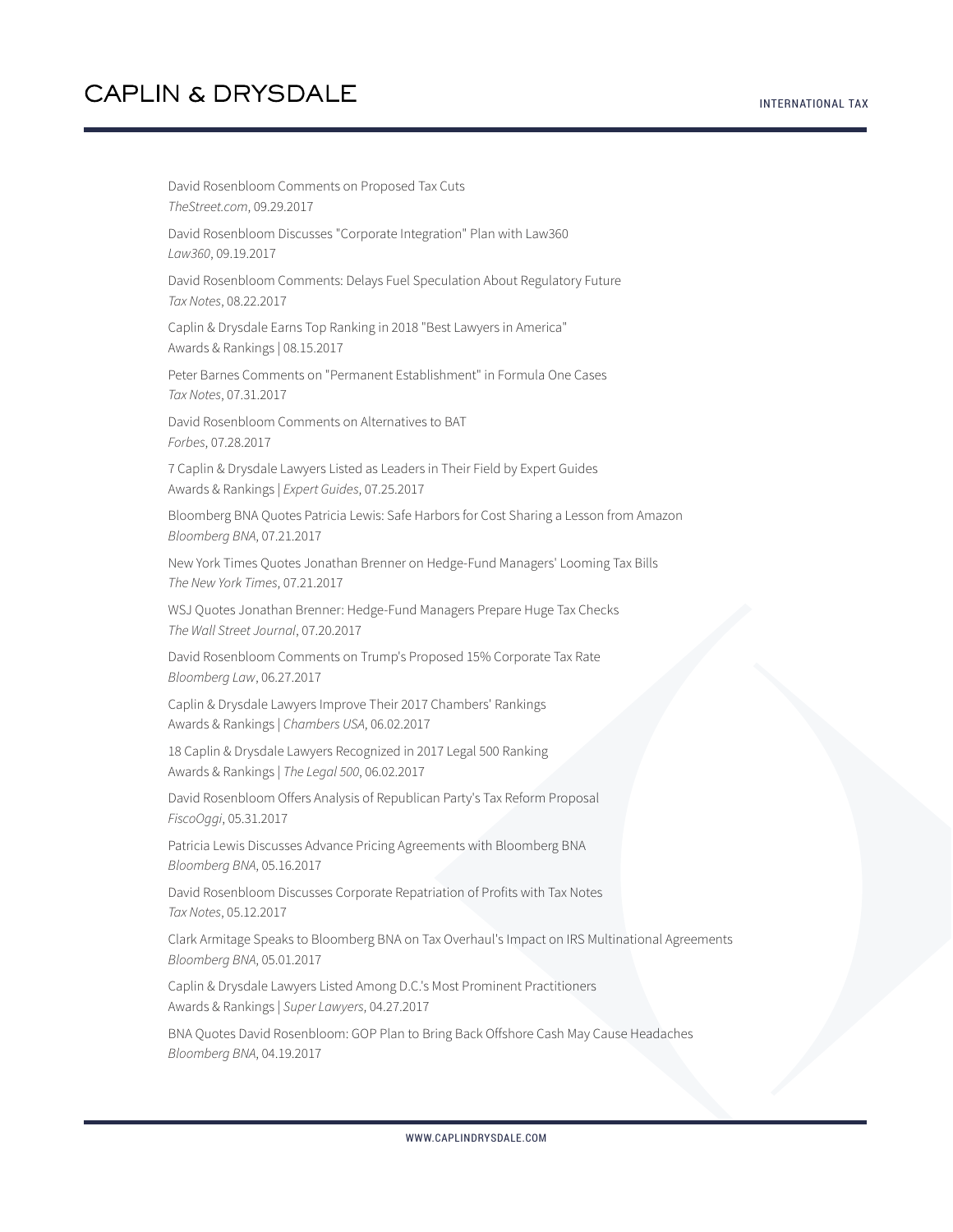Tax Notes Quotes David Rosenbloom: Challenging Outbound Transfers of Intangibles *Tax Notes*, 04.17.2017

Tax Notes Quotes David Rosenbloom: States Consciously Uncoupling From the Cash Flow Tax? *Tax Notes*, 04.10.2017

Arielle Borsos and Charles Ruchelman Comment on Dutch Request for John Doe Summonses *Tax Notes*, 04.06.2017

Tax Notes Quotes David Rosenbloom: The Hexagon of Tax Reform *Tax Notes*, 04.05.2017

Law360 Quotes Mark Allison on Transfer Pricing Cases After Amazon Loss *Law360*, 03.24.2017

Daily Tax Report Quotes Peter Barnes: Reporting Form Gives IRS Auditors New Lens for U.S. Groups *Daily Tax Report*, 03.08.2017

Peter Barnes Talks to Bloomberg Law on Will Border-Adjusted Tax Halt Inversions? *Tax Notes International*, 02.27.2017

Clark Armitage Speaks to Bloomberg BNA: Services a Possible Sticking Point in GOP Cash Flow Tax Plan *Bloomberg BNA*, 02.23.2017

Clark Armitage Speaks to Bloomberg BNA: GOP Tax Overhaul Could Throw U.S. Tax Treaties into Question *Bloomberg BNA*, 02.03.2017

Clark Armitage Speaks to Law360: GOP Tax Plan May Increase Transfer Pricing Scrutiny Abroad *Law360*, 01.27.2017

Tax Notes Discusses Multinationals with Peter Barnes *Tax Notes International*, 01.03.2017

Bloomberg TV Interviews David Rosenbloom: Apple Challenges EU Tax Bill: Do They Have a Case? *Bloomberg Technology*, 12.19.2016

BNA Quotes Peter Barnes: Tax Rate Competition Part of New Reality *Bloomberg BNA*, 12.13.2016

David Rosenbloom Comments on Crackdown on Corporate Tax Avoidance *Law360*, 12.09.2016

Bloomberg Politics Quotes Peter Barnes: Koch Industries Says House GOP's Tax Plan 'Could Be Devastating' *Bloomberg Politics*, 12.09.2016

David Rosenbloom Comments on Americans Paying Apple Millions to Shelter Overseas Profits *WealthManagement.com*, 12.07.2016

BNA Quotes Peter Barnes: Why Are Taxpayers Winning on Transfer Pricing in IRS Appeals? *Bloomberg BNA*, 12.02.2016

David Rosenbloom Comments on EU Tax Probes Prompting Questions About Risk *Tax Management Transfer Pricing Report™*, 11.17.2016

Peter Barnes Comments: U.S. Role in Global Tax Rewrite Uncertain After Trump Win *Bloomberg Law's International Tax Monitor™*, 11.10.2016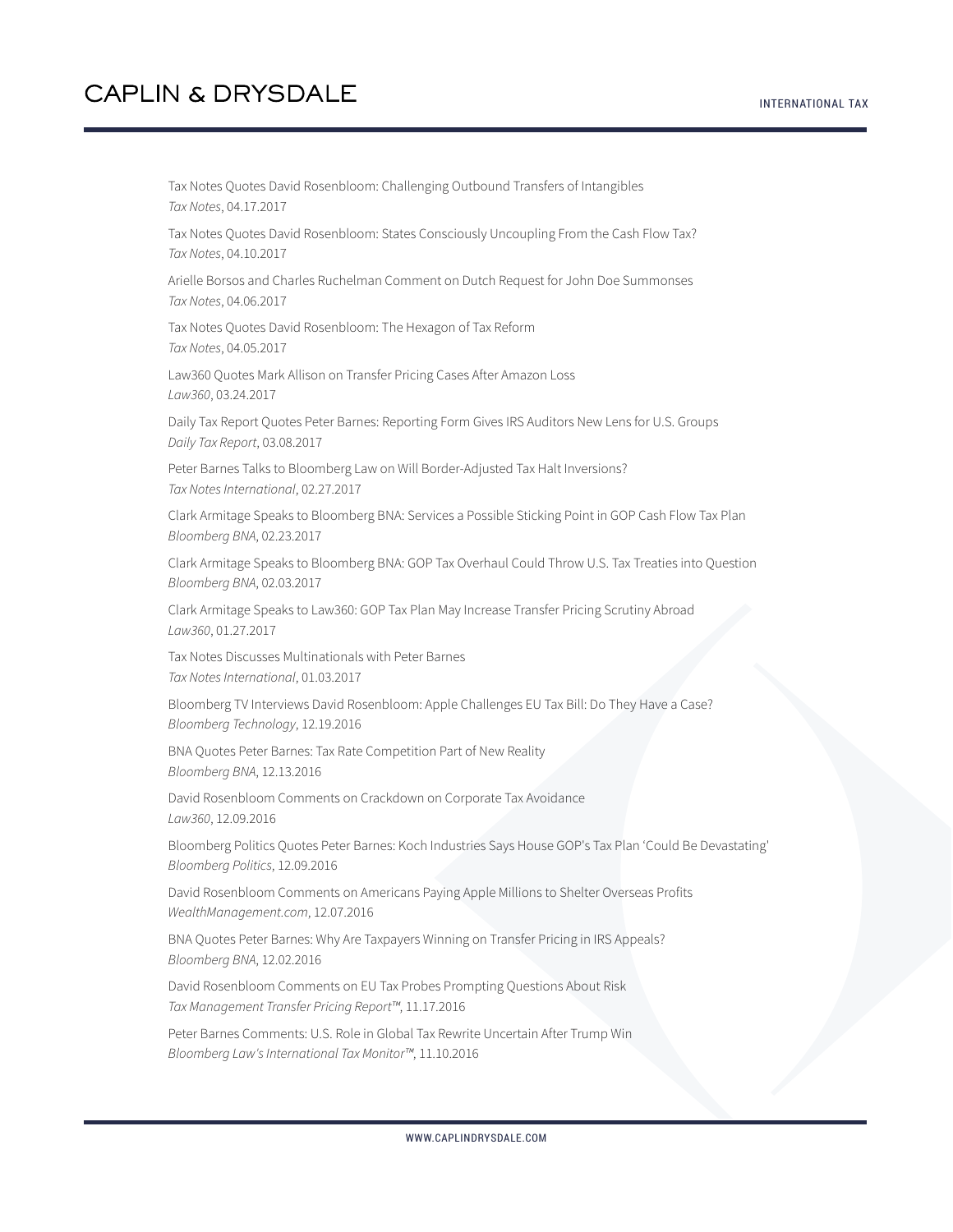Law360 Quotes Peter Barnes: Tax Pros Warn Global Tax Reports May Not Be Confidential *Law360*, 11.03.2016 Bloomberg BNA Quotes Peter Barnes: Country-by-Country Confusion: Narrow BEPS Queries Abound *Bloomberg BNA*, 11.03.2016 Marketplace Quotes Peter Barnes on Apple's Irish Tax Bill *Marketplace*, 08.31.2016 Bloomberg BNA Quotes David Rosenbloom on the Exit Tax *Bloomberg BNA*, 08.29.2016 Best Lawyers in America Lists 18 Caplin & Drysdale Attorneys Awards & Rankings | *U.S. News & World Report*, 08.15.2016 Caplin & Drysdale Listed in "Above the Law's" Tax Firm Power List Awards & Rankings | *Above the Law*, 07.29.2016 David Rosenbloom Comments on Notable Tax Laws and Regulations of 2016 *Law360*, 07.12.2016 David Rosenbloom Comments on EU Starbucks Ruling in Bloomberg BNA *Bloomberg BNA*, 07.05.2016 Bloomberg BNA Quotes Peter Barnes on Companies Incorporating Outside the U.S. *Bloomberg BNA*, 06.24.2016 Bloomberg BNA Quotes Clark Armitage on New IRS Audit Strategy *Bloomberg BNA*, 06.23.2016 David Rosenbloom Discusses U.S. Uses New Model Treaty Language in Luxembourg Protocol with Tax Notes *Tax Notes*, 06.23.2016 Bloomberg BNA Quotes David Rosenbloom on Luxembourg and U.S. Working on Treaty Language *Bloomberg BNA*, 06.23.2016 Three Caplin Lawyers Distinguished by Best Lawyers Awards & Rankings | *Business Edition of Best Lawyers*, 06.21.2016 Caplin & Drysdale Recognized for Cutting Edge Advice Awards & Rankings | *The Legal 500*, 06.16.2016 Peter Barnes Comments on Medtronic Victory *Bloomberg BNA*, 06.15.2016 Mark Allison Comments on Tax Court Extending Limitations Period *Federal Tax Weekly*, 06.09.2016 Tax Notes Quotes Mark Allison on IRS Memo *Tax Notes Today*, 06.08.2016 Law360 Quotes Clark Armitage on Country-by-Country Tax Reporting *Law360*, 06.06.2016 Caplin & Drysdale Listed Among Top Lawyers for Tax, Bankruptcy, Estate Planning and Political Law Awards & Rankings | *Chambers USA*, 06.01.2016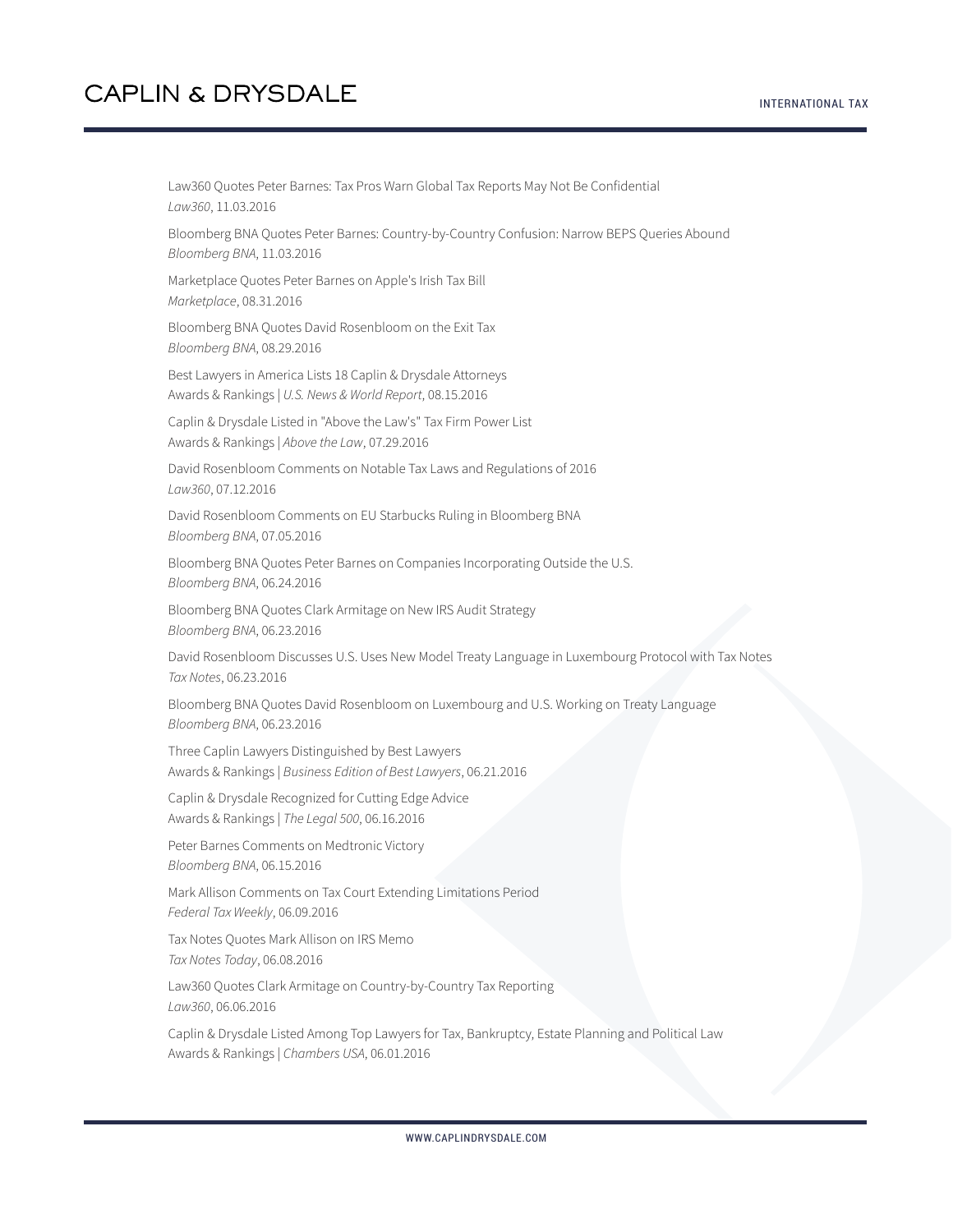#### INTERNATIONAL TAX

### **CAPLIN & DRYSDALE**

Law360 Quotes Mark Allison on Wyly Ruling *Law360*, 05.11.2016 Scott Michel and Mark Matthews Comment on Number of U.S. Taxpayers Exposed by Panama Papers *Tax Notes*, 05.10.2016 Tax Notes Quotes Richard Skillman: Transfer Pricing Needs a "Save Shot" *Tax Notes Today*, 05.02.2016 Tax Notes Quotes Peter Barnes: Governments Urged to Use Transfer Pricing Values to Acquire IP *Tax Notes*, 04.29.2016 Super Lawyers Recognizes Caplin & Drysdale Lawyers from Several Practice Areas Awards & Rankings | *Super Lawyers*, 04.26.2016 Worldwide Tax Daily Quotes Clark Armitage: Bermuda Agrees to Automatic Exchange of Country-by-Country Reports *Worldwide Tax Daily*, 04.21.2016 Tax Notes Quotes David Rosenbloom on G-20 Tax Agenda at 2016 NYU/KPMG Tax Lecture *Tax Notes Today*, 04.19.2016 Irish Examiner Quotes David Rosenbloom on Proposed Regulations Aimed at "Earnings Stripping" *Irish Examiner*, 04.12.2016 Bloomberg BNA Quotes Patricia Lewis on New IRS Appointment *Bloomberg BNA*, 04.12.2016 Tax Notes Today Quotes David Rosenbloom on U.S. Model Tax Convention *Tax Notes Today*, 04.11.2016 Patricia Lewis and Anne O'Brien Named in 2016 "Best of the Best" Global Ranking Awards & Rankings | *Expert Guides*, 04.05.2016 Elizabeth Stevens Speaks with Army Wife Talk Radio on Employer Tax Breaks for Hiring Vets *Army Wife Talk Radio*, 04.05.2016 Bloomberg BNA Quotes Mark Matthews and Peter Barnes on Impact of Panama Papers *Bloomberg BNA*, 04.04.2016 Peter Barnes Comments on New Tax Laws Affecting LLCs *Bloomberg BNA*, 04.01.2016 Bloomberg BNA Quotes Clark Armitage on Coco-Cola's Billion Dollar Tax Dispute with IRS *Bloomberg BNA*, 03.16.2016 Law360 Quotes David Rosenbloom on Binding Arbitration Provision in Model Tax Treaty *Law360*, 02.26.2016 Worldwide Tax Daily Quotes David Rosenbloom on the Revised U.S. Model Tax Convention *Worldwide Tax Daily*, 02.18.2016 Bloomberg Quotes David Rosenbloom on Europe Going After Google and Others for Paying Minimal Taxes *Bloomberg Business*, 02.18.2016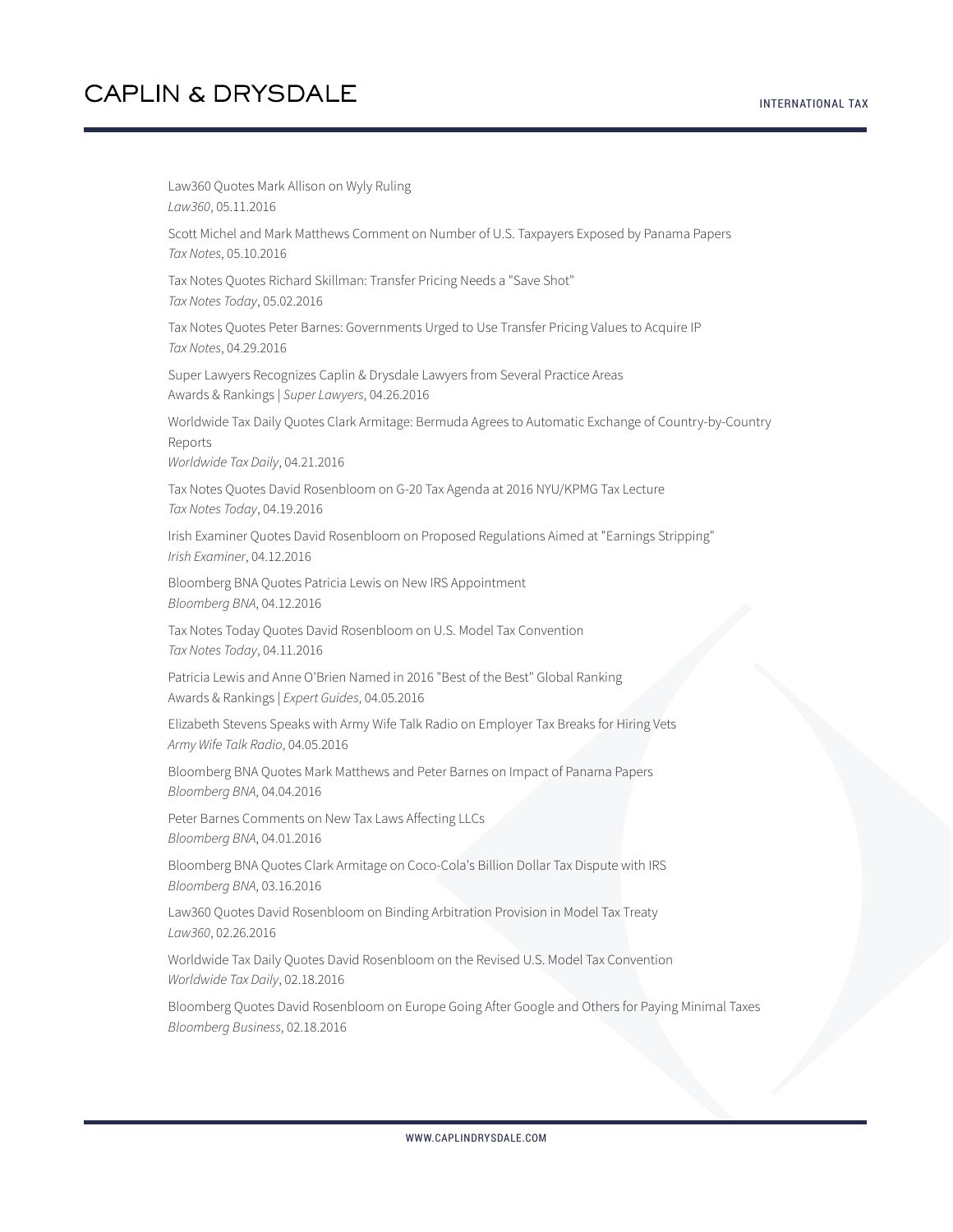Peter Barnes Comments on BEPS Project and How Multinationals Structure Their Operations *BNA's Tax Management Transfer Pricing Report™*, 01.08.2016 Tax Notes Quotes David Rosenbloom on the U.S. Model Tax Treaty *Tax Notes*, 11.30.2015 Washingtonian Names Caplin & Drysdale Attorneys Among Washington's Top Lawyers Both | 11.19.2015 Law360 Quotes Mark Allison on 5 Things Keeping Tax Attorneys Up At Night *Law360*, 11.17.2015 Tax Notes Quotes Peter Barnes on REIT Spins *Tax Notes*, 11.16.2015 U.S. News & World Report Lists Caplin & Drysdale in "Best Law Firms" for 2016 Awards & Rankings | 11.02.2015 Caplin & Drysdale's Transfer Pricing Team Receives International Award Awards & Rankings | 10.20.2015 Peter Barnes Comments on BEPS 'Master File' Requirements Raising Concern *Bloomberg BNA's Daily Tax Report*, 10.09.2015 David Rosenbloom Comments on BEPS Action 2: The Hybrid Hydra *Tax Notes Today*, 10.06.2015 Bloomberg Quotes David Rosenbloom: Google to Apple Could See Tax Loopholes Curbed in OECD Proposal *Bloomberg Business*, 10.05.2015 Mark Allison Comments on Chief Counsel's Recommended Changes to Tax Court Rules *Standard Federal Tax Reports*, 10.01.2015 Mark Allison Talks to Tax Notes on IRS Suggested Changes to Tax Court Rules *Tax Notes Today*, 09.23.2015 Peter Barnes Comments on Country-By-Country Reporting *Bloomberg BNA's Transfer Pricing Report*, 09.21.2015 Caplin & Drysdale Lawyers Listed Among NY's Super Lawyers® Both | *Caplin & Drysdale*, 09.16.2015 H. David Rosenbloom Comments on Questions Remaining on BEPS, U.S. Model Treaty Changes *International Tax Monitor*, 08.14.2015 International Tax Monitor Quotes Patricia Lewis on Advance Pricing Agreements *Daily Tax Report and International Tax Monitor*, 08.12.2015 *The American Lawyer* Names Caplin & Drysdale Global Legal Award Recipient for Swiss Tax Investigations Awards & Rankings | *The American Lawyer*, 07.31.2015 David Rosenbloom Comments on *Altera Corp v. Commissioner* and the Arm's Length Standard *International Tax Monitor*, 07.31.2015 Caplin & Drysdale's International Tax Group Earns Top Honors for Second Consecutive Year Awards & Rankings | *The Legal 500*, 07.29.2015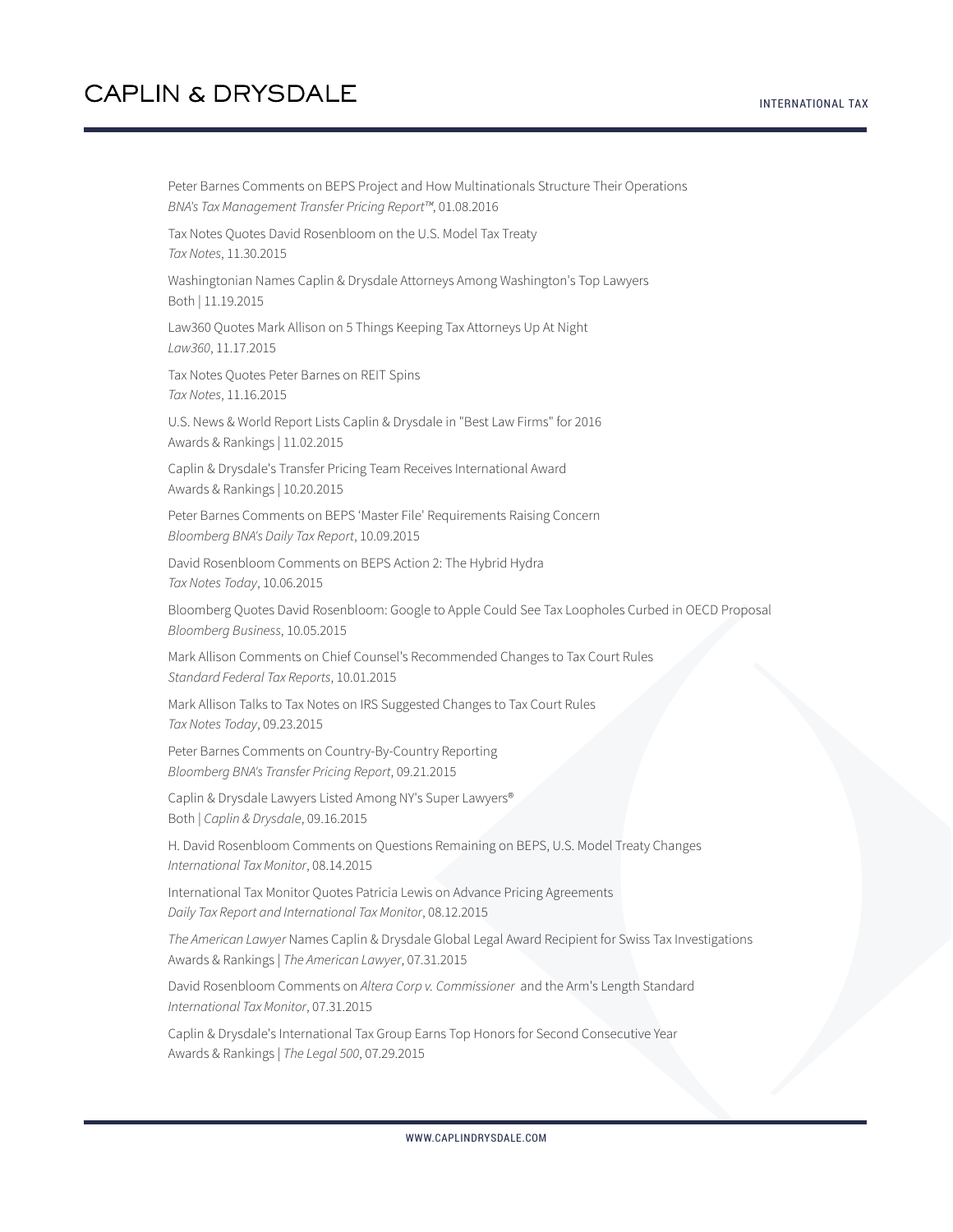Caplin & Drysdale Lawyers Listed Among World's Leading Women in Business Law Awards & Rankings | *Expert Guides*, 07.28.2015 Law360 Quotes Mark Allison on Tax Cases to Watch in the 2nd Half of 2015 *Law360*, 07.13.2015 David Rosenbloom Comments on U.S.-Vietnam Income Tax Treaty *Worldwide Tax Daily*, 07.09.2015 David Rosenbloom Comments on Baseball-Style Mandatory Binding Arbitration *Tax Notes Today*, 07.09.2015 Peter Barnes Comments on What the Model CbC Legislation Says About Transparency *Worldwide Tax Daily*, 06.22.2015 Patricia Lewis Discusses OECD Discussion Draft at Transfer Pricing Conference *International Tax Monitor*, 06.12.2015 Caplin & Drysdale's New York Office Welcomes Jonathan Brenner to Tax Practice Press Releases | 06.09.2015 Caplin & Drysdale Named Top Tier Firm for Tax Controversy Both | 06.08.2015 David Rosenbloom Comments on OECD's BEPS Proposals in Europe *Tax Notes Today*, 06.08.2015 International Tax Monitor Quotes Peter Barnes on Amazon's Changing Luxembourg Strategy *Bloomberg BNA*, 05.27.2015 David Rosenbloom Comments on U.S. Model Tax Treaty Proposals *Tax Notes Today*, 05.22.2015 Clients and Peers Distinguish Caplin & Drysdale in Chambers' Rankings Awards & Rankings | *Chambers USA*, 05.19.2015 Law360 Quotes Mark Allison on High Court Levels Individual, Corporate Taxes in Md. Ruling *Law360*, 05.18.2015 Bloomberg BNA Quotes David Rosenbloom on Grand Jury Probe in Caterpillar Case *Bloomberg BNA*, 05.13.2015 Clark Armitage Comments on Adverse EU State Aid Ruling and Apple *Worldwide Tax Daily*, 05.01.2015 Bloomberg Quotes David Rosenbloom on 15th Annual Tax Lecture Series *Bloomberg BNA*, 04.30.2015 Super Lawyers Lists Caplin & Drysdale Lawyers Both | *Caplin & Drysdale*, 04.23.2015 David Rosenbloom Named "Best of the Best USA" by Expert Guides Awards & Rankings | *Expert Guides*, 04.10.2015 Law360 Quotes Mark Allison on 7 Tips for Dealing With a Cash-Strapped IRS *Law360*, 04.10.2015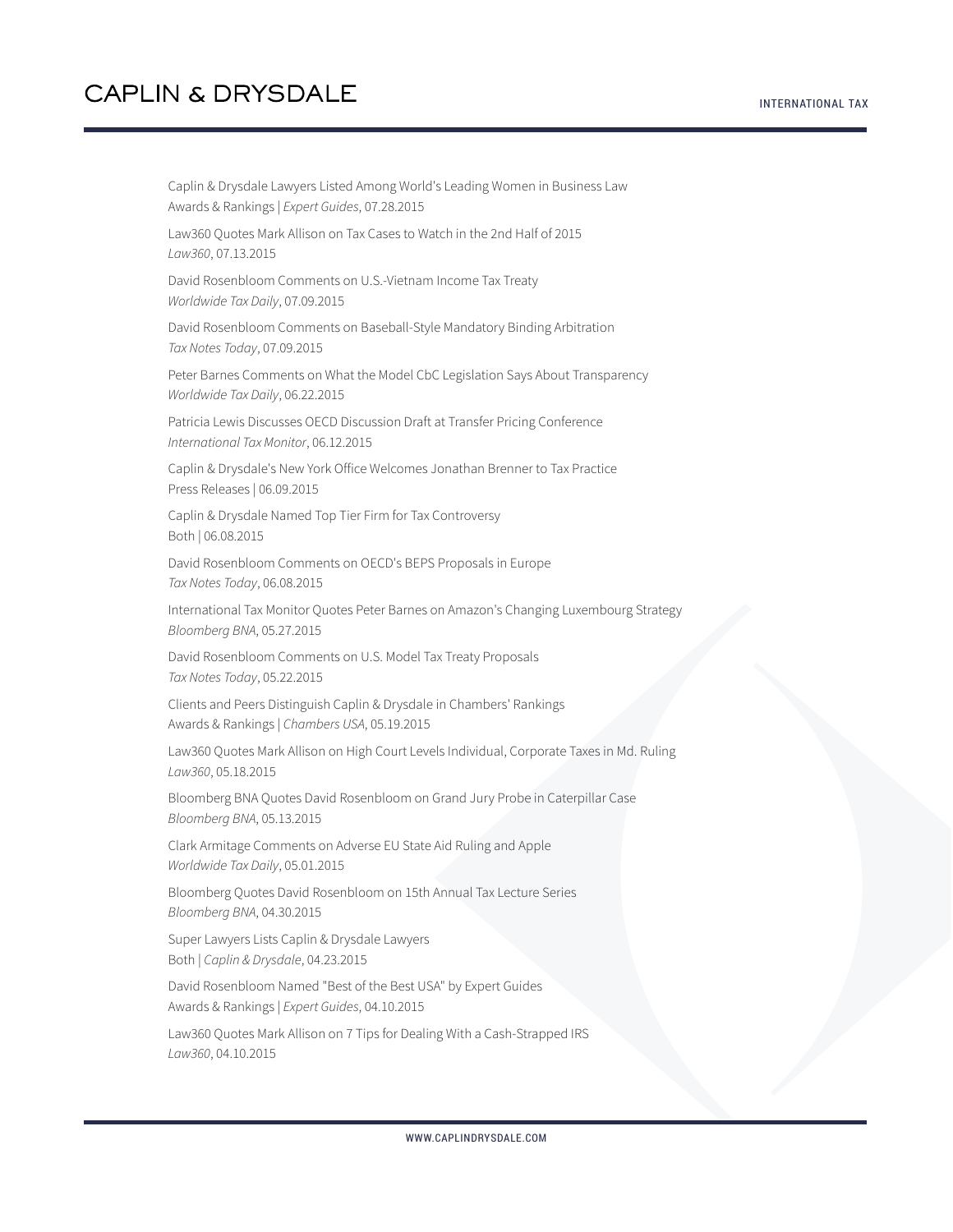Worldwide Tax Daily Quotes David Rosenbloom on Arbitration in International Tax Matters *Worldwide Tax Daily*, 03.31.2015

Law360 Quotes Peter Barnes on BEPS Changes *Law360*, 03.23.2015

Worldwide Tax Daily Quotes Peter Barnes on BEPS Interest Deduction Guidance Coming *Worldwide Tax Daily*, 03.02.2015

Caplin & Drysdale Elects Three New Members Press Releases | *Caplin & Drysdale*, 02.02.2015

Peter Barnes Comments on BEPS Shifts From Talk to Action in 2015 *Bloomberg BNA*, 01.22.2015

Bloomberg Quotes David Rosenbloom on 'Dynamic Scoring *Bloomberg BNA*, 01.22.2015

Clark Armitage Comments on European Commission Details Challenging Luxembourg's Amazon Ruling *Worldwide Tax Daily*, 01.20.2015

Mark Allison Comments on MoneyGram Bank Ruling Will Keep Financial Cos. On Alert *LAW360*, 01.15.2015

David Rosenbloom Comments on Dynamic Scoring of Tax Measures *The Washington Post*, 01.11.2015

David Rosenbloom Comments on Hong Kong Banks Avoiding FATCA *Worldwide Tax Daily*, 12.19.2014

David Rosenbloom Comments on Proposed Improvements to Treaty Dispute Resolution Process *Worldwide Tax Daily*, 12.19.2014

Peter Barnes Comments on Transfer Pricing Special Measures *Worldwide Tax Daily*, 12.17.2014

Caplin & Drysdale Attorneys Featured in Newsweek: How Google and Apple Make Their Taxes Disappear *Newsweek*, 12.14.2014

Worldwide Tax Daily Quotes Peter Barnes: OECD Considering CbC Reporting Exemption for Small Taxpayers *Worldwide Tax Daily*, 12.12.2014

Law360 Quotes Kirsten Burmester: As FATCA Slowly Rolls Out, Its Impact Is Uneven *Law360*, 11.20.2014

David Rosenbloom Comments on IRS Releasing Final Regulations on Gain Recognition Agreements *Worldwide Tax Daily*, 11.19.2014

Worldwide Tax Daily Quotes Peter Barnes: Countries Aren't Waiting on OECD to Implement BEPS *Worldwide Tax Daily*, 11.12.2014

Michael Pfeifer and Kirsten Burmester Comment on Tax Returns of Americans Living Abroad Under Scrutiny *MainStreet*, 11.10.2014

Law360 Quotes Peter Barnes: OECD's Base Erosion Plan Puts U.S. On The Spot *Law360*, 11.06.2014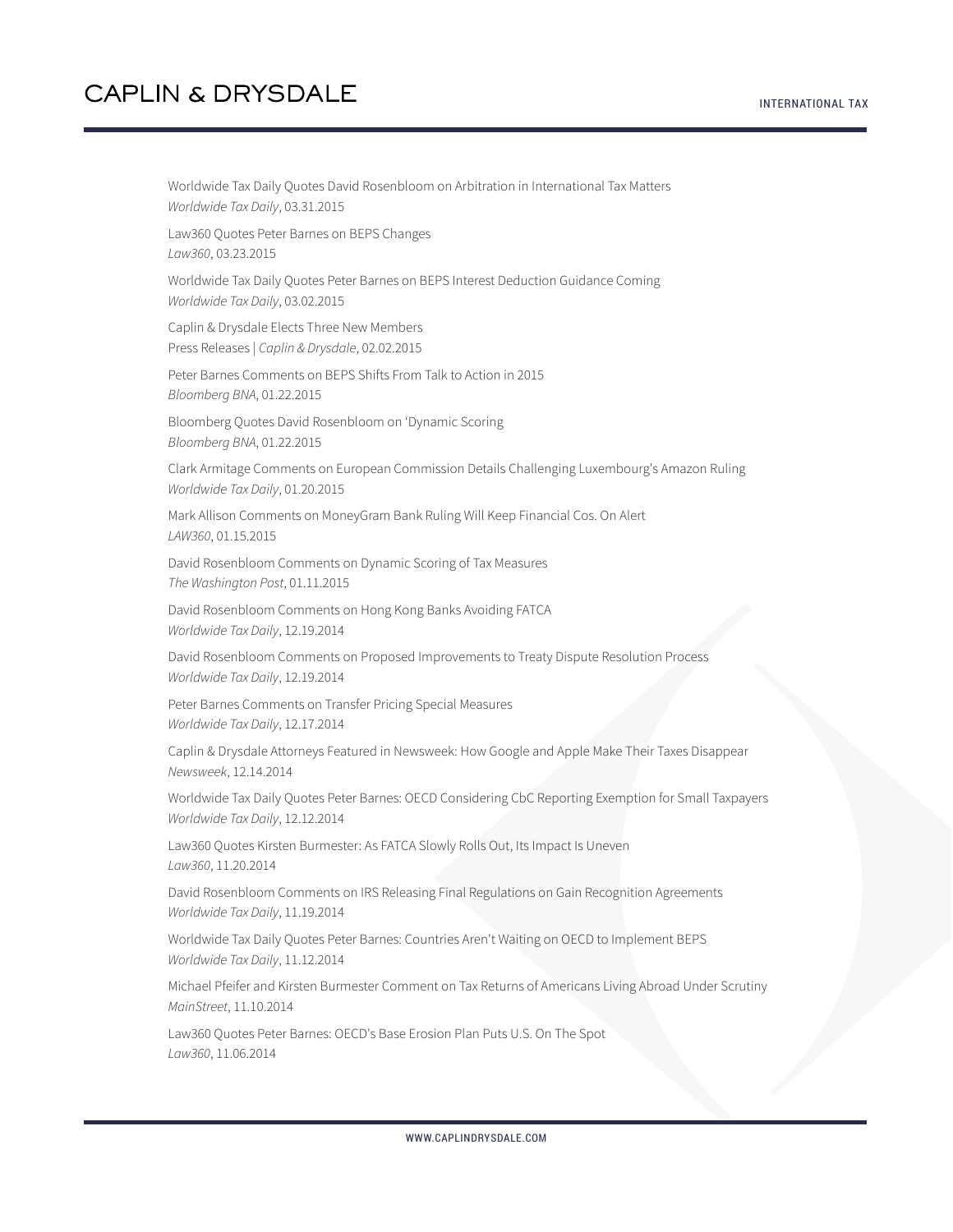Worldwide Tax Daily Quotes Neal Kochman: Amazon U.S. Tax Court Trial Gets Underway *Worldwide Tax Daily*, 11.03.2014

David Rosenbloom Comments on OECD Options for Preventing Artificial Avoidance of PE Status *Worldwide Tax Daily*, 11.03.2014

David Rosenbloom Comments on BEPS Discussion Draft Including Intra-Group Service Fees *Bloomberg BNA*, 11.03.2014

Neal Kochman Comments on Amazon Case Challenging IRS Income Method for Valuing Intangibles *Bloomberg BNA*, 10.30.2014

Newsweek Quotes Mark Allison: Settlements Are Tax Write-Offs for Banks *Newsweek*, 10.27.2014

Caplin & Drysdale Lawyers Listed Among World's Leading Tax Advisers Awards & Rankings | *Expert Guides*, 10.16.2014

Clark Armitage Comments on the EU's Investigation of Amazon Tax Ruling for State Aid Breach *Worldwide Tax Daily*, 10.08.2014

On the Eve of IFA-Mumbai, Bloomberg Interviews Scott Michel and David Rosenbloom: FATCA Strengthens U.S. Tax Enforcement Hand in India *Daily Tax Report and International Tax Monitor*, 10.08.2014

Fortune Lists Caplin & Drysdale Lawyers Among Leaders in the Law Awards & Rankings | *Fortune Magazine*, 10.06.2014

Clark Armitage Comments on EU State Aid Cases Against Apple and Fiat *Tax Analysts*, 10.01.2014

Caplin & Drysdale's International Tax Group Earns Top Award from Legal 500 Awards & Rankings | *Caplin & Drysdale*, 09.23.2014

Mark Allison Comments on Privilege Case's Importance *Tax Notes Today*, 09.22.2014

Caplin & Drysdale Lawyers Chosen as "The Best of the Best USA" for 2014 Awards & Rankings | 09.16.2014

Peter Barnes Comments on Tax Planning Pioneer John Samuels Leaving General Electric *Tax Notes Today*, 09.15.2014

David Rosenbloom Comments on Domestic FATCA Requirements Possibly Complicating Compliance *International Tax Monitor*, 08.27.2014

Fortune Magazine Lists Patricia Lewis and Richard Skillman as Top Rated Lawyers Awards & Rankings | *Fortune Magazine*, 08.25.2014

Caplin & Drysdale Lawyers Earn Best Lawyers Ranking Awards & Rankings | 08.21.2014

David Rosenbloom's FATCA Interview Makes Headlines in Brazil *Jornal do Comércio (Journal of Commerce)*, 08.18.2014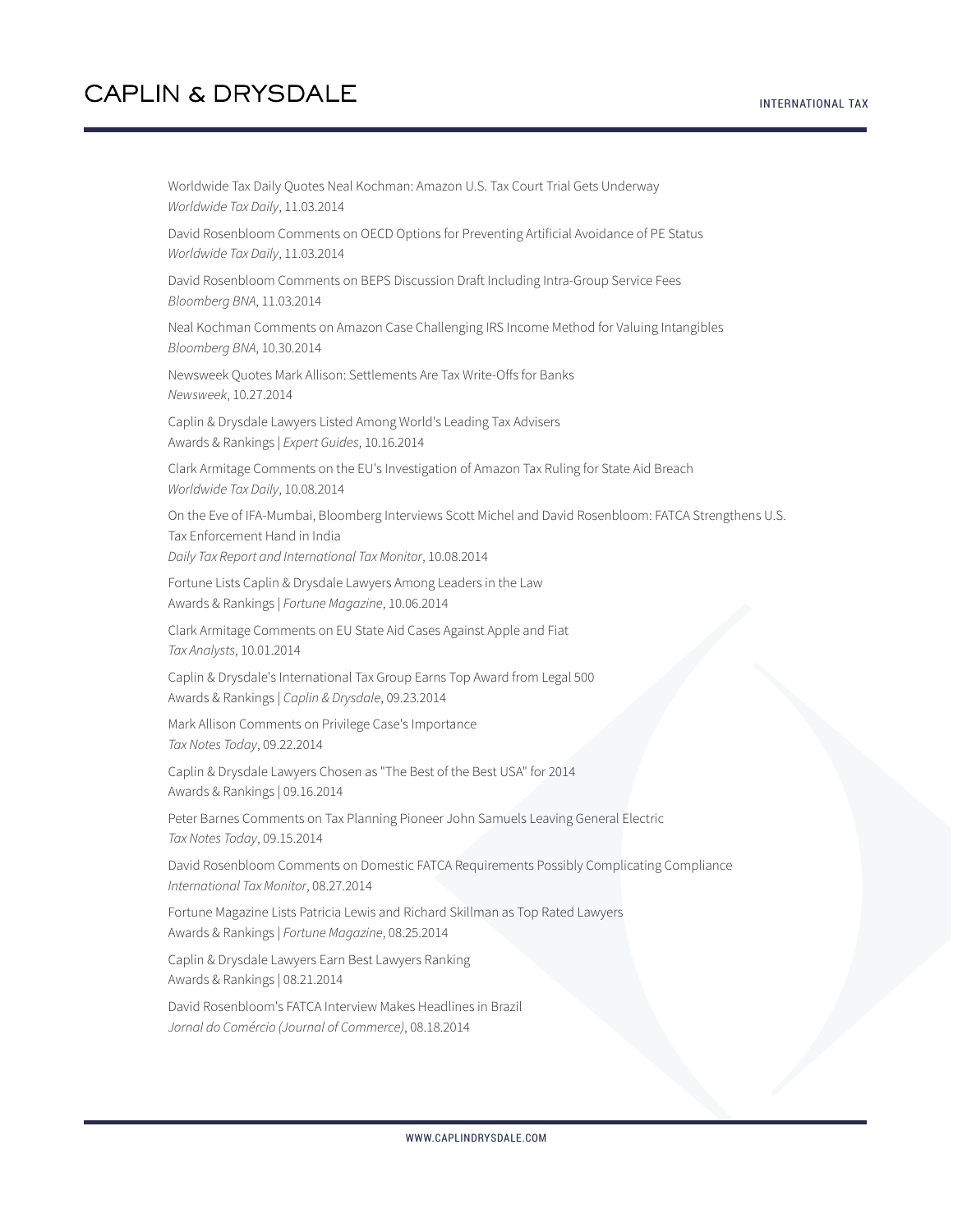The International Tax Review Quotes Mark Allison: Phase II of the AJAC May Increase U.S. Litigation *International Tax Review*, 08.13.2014 Mark Allison Comments on IRS Finalizing Material Advisor Regulations *CCH Standard Federal Tax Reports*, 08.07.2014 Guide to World's Leading Women in Business Law Lists Caplin & Drysdale Lawyers Awards & Rankings | *Expert Guides*, 07.29.2014 Bloomberg BNA Quotes David Rosenbloom and Peter Barnes: Could the White House Act Unilaterally on Taxes? *Bloomberg BNA*, 07.25.2014 With Its Founders, Caplin & Drysdale Celebrates 50 Years of Excellence Press Releases | *Caplin & Drysdale*, 07.23.2014 Patricia Lewis Named "Best of the Best" in Transfer Pricing Awards & Rankings | *Expert Guides*, 07.15.2014 Tax Analysts Quotes Clark Armitage on IRS Resignations Affecting U.S.-India Talks on MAP Cases *Tax Analysts*, 07.08.2014 Clients and Peers Recommend Caplin & Drysdale in 2014 Legal 500 Ranking Awards & Rankings | *The Legal 500*, 07.01.2014 Bloomberg BNA Quotes Peter Barnes: US States' Approach to Nexus and Apportionment – Oddity or New Trend? *Bloomberg BNA*, 06.27.2014 CCH Standard Federal Tax Reports Quotes Mark Allison: Supreme Court Clarifies Standard for Challenges to IRS Summonses *CCH Standard Federal Tax Reports*, 06.26.2014 Worldwide Tax Daily Quotes Peter Barnes: State Model Not Sole Solution to Taxing Global Income *Worldwide Tax Daily*, 06.19.2014 Peter Barnes Discusses How U.S. States' Experience Can Inform Global Tax Reform *Worldwide Tax Daily*, 06.19.2014 Bloomberg's International Tax Monitor Quotes Peter Barnes: Solution to BEPS May Be Menu of Options *International Tax Monitor*, 06.18.2014 LAW360 Quotes Mark Allison: High Court Could Dim IRS Summons Power *Law360*, 06.11.2014 Clients Choose Caplin & Drysdale as Transfer Pricing Law Firm of the Year in Washington, D.C. Awards & Rankings | *Global Law Experts*, 06.09.2014 Worldwide Tax Daily Quotes Peter Barnes on OECD Tax Conference Panel Discussion *Worldwide Tax Daily*, 06.06.2014 Patricia Lewis Named Best in Transfer Pricing for 2014 *International Financial Law Review, Americas Women in Business Law Awards*, 06.05.2014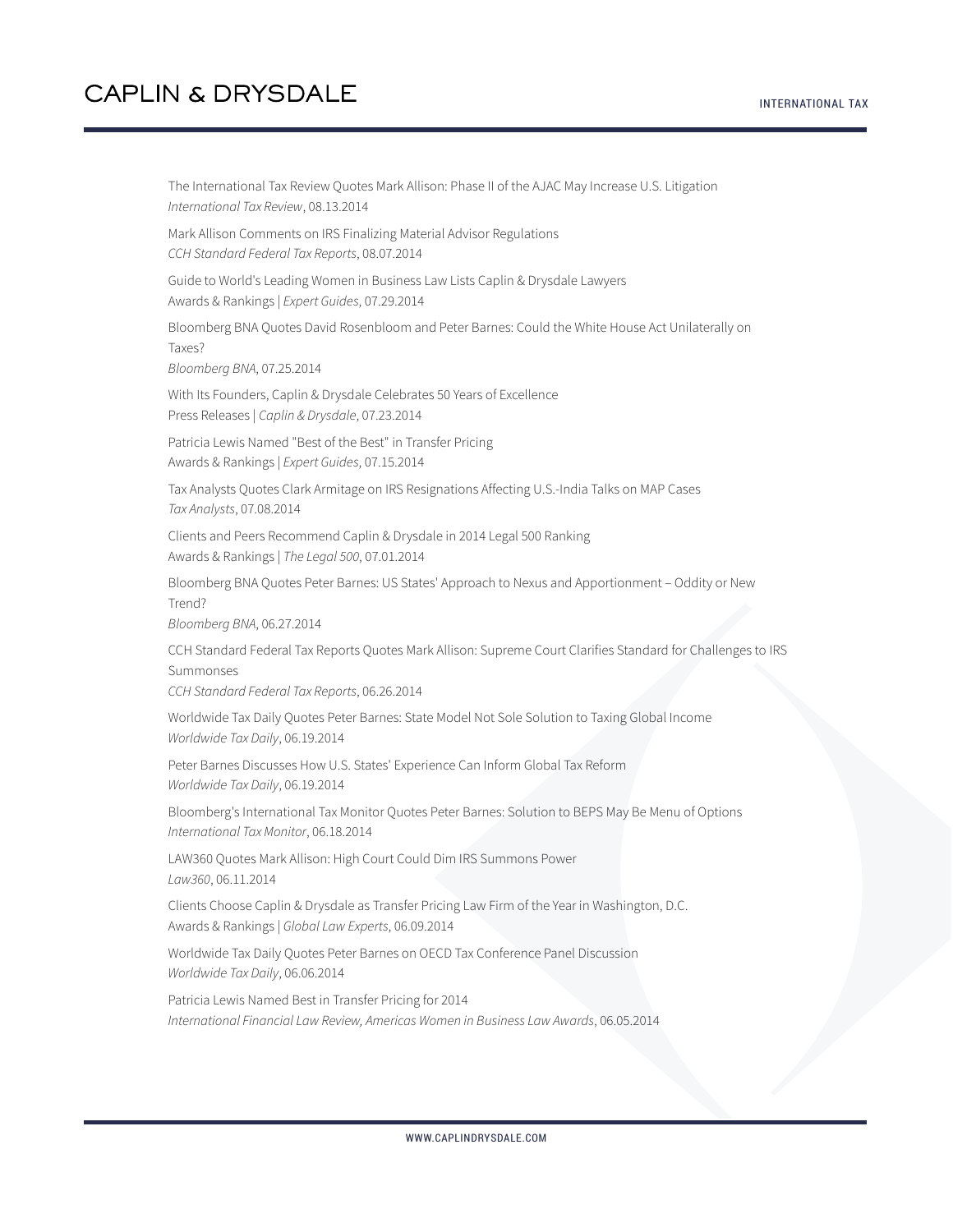INTERNATIONAL TAX

Caplin & Drysdale Earns Top Honors in 2014 Chambers USA Awards & Rankings | *Chambers USA*, 05.28.2014 Reuters Quotes Mark Allison: MoneyGram Claims Bank Status in Tax Dispute with IRS *Reuters*, 05.27.2014 David Rosenbloom Comments on Senator Paul's Objections to Tax Treaties *Worldwide Tax Daily*, 05.09.2014 Peter Barnes Discusses the OECD's Proposed Country-By-Country Reporting Template *Bloomberg BNA's Transfer Pricing Report*, 05.09.2014 Tax Notes Today Quotes David Rosenbloom: EBay Accepts 'Buy It Now' Tax Price on \$9 Billion Repatriation *Tax Notes Today*, 05.01.2014 Tax Analysts Quotes Neal Kochman: Auditors Seeking More Information on Global Operations *Tax Analysts*, 04.30.2014 The Washington Post Lists Caplin & Drysdale Attorneys Among the Top Attorneys in D.C. Awards & Rankings | *The Washington Post*, 04.30.2014 NPR Quotes David Rosenbloom: Tax Breaks Could Be Biggest Prize in Pfizer Deal For AstraZeneca *NPR*, 04.28.2014 Mark Allison Comments on Tax Court Decision *Federal Tax Weekly*, 04.24.2014 Tax Notes Today Quotes Mark Allison: Good-Faith Defense Waives Attorney-Client Privilege *Tax Notes Today*, 04.17.2014 Tax Analysts Quotes David Rosenbloom: OECD's LOB Approach Needs Refinement, Practitioners Say *Worldwide Tax Daily*, 04.15.2014 Tax Notes Today Quotes Kirsten Burmester: Toward a Solution to the PFIC Problem *Tax Notes Today*, 04.14.2014 Transfer Pricing Report Quotes Peter Barnes on the OECD's Country-by-Country Reporting Template *Transfer Pricing Report*, 04.07.2014 Tax Notes Today Quotes Mark Allison: Tax Court Retains Jurisdiction Over Worker Classification Case *Tax Notes*, 04.04.2014 Transfer Pricing Weekly Quotes Patricia Lewis Regarding IRS Proposals to Revise APA and MAP Procedures *Transfer Pricing Weekly*, 04.03.2014 Tax Notes Today Quotes Peter Barnes: Should Corporate Tax Returns Be Disclosed? *Tax Notes Today*, 03.31.2014 Tax Notes Today Quotes David Rosenbloom: OECD Drafts Call for Domestic Law Solutions to Hybrid Mismatches *Tax Notes Today*, 03.20.2014 Bloomberg Quotes Peter Barnes: Budget Woes, Mounting Demands Force IRS to Think Strategically, Focus on Training *Bloomberg BNA*, 03.20.2014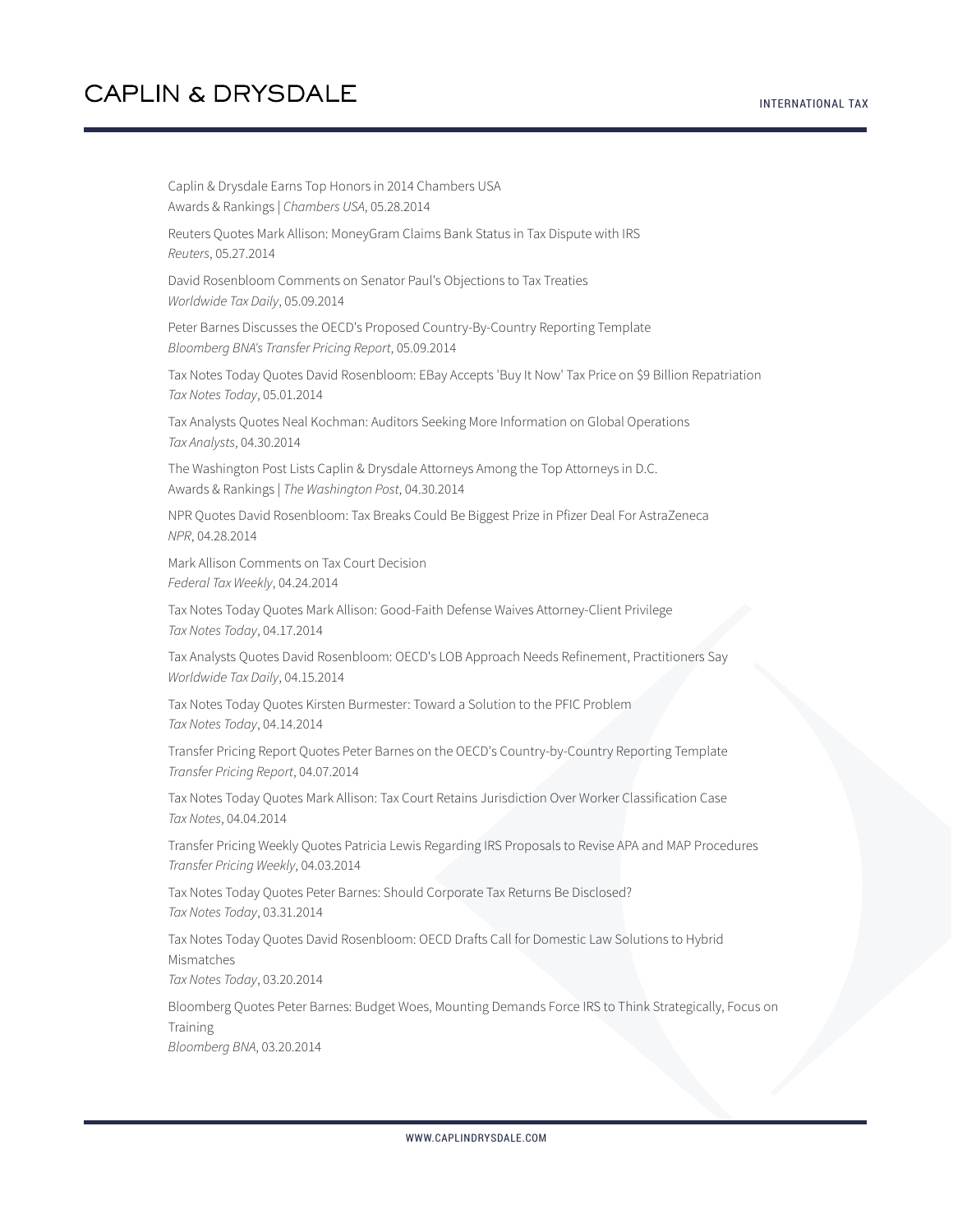Patricia Lewis Analyzes Proposed Revisions to U.S. APA and Competent Authority Procedures *Tax Analysts*, 03.10.2014

Tax Notes Today Quotes David Rosenbloom: Senate Committee Announces Hearing on Pending Tax Treaties *Tax Notes Today*, 02.20.2014

Executive Leaders Radio Hosts David Rosenbloom *Executive Leaders Radio*, 02.20.2014

Tax Analysts' Worldwide Tax Daily Quotes Patricia Lewis: Proposed U.S. Competent Authority Procedures Could Complicate Issue Resolution

*Tax Notes*, 02.13.2014

Bloomberg Interviews Former GE Tax Counsel Peter Barnes on BEPS, Country-by-Country Reporting, and Documentation *Bloomberg BNA*, 01.09.2014

Caplin & Drysdale Strengthens Global Tax and Litigation Services Press Releases | 01.08.2014

Tax Directors Handbook Recommends Caplin & Drysdale As A Leading Tax Law Firm Awards & Rankings | *Tax Directors Handbook*, 12.19.2013

Patricia Lewis Comments on Concerns Over Revised APA and Competent Authority Procedures *Tax Notes*, 12.13.2013

CCH Quotes Mark Allison: Supreme Court Upholds IRS's Application Of Valuation Misstatement Penalty To Sham Transaction *CCH Federal Tax Weekly*, 12.12.2013

Tax Notes Quotes Mark Allison on Supreme Court Tax Shelter Case

*Tax Notes*, 12.04.2013

Washingtonian Recognizes Caplin & Drysdale Attorneys Among Washington's Best Lawyers Awards & Rankings | *Washingtonian Magazine*, 12.03.2013

Patricia Lewis and David Rosenbloom are Listed Among World's Leading Transfer Pricing Advisers Awards & Rankings | *Expert Guides*, 11.15.2013

NYTimes quotes Mark Allison on U.S.-France Tax Evasion Agreement *The New York Times*, 11.14.2013

Caplin & Drysdale Lawyers Listed in World's Leading Women in Business Law Awards & Rankings | *Expert Guides*, 11.08.2013

WSJ Quotes Mark Allison on Benefits to U.S. Companies Complying with Tax Authorities *The Wall Street Journal*, 11.08.2013

DOJ Deal with Swiss Banks Impacts U.S. Taxpayers and Financial Firms Around the World Press Releases | 10.31.2013

19 Caplin & Drysdale Attorneys Achieve Best Lawyers in America Ranking Awards & Rankings | *U.S. News & World Report*, 10.21.2013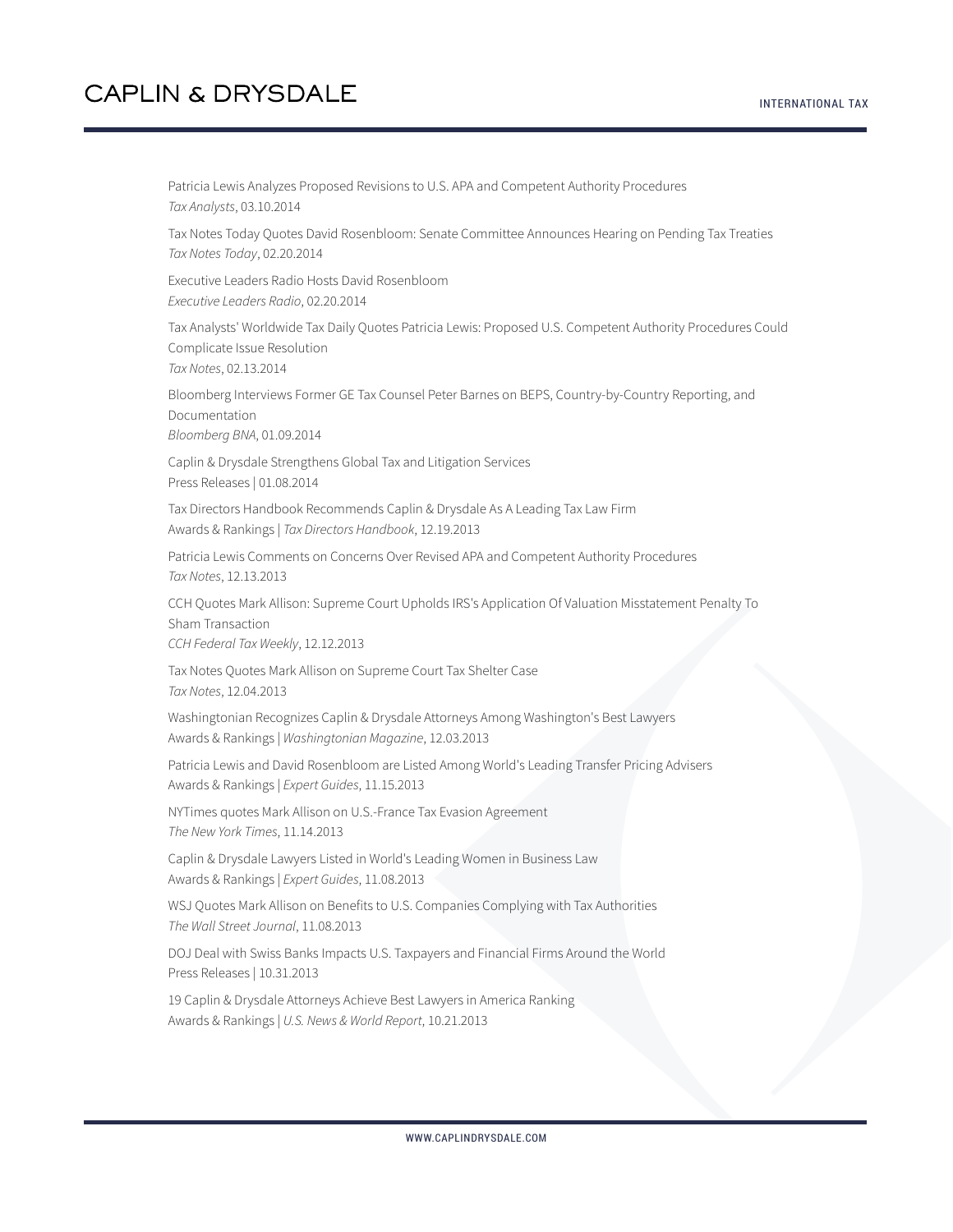Caplin & Drysdale Enhances Tax Practice with Three Lateral Hires Press Releases | 10.01.2013 CCH Quotes Mark Allison: Seventh Circuit Upholds Valuation Misstatement Penalty *CCH Federal Tax Weekly*, 09.05.2013 World Tax Lists Caplin & Drysdale as a Global Tax Leader Awards & Rankings | *International Tax Review*, 09.03.2013 U.S.-Swiss Tax Deal Impacts U.S. Account Holders and Dozens of Swiss Financial Institutions Press Releases | 08.29.2013 Ex-Qwest CEO Nacchio Seeks Tax Refund as Prison Term Ends *Bloomberg*, 08.20.2013 Patricia Lewis Listed Among Global Tax Controversy Leaders for 2013 Awards & Rankings | *Tax Controversy Leaders*, 08.13.2013 New York State Tax Crackdown Requires Prompt Action on Past-Due Taxes Press Releases | 08.07.2013 Tax Notes Quotes Mark Allison: Tax Court Strikes Down John Hancock's LILO/SILO Transactions *Tax Notes*, 08.06.2013 Vault Ranks Caplin & Drysdale a Top Tax Practice for 2014 Awards & Rankings | *Vault*, 07.16.2013 Patricia Lewis Moderates Transfer Pricing Panel Discussion *Bloomberg*, 07.15.2013 Chicago Tribune Quotes David Rosenbloom: IRS Battles Tech Companies Over 2004 Offshore Tax Holiday *Chicago Tribune*, 07.02.2013 Swiss TV Interviews David Rosenbloom: Swiss Parliament Pushes Back on U.S. Banks Deal *Radio Télévision Suisse*, 06.19.2013 David Rosenbloom Testifies Before the Canadian Parliament on Proposed Tax Agreements *Parliament of Canada, House of Commons Standing Committee on Finance*, 06.17.2013 Scott Michel and David Rosenbloom Quoted on Recent U.S. Efforts to Tackle Offshore Tax Evasion *Tax Notes*, 06.10.2013 Scott Michel and Michael Pfeifer Selected for Legal Tax Advisory Board 06.10.2013 The Legal 500 Recommends Caplin & Drysdale As a Leading Firm For 2013 Awards & Rankings | *The Legal 500*, 06.03.2013 Radio Télévision Suisse Interviews David Rosenbloom About Swiss Banking Agreement with the U.S. *Radio Télévision Suisse*, 05.30.2013 Swiss Media Quotes David Rosenbloom: Swiss Banking Deal Aims to End Tax Dispute with U.S. *Tages-Anzeiger*, 05.30.2013 14 Caplin & Drysdale Attorneys Recognized in Chambers USA 2013

Awards & Rankings | *Chambers USA*, 05.29.2013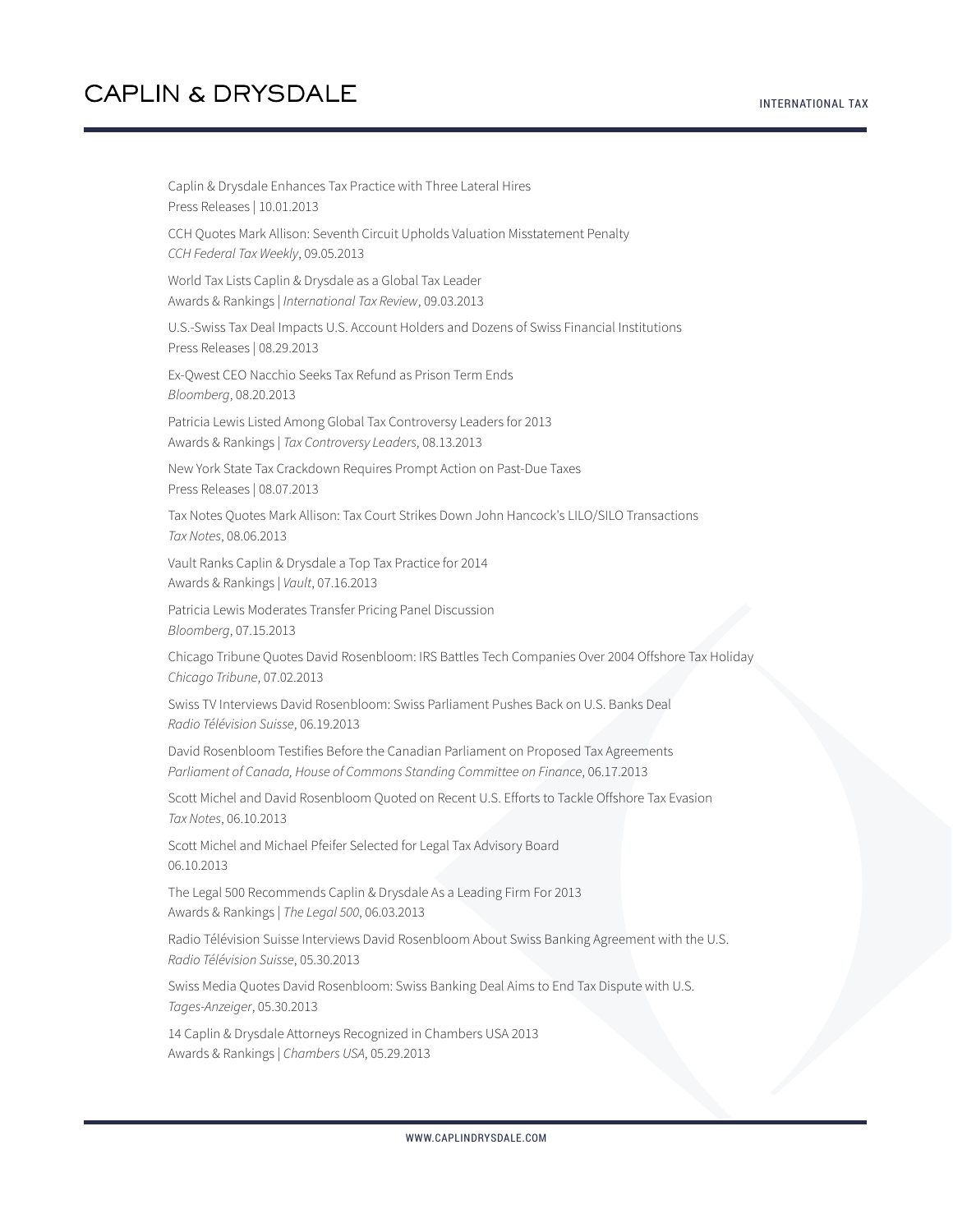Tax Notes Quotes Patricia Lewis Regarding New OECD Transfer Pricing Safe Harbor Guidelines *Tax Notes*, 05.22.2013

Bloomberg Interviews David Rosenbloom Regarding Apple's Tax Strategy *Bloomberg*, 05.21.2013

David Rosenbloom Comments on Senate Committee Hearing Highlighting Apple's Offshore Accounts *MacNewsWorld*, 05.17.2013

Scott Michel and David Rosenbloom Quoted On the Impact of Offshore Tax Evasion *CardHub.com*, 05.10.2013

Scott Michel and David Rosenbloom Cited in Canadian Report on Tax Evasion *Canadian House of Commons - Report on the Standing Committee on Finance*, 05.01.2013

Super Lawyers Lists Nineteen Caplin & Drysdale Attorneys Awards & Rankings | *Super Lawyers*, 04.29.2013

Mark Allison Quoted in CCH Regarding U.S. Virgin Islands Tax Controversy *CCH*, 04.25.2013

China Radio International Speaks With David Rosenbloom Regarding Tax Day in the U.S. *Beyond Beijing*, 04.15.2013

Tax Notes Quotes Mark Allison on Professional Golfer's Endorsement Income Allocation *Tax Notes*, 04.08.2013

Tax Notes Quotes Mark Allison on Supreme Court Ruling in COBRA Tax Shelter Case *Tax Notes*, 03.26.2013

Scott Michel and David Rosenbloom Comment on Americans with Asian Bank Accounts *Bloomberg*, 03.25.2013

Mark Allison Quoted by CCH Regarding Tax Court Valuation Misstatement Penalty *CCH*, 03.21.2013

Caplin & Drysdale Attorneys Recognized by Peers in Best Lawyers in America Awards & Rankings | 03.18.2013

Caplin & Drysdale Lawyers Alert International Athletes to Beware Endorsement Tax Issues Press Releases | 03.18.2013

Tax Notes Quotes Mark Allison on Gross Valuation Penalty *Tax Notes*, 03.18.2013

PODCAST: IRS Targeting Tax Havens in Singapore and Hong Kong *Accounting Today*, 03.12.2013

Caplin & Drysdale Receives Tax Awards Awards & Rankings | 02.27.2013

Mark Allison Quoted in Tax Notes, Practitioners Parse Promoters' Wins in Sale-Leaseback Tenant Improvements **Transaction** *Tax Notes*, 02.12.2013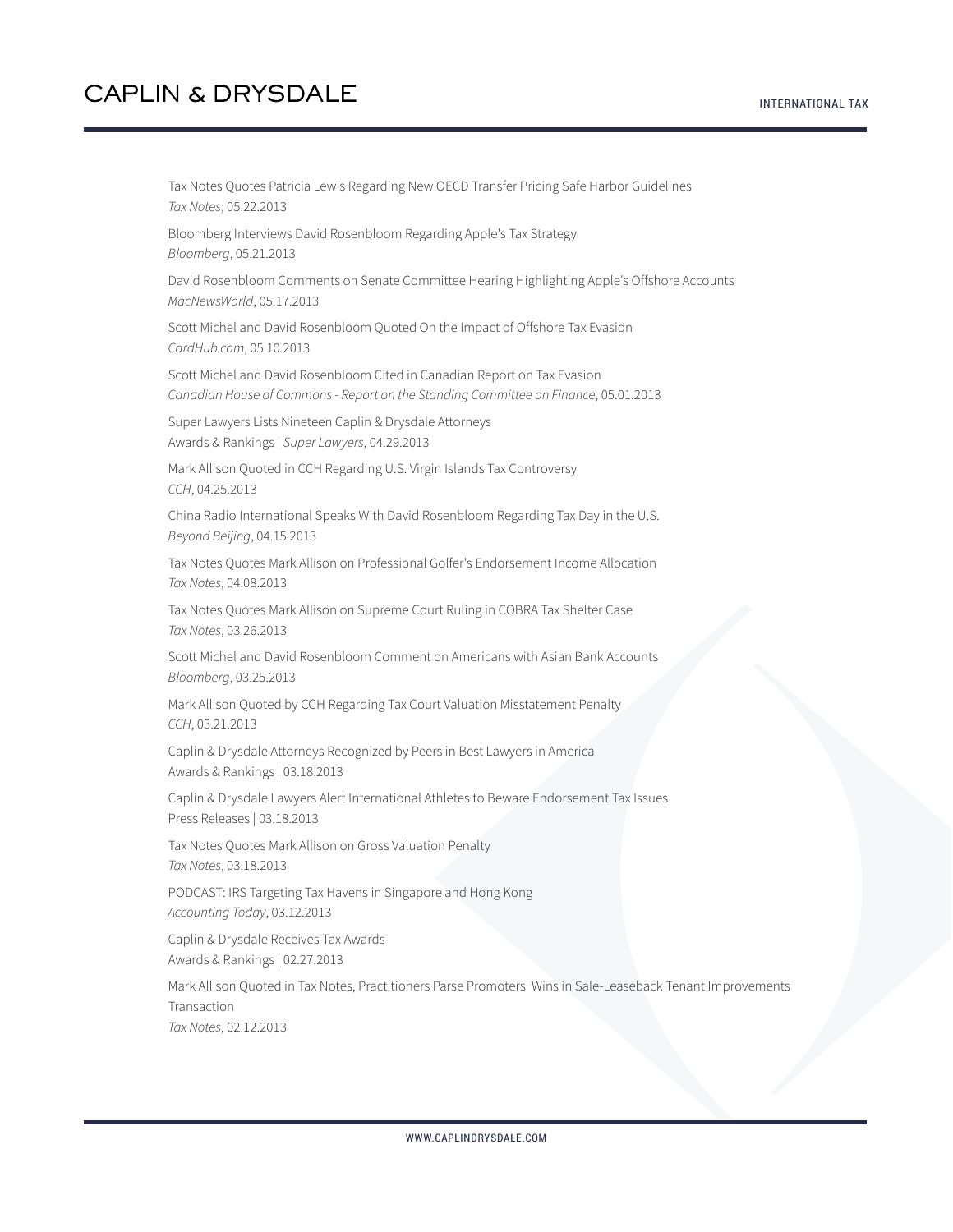#### INTERNATIONAL TAX

# **CAPLIN & DRYSDALE**

Neal Kochman Comments on Amazon's IRS Dispute 01.15.2013 U.S. News Recognizes Caplin & Drysdale With Top Ranking Awards & Rankings | 11.08.2012 Mark Allison Elected to American College of Tax Counsel *Caplin & Drysdale*, 10.02.2012 Caplin & Drysdale Announces Expansion of Tax Practice and Relocation of New York Office Both | 09.20.2012 H. David Rosenbloom Quoted in Reuters, Chipmaker Altera, U.S. IRS Fight in Cross-Border Tax Case *Reuters*, 07.24.2012 H. David Rosenbloom Discusses FATCA at NYU Law Conference *NYU School of Law News*, 06.21.2012 Chambers and Legal 500 Recognize Caplin & Drysdale in 2012 Top Rankings Both | *Chambers USA / The Legal 500*, 06.12.2012 Patricia G. Lewis Quoted in Bloomberg BNA Daily Tax Report, OECD Working Group to Issue Draft On Standard Approach to Safe Harbors *Bloomberg BNA Daily Tax Report*, 06.05.2012 Patricia Gimbel Lewis Wins "Best in Transfer Pricing" Award, Women in Business Law Awards for the Americas Awards & Rankings | *Euromoney Legal Media Group*, 05.25.2012 David Rosenbloom Quoted in Bloomberg, Eaton Expects \$160 Million Tax Savings From Ireland Move *Bloomberg*, 05.21.2012 The Washingtonian Lists Eight Caplin & Drysdale Attorneys as Top Lawyers in Washington Awards & Rankings | *Washingtonian Magazine*, 12.30.2011 David Rosenbloom Quoted in The New York Times, Law to Find Tax Evaders Denounced *The New York Times*, 12.26.2011 2012 Tax Directors Handbook Ranks Caplin & Drysdale as Leading Tax Law Firm Awards & Rankings | *Tax Directors Handbook*, 12.01.2011 Scott Michel Comments in The Wall Street Journal, Credit Suisse to Name Names *The Wall Street Journal*, 11.08.2011 Scott Michel Comments in Reuters, Credit Suisse Will Disclose Names of U.S. Clients *Reuters*, 11.08.2011 David Rosenbloom Quoted in Financial Post, Swiss Banks Near Deal to Disclose Customer Names to U.S. *Financial Post*, 10.24.2011 David Rosenbloom Comments in Bloomberg Article, Repatriation Bill to Tax Overseas Profit at 8.75 Percent *Bloomberg*, 10.06.2011 Bloomberg Law Interview: Scott Michel Says Financial Firms Are Struggling to Comply With FATCA *Bloomberg Law*, 09.29.2011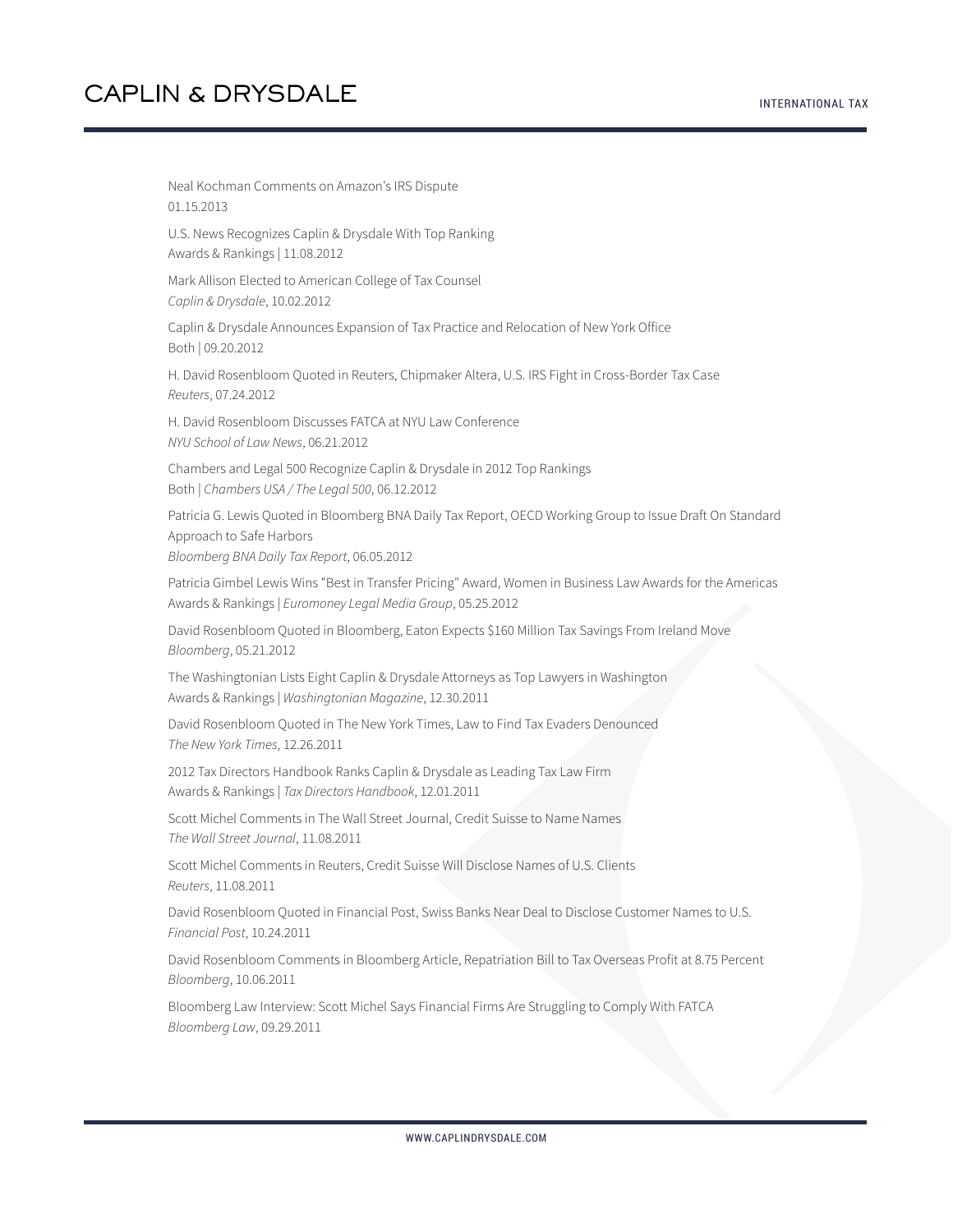Scott Michel Quoted in Financial Post, IRS Strikes a Conciliatory Tone Toward Canadians *Financial Post*, 09.28.2011

Scott Michel Quoted in Reuters, U.S. Readies Papers V. Swiss Banks on Tax Evasion *Reuters*, 09.10.2011

Scott Michel Comments on the IRS Amnesty for Undeclared Offshore Account Holders *Bloomberg*, 09.07.2011

Scott Michel Quoted in Swissinfo, Banks Say U.S. Tax Deal Must Respect Swiss Law *swissinfo*, 09.05.2011

The Best Lawyers in America Ranks 19 Caplin & Drysdale Attorneys as Leaders in Their Field Awards & Rankings | *U.S. News & World Report*, 09.01.2011

Scott Michel Comments in CNBC and The Wall Street Journal About IRS Crackdown of Undeclared Offshore **Accounts** 

*CNBC, Wall Street Journal*, 08.19.2011

Scott Michel Comments on Possible U.S. Indictment of Swiss Bank Credit Suisse on Tax Evasion Charges *Reuters*, 07.15.2011

Chambers and Legal 500 Recognize Caplin & Drysdale in 2011 Top Rankings Both | *Chambers USA / The Legal 500*, 06.16.2011

Scott Michel Comments on U.S. Crackdown of Undeclared Offshore Accounts *Bloomberg*, 03.11.2011

Caplin & Drysdale Attorneys Ranked in Legal Media Group's Expert Guides Awards & Rankings | *Expert Guides*, 03.01.2011

Scott Michel Comments on U.S. Indictments of Credit Suisse Employees *Swiss Info*, 02.27.2011

Scott Michel Comments on IRS's Second Amnesty Program for Undeclared Offshore Account Holders *The Wall Street Journal, Bloomberg, The New York Times, Automated Trader, Tax Analysts, South China Morning Post*, 02.23.2011

Caplin & Drysdale Attorneys Comment on WikiLeaks' Release of Offshore Account Data *The Wall Street Journal, World Radio Switzerland, The New York Times, Marketplace*, 02.03.2011

David Rosenbloom Comments on Tax Code Reform *Bloomberg*, 01.27.2011

WikiLeaks' Release of 2,000 Foreign Bank Accounts to Spell Tax Complications for Undeclared Account Holders Press Releases | 01.17.2011

David Rosenbloom Comments on U.S. Companies' Use of Repatriation Strategies to Avoid Taxes *Bloomberg*, 12.29.2010

Scott Michel States Switzerland's Cantonal Banks Next Target of U.S. Tax Investigators *World Radio Switzerland*, 12.28.2010

Tax Directors Handbook Ranks Caplin & Drysdale as Leading Tax Law Firm Awards & Rankings | *Tax Directors Handbook 2011*, 11.01.2010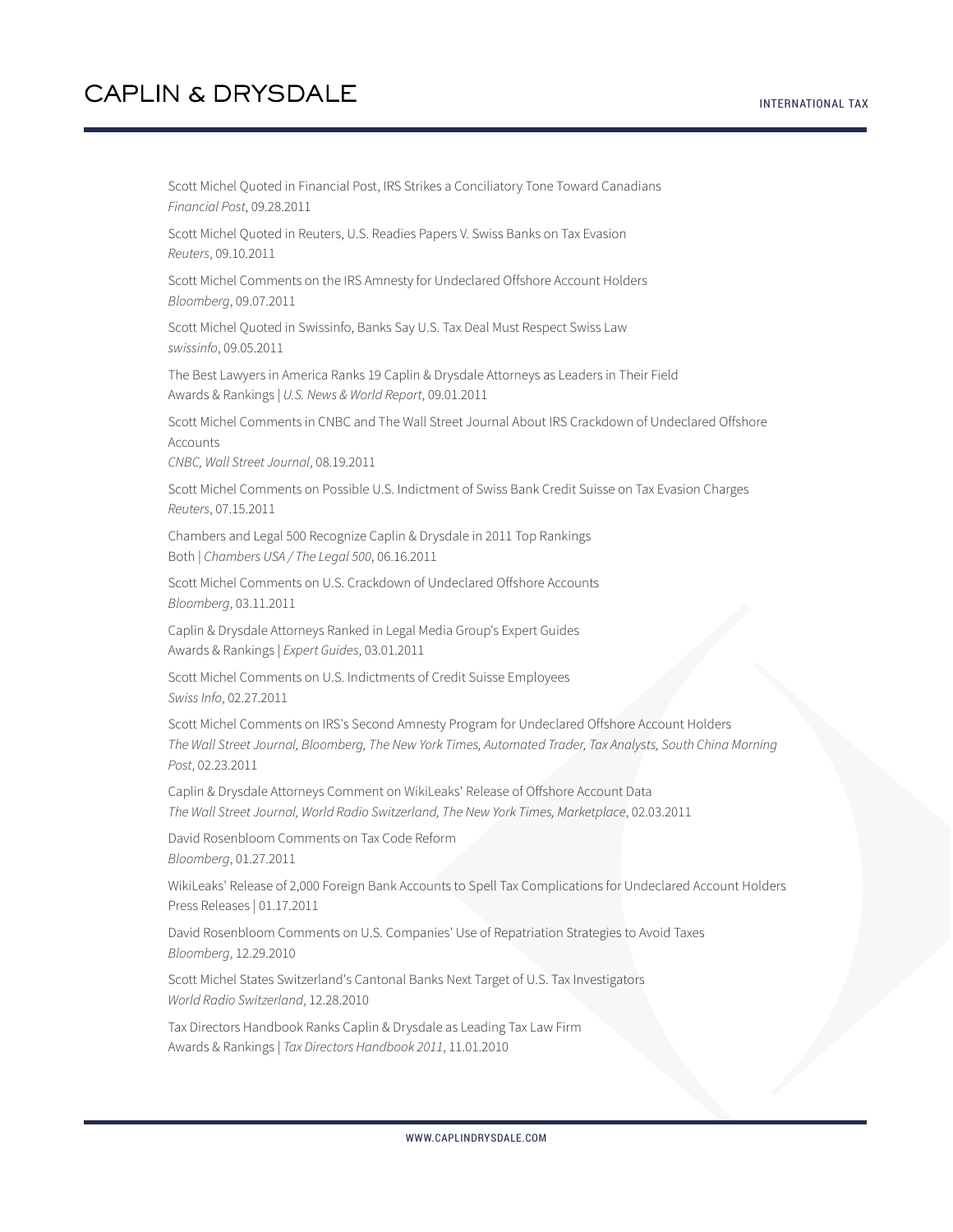The Metropolitan Corporate Counsel Interviews David Rosenbloom *The Metropolitan Corporate Counsel*, 10.04.2010 David Rosenbloom Comments on Undeclared Offshore Banking's Shift to the East 09.24.2010 Caplin & Drysdale Recognized in 2011-2012 U.S. News-Best Law Firms Ranking *U.S. News & World Report*, 09.15.2010 Scott Michel Comments on IRS Scrutiny of Tax Attorneys *Financial Adviser*, 08.31.2010 Scott Michel Comments on U.S. Government's Investigation of Offshore Accounts *Tax Analysts, Eurasia Review, The Wall Street Journal*, 08.24.2010 David Rosenbloom Comments on IRS's Reorganization for Global Enforcement *The Wall Street Journal*, 08.06.2010 19 Caplin & Drysdale Attorneys Named Best Lawyers in America Awards & Rankings | *U.S. News & World Report*, 08.04.2010 Scott Michel Comments on Swiss Approval of UBS Settlement With the U.S. *Bloomberg, Schweizer Fernsehen*, 06.17.2010 Chambers USA and Legal 500 Recognize Caplin & Drysdale in 2010 Top Rankings Both | *Chambers USA / The Legal 500*, 06.15.2010 Scott Michel Comments on Swiss-U.S. Deal on UBS *Forexyard, The New York Times*, 06.09.2010 Daniel B. Rosenbaum Comments on Audit of Employers Regarding Employment Tax *Tax Analysts*, 05.28.2010 Christopher Rizek Comments on IRS's Openness About Its Disciplinary Proceedings *Financial Adviser*, 05.24.2010 David Rosenbloom Comments on International Tax Policy *Insurance News*, 05.11.2010 Caplin & Drysdale Attorneys Comment on the End of the Era of Bank Secrecy *Forexyard, Bloomberg, PRLog, FA Magazine, etc.*, 05.04.2010 Caplin & Drysdale Shortlisted for the Chambers USA Awards for Excellence 2010 Awards & Rankings | *Chambers USA*, 03.17.2010 H. David Rosenbloom Selected in The Best of the Best 2010 Awards & Rankings | *Expert Guides*, 03.01.2010 IRS Unveils Criteria for Swiss Bank Account Disclosures *The Washington Post*, 11.17.2009 Scott Michel Comments on U.S. Targeting Hong Kong for Tax Evaders *Bloomberg*, 11.12.2009 GETTING PERSONAL: Unit Should Help IRS Track Rich Tax Dodgers *The Wall Street Journal*, 11.03.2009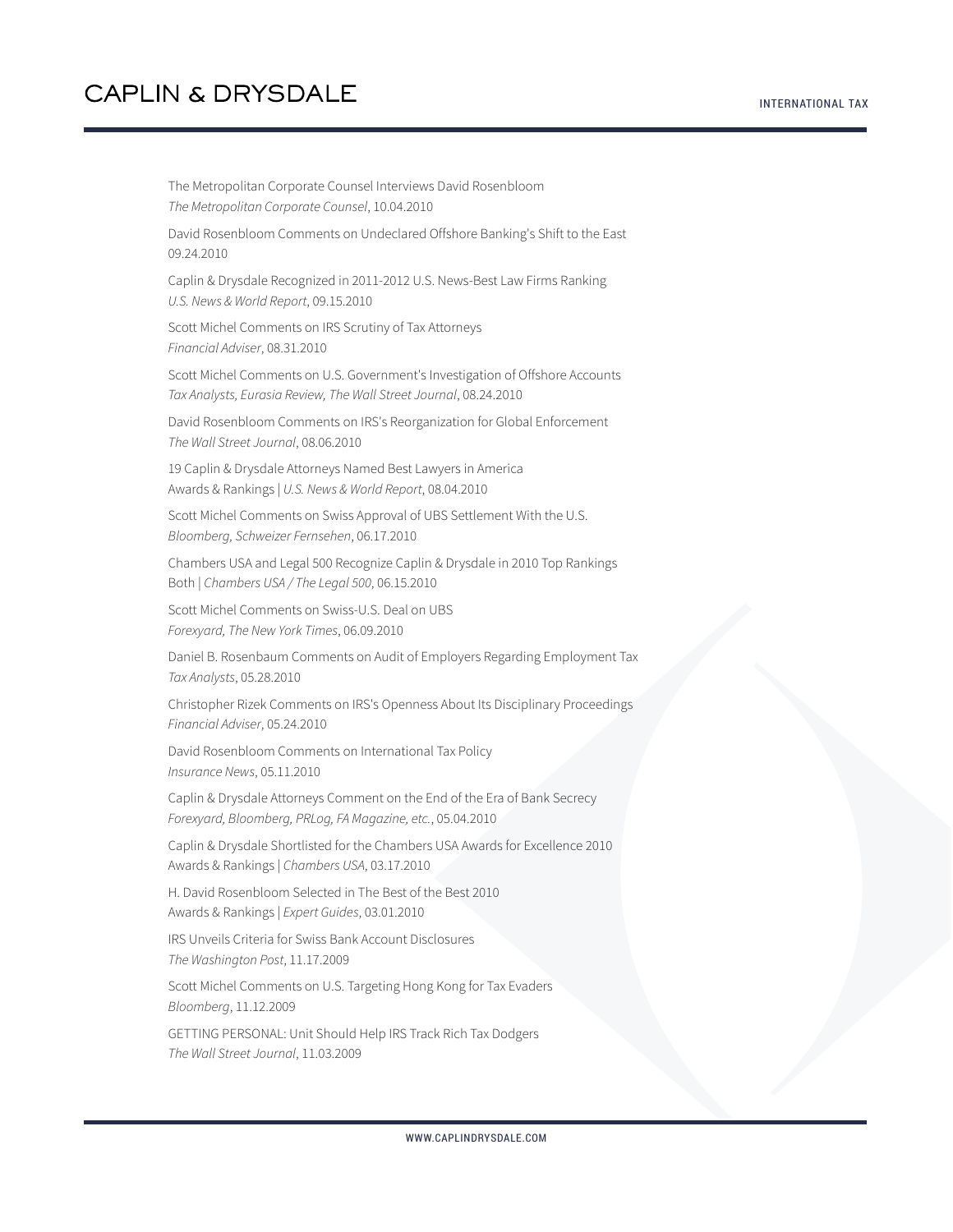Washingtonian Magazine Lists Six Caplin & Drysdale Attorneys as Top Lawyers in Washington Awards & Rankings | *Washingtonian Magazine*, 11.01.2009

Scott Michel Comments on the IRS Settlement Initiative and Implications after Amnesty Deadline *The New York Times, ABC News, The Wall Street Journal, Bloomberg*, 10.28.2009

Radio Interview: Many Swiss Account Holders 'Petrified' Over U.S. Tax Probe *World Radio Switzerland*, 10.16.2009

Swiss TV Interviews David Rosenbloom on IRS Crackdown of American Taxpayers With Undeclared Offshore Accounts (French)

*Le TSR*, 09.22.2009

Something to Aim for *Dealbreaker*, 09.08.2009

Swiss Deal With IRS May Hide Some Tax Cheats *The New York Times*, 09.07.2009

Informant in Tiny Nation Toppled Decades of Banking Secrecy *Sunlight Projects*, 08.31.2009

International Tax Review Nominates Caplin & Drysdale for Transfer Pricing Firm of the Year Award Awards & Rankings | *International Tax Review*, 08.18.2009

U.S. Reports Agreement With UBS in Tax Case *The New York Times*, 08.12.2009

Talent in Demand as Transfer Pricing Disputes Gain Attention *A.E. Feldman Blog*, 06.29.2009

U.S. and Switzerland Agree to New Tax Treaty *Swiss Info*, 06.19.2009

Chambers USA 2009 Recognizes Eight Caplin & Drysdale Attorneys as 'America's Leading Lawyers' Awards & Rankings | *Chambers USA*, 06.15.2009

Chip Maker Xilinx Loses Tax Ruling *Wall Street Journal*, 05.29.2009

GlaxoSmithKline, IRS Tangle in Tax Court *Wall Street Journal*, 05.22.2009

Super Lawyers Recognizes Nine Caplin & Drysdale Attorneys in Five Practice Areas Awards & Rankings | *Super Lawyers*, 03.27.2009

PLC's Which Lawyer? Recommended Caplin & Drysdale as Leading in Tax Awards & Rankings | *Practical Law*, 03.02.2009

H. David Rosenbloom and Patricia G. Lewis Selected in The Best of the Best 2009 Awards & Rankings | *Expert Guides*, 03.01.2009

Corporate Crime Defense Bar in Unison: More Prosecutions Are on the Way *Corporate Crime Reporter*, 02.19.2009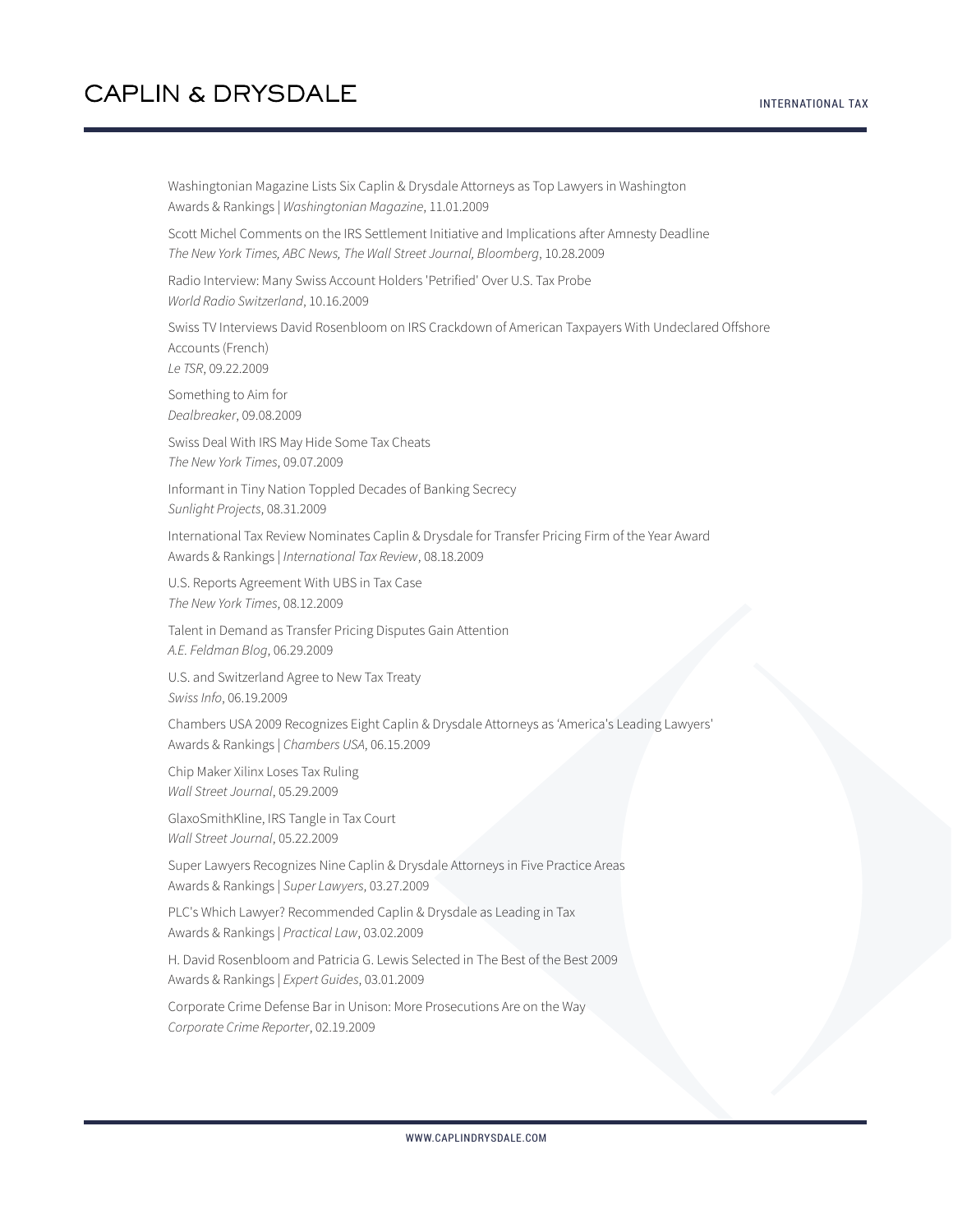U.S. Seeks More UBS Account Records in Tax Battle *Reuters*, 02.19.2009

Is Big Business Scared of Obama? *The Wall Street Journal Law Blog*, 01.02.2009

Four Caplin & Drysdale Attorneys Recognized as Top Tax Practitioners in the World Awards & Rankings | *Expert Guides*, 12.01.2008

Caplin & Drysdale Ranked #39 Out of the Top 100 Global Tax Law Firms Awards & Rankings | 11.03.2008

#### EVENTS

Elizabeth Stevens Addresses How Teleworking Could Effect Tax Policy at OCED International Tax Conference Four Seasons, Washington, D.C., 06.27.2022

Peter Barnes Discusses the White Paper and Transfer Pricing Regulations at NABE Transfer Pricing Symposium Four Seasons Hotel, Washington, DC, 07.19.2022

Clark Armitage Explores Best Method Rules at NABE Transfer Pricing Symposium Four Seasons Hotel, Washington, DC, 07.21.2022

Amanda Leon Addresses Ethical Issues at IFA USA Branch Annual Conference Ritz-Carlton, Washington D.C., 06.03.2022

Elizabeth Stevens Addresses U.S. and International Tax Developments at ITR Women in Tax West Coast Forum Sheraton Palo Alto Hotel, 05.24.2022

Peter Barnes Analyzes Pillar Two on IFA Webinar 05.24.2022

Elizabeth Stevens Discusses Business and Tax Interests in India at Pacific Rim Tax Conference Grand Bay San Francisco Hotel, 05.17.2022

Amanda Leon Explores Recent Developments in GloBE & BEPS at Pacific Rim Tax Conference Grand Bay San Francisco Hotel, 05.16.2022

Patricia Lewis Explores Mock APA/MAP Case at ABA May Tax Meeting Hybrid, Marriott Marquis Washington, DC, 05.12.2022

Elizabeth Stevens Discusses Tax Reform at ITR Women in Tax East Coast Forum New York, USA, 05.10.2022

Peter Barnes Explores Impact of Current Global Tax Developments at IFA North American Region Meeting JW Marriott Hotel Mexico City, 05.04.2022

Peter Barnes Discusses Future of International Tax Post Pandemic at IFA India Branch International Tax Conference

The Lalit Hotel, New Delhi, 04.29.2022

Clark Armitage Explores Global APA Strategy at TP Minds Americas Fontainebleau Miami Beach, 04.19.2022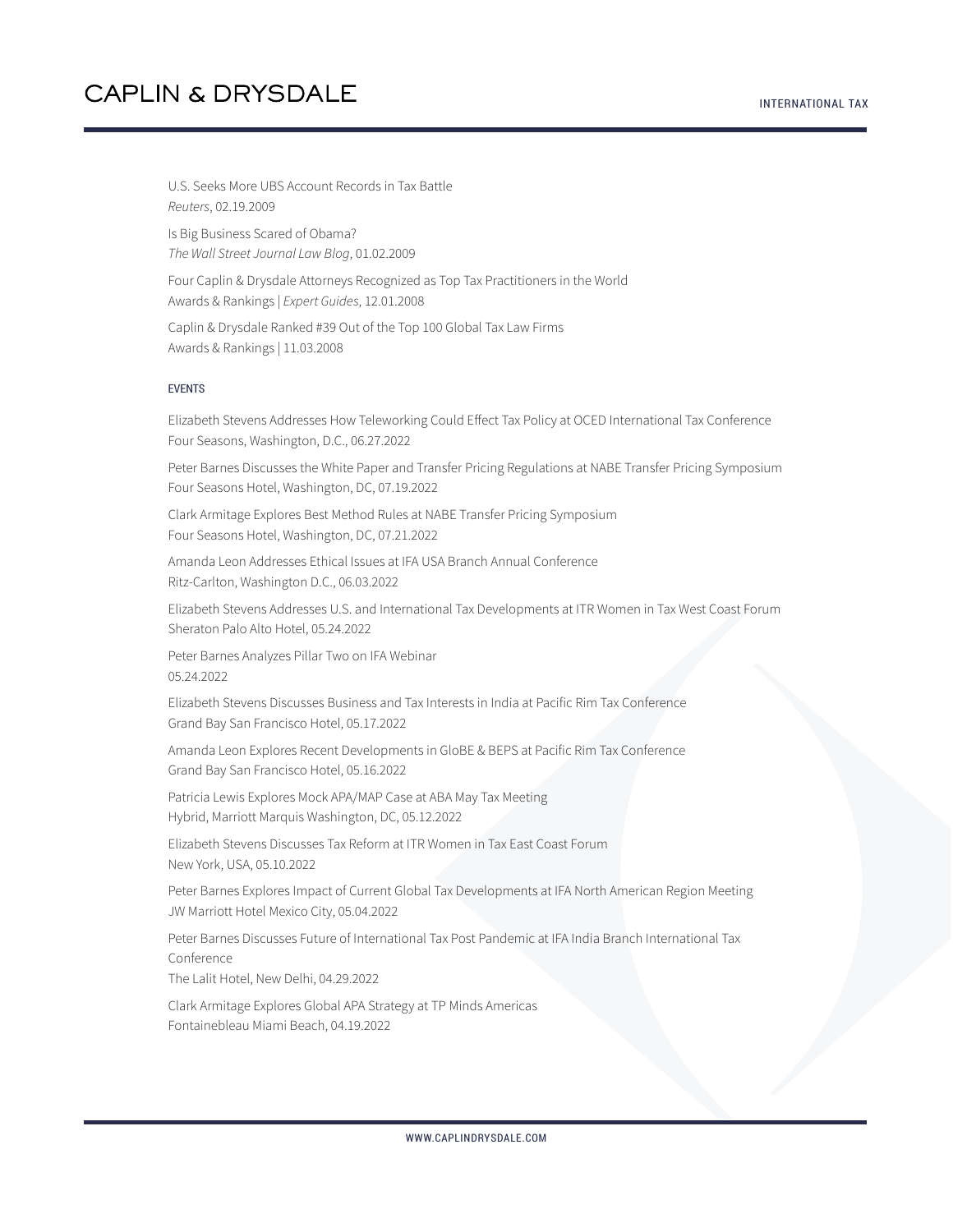Clark Armitage and Amanda Leon Analyze APAs and MAPs at TP Minds Americas Fontainebleau Miami Beach, 04.18.2022 Elizabeth Stevens Co-Chairs Panel on Treaty Policy at ABA Annual U.S. and Europe Tax Practice Trends Conference Virtual, 04.01.2022 Peter Barnes Co-Chairs Panel on Pillars One and Two at ABA Annual U.S. and Europe Tax Practice Trends Conference Virtual, 03.28.2022 Victor Jaramillo Co-Chairs Panel on Cryptocurrency and NFTs at ABA Annual U.S. and Europe Tax Practice Trends Conference Virtual, 03.28.2022 Victor Jaramillo Co-Chairs Panel on Cryptocurrency and Enforcement at ABA Annual U.S. and Europe Tax Practice Trends Conference Virtual, 03.28.2022 Scott Michel Addresses Ethical Issues in International Tax at IFA Winter International Tax Conference 11:00 AM to 12:20 PM 12.09.2021 David Rosenbloom Discusses Recent Developments in International Tax at FIT/IBFD International Taxation Conference 12:55 PM (CET) 12.02.2021 Scott Michel Discusses Whether Tax Leaks Bring More Audits and Investigations at D.C. Bar Program 12.01.2021 Melissa Wiley Moderates Panel on Whether Tax Leaks Bring More Audits and Investigations at D.C. Bar Program 12.01.2021 Peter Barnes Moderates Panel on OECD Pillar One and Two at IFA Virtual Congress 11.30.2021 Victor Jaramillo Addresses Expatriation at U.S. and UK Tax and Estate Planning Conference 10:00 AM EST 11.24.2021 Peter Barnes Moderates Panel on Issues Facing Tax Directors at ABA Philadelphia Tax Conference 11:15 AM 11.09.2021 Victor Jaramillo Addresses IRS Cryptocurrency Enforcement at Latino Tax Fest 10:00 AM to 10:50 AM PST 09.29.2021 Victor Jaramillo Addresses in Spanish IRS Cryptocurrency Enforcement at Latino Tax Fest 12:00 PM to 12:50 PM PST 09.29.2021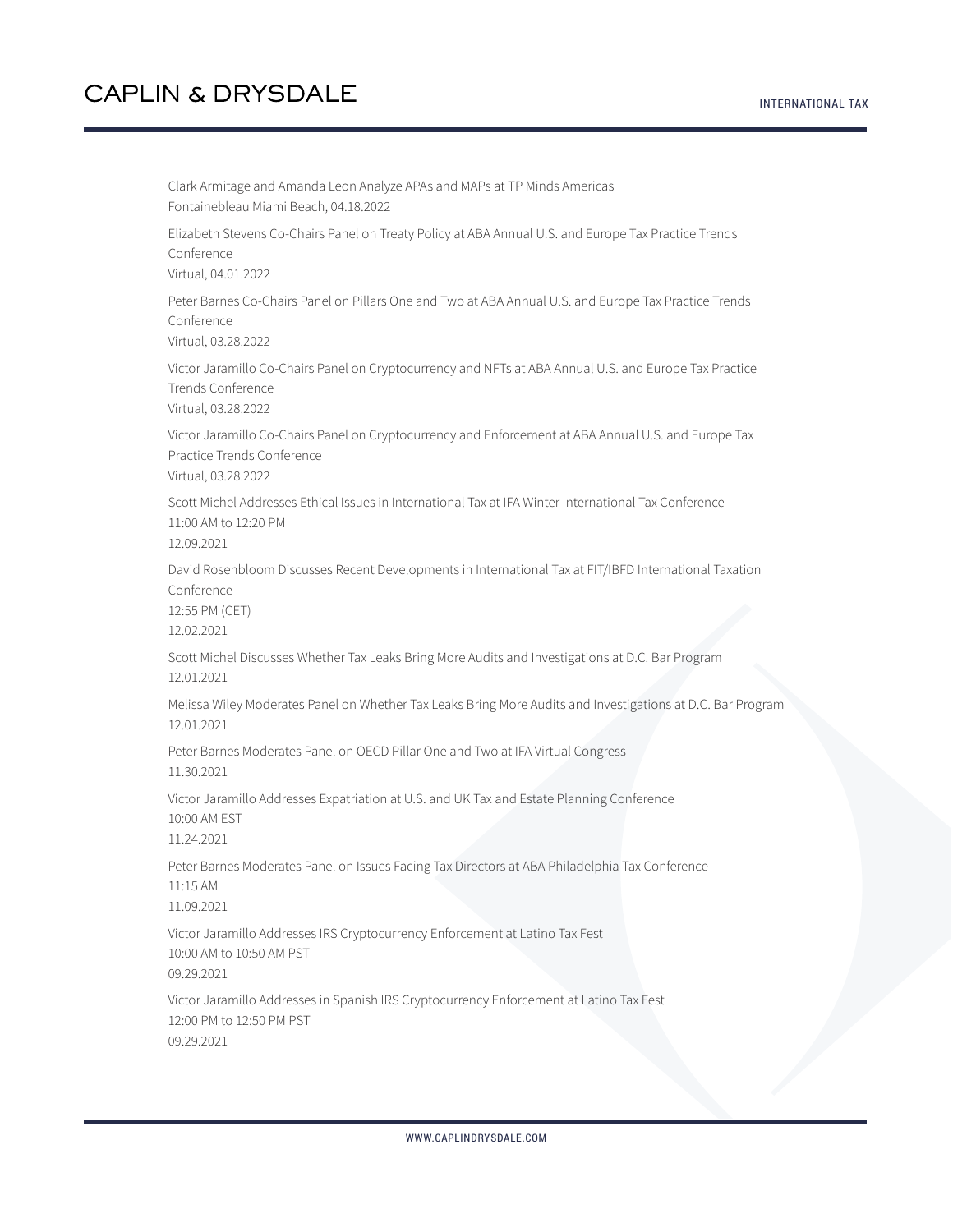Elizabeth Stevens Discusses Current International Tax Landscape at ITR Women in Tax Forum West Coast 2021 09.14.2021 Peter Barnes and Lauren Smith Present U.S. Tax Update to Canadian Petroleum Tax Society 09.09.2021 Clark Armitage Addresses Transfer Pricing and HTVI at Pacific Rim Tax Conference 4:15 PM 09.09.2021 Elizabeth Stevens Discusses Tax Treaties and Dispute Resolution at PLI Basics of International Taxation 2021 2:30 PM - 3:45 PM ET 07.21.2021 Clark Armitage Addresses Economic Implications of Coke Ruling at NABE Transfer Pricing Symposium 3:15pm - 4:30pm 07.20.2021 Patricia Lewis Joins ABA Women in Tax Forum Zoom Tea 4:30 PM ET 07.16.2021 Clark Armitage Explores Coca-Cola Decision on International Fiscal Association Webinar 4:15 PM CET 05.20.2021 Peter Barnes Discusses Cases from Supreme Court of India on International Fiscal Association Webinar 4:00 PM CET 05.20.2021 David Rosenbloom and Peter Barnes Join Panel on Evaluating 2017 TCJA and Biden's Newest International Tax Proposals at ABA 2021 May Tax Meeting 2:30 PM - 4:00 PM ET 05.14.2021 Elizabeth Stevens Chairs Transfer Pricing Capstone Panel at ABA 2021 May Tax Meeting 2:30 PM ET 05.13.2021 Victor Jaramillo Discusses Recent Development in Foreign Financial Reporting and Enforcement at ABA 2021 May Tax Meeting 2:30 PM ET 05.11.2021 Elizabeth Stevens Chairs Transfer Pricing Trends Panel at ABA 2021 May Tax Meeting 12:30 PM ET 05.10.2021 Elizabeth Stevens Joins Panel on Recent Transfer Pricing and PE Cases at 11th Annual Joint International Tax Conference 8:30 AM to 10:00 AM ET 03.31.2021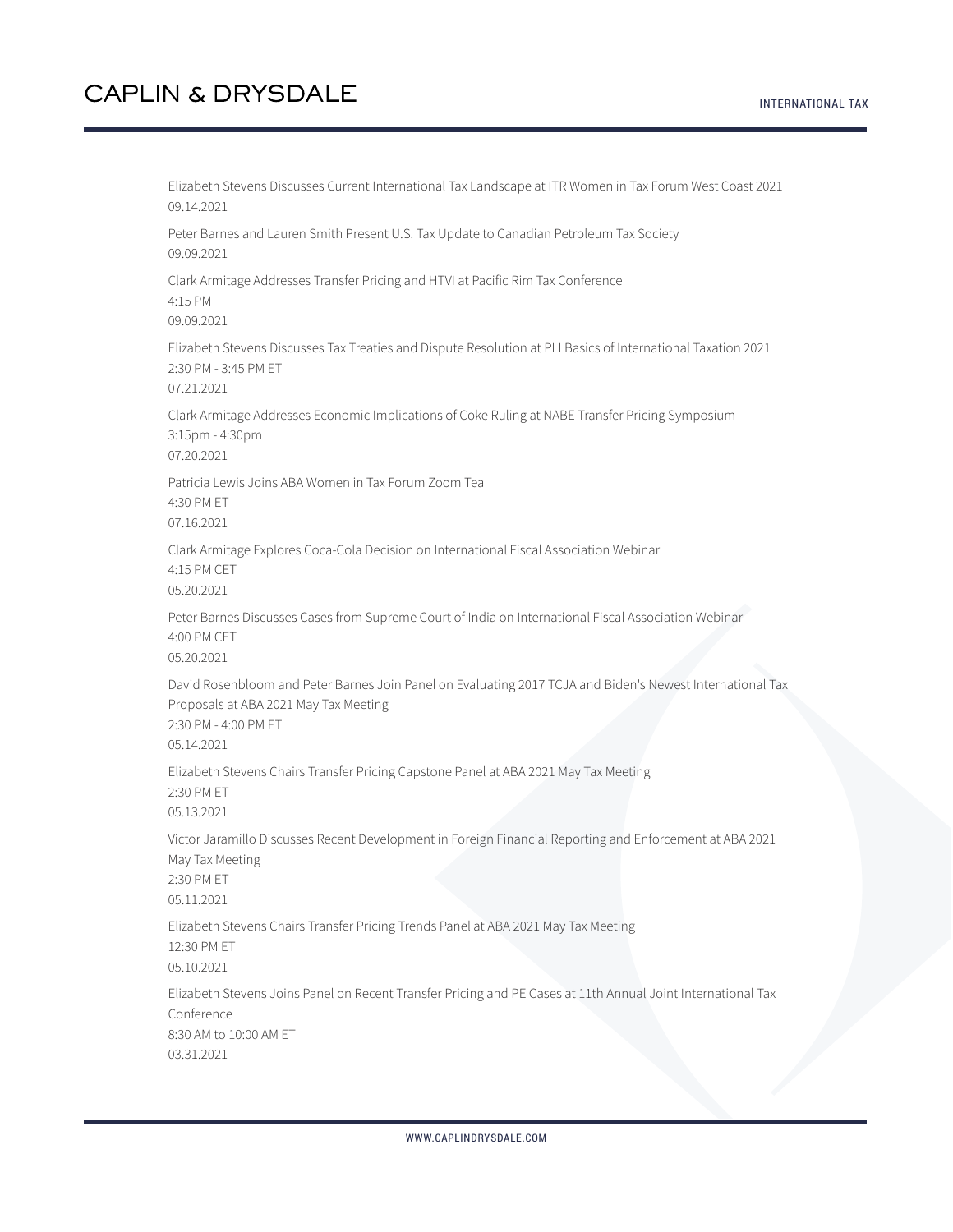#### INTERNATIONAL TAX

## **CAPLIN & DRYSDALE**

Elizabeth Stevens Co-Chairs Panel on OECD Pillars at ABA Annual U.S. and Europe Tax Practice Trends Conference 11:00 AM – 12:30 PM ET 03.25.2021 Peter Barnes Analyzes What's Next for OECD Pillars One and Two at TEI Virtual Midyear Conference 11:30 AM to 12:45 PM 03.22.2021 Elizabeth Stevens Explores Recent Developments in Transfer Pricing at FBA Tax Law Conference 11:30 AM to 12:30 PM 03.05.2021 Elizabeth Stevens Discusses Taxation of the Digital Economy at ITR Women in Tax Forum East Coast 9:05 AM to 9:55 AM EST 03.04.2021 Clark Armitage Discusses APA & MAP at TP Minds Canada 4:00 PM 02.23.2021 Elizabeth Stevens Discusses Profit Allocation Within MNEs at University of Lausanne Event 01.22.2021 Amanda Leon Explores Privileges and Penalties at Virtual IFA USA International Tax Conference 11:00 AM - 12:00 PM 12.18.2020 Elizabeth Stevens Addresses Cross-Border Dispute Resolution for 2021 at NYU School of Law Session 10:00 AM to 11:30 AM 12.08.2020 Clark Armitage Moderates Panel on How the Pandemic Impacts Transfer Pricing in 2021 at NYU School of Law Session 10:00 AM to 11:30 AM 11.24.2020 Elizabeth Stevens Discusses Coronavirus Losses at AICPA & CIMA U.S. Tax Update Conference 10:30 AM 11.23.2020 Elizabeth Stevens Addresses How Multinationals Affect Cross-Border Business at AICPA & CIMA U.S. Tax Update Conference 3:20 PM 11.23.2020 Elizabeth Stevens and Josiah Child Analyze GILTI at AICPA & CIMA U.S. Tax Update Conference 12:40 PM 11.23.2020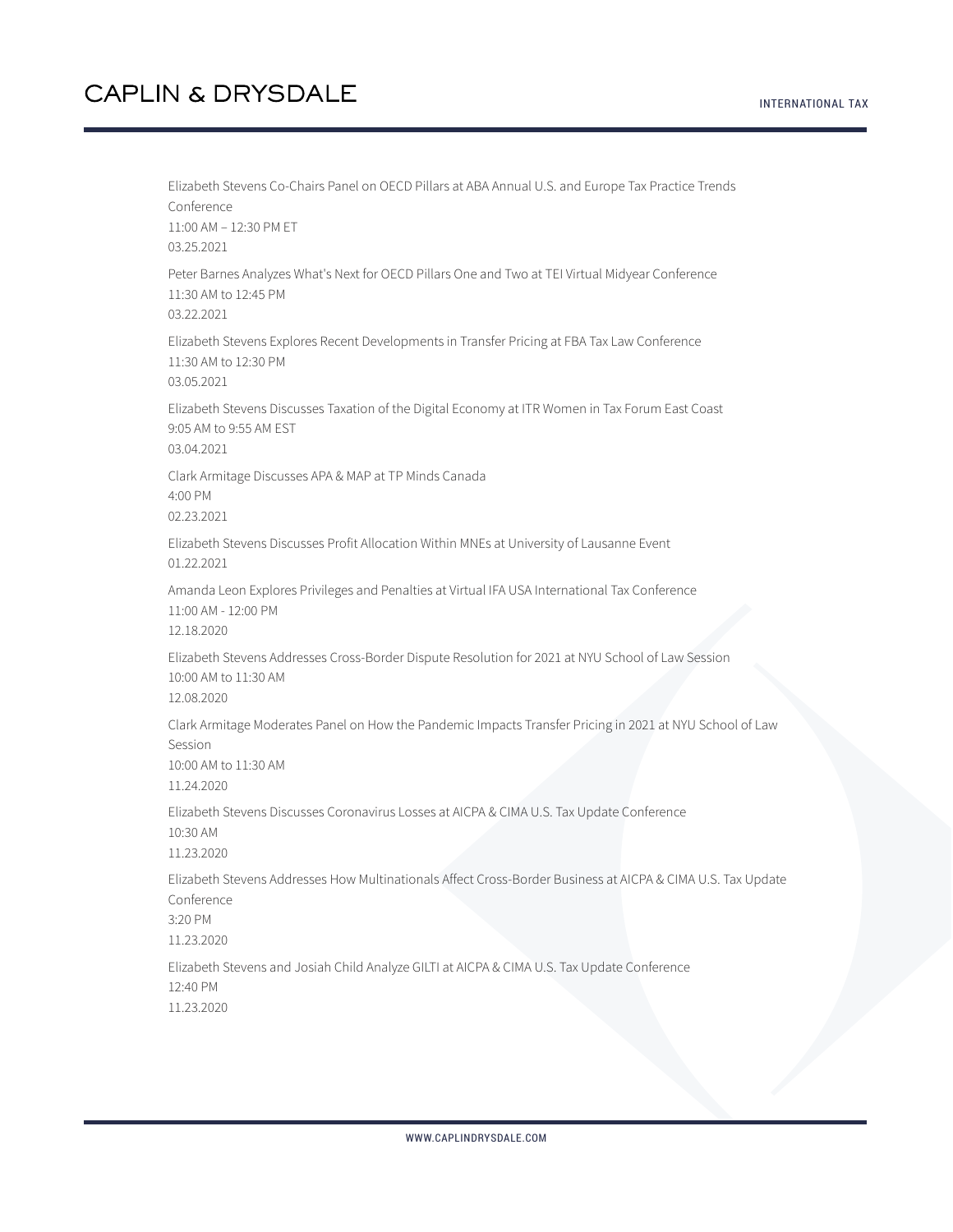Victor Jaramillo Addresses Reporting Foreign Accounts at Latino Tax Fest 2:30 PM to 3:20 PM 10.28.2020 Victor Jaramillo Addresses in Spanish Reporting Foreign Accounts at Latino Tax Fest 12:30 PM to 1:30 PM 10.28.2020 Elizabeth Stevens Chairs Developments in Transfer Pricing Panel at ABA Virtual 2020 Fall Tax Meeting 12:30 PM 10.02.2020 Elizabeth Stevens Moderates Panel on Transfer Pricing Developments at ITR Women in Tax Forum Europe 2:50 PM 09.17.2020 Elizabeth Stevens Moderates Panel on Transfer Pricing and U.S. Tax Landscape at TP Minds International 09.03.2020 Victor Jaramillo Addresses in Spanish International Tax Preparation on LatinoTaxPro Webinar 11:30 PM PT 08.06.2020 Victor Jaramillo Explores International Tax Preparation on LatinoTaxPro Webinar 11:30 PM PT 08.04.2020 Elizabeth Stevens Addresses International Tax Structure During COVID-19 on NERA Webinar 11:30 AM 07.29.2020 Elizabeth Stevens Debates the Future of the Arm's Length Standard at 10th Annual NABE Transfer Pricing Symposium 1:00 PM - 2:15 PM 07.22.2020 Elizabeth Stevens Discusses Tax Treaties and Dispute Resolution at PLI Basics of International Taxation 2020 2:30 PM - 3:45 PM 07.22.2020 Clark Armitage Analyzes Transfer Pricing Insurance at 10th Annual NABE Transfer Pricing Symposium 1:15 PM 07.21.2020 Amanda Leon Explores Transfer Pricing Litigation on ABA Virtual 2020 May Tax Meeting 1:00 PM - 2:30 PM 07.02.2020 Peter Barnes Addresses Taxation of the Digital Economy on ABA Virtual 2020 May Tax Meeting 12:00 PM to 1:30 PM 07.01.2020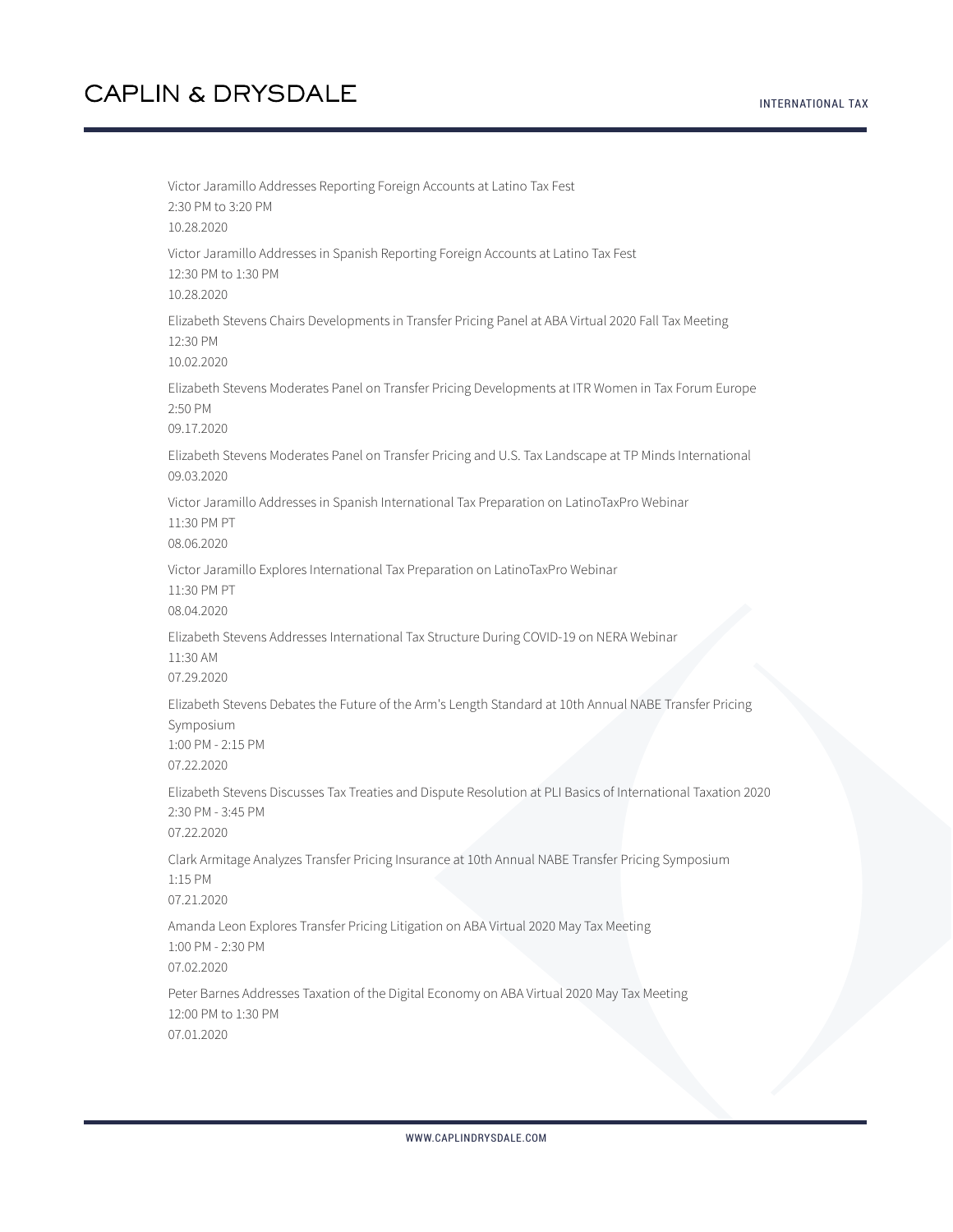POSTPONED: Clark Armitage Chairs Working Parties Panel at USD Transfer Pricing Symposium Delayed to Fall 2020 04.02.2020 Elizabeth Stevens Explores Transfer Pricing Concerns at ITR Leading Women in Tax Forum 9:55 AM 03.03.2020 Scott Michel Joins Steering Committee for Cambridge Forum on International Tax Disputes 02.26.2020 Clark Armitage Addresses APA & MAP at TP Minds Americas 2:30 PM - 3:10 PM 02.25.2020 Elizabeth Stevens Analyzes OECD Unified Approach at TEI Houston 2020 Tax School 02.25.2020 Clark Armitage Leads Arbitration in MAP Workshop at TP Minds Americas 3:00 PM 02.24.2020 Peter Barnes Discusses OECD Pillars at IFA IV Spanish International Tax Summit 02.22.2020 Mark Allison Moderates Panel on Foreign Tax Judgments at ABA 2020 Midyear Meeting 3:20 PM 01.31.2020 Christopher Rizek Discusses Ethics at 32nd Annual Institute on Current Issues in International Taxation 10:45 AM - 11:45 AM 12.20.2019 Kirsten Burmester Analyzes Cross-Border Matters at 32nd Annual Institute on Current Issues in International Taxation 4:15 PM - 5:00 PM 12.19.2019 David Rosenbloom Explores Treaty Interpretation After BEPS at Max Planck Institute 12.19.2019 Kirsten Burmester Discusses BEAT Regulations at D.C. Bar Series 12:50 PM - 2:00 PM 12.05.2019 Peter Barnes Analyzes International Tax and Small Business at Research Triangle Foundation 9:50 AM - 10:30 AM 11.20.2019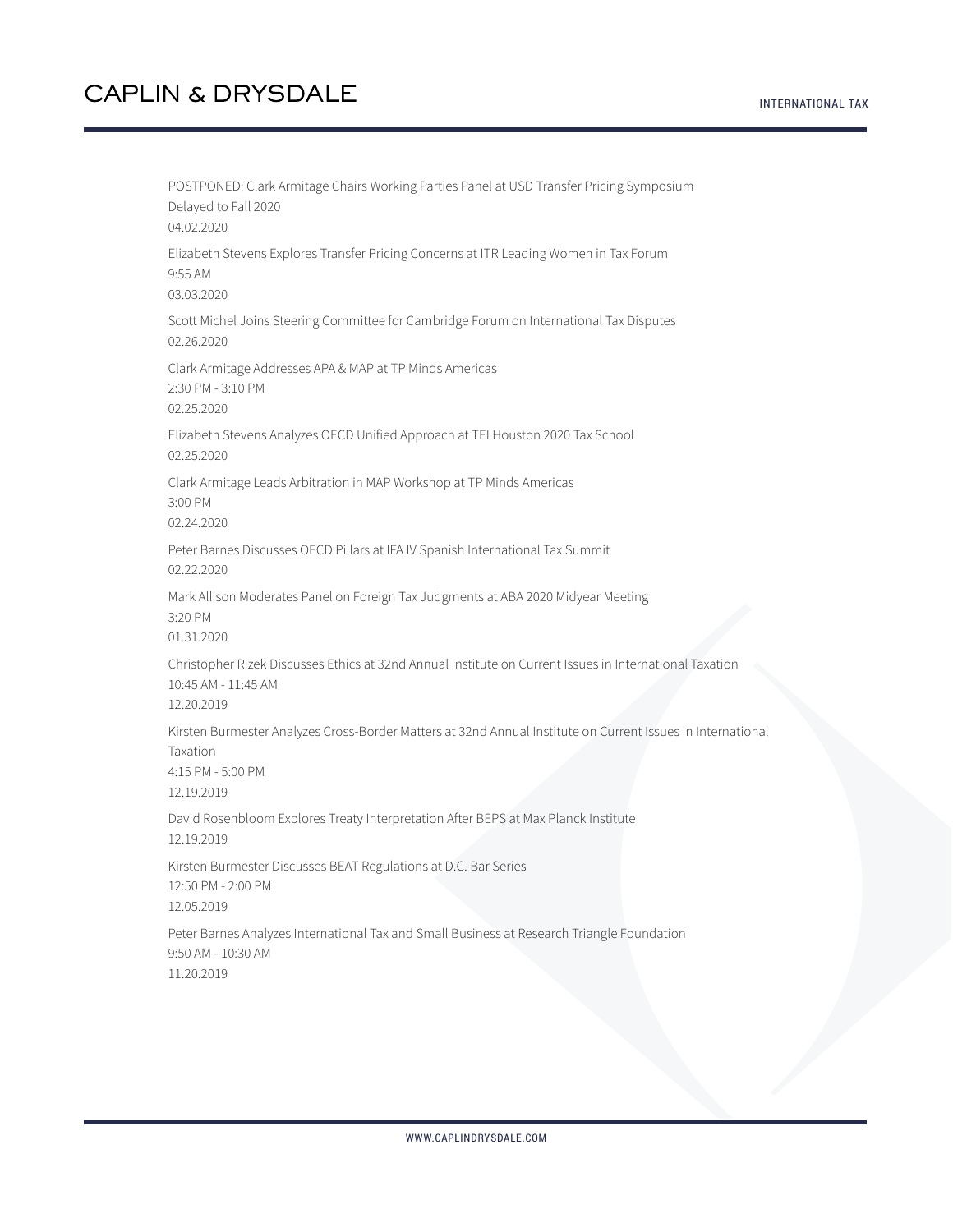#### INTERNATIONAL TAX

# **CAPLIN & DRYSDALE**

Scott Michel Explores Compliance Obligations With Foreign Investments and Assets at ALI CLE International Trust and Estate Planning Program 3:30 PM 11.15.2019 Victor Jaramillo Co-Chairs Panel at IBA New Era of Taxation Conference 11.07.2019 Clark Armitage Discusses Recent Transfer Pricing Developments at ITR Global Transfer Pricing Forum 09.26.2019 Clark Armitage and Elizabeth Stevens Moderate Panel on Base Erosion and Anti-Abuse Tax at AICPA & CIMA U.S. Tax Update Conference 9:25 AM - 9:50 AM 09.23.2019 Elizabeth Stevens Moderates Panel on FDII at AICPA & CIMA U.S. Tax Update Conference 9:50 AM - 10:40 AM 09.23.2019 Clark Armitage Explores Impact of U.S. Tax Reform on Transfer Pricing at AICPA & CIMA U.S. Tax Update Conference 11:50 AM - 12:40 AM 09.23.2019 Anne O'Brien Presents at Inaugural Mid-Atlantic Fellows Institute New York, NY, 09.12.2019 Peter Barnes Addresses Tax and Sharia Instruments at IFA 73rd London Congress 09.09.2019 Victor Jaramillo Discusses Opportunity Zones at Latino Tax Fest 8:00 AM - 9:40 AM 08.01.2019 Kirsten Burmester Analyzes Recent IRS Guidance on BEAT, FDII, GILTI, Captive Services 9th Annual NABE Transfer Pricing Symposium 2:30 PM - 3:30 PM 07.16.2019 Elizabeth Stevens Discusses Transfer Pricing at 9th Annual NABE Transfer Pricing Symposium 07.16.2019 David Rosenbloom and Clark Armitage Discuss Recent International Tax Developments in TCJA at 34th Annual Spring Corporate Tax Day 3:00 PM - 4:00 PM 06.24.2019 Mark Allison Addresses Cross-Border Audits and Investigations at NYU 11th Annual Tax Controversy Forum 4:00 PM - 5:00 PM 06.20.2019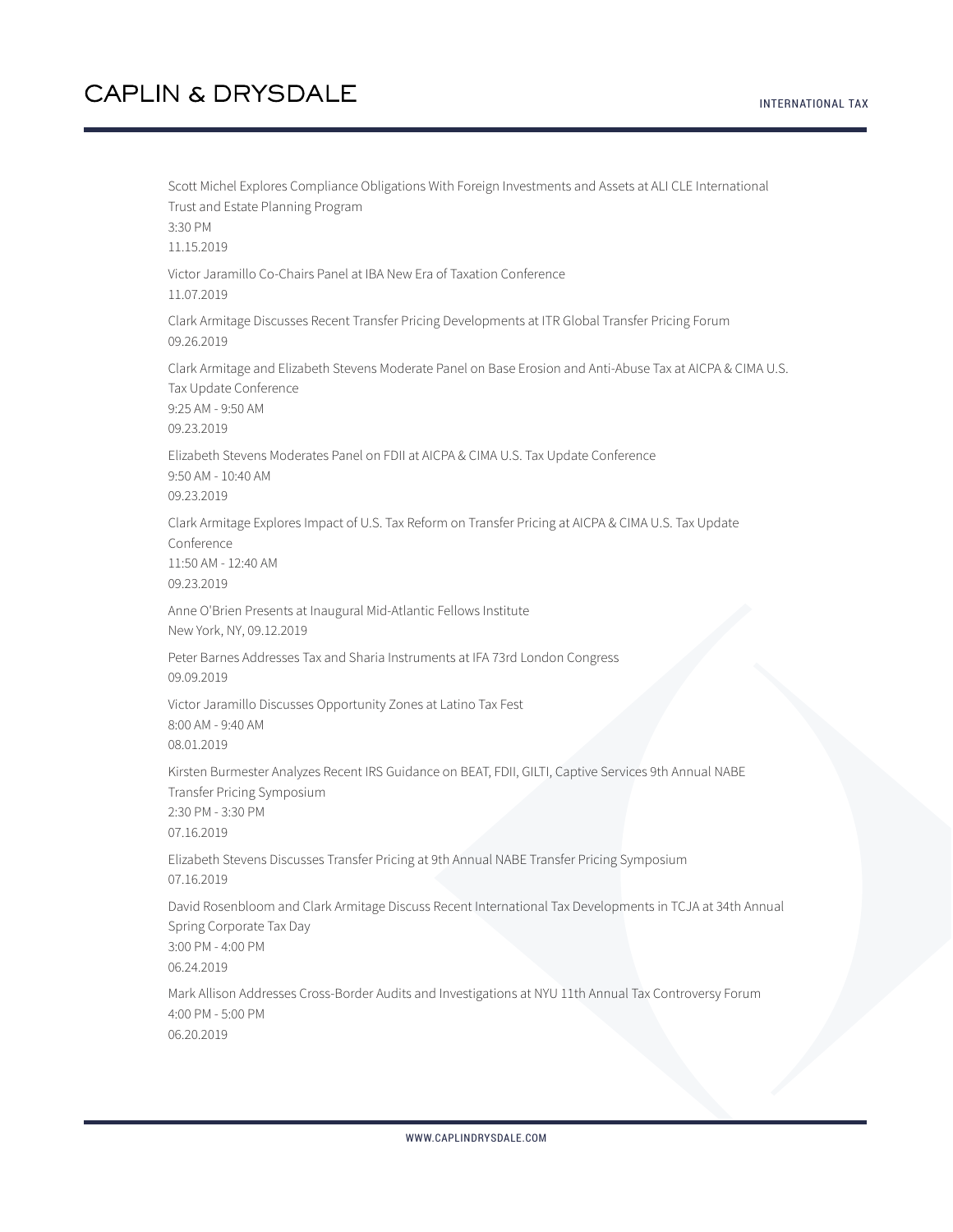Victor Jaramillo Chairs Digital Economy Roundtable at U.S. and Latin America Tax Practice Trends Conference 9:00 AM - 10:30 AM 06.14.2019 Elizabeth Stevens Explores Improving Tax Certainty at OECD International Tax Conference 9:30 AM to 10:40 AM 06.04.2019 David Rosenbloom Analyzes Global Impact of U.S. Tax Reform 05.22.2019 David Rosenbloom Speaks on International Aspects of New U.S. Tax Legislation 05.21.2019 David Rosenbloom Addresses U.S. Tax Treaty Policy at IFA Lunch & Tax Seminar 05.20.2019 David Rosenbloom Explores U.S. Tax Reform and International Business at International Tax Talks 05.17.2019 David Rosenbloom Lectures on International Tax Law and Digital Economy at University of Milan 05.15.2019 Kirsten Burmester Moderates Panel on Inbound and Outbound Planning After Tax Reform at ABA May Meeting 3:00 PM ET 05.10.2019 Clark Armitage Addresses Transfer Pricing and International Tax Post TCJA and BEPS at Pacific Rim Tax Conference 3:30 PM PT - 5:00 PM PT 05.10.2019 Clark Armitage Chairs Competent Authority Panel at USD Transfer Pricing Symposium 11:00 AM PT 05.09.2019 Peter Barnes Moderates Panel on Right to Tax Digital Services and Goods at ABA Section of International Law Conference 4:30 PM - 6:00 PM 04.11.2019 Scott Michel Co-Chairs Panel on Protecting Taxpayers in an Era of Increased Regulation and Heightened Enforcement at U.S./Europe Tax Conference 2:30 PM - 4:00 PM GMT 04.04.2019 Elizabeth Stevens Examines Transfer Pricing and the U.S. Tax Landscape at TP Minds Conference 5:10 PM - 5:50 PM (London Time) 03.19.2019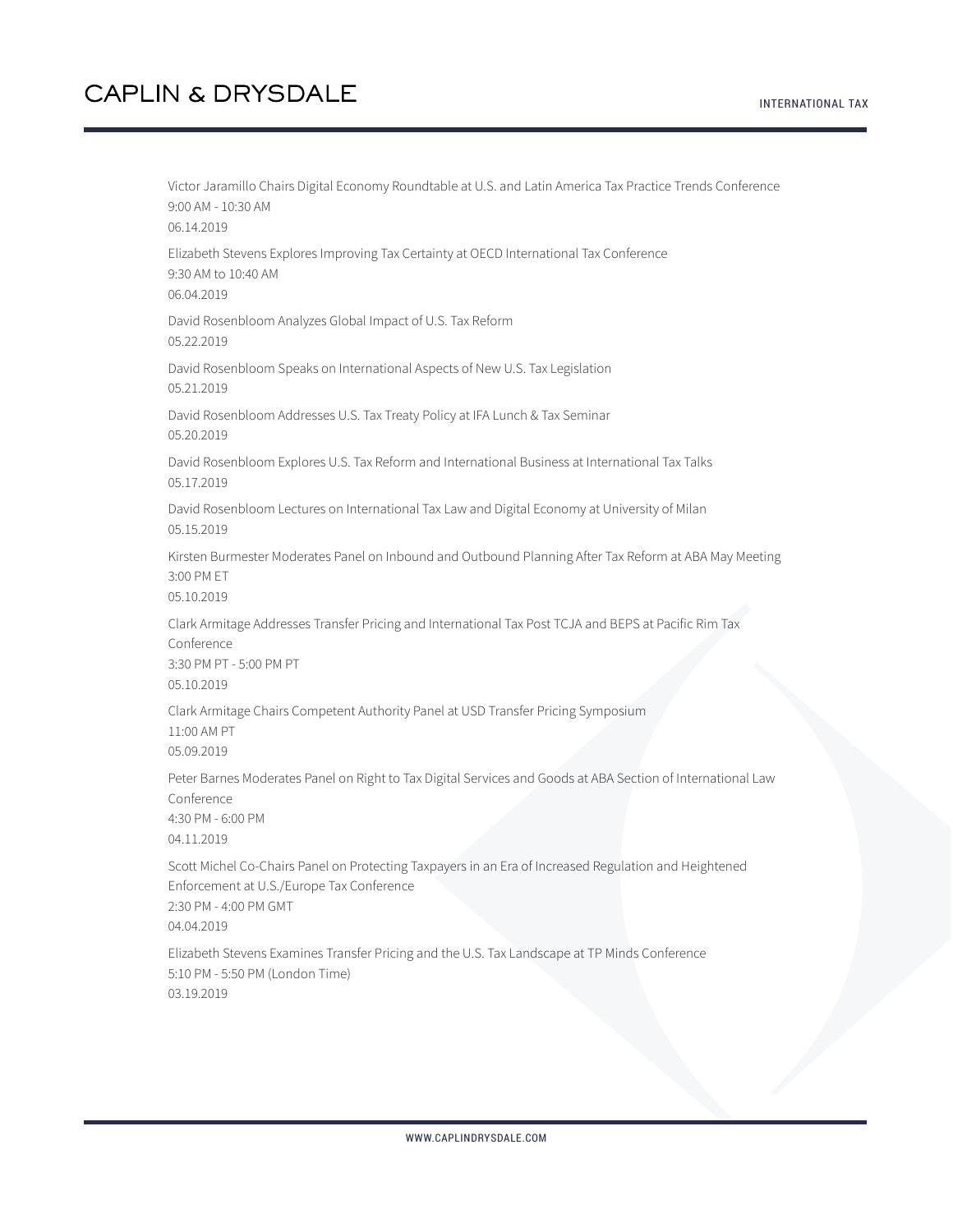INTERNATIONAL TAX

Elizabeth Stevens Moderates Panel on What Follows TCJA at FBA Tax Law Conference 11:45 AM - 12:45 PM 03.08.2019 Elizabeth Stevens Chairs International Symposium at FBA Tax Law Conference 03.07.2019 Scott Michel Leads Discussion on "Tax Avoidance v. Tax Evasion" at Cambridge Forum on International Tax Disputes 02.28.2019 Elizabeth Stevens Discusses Alternatives to Resolving Large, Complicated, Corporate Tax Disputes at Women In Tax Forum 11:05 AM ET 02.26.2019 Clark Armitage Discusses Practical APA Experiences at TP Minds Americas 2:00 PM ET - 2:40 PM ET 02.26.2019 Clark Armitage Leads International Tax Workshop at TP Minds Americas 02.25.2019 Kirsten Burmester Explores Importance of Tax Treaties at IFA USA Annual Conference 9:45 AM to 10:45 AM ET 02.22.2019 Christopher Rizek Dicusses Ethics at 31st Annual Institute on Current Issues in International Taxation 10:45 AM - 11:45 AM 12.14.2018 Kirsten Burmester Analyzes Cross-Border Matters at 31st Annual Institute on Current Issues in International Taxation 4:45 PM - 5:45 PM 12.13.2018 Kirsten Burmester Moderates Panel on Transfer Pricing Disputes at International Tax Summit 2:20 PM 11.29.2018 Clark Armitage Explores Tax Planning Strategies for Multinational Companies at Bloomberg Tax Leadership Forum 3:10 PM ET 11.29.2018 Kirsten Burmester Examines Nonresident Tax Compliance at MACPA 2018 Advanced Tax Institute Conference 2:45 PM 11.12.2018 Mark Allison Discusses Tax Controversy and Tax Litigation at NYU 77th Institute on Federal Taxation 1:15 PM 11.11.2018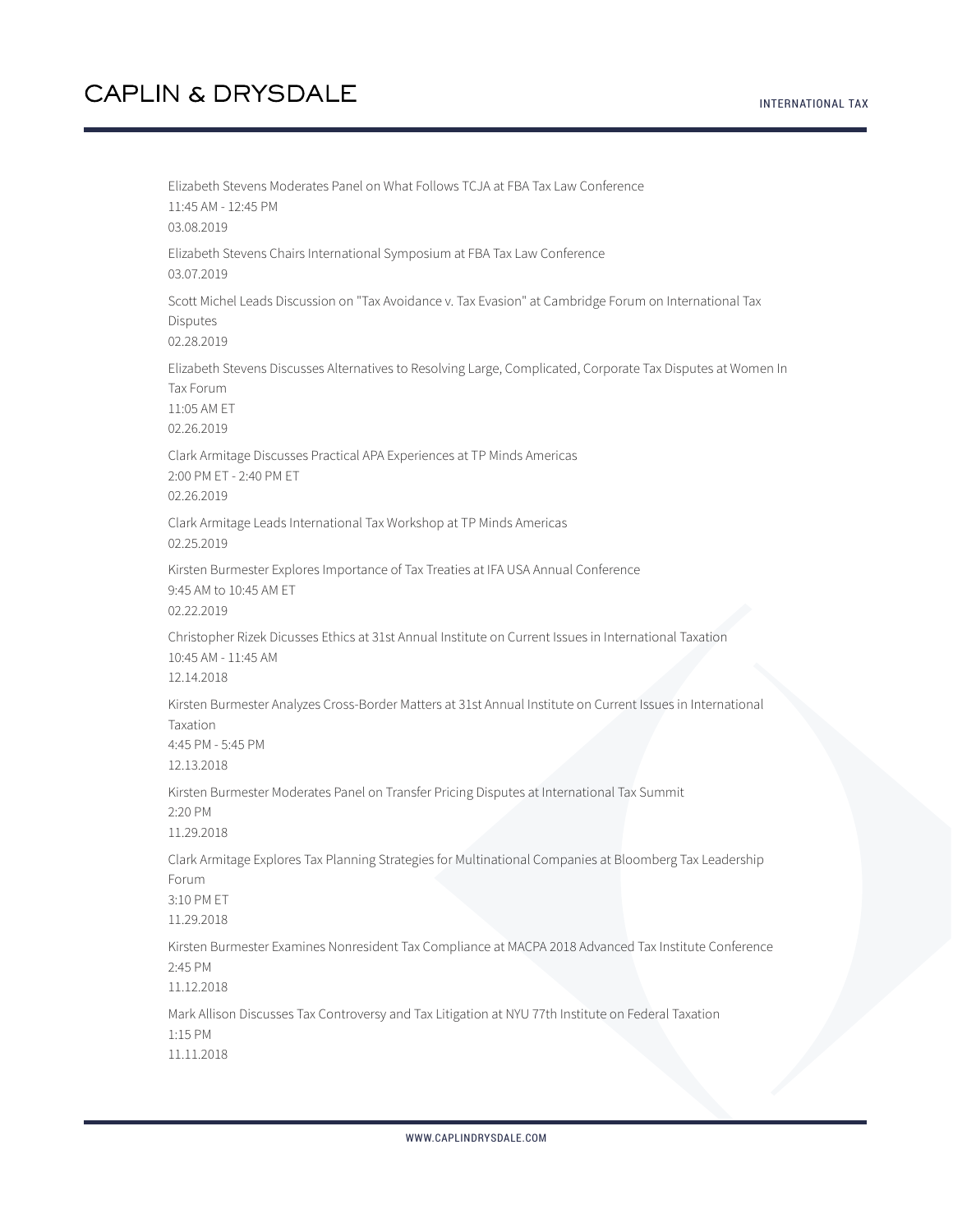#### INTERNATIONAL TAX

#### **CAPLIN & DRYSDALE**

Scott Michel Explores Tax Transparency and Compliance at ALI CLE International Trust and Estate Planning Program 1:30 PM 11.01.2018 David Rosenbloom, Kirsten Burmester, and Elizabeth Stevens Explore Recent International Tax Developments at 49th Annual Fall Tax Day 9:00 AM - 10:55 AM 10.25.2018 Peter Barnes Chairs NFTC Fall Tax Meeting Panel on Mutual Agreement Procedure and Dispute Resolution 10.25.2018 Mark Allison Moderates Panel on Tax Controversy and Tax Litigation at NYU 77th Institute on Federal Taxation 1:15 PM 10.21.2018 Clark Armitage Discusses Dispute Resolution at IICJ New York Conference 11:15 AM 10.16.2018 Victor Jaramillo Moderates Panel on Global Trends in Withholding Taxes at IBA Annual Conference 10.10.2018 Victor Jaramillo Examines Global Trends in Transparency and Disclosure at ABA 2018 Fall Meeting 3:00 PM 10.05.2018 Clark Armitage Explores Audits Under U.S. Tax Reform at AICPA & CIMA U.S. Tax Reform Conference 09.17.2018 Elizabeth Stevens Addresses U.S. Tax Reform at AICPA & CIMA U.S. Tax Reform Conference 09.17.2018 Clark Armitage Moderates Panel on Cross-Border Business at AICPA & CIMA U.S. Tax Reform Conference 11:15 AM 09.17.2018 Peter Barnes and Elizabeth Stevens Chair Tax Incentives Panel at 2018 International Fiscal Association Congress 09.05.2018 Peter Barnes Addresses U.S. Tax Reform at 2018 International Fiscal Association Congress 09.05.2018 Kirsten Burmester Discusses Nonresident Tax Compliance on Strafford Webinar 1:00 PM - 2:30 PM EDT 08.07.2018 Kirsten Burmester Discusses Tax Cuts and Jobs Act at 8th Annual NABE Transfer Pricing Symposium 10:30 AM to 12:00 PM 07.18.2018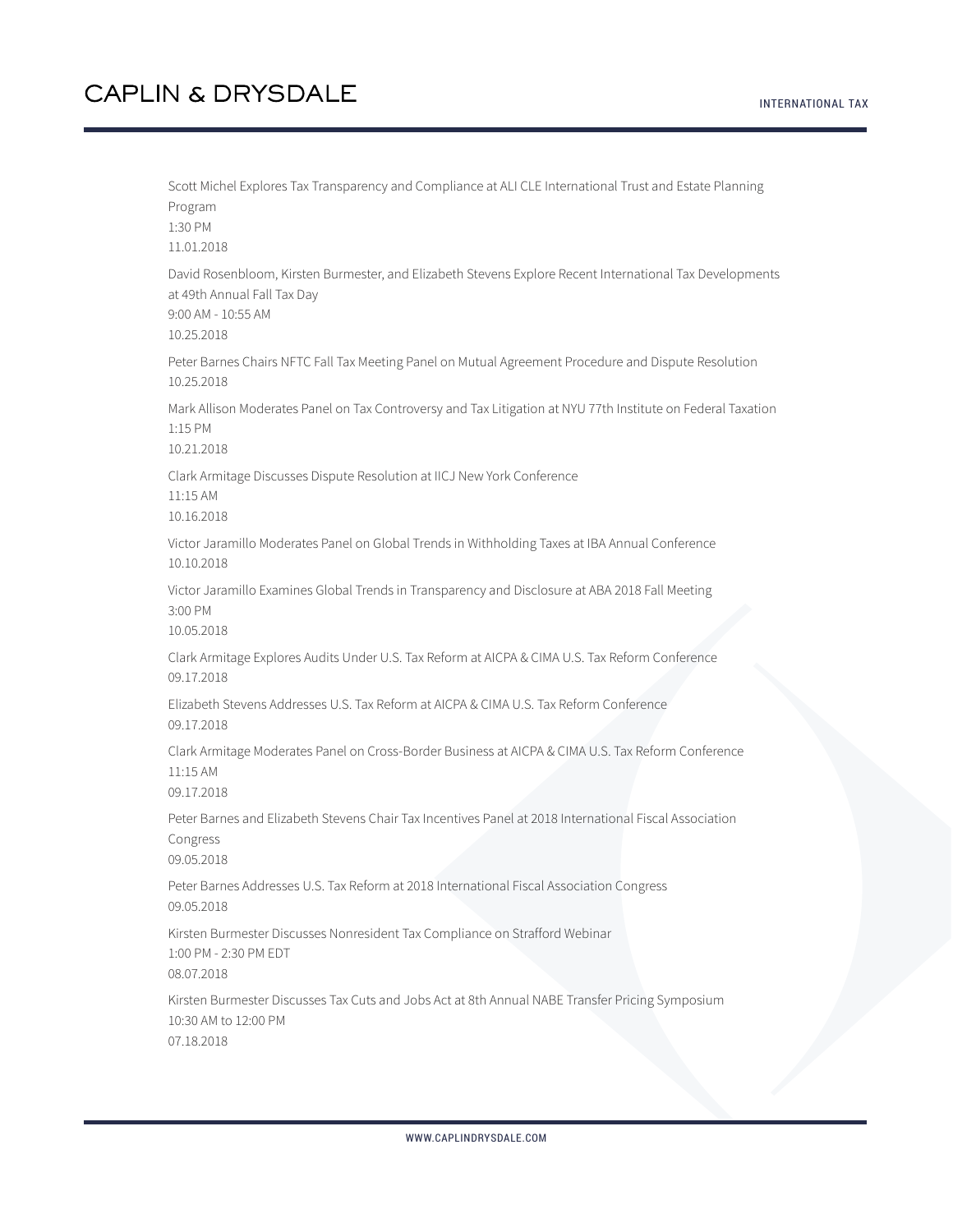INTERNATIONAL TAX

Victor Jaramillo Addresses International Tax Planning Incentives at 8th Annual NABE Transfer Pricing Symposium 8:30 AM to 10:00 AM 07.18.2018 Mark Matthews Discusses Role of the Press in Tax Cases at NYU 10th Annual Tax Controversy Forum 11:00 AM 06.22.2018 Scott Michel Analyzes Unreported Foreign Assets at NYU 10th Annual Tax Controversy Forum 2:40 PM - 3:40 PM 06.21.2018 Scott Michel Examines Whether Human Rights Are Affected By Tax Information Reporting and Disclosures at ABA Paris Sessions 11:00 AM - 12:30 PM 06.09.2018 Scott Michel Explores Ethical Consideration with International Clients at STEP Miami 9th Annual Summit 11:50 AM 06.01.2018 Elizabeth Stevens Explores Tax Reform and Transfer Pricing at D.C. Bar Series 12:00 PM to 2:00 PM 05.30.2018 Clark Armitage and Amanda Leon Discuss BEAT, GILTI and FDII at International Monetary Fund Meeting 05.23.2018 Jonathan Brenner and Elizabeth Stevens Discuss Impact of Tax Reform on Partnerships and LLCs on Strafford Webinar 1:00 PM - 2:30 PM EDT 05.16.2018 Niles Elber Explores Title 31 International Penalties at ABA May Meeting 4:00 PM 05.11.2018 Elizabeth Stevens Explores CoGS at ABA May Meeting 12:45 PM 05.10.2018 Scott Michel Serves as Section Vice Chair at 2018 ABA Section of Taxation May Meeting 05.10.2018 Clark Armitage Explores Impact of Tax Reform on Puerto Rico at Act 20/22 Society Forum 05.04.2018 Scott Michel Discusses Ethics in Tax Controversy at TEI Audits & Appeals Seminar 3:15 PM to 4:30 PM 05.01.2018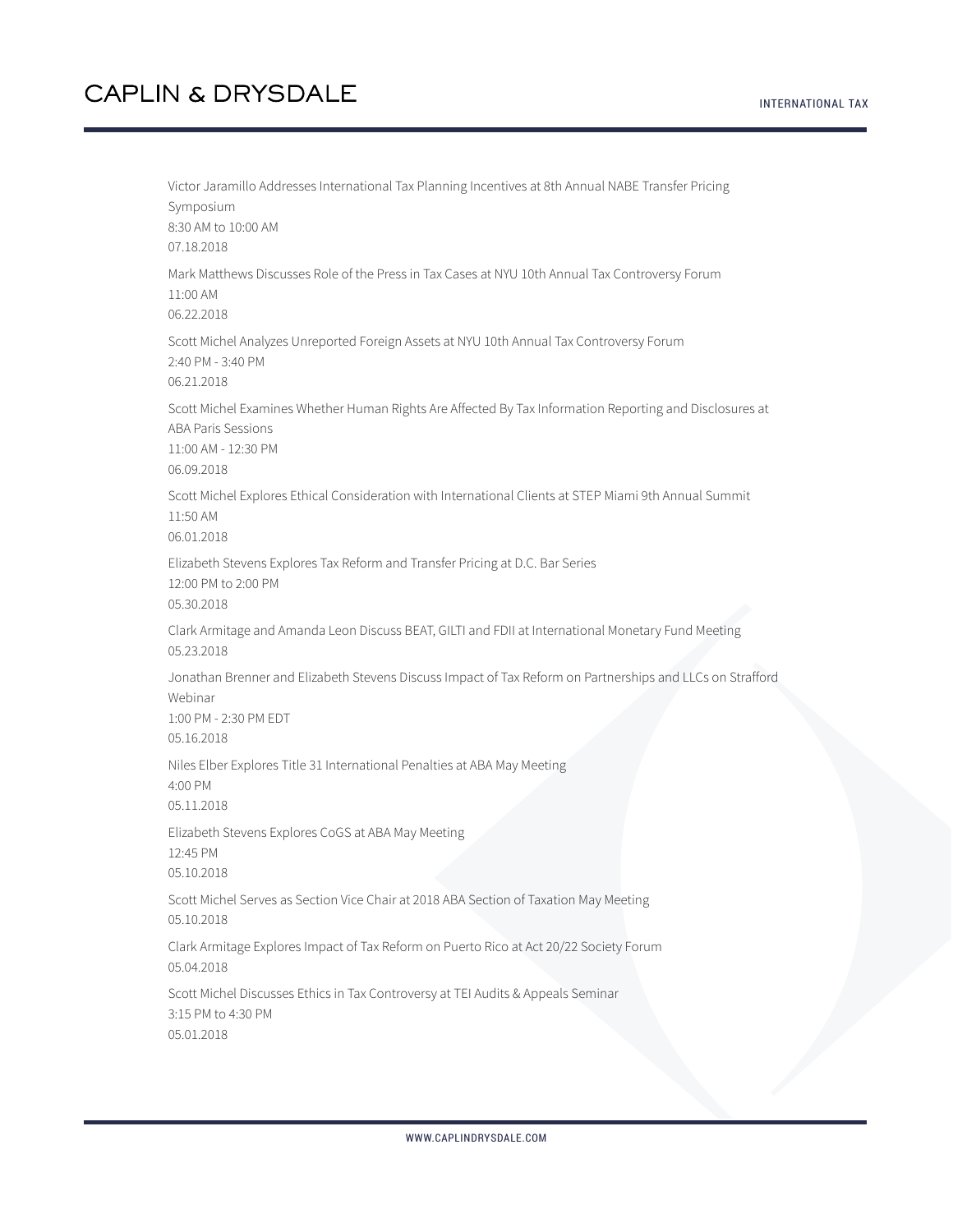Peter Barnes Analyzes the Morality of International Tax Planning at J. Nelson Young Tax Institute 2:20 PM to 3:20 PM 04.26.2018 David Rosenbloom Discusses Tax Cuts and Jobs Act at 18th Annual NYU/KPMG Tax Symposium 7:00 AM to 7:00 PM 04.25.2018 David Rosenbloom and Clark Armitage Present on GILTI and BEAT at 33rd Annual Spring Tax Day of the Committee of Banking Institutions on Taxation in New York City 3:30 PM - 5:00 PM 04.23.2018 Clark Armitage Discusses IRS APMA Report on ABA Committee Call 04.18.2018 Amanda Leon Speaks on Fundamentals of Tax Litigation at Young Tax Lawyers Symposium 1:00 PM – 2:00 PM 04.13.2018 Mark Allison Discusses Impact of U.S. Tax Reform on Brazilian Individuals, Companies and Investments at Brazilian Tax Conference 10:30 AM 04.12.2018 Elizabeth Stevens Discusses Centralized Partnership Audit Regime at D.C. Bar 12:00 PM to 1:45 PM 04.04.2018 Peter Barnes Discusses Territorial Taxation and Base Erosion at University of Virginia Law School 2:00 PM to 3:30 PM 03.23.2018 Elizabeth Stevens Moderates Panel on How U.S. Tax Reform Will Impact Transfer Pricing Planning at TP Minds International 03.20.2018 Scott Michel Discusses Taking on a Criminal Tax Case at ABA White Collar Crime Conference 10:30 AM 02.28.2018 Peter Barnes Discusses Future of Corporate Tax Departments at 46th Annual Conference of the International Fiscal Association 4:30 PM to 5:30 PM 02.22.2018 Clark Armitage Moderates Panel on How Eaton Decision and U.S. Tax Reform are Affecting APAs at TP Minds Americas 02.20.2018 Clark Armitage Analyzes Transfer Pricing Disputes at TP Minds Americas 02.19.2018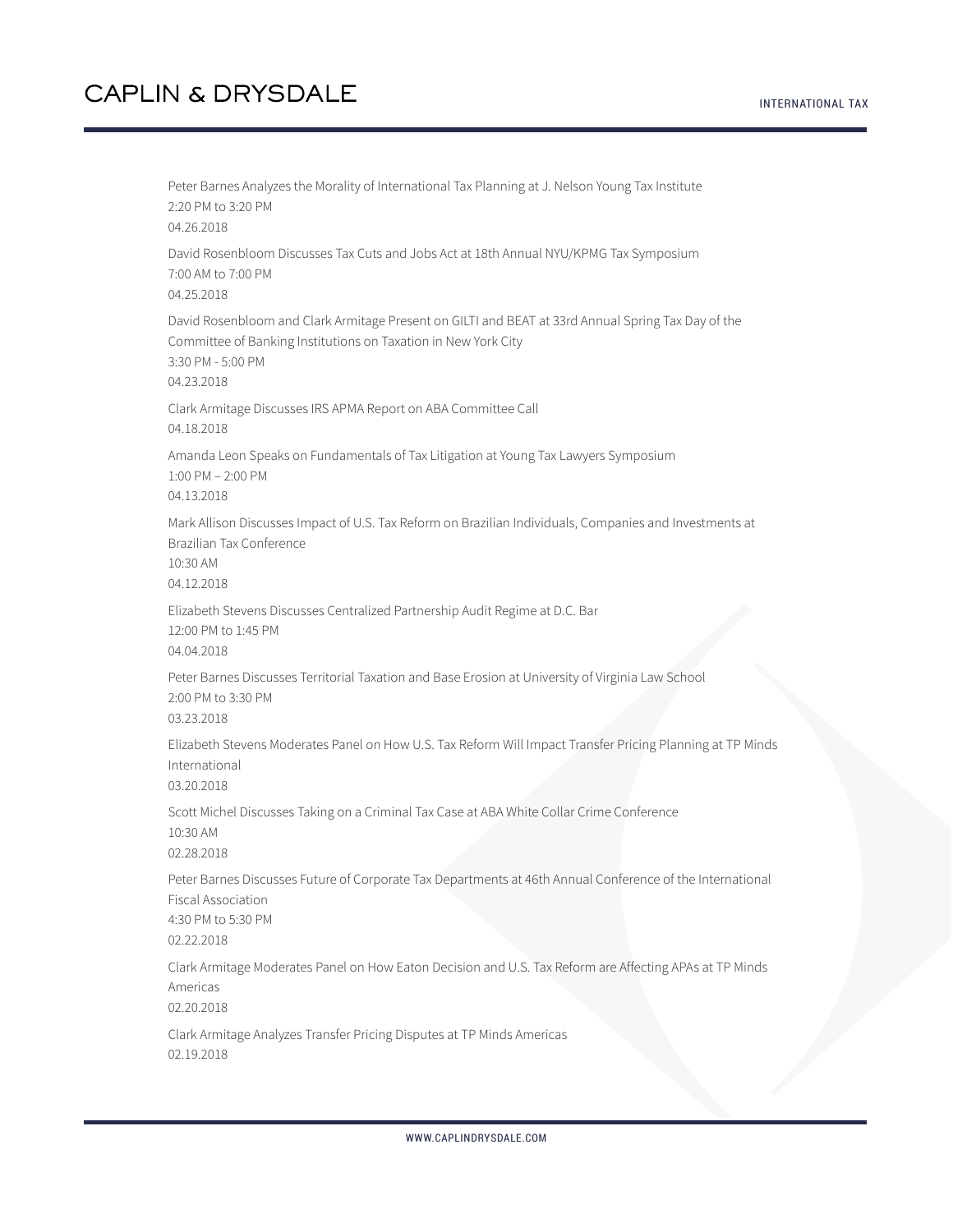Elizabeth Stevens Discusses Tax Issues Facing Service Members at ABA 2018 Midyear Meeting 3:00 PM 02.09.2018 Clark Armitage and Kirsten Burmester Discuss International Tax Implications of the 2017 Tax Act 01.23.2018 David Rosenbloom Discusses U.S. Tax Reform at University of Padova 4:00 PM 01.12.2018 David Rosenbloom Explores U.S. Tax Reform at Confindustria Vicenza 11:00 AM 01.12.2018 David Rosenbloom Presents on U.S. Tax Reform for Italian Companies Looking to the U.S. 4:30 PM 01.11.2018 Scott Michel Moderates "Representing the Global Citizen" Panel at National Institute Tax Controversy Conference 12.08.2017 Niles Elber Explores How the IRS is Asserting Penalties at National Institute Tax Controversy Conference 4:30 PM to 5:30 PM 12.07.2017 Kirsten Burmester Discusses Avoiding Foreign Trust Throwback Tax at Strafford Webinar 1:00 PM ET to 2:00 PM ET 11.28.2017 Patricia Lewis Discusses Recent Developments of Transfer Pricing Regimes and Practices at Korean TP Seminar 11.02.2017 Scott Michel Co-Chairs 5th Annual International Tax Enforcement and Controversy Conference 10.27.2017 Clark Armitage Analyzes Transfer Pricing Disputes at 5th Annual International Tax Enforcement and Controversy Conference 11:15 AM - 12:15 PM 10.27.2017 Scott Michel and Mark Allison Discuss Civil and Criminal Tax at NYU 76th Institute on Federal Taxation 1:15 PM 10.22.2017 Peter Barnes Chairs NFTC Fall Tax Panel on LB&I, Tax Treaties and Transfer Pricing 3:00 PM to 4:30 PM 10.19.2017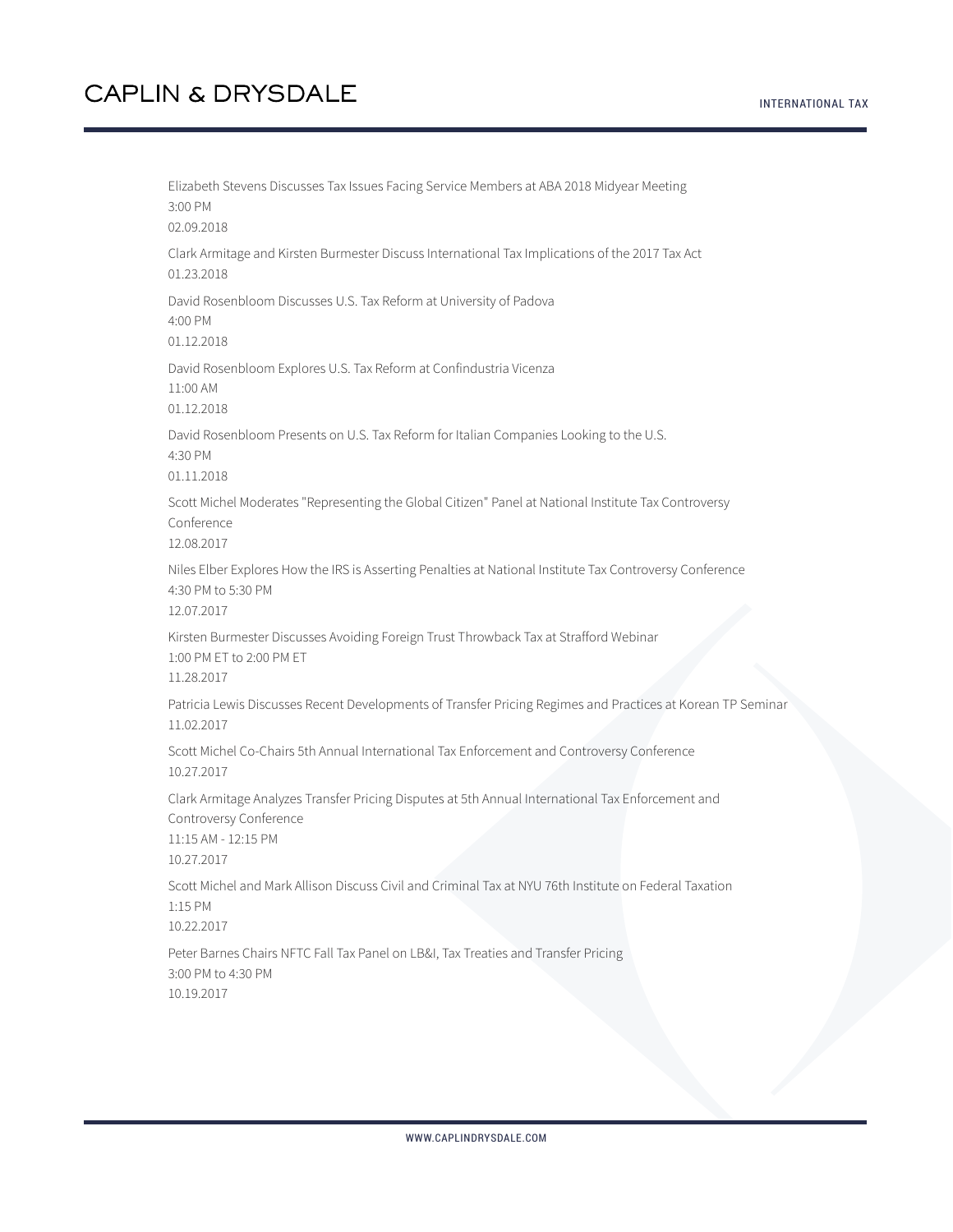Kirsten Burmester Explores Expatriation Planning for the Global Citizen at AICPA Webinar 1:00 PM ET to 2:00 PM ET 09.28.2017 Neal Kochman Discusses Inbound and Outbound Transfer Pricing at Basics of International Taxation 2017 PLI Conference 1:00 PM 09.19.2017 Mark Allison Speaks on How to Conduct Witness Interviews at ABA Joint Fall CLE Meeting 11:30 AM 09.15.2017 Peter Barnes Explores How Tax Changes Will Impact M&A at IFA Symposium 2:30 PM to 4:30 PM 08.29.2017 Jonathan Brenner to Lecture at University of Melbourne on U.S. Income Taxation July 26th through August 1st 07.26.2017 Patricia Lewis to Discuss Recent U.S. Transfer Pricing Litigation at 7th Annual NABE Transfer Pricing Symposium 8:30 AM to 10:00 AM 07.19.2017 Elizabeth Stevens to Discuss Recent Apple Case at 7th Annual NABE Transfer Pricing Symposium 1:45 PM to 3:15 PM 07.19.2017 Neal Kochman to Discuss Inbound and Outbound Transfer Pricing at Basics of International Taxation 2017 PLI Conference Transfer Pricing– Inbound and Outbound 07.19.2017 Peter Barnes to Speak at International Tax Institute Seminar 12:15 PM to 2:00 PM 07.18.2017 Clark Armitage to Discuss Tax Reform at 7th Annual NABE Transfer Pricing Symposium 1:15 PM - 2:15 PM 07.18.2017 Scott Michel to Moderate International Enforcement Panel at the NYU 10th Annual Tax Controversy Forum 06.15.2017 Clark Armitage to Speak on Dispute Resolution at OECD International Tax Conference 1:30 PM to 2:30 PM 06.06.2017 Kirsten Burmester to Speak on Mastering Form 5472 Webinar Panel 1:00 PM - 2:50 PM ET 05.24.2017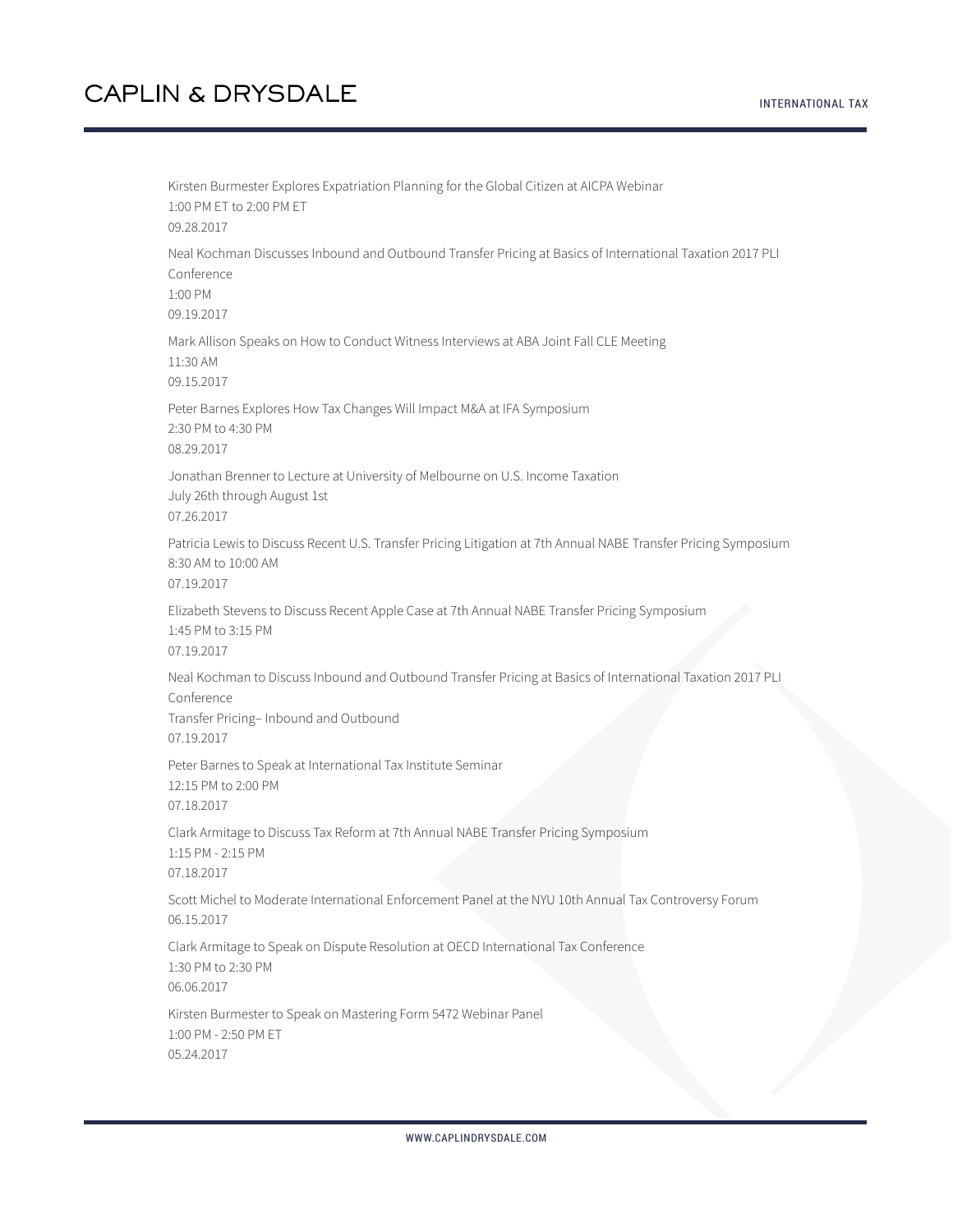Patricia Lewis on APMA Roundtable Panel at ABA May Meeting 8:30 AM 05.13.2017 David Rosenbloom to Speak on the Impact Brexit Will Have on U.S. Multinationals at 2017 ABA May Meeting 3:00 PM 05.12.2017 Peter Barnes to Discuss Tax Reform at IFA USA Triangle Region Luncheon Seminar 11:30 AM to 1:30 PM 05.08.2017 Peter Barnes to Moderate Panel on GAARs at IFA Asia Pacific Regional Tax Conference 04.29.2017 Peter Barnes to Discuss BEPS Implementation at IFA Asia Pacific Regional Tax Conference 04.29.2017 Peter Barnes to Conduct Workshop at IFA Asia Pacific Regional Tax Conference 04.28.2017 Elizabeth Stevens to Speak on Competent Authority at 5th Annual USD Transfer Pricing Symposium 10:00 AM 04.27.2017 Clark Armitage to Speak on DBCFT at 5th Annual USD Transfer Pricing Symposium 2:45 PM 04.27.2017 Clark Armitage to Discuss Transfer Pricing Controversies at Tax Planning Strategies Conference in Barcelona 11:00 AM to 12:30 PM 04.06.2017 Peter Barnes to Discuss U.S. Tax Reform at IFA Mexico Annual Meeting 04.04.2017 Clark Armitage to Speak on Tax Reform's Impact to Small Business Owners 03.10.2017 Clark Armitage and Kirsten Burmester Speak on Successfully Using APAs at TP Minds Transfer Pricing Summit Americas 9:00 AM to 11:30 AM 02.23.2017 Clark Armitage to Speak on Transfer Pricing Disputes and ADR Opportunities at TP Minds Transfer Pricing Summit Americas 02.22.2017 Elizabeth Stevens to Speak on Foreign Tax Credit at ABA Tax Section 2017 Midyear Meeting 8:30 AM 01.20.2017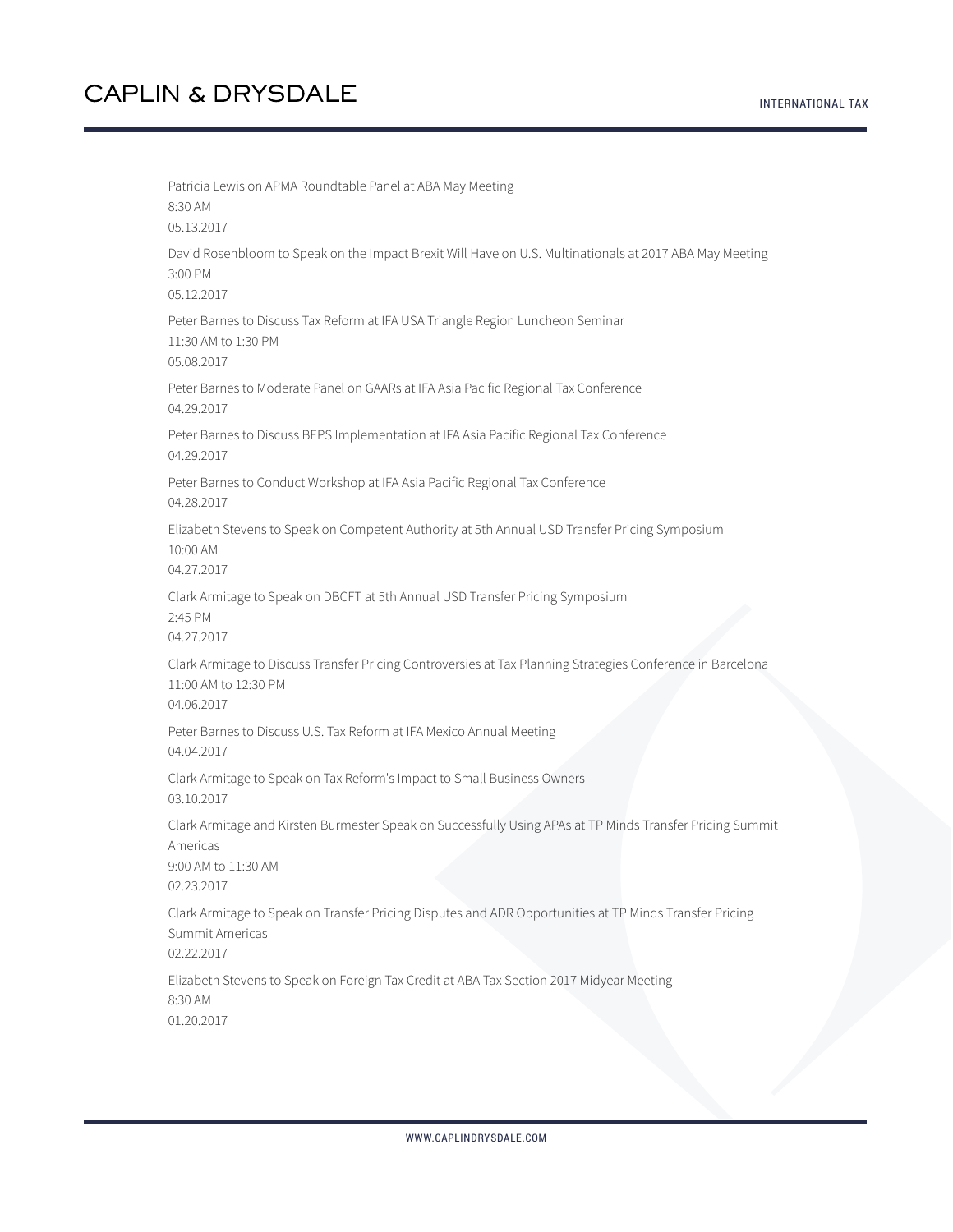Arianna Caldwell to Moderate Panel on Subpart F Tax at ABA Tax Section 2017 Midyear Meeting 4:00 PM - 5:00 PM 01.19.2017 Elizabeth Stevens to Moderate Panel on Transfer Pricing Litigation at ABA Tax Section 2017 Midyear Meeting 4:00 PM 01.19.2017 Clark Armitage to Speak on Transfer Pricing Litigation at ABA Tax Section 2017 Midyear Meeting 4:00 PM 01.19.2017 David Rosenbloom to Speak on the Role of "Fairness" in International Tax Policy at GWU-IRS International Tax Conference 8:00 AM - 9:00 AM 12.16.2016 Rachel Partain, Charles Ruchelman, Christopher Rizek, and Mark Allison to Speak on Captive Insurance at Bloomberg BNA Webinar 12:00 PM to 1:00 PM ET 12.09.2016 David Rosenbloom to Speak on Investment and Tax at Resilience Conference Berlin 11.30.2016 David Rosenbloom to Speak on State Aid Controversy at International Tax Institute Seminar 12:15 PM to 2:00 PM 11.17.2016 David Rosenbloom to Speak on International Tax at KPMG Event 12:30 PM - 1:25 PM 11.15.2016 Mark Allison to Speak on Hot Audit/Controvesy Issues at NYU 75th Institute on Federal Taxation 11.15.2016 Mark Allison to Speak on IRS Representation Tools, Techniques And Defensive Strategies at NYU 75th Institute on Federal Taxation 11.13.2016 Peter Barnes to Speak on BEPS at 27th Annual Philadelphia Tax Conference 8:30 AM - 9:40 AM 11.03.2016 Scott Michel and Mark Allison to Speak on IRS Representation Tools, Techniques And Defensive Strategies at NYU 75th Institute on Federal Taxation 10.23.2016 Mark Allison to Speak on Hot Audit/Controvesy Issues at NYU 75th Institute on Federal Taxation 10.23.2016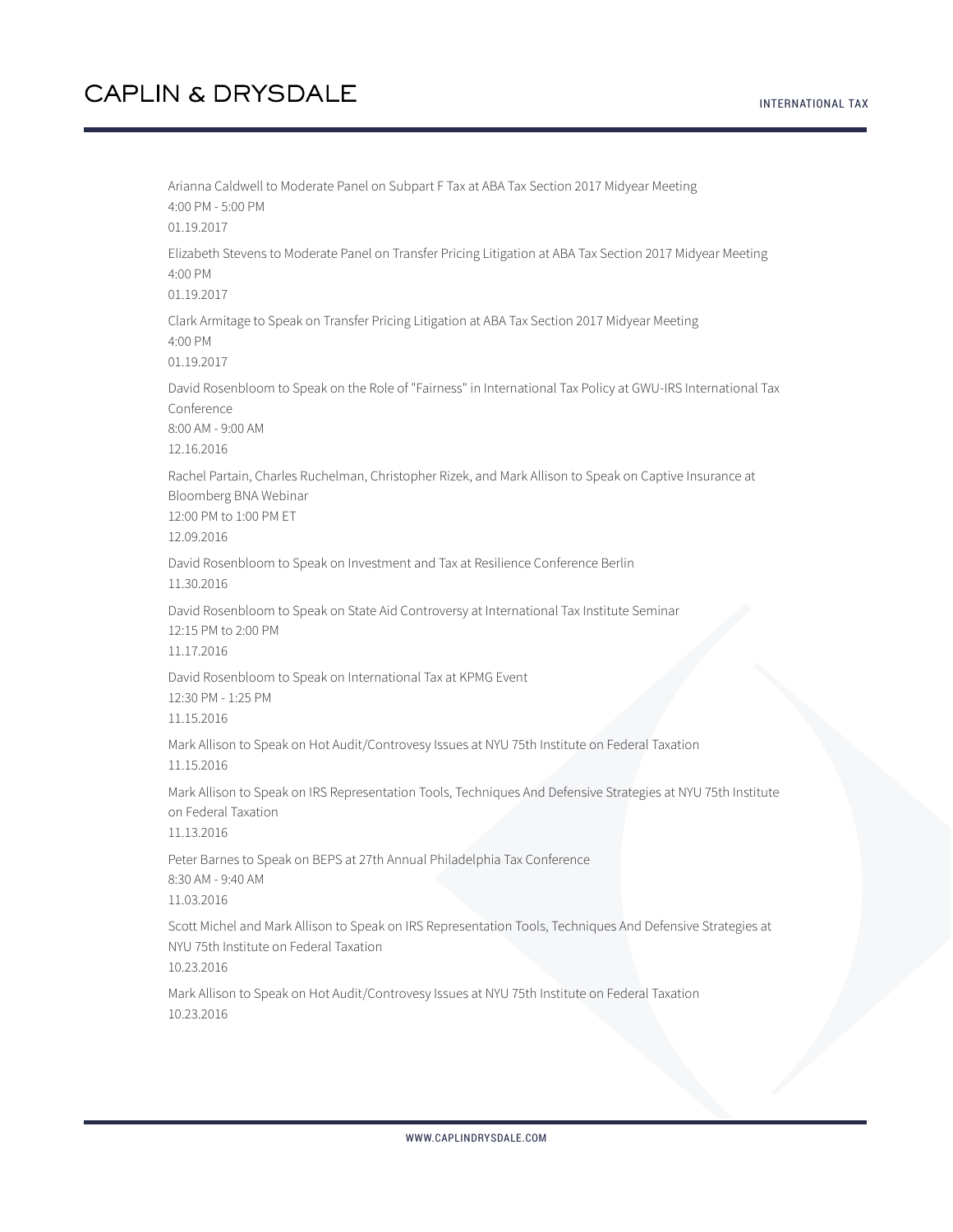Clark Armitage to Speak on Transfer Pricing at Michigan Law School 10.13.2016 Peter Barnes to Chair and Speak at 70th Congress of the International Fiscal Association on BEPS 09.26.2016 David Rosenbloom to Speak on International Tax at 2016 Klaus Vogal Lecture 09.23.2016 Neal Kochman to Discuss Inbound and Outbound Transfer Pricing at PLI Conference 1:00 PM 09.20.2016 Neal Kochman to Discuss Inbound and Outbound Transfer Pricing at PLI Conference 1:00 PM 07.20.2016 Clark Armitage to Speak on Functional Analysis vs. Value Chain Analysis at 6th Annual NABE Transfer Pricing Symposium 07.20.2016 Patricia Lewis to Speak at 6th Annual NABE Transfer Pricing Symposium 07.19.2016 Mark Allison to Speak on Collection Due Process Cases at the NYU 8th Annual Tax Controversy Forum 06.24.2016 Richard Skillman to Speak on Administrative Procedure Act at 6th Annual Global Transfer Pricing Conference 06.08.2016 Mark Allison to Speak on Partnerships at 2016 Nashville TEI Spring Seminar 05.05.2016 Clark Armitage and Kirsten Burmester to Speak on Issues Filing Master & Local Files Under Action 13 at TEI 2016 U.S. International Tax Seminar - BEPS is Now 04.29.2016 Clark Armitage to Speak on New US Transfer Pricing Developments at 4th Annual USD Transfer Pricing Symposium 04.28.2016 David Rosenbloom to Speak at 2016 NYU/KPMG Tax Lecture 04.19.2016 David Rosenbloom to Speak on BEPS Project at Sugarman Tax Lecture Hosted by Case Western Reserve University 03.29.2016 Clark Armitage and Kirsten Burmester to Speak on Mitigating Risk and Disputes Using APAs at TP Minds Transfer Pricing Summit Americas 02.23.2016 Peter Barnes to Speak at 28th Annual Institute on International Taxation

12.18.2015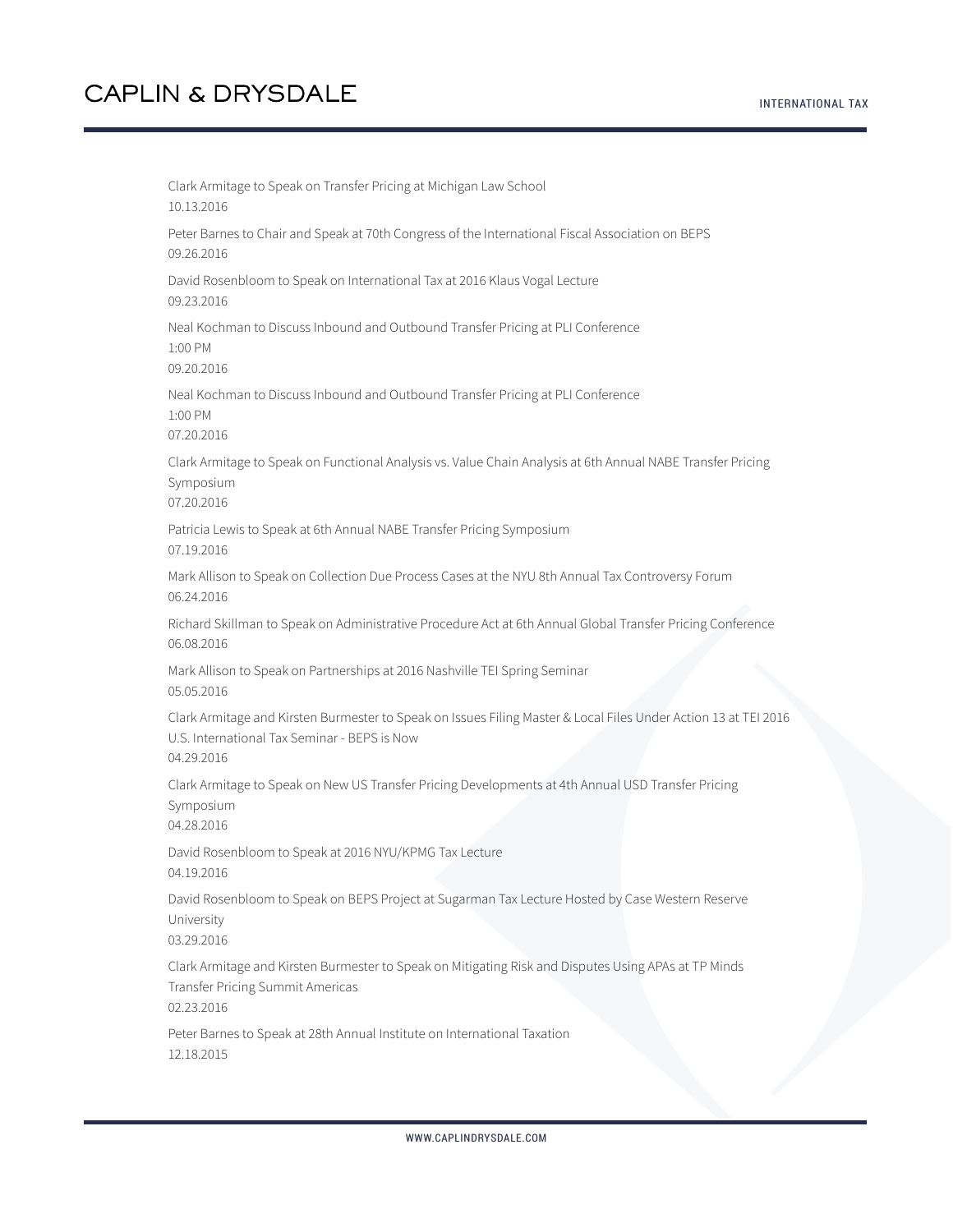INTERNATIONAL TAX

Peter Barnes to Speak at The University of Chicago's Tax Conference 11.06.2015 Peter Barnes to Speak on Tax Treaty Disputes in China 10.30.2015 Mark Allison to speak at NYU 74th Institute on Federal Taxation Panel 10.25.2015 Mark Matthews to Speak on Asset Forfeiture Actions and Money Laundering at Procopio International Tax Institute 10.23.2015 Clark Armitage to Moderate Government Panel on MAP Issues at National Foreign Trade Council Meeting 10.22.2015 Mark Matthews to Speak on IRS International Criminal Investigations at Procopio International Tax Institute 10.22.2015 Mark Allison to Speak on Examinations of TEFRA Partnership 10.08.2015 Peter Barnes to Speak at Energy Tax Conference 09.21.2015 David Rosenbloom to Speak on U.S. Tax Developments 09.18.2015 David Rosenbloom to Speak at BEPS/CTR III Conference 09.17.2015 David Rosenbloom to Speak at CET Inaugural Conference 09.17.2015 Scott Michel and David Rosenbloom to Host Panel on 2015 Offshore Enforcement 09.01.2015 David Rosenbloom to Speak at the Instituto Brasileiro de Direito Tributario 08.20.2015 Neal Kochman to Speak at Basics of International Taxation Seminar 07.22.2015 David Rosenbloom to Speak on Tax Treaties 07.21.2015 Peter Barnes to Speak at 2015 NABE Transfer Pricing Symposium 07.21.2015 Kirsten Burmester to Speak on Mastering Form 3520 Webinar Panel 07.16.2015 David Rosenbloom to Speak on the U.S. Reaction to BEPS 07.02.2015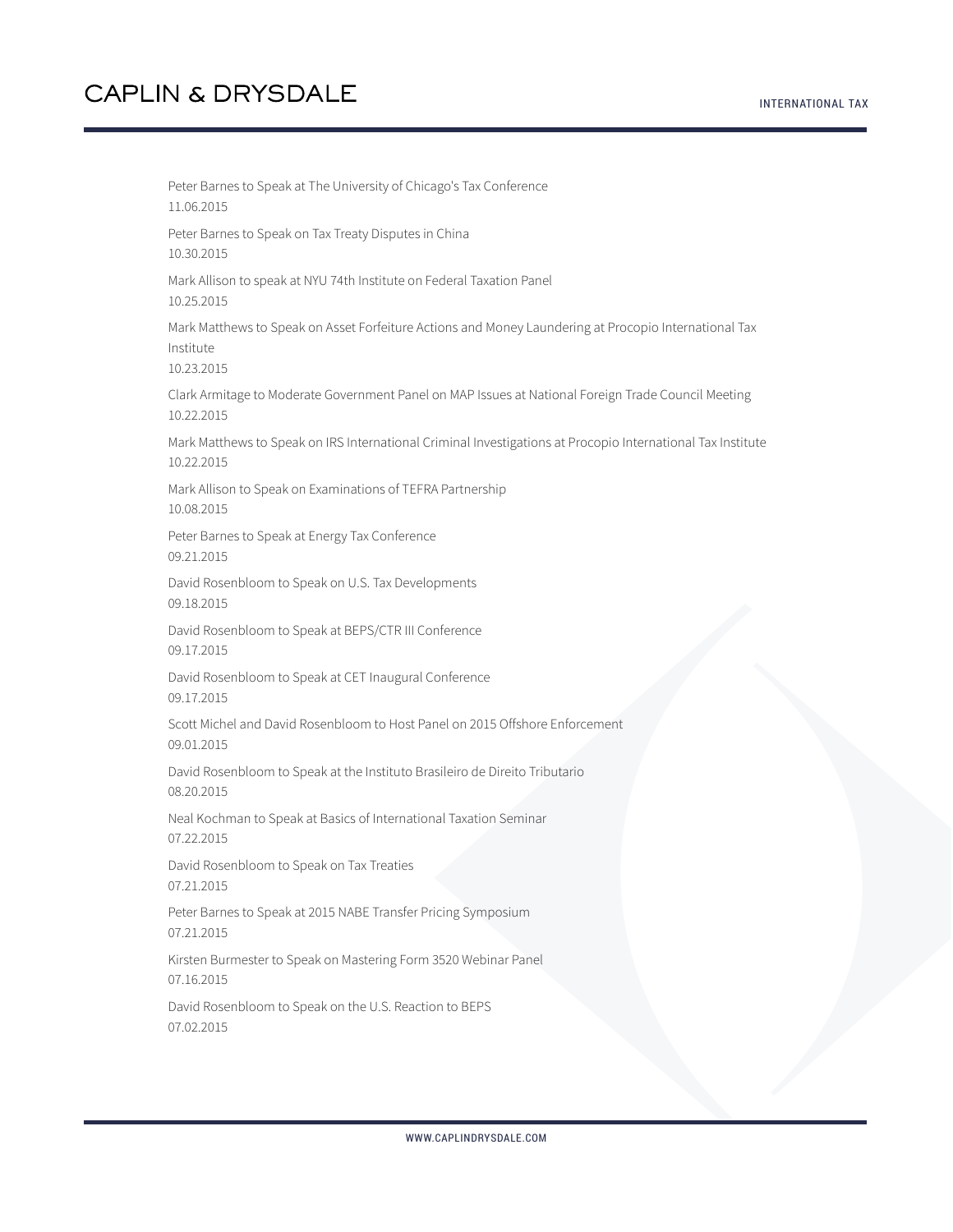INTERNATIONAL TAX

David Rosenbloom to Speak at Heidelberg University 07.01.2015 David Rosenbloom to Speak at the University of Würzburg 06.30.2015 David Rosenbloom to Present Student Lecture at the University of Düsseldorf 06.25.2015 David Rosenbloom to Speak at the University of Düsseldorf 06.24.2015 David Rosenbloom to Speak at Max Planck Institute for Tax Law and Public Finance 06.22.2015 Peter Barnes to Speak on Country-By-Country Reporting Panel 06.12.2015 Patricia Lewis to Speak at Global Transfer Pricing Conference 06.12.2015 David Rosenbloom to Speak at Global BEPS Conference 05.26.2015 Mark Allison to Speak at 2015 Nashville TEI Spring Seminar 05.20.2015 Mark Allison to Chair Court Procedure and Practice Roundtable Discussion 05.08.2015 Mark Allison to Speak on Court Procedure and Practice Panel 05.08.2015 Clark Armitage and Patricia Lewis to Speak at 2015 API Federal Tax Forum 04.28.2015 Clark Armitage to Moderate Current TP Litigation Panel 04.23.2015 David Rosenbloom to Speak on 15th Annual Tax Lecture Series 04.21.2015 David Rosenbloom and Stafford Smiley to Teach LL.M. Program in International Tax Law 03.20.2015 Patricia Lewis to Moderate a Panel Discussion at the 2015 IFA USA Conference 02.26.2015 Clark Armitage to Speak on Transfer Pricing Controversy and Alernative Dispute Resolution 02.25.2015 Clark Armitage to Speak at TP Minds Americas 2015 02.23.2015 Clark Armitage to Speak at FEI Committee on Taxation Meeting 02.20.2015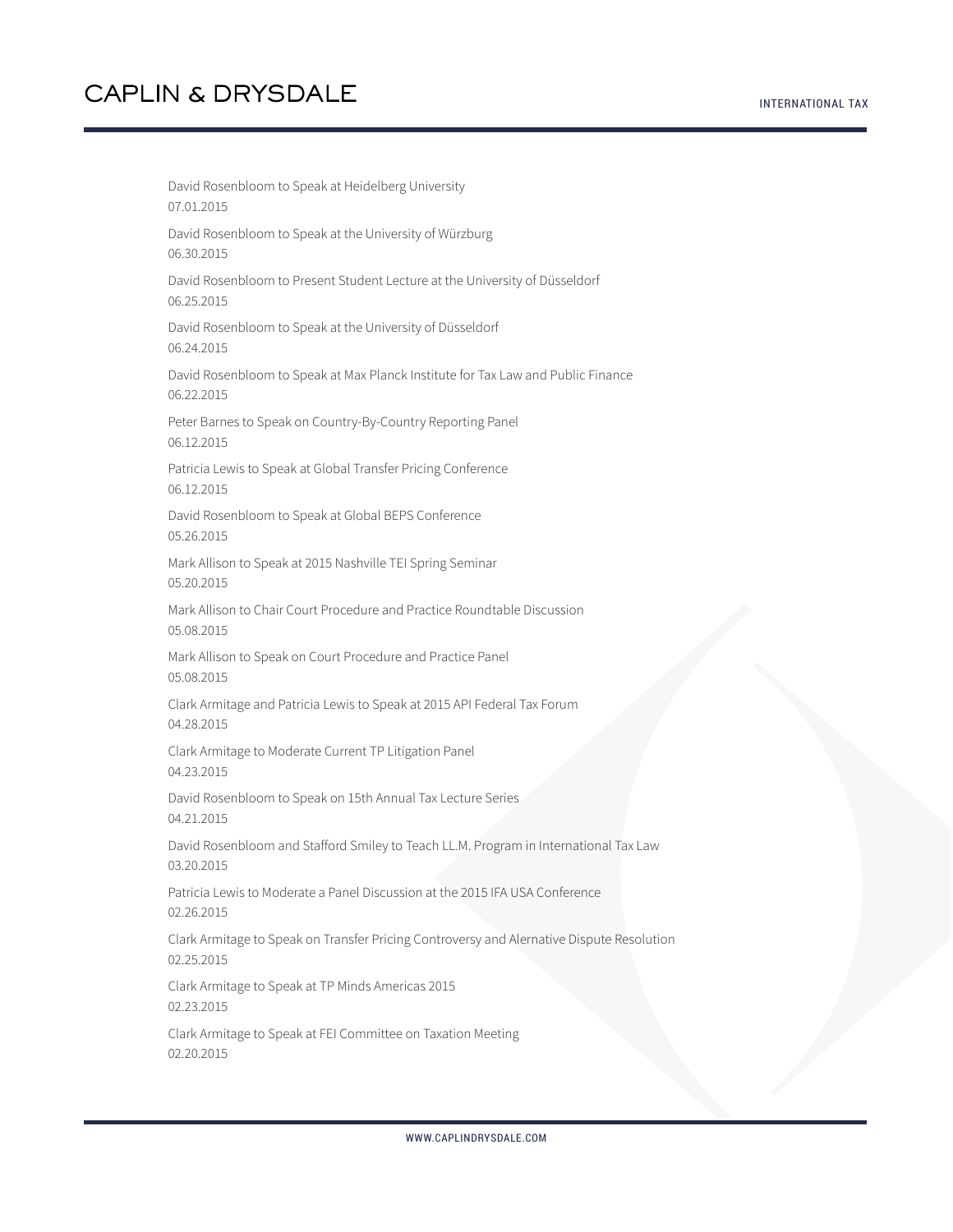David Rosenbloom to Discuss the Base Erosion and Profit Shifting Project 02.03.2015 David Rosenbloom and Victor Jaramillo to Speak at the University of Geneva 02.02.2015 Neal Kochman to Speak on Transfer Pricing Panel 01.30.2015 Mark Allison to Speak on Court Procedure and Practice Panel 01.30.2015 David Rosenbloom to Present at the Vienna University of Economics and Business 01.19.2015 Clark Armitage to Speak at Annual Institute on International Taxation 12.11.2014 Peter Barnes to Chair Panel on Base Erosion and Profit Shifting 12.11.2014 David Rosenbloom to Speak at The Instituto Tecnológico Autónomo de México 11.21.2014 Mark Allison to Speak on Civil & Criminal Tax Controversy Panel 11.16.2014 Peter Barnes to Speak on Transfer Pricing Panel 11.13.2014 David Rosenbloom to Speak at Copenhagen Business School's Tax Conference 11.12.2014 David Rosenbloom to Speak on U.S. Tax Law 11.12.2014 Clark Armitage to Speak at Georgetown University's Transfer Pricing Symposium 11.06.2014 David Rosenbloom to Speak on U.S. Taxation of Foreign Corporations Business Profits 11.05.2014 Mark Allison to Speak at the TEI in Nashville 10.22.2014 Mark Allison to Speak on Tax Controversy and Litigation Updates 10.19.2014 Mark Allison to Speak on Tax Court Procedures Panel 10.17.2014 Peter Barnes to Serve as Chair at IFA Mumbai 2014 10.14.2014 Scott Michel and David Rosenbloom to Host Panel on 2014 Offshore Enforcement 10.13.2014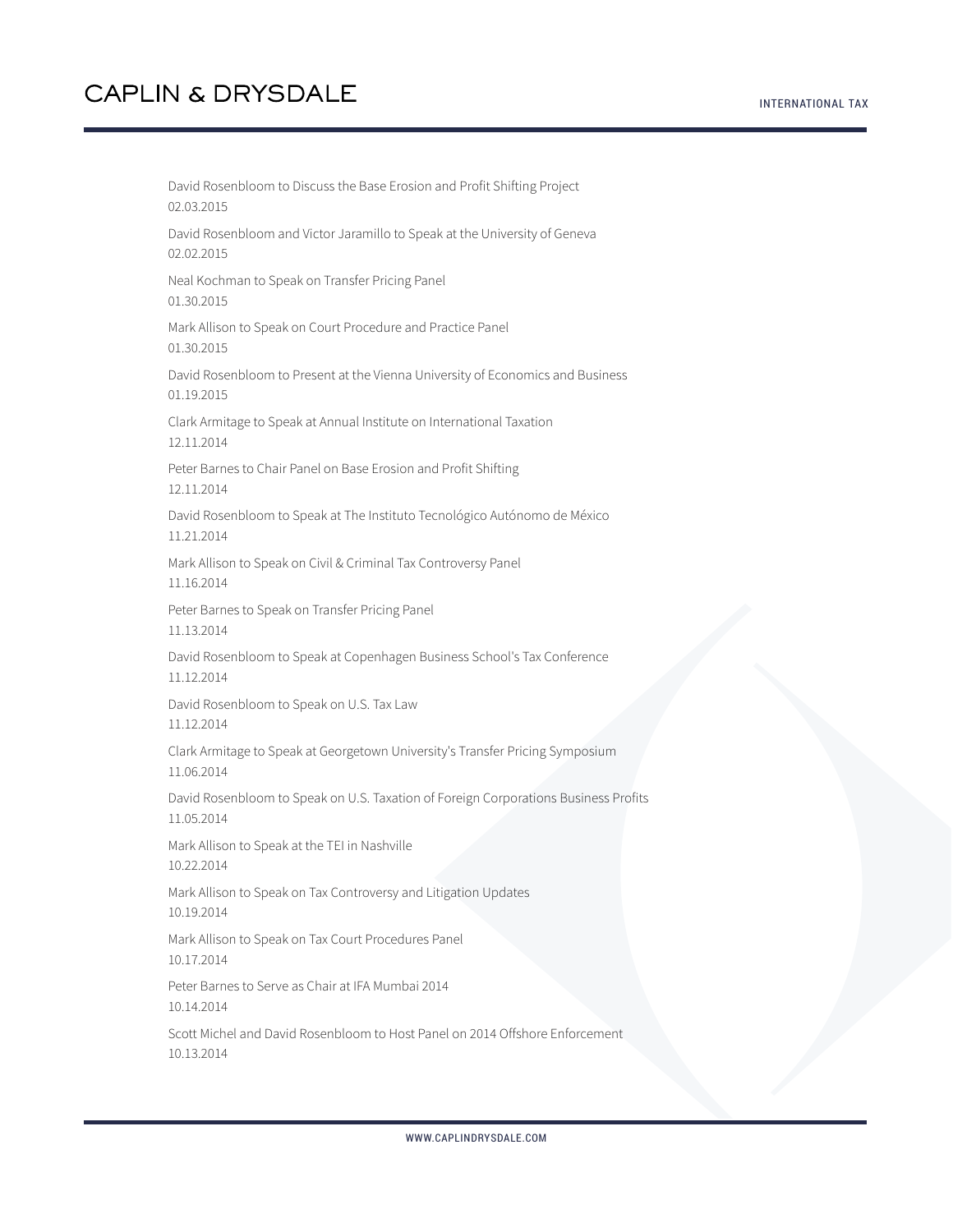Mark Allison to Chair Court Procedure and Practice Discussion 09.19.2014 Mark Allison to Speak at 2014 ABA Joint Fall CLE Meeting 09.19.2014 Patricia Lewis to Moderate Transfer Pricing Panel 09.19.2014 Clark Armitage to Speak at Duke University's Transfer Pricing Program 09.18.2014 David Rosenbloom to Speak at First International Tax Forum 08.22.2014 David Rosenbloom to Speak on International Taxation 08.22.2014 David Rosenbloom to Speak on Cross-Border Taxation 08.21.2014 Patricia Lewis to Discuss Transfer Pricing Risks at National Conference 07.23.2014 Peter Barnes to Speak at International Tax Reform Event 06.18.2014 Mark Allison to Speak at ABA Program on Attorney-Client Privilege 06.18.2014 How Many Shades of Grey? Current Ethical Issues for Tax Professionals 06.11.2014 Peter Barnes to Speak at North American Transfer Pricing Conference 06.05.2014 Mark Allison to Speak at Tax Executive Institute IRS Audit and Appeals Seminar 05.22.2014 Mark Allison to Moderate Roundtable Discussion at ABA May Meeting 05.09.2014 Peter Barnes to Discuss Transfer Pricing Documentation at ABA May Meeting 05.09.2014 Mark Allison to Chair Court Procedure & Practice Committee 05.09.2014 Mark Allison to Chair Roundtable Discussion at ABA May Meeting 05.09.2014 Clark Armitage to Speak at ABA May Meeting 05.09.2014 Mark Allison to Speak at U.S. Tax Court Program

05.01.2014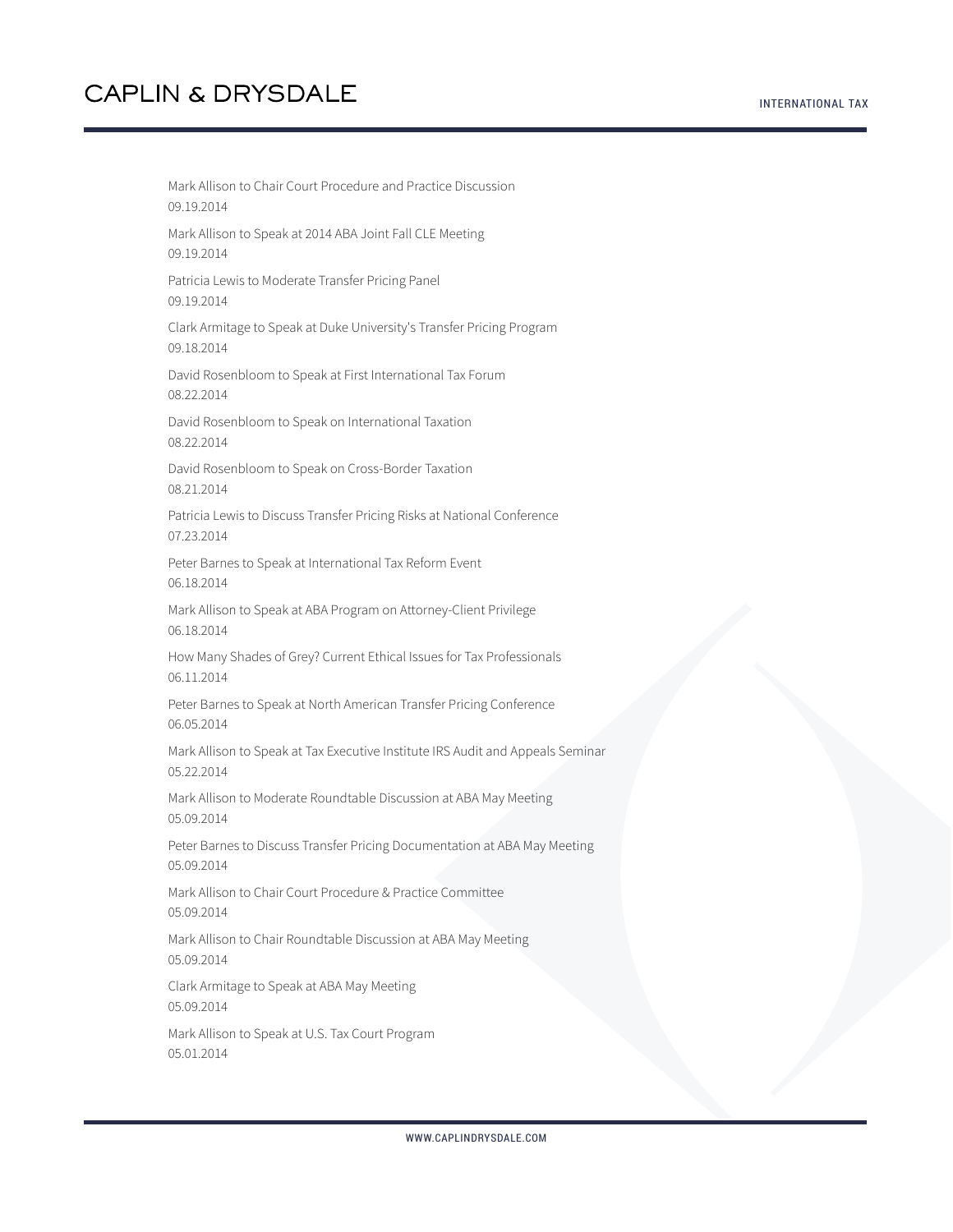Mark Allison to Speak at Columbia University Undergraduate Law Review Launch Event 04.30.2014 Clark Armitage and Peter Barnes to Speak at 80th Annual API Federal Tax Forum 04.28.2014 Clark Armitage to Moderate Panel at Transfer Pricing Symposium 03.27.2014 Clark Armitage to Discuss APMA Program at International Conference 03.27.2014 Peter Barnes to Speak at Tax and Corporate Social Responsibility Symposium 03.25.2014 Peter Barnes to Speak at ABA's International Tax Enforcement Conference 03.18.2014 Clark Armitage to Moderate APA Panel at 2014 Transfer Pricing Summit 02.19.2014 Patricia Lewis and Clark Armitage to Moderate APA Workshop at 2014 Transfer Pricing Summit 02.18.2014 Patricia Lewis Chairs Panel on APMA Revenue Procedures 02.12.2014 David Rosenbloom to Speak at IFA/CTF Treaty Shopping Conference - Toronto 02.05.2014 David Rosenbloom to Serve as Guest Speaker for IFA/CTF Conference 02.05.2014 David Rosenbloom to Speak at IFA/CTF Treaty Shopping Conference - Calgary 02.03.2014 Peter Barnes to Speak at ABA Midyear Meeting 01.24.2014 David Rosenbloom to Speak at Legal Affairs Group Luncheon 01.15.2014 Peter Barnes to Speak at the IRS-GWU International Tax Conference 2013 12.12.2013 Patricia Lewis to Speak at the IRS-GWU International Tax Conference 2013 12.12.2013 Peter Barnes to Speak on Transfer Pricings and BEPs at International Tax Conference 12.07.2013 Peter Barnes to Discuss Managing Global Companies at International Tax Conference 12.07.2013 Peter Barnes to Speak at the International Tax Conference in Mumbai, India

12.06.2013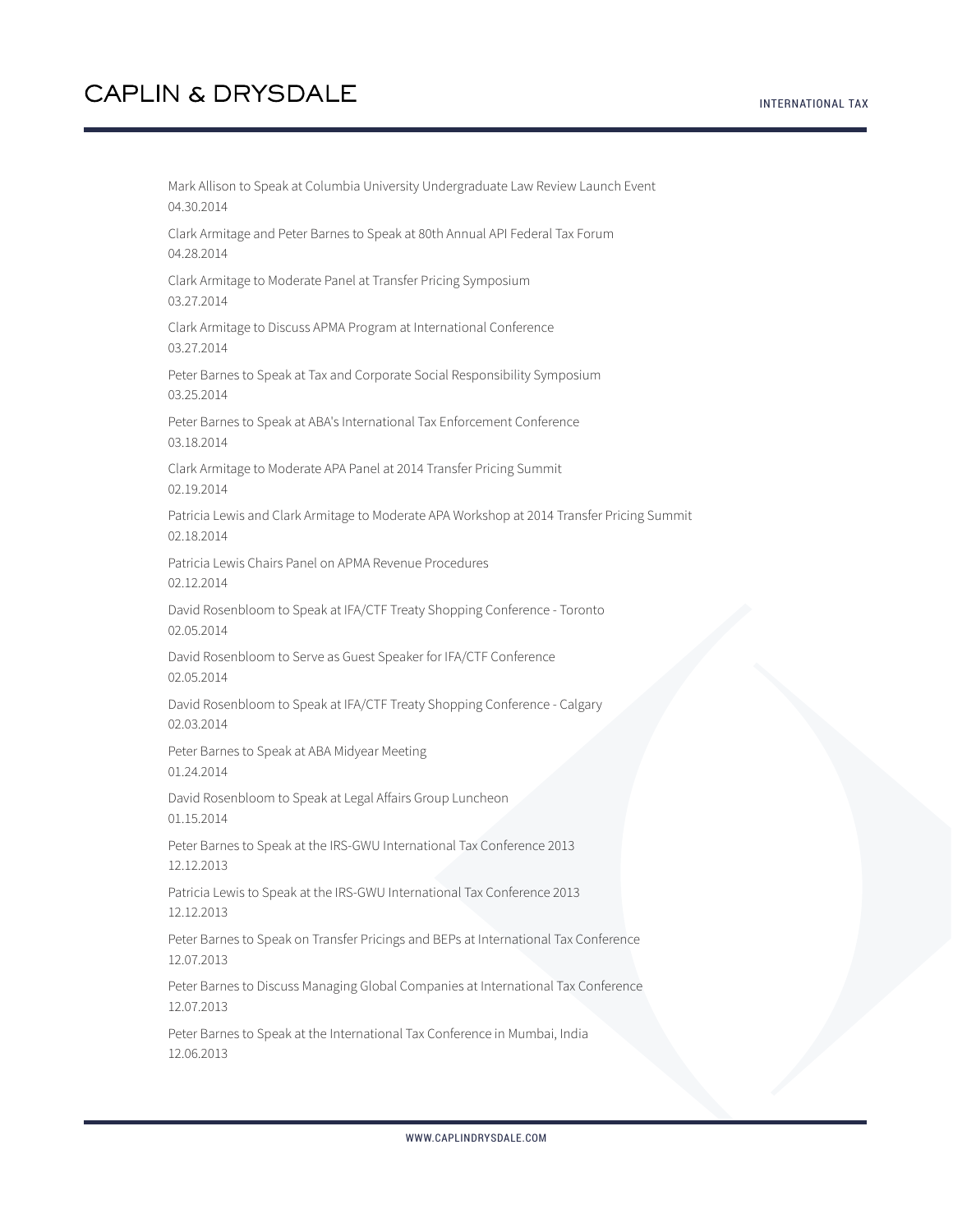INTERNATIONAL TAX

Peter Barnes to Speak at the Tax Academy of Singapore 11.18.2013 Peter Barnes to Speak at IFA Triangle Luncheon Seminar 11.12.2013 Peter Barnes to Present at the University of Chicago's 66th Annual Federal Tax Conference 11.08.2013 Peter Barnes to Speak at NFTC 2013 Fall Meeting of the Tax Committee 10.30.2013 Stafford Smiley to Speak at Moscow State Law Academy 10.25.2013 Stafford Smiley Speaks On Tax Reform at the Russian IFA 10.23.2013 Mark Allison Chairs TEFRA Panel at ABA Meeting 10.18.2013 Mark Allison Discusses International Tax Best Practices 10.18.2013 Mark Allison Discusses Tax Shelter Cases 10.18.2013 Stafford Smiley to Speak at the 2nd Annual Conference of the Moscow State Institute for Law 10.17.2013 Mark Allison to Speak at the International Forum of Administration and Tax Justice 09.26.2013 Stafford Smiley to Speak at American Chamber of Commerce in Poland 09.20.2013 Mark Allison to Speak on Monthly Conference Call for ABA Tax Administrative Practice Committee Subcommittee on IRS Liaison Activities 09.18.2013 Scott Michel and David Rosenbloom to Speak at IFA Copenhagen 2013 08.26.2013 H. David Rosenbloom Presents Lecture Series in Italy 05.06.2013 Clark Armitage Discusses Transfer Pricing Developments 05.01.2013 David Rosenbloom Speaks at Tax Lecture Series on Tax Planning for U.S Inbound Investment 04.18.2013 Patricia Lewis to Chair Panel at 37th Annual Tax Law Conference 03.01.2013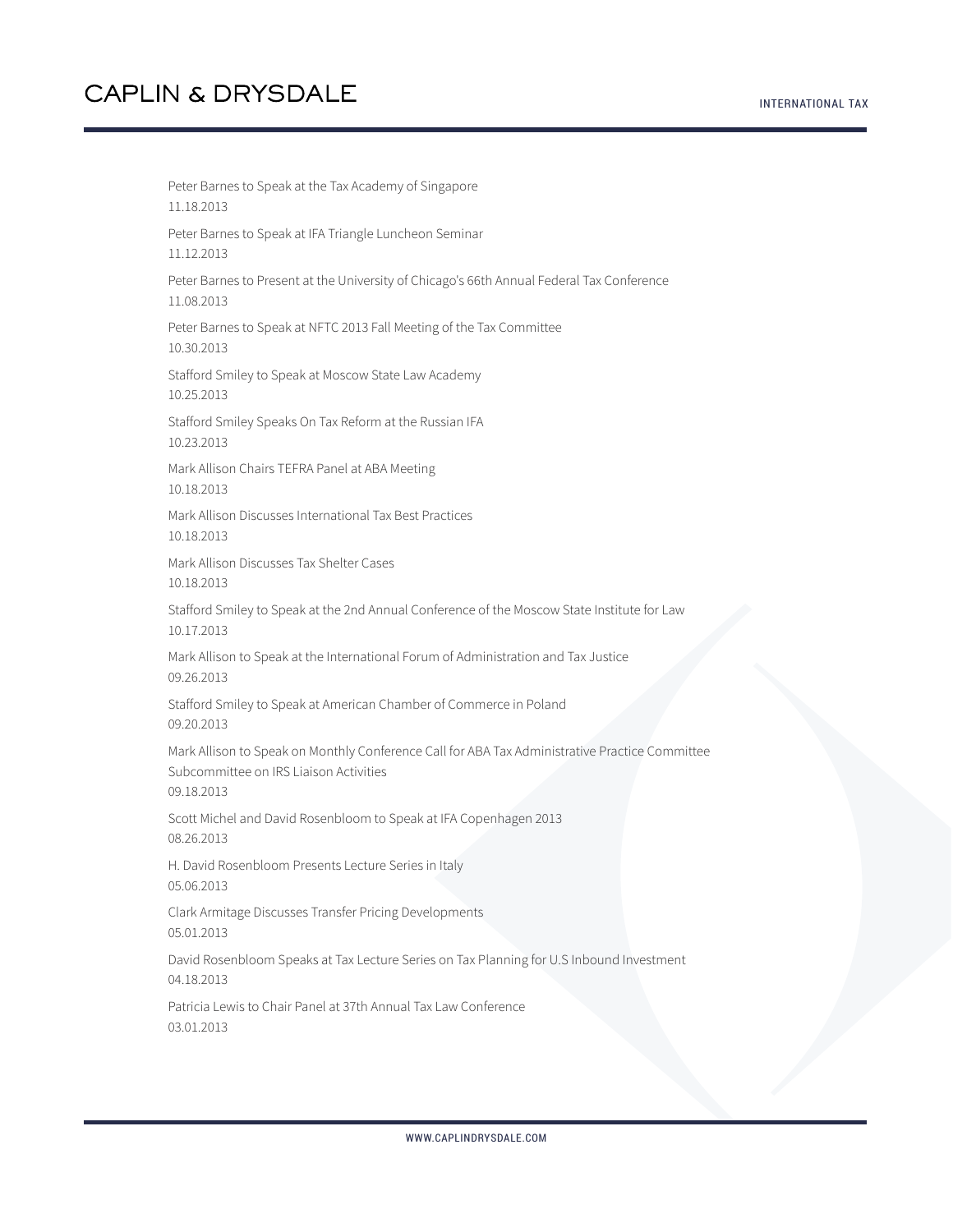INTERNATIONAL TAX

Clark Armitage to Cover Transfer Pricing at International Conference 03.01.2013 H. David Rosenbloom to Appear before the Standing Committee on Finance 02.07.2013 Richard Skillman to Speak on Ponzi Scheme Panel 01.26.2013 Mark Allison to Speak at ABA Tax Section Meeting in Orlando 01.25.2013 Niles Elber, Matthew Hicks, and Michael Pfeifer to Present Program to Mid-Atlantic STEP Members 12.03.2012 H. David Rosenbloom to Speak at the Wall Street Tax Association 11.26.2012 Scott D. Michel & H. David Rosenbloom to Speak at ABA Section of Taxation's Conference on International Tax Enforcement 11.08.2012 H. David Rosenbloom to Speak at Mumbai Law Firm 10.30.2012 H. David Rosenbloom to Speak at NYU-ACTL US International Taxation Conference: Issues For The Years Ahead 10.23.2012 H. David Rosenbloom to Speak at Vienna University of Economics and Business Tax Governance Conference 09.20.2012 Patricia G. Lewis to Chair Panel at National Association for Business Economics Transfer Pricing Symposium 07.31.2012 Patricia G. Lewis to Speak at IFA Roundtable Discussion with IRS National Director of Transfer Pricing Operations 07.25.2012 H. David Rosenbloom to Chair the NYU School of Law and the Amsterdam Centre for Tax Law Conference FATCA From a US and EU Perspective 06.21.2012 Patricia G. Lewis to Speak at the 2012 OECD International Tax Conference 06.04.2012 Mark Allison to Speak on Motions in Limine 05.11.2012 Mark Allison to Speak on Federal Tax Disputes 05.01.2012 Mark Allison to Moderate Parallel Civil Tax Litigation and Criminal Investigations Panel 02.17.2012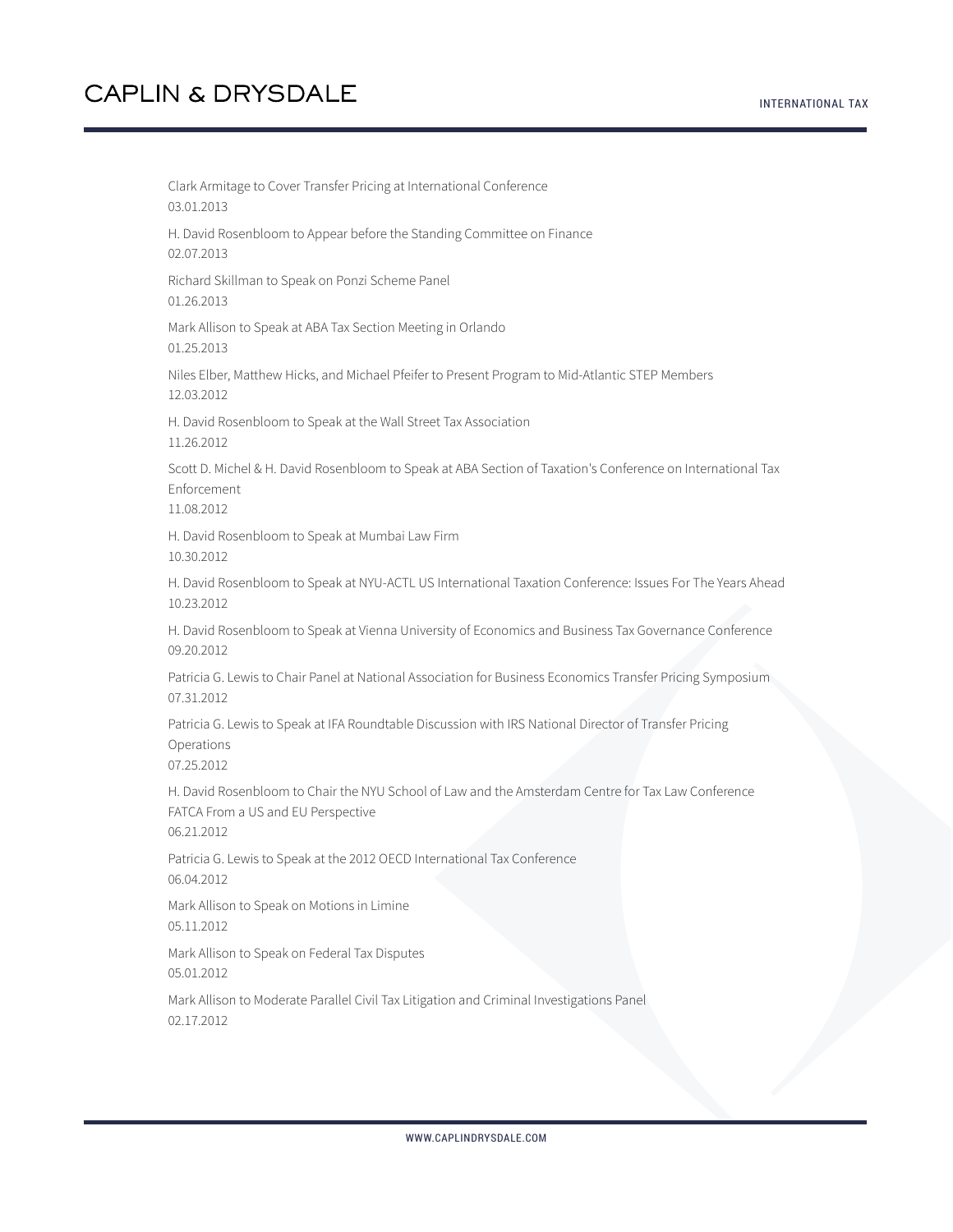Clark Armitage Discusses Cost Sharing at D.C. Bar Program 02.01.2012 H. David Rosenbloom Speaks About The Vodafone Decision Impact on US-India Investment Strategies in NYC 01.25.2012 Mark Allison Discusses Tax Litigation Trends 01.19.2012 Kirsten Burmester to Discuss International Civil and Criminal Penalties at DC Bar Program 01.03.2012 Patricia Lewis to Chair Panel on Transfer Pricing Enforcement 12.15.2011 Scott Michel to Speak at UCLA's 27th Annual Tax Controversy Institute UCLA Tax Controversy Institute 10.25.2011 Scott Michel to Speak on Panel at UCLA Tax Controversy Institute UCLA Tax Controversy Institute 10.25.2011 FBAR for the Fiduciary 10.18.2011 Stafford Smiley to Speak on The Foreign Account Tax Compliance Act (FATCA) 10.11.2011 Clark Armitage to Speak at D.C. Bar Program on Transfer Pricing 09.01.2011 International Tax Policy: A Current View from the United States Melbourne Law School's 2011 Annual Tax Lecture 08.03.2011 Clark Armitage to Speak on APA Issues 08.01.2011 Circular 230 Important Revisions 02.23.2011 Mark Allison Moderates Panel on Material Advisor Litigation 01.21.2011 Mark Allison to Speak on Section 6700 Litigation 01.21.2011 David Rosenbloom to Speak on Competent Authority Panel 12.09.2010 Richard Skillman to Speak on Executive Compensation 11.18.2010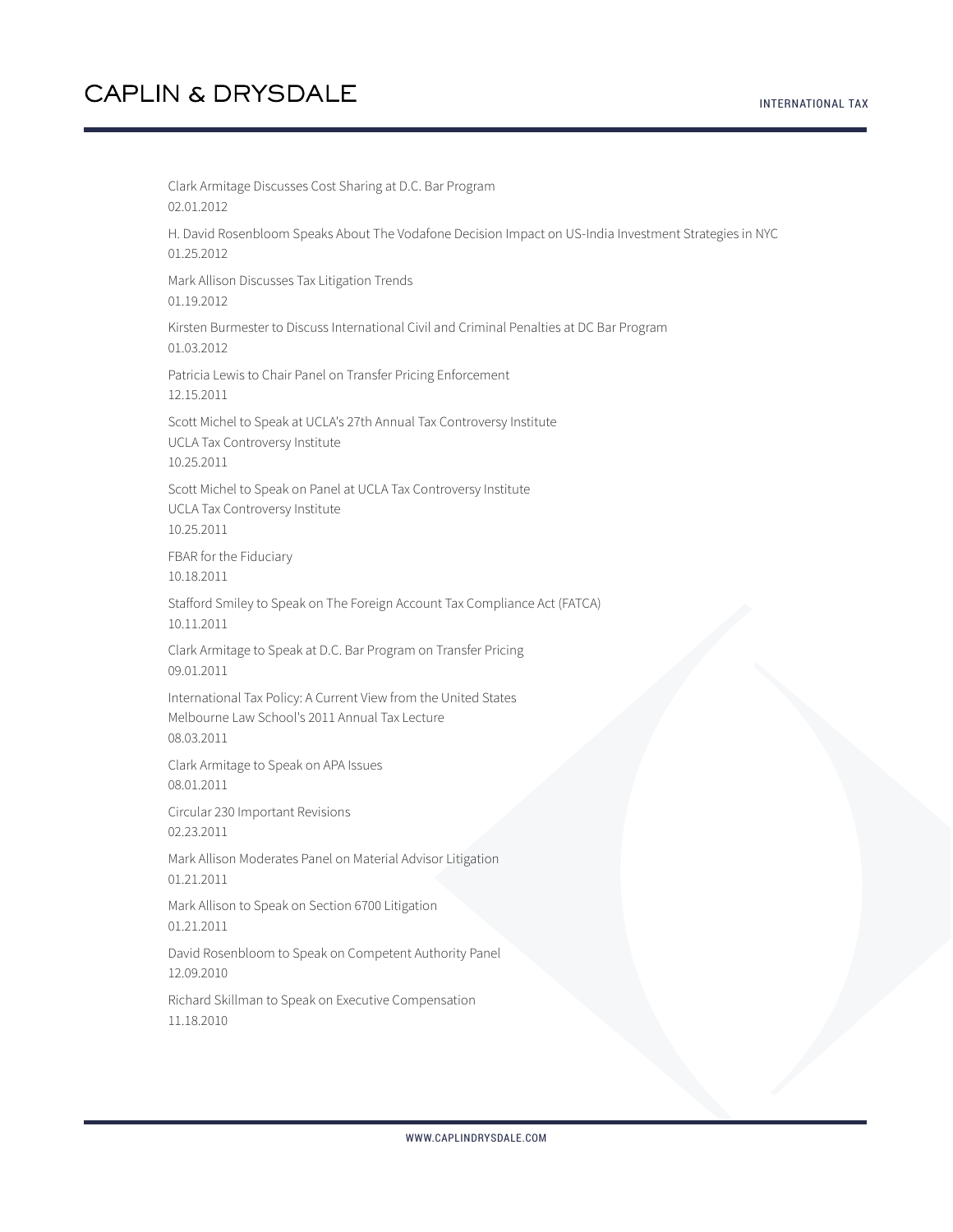#### INTERNATIONAL TAX

# **CAPLIN & DRYSDALE**

David Rosenbloom to Speak on The UBS Saga 11.18.2010 Changing Supervisory and Regulatory Landscape 4th Annual Hedge Fund General Counsel Summit 10.04.2010 Tax in the Spotlight: Governments and Tax Directors under Pressure EMEA Tax Summit, Prague, Czech Republic 09.29.2010 Taxation and Human Rights in Europe and the World The 5th GREIT Conference, Badia Fiesolana (Florence), Italy 09.16.2010 13th Annual Advanced ALI-ABA Course of Study for Counselors to Foreign and U.S. Clients American Law Institute - American Bar Association 08.19.2010 The Foreign Account Tax Compliance Act in 2010 Explored 08.05.2010 Patricia Lewis to Discuss APAs at National Conference 06.21.2010 Clark Armitage Discusses Dispute Resolution 04.01.2010 International Tax Issues Facing U.S. Taxpayers With Foreign Accounts and Their Financial Institutions National University of Singapore 03.18.2010 David Rosenbloom to Speak at 34th Annual Tax Law Conference 03.05.2010 Clark Armitage Speaks on the APA Process 03.01.2010 Mark Allison Discusses Tax Court Procedures at ABA Conference 01.11.2010 Scott Michel and Cono Namorato to Speak at The 26th Annual National Institute on Criminal Tax Fraud 12.03.2009 Brave New World of Tax Enforcement: UBS, International and Corporate Criminal Tax Issues White Collar Practice Seminar - Pennsylvania Association of Criminal Defense Lawyers 11.13.2009 Clark Armitage Covers Competent Authority at Canadian Conference 11.01.2009 Voluntary Disclosures: Still Possible After UBS? UCLA's 25th Annual Tax Controversy Institute

10.27.2009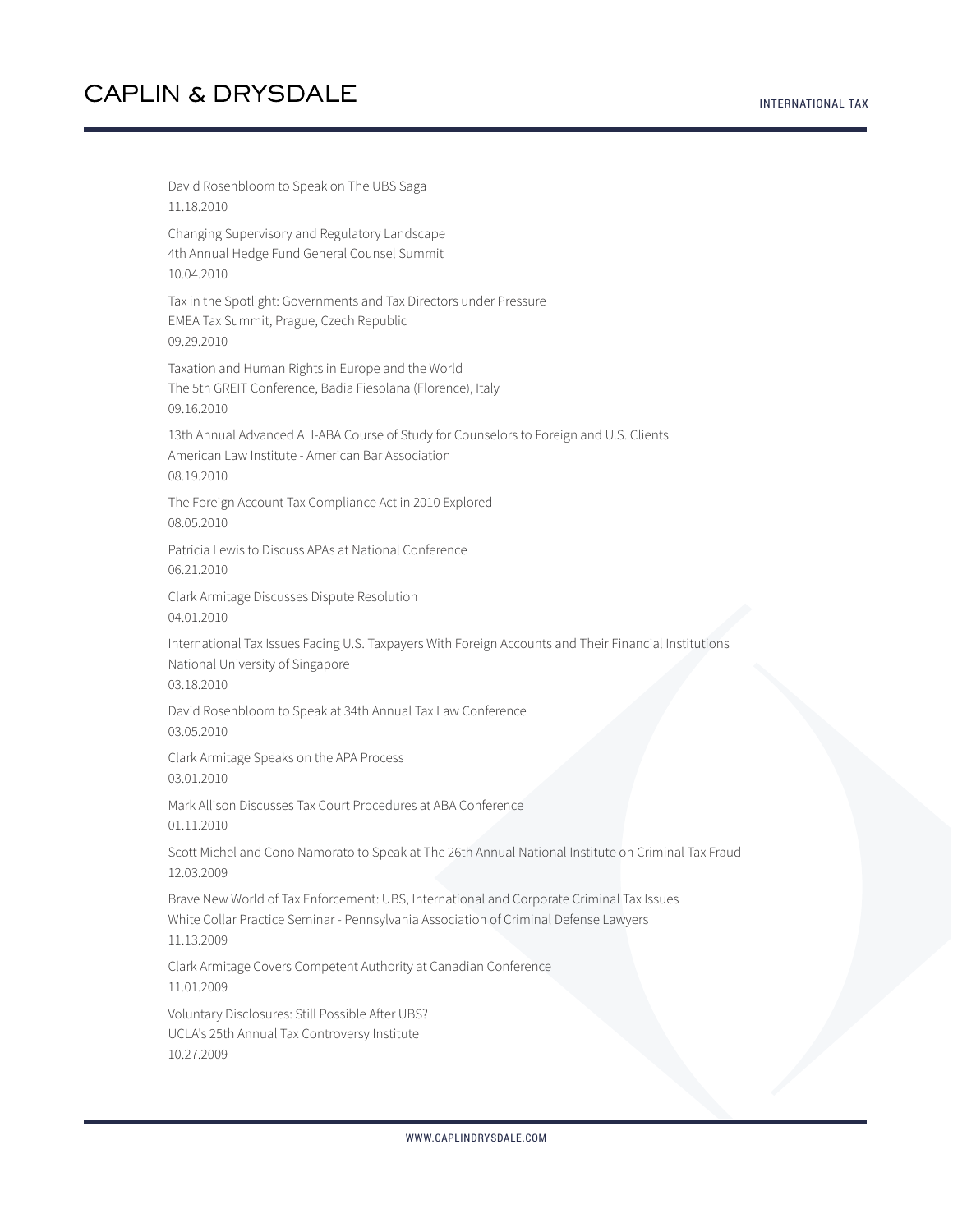INTERNATIONAL TAX

School of Law 2009 Procopio International Tax Institute University of San Diego School of Law 10.19.2009 Patricia Lewis to Discuss Korea's Approach to APAs 10.15.2009 Latest International Tax Developments and News from Washington, D.C. Society of Trust & Estate Practitioners (STEP) Miami 09.23.2009 21st Annual International Trust & Tax Planning Summit International Trust & Tax Planning Summit 09.23.2009 Mark Allison Chairs Statute of Limitations Panel 09.10.2009 Undeclared Foreign Accounts, Trusts and Estates: Implications of IRS Enforcement Actions 07.16.2009 Clark Armitage Discusses APA and Competent at Training Program 07.01.2009 Mark Allison Chairs Transferee Liability Panel at ABA Conference 01.10.2009 Mark Allison Discusses Jury Trials at ABA Event 09.10.2008 The Current State of Expatriation PLI: International Tax & Estate Planning 2008 New York, NY, 06.03.2008 Taxation of Artists and Sportsmen University of Geneva, Faculty of Law Geneva, 10.11.2007 Mark Allison Talks Cross-Border Discovery at ABA Program 09.10.2007 Cross-Border Tax Arbitrage: The Good, The Bad and The Ugly The 59th Annual Federal Tax Conference of the University of Chicago Law School The Gleacher Center; Chicago, IL, 11.10.2006 Mark Allison Speaks on Section 162(f) at TEI Conference 10.24.2006 Mark Allison Discusses Tax Shelter Litigation Trends at ABA Program 02.10.2006 Mark Allison Speaks on Expert Witnesses at ABA Conference 09.10.2004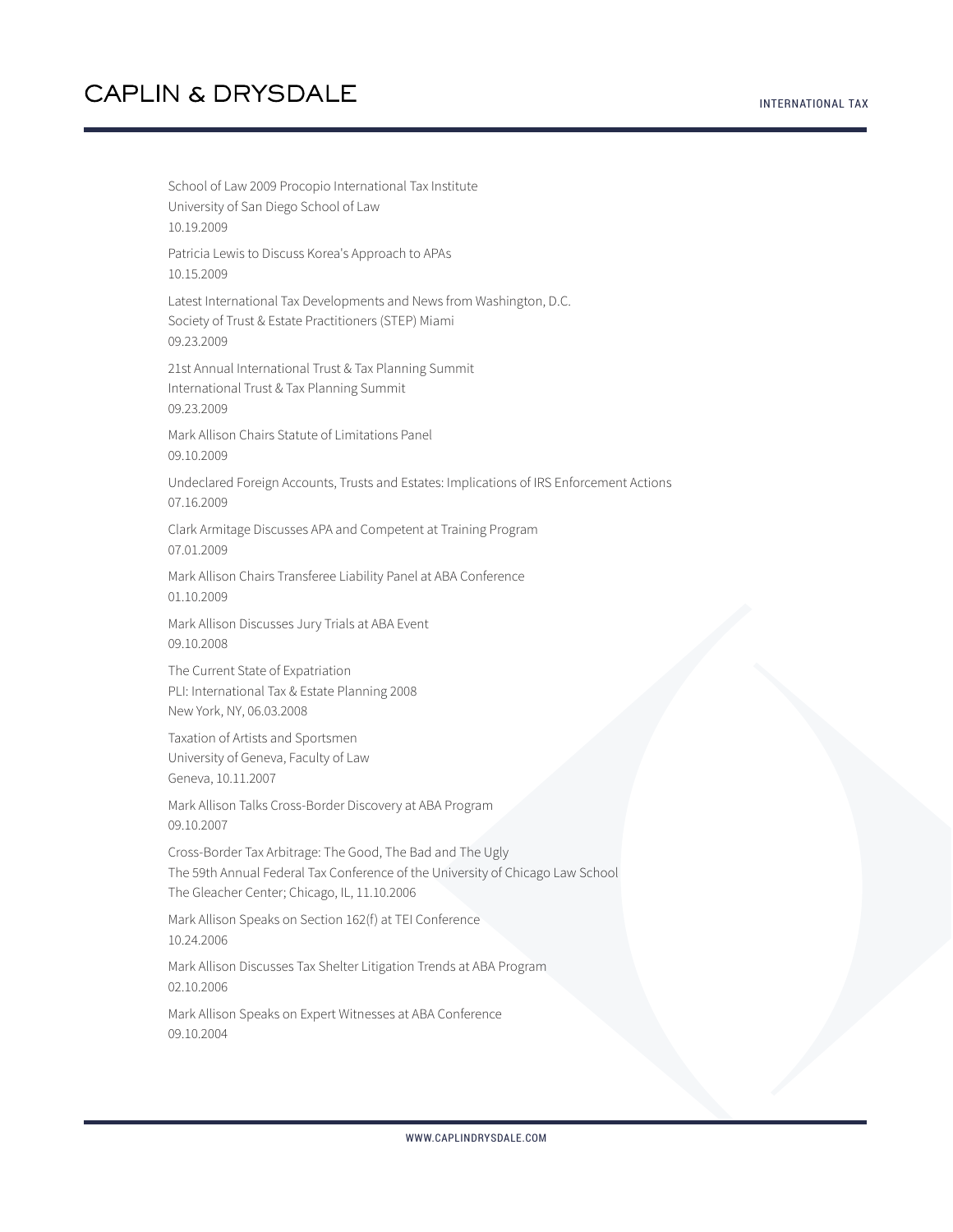#### PUBLICATIONS

Financier Worldwide Annual Review: Transfer Pricing 2022 – United States Article | *Financier Worldwide*, 04.28.2022

VIEWPOINT: The Branch Rule: An Unhurried Read of the Statute Article | *Tax Notes International*, 04.04.2022

Ready or Not, It's Time for Transparency *FinCEN Proposes Rules to Implement Beneficial Ownership Reporting Requirements*

International Tax Alert | 12.17.2021

VIEWPOINT *Toulouse*: No Treaty-Based Credit? Article | *Tax Notes International*, 10.25.2021

Financier Worldwide Annual Review: Global Tax 2021 – United States Article | *Financier Worldwide*, 10.25.2021

Wouldn't It Be Nice: Reimagining US Taxation of Outbound Investment Article | *IBFD Thinker, Teacher, Traveler: Reimagining International Tax*, 09.01.2021

The Morality – or Immorality – of International Tax Planning Article | *IBFD Thinker, Teacher, Traveler: Reimagining International Tax*, 09.01.2021

IRS "Dirty Dozen" List Includes "Potentially" Abusive Use of U.S.-Malta Tax Treaty in Pension Plans International Tax Alert | 08.17.2021

VIEWPOINT: The Future of Transfer Pricing Article | *Tax Notes International*, 08.02.2021

Yellen's Global Minimum Tax Push Likely to Crash and Burn Article | *Roll Call Op-Ed*, 07.23.2021

Reverse Claw-Backs Revisited: IRS Issues Post-*Altera* Guidance on Adjustments for Stock-Based Compensation Costs and Cost Sharing Arrangements International Tax Alert | 07.22.2021

Financier Worldwide Annual Review: Transfer Pricing 2021 – United States Article | *Financier Worldwide*, 06.24.2021

Biden's Proposed Tax Increases – How Do they Affect Bona Fide Residents of Puerto Rico? International Tax Alert | 06.01.2021

VIEWPOINT: An Old Idea and a New Start: Brazil-U.S. Tax Treaty Negotiations Article | *Tax Notes International*, 05.24.2021

Is an Act 60 Taxpayer Required to Have a Transfer Pricing Study? International Tax Alert | 04.28.2021

"Cui Bono Fuisset": Coordinating U.S. Tax Statutes with U.S. Tax Treaties Article | *Virginia Tax Review*, 02.26.2021

IRS to "Campaign" into Puerto Rico; How can Taxpayers Defend? Tax Alert | 02.03.2021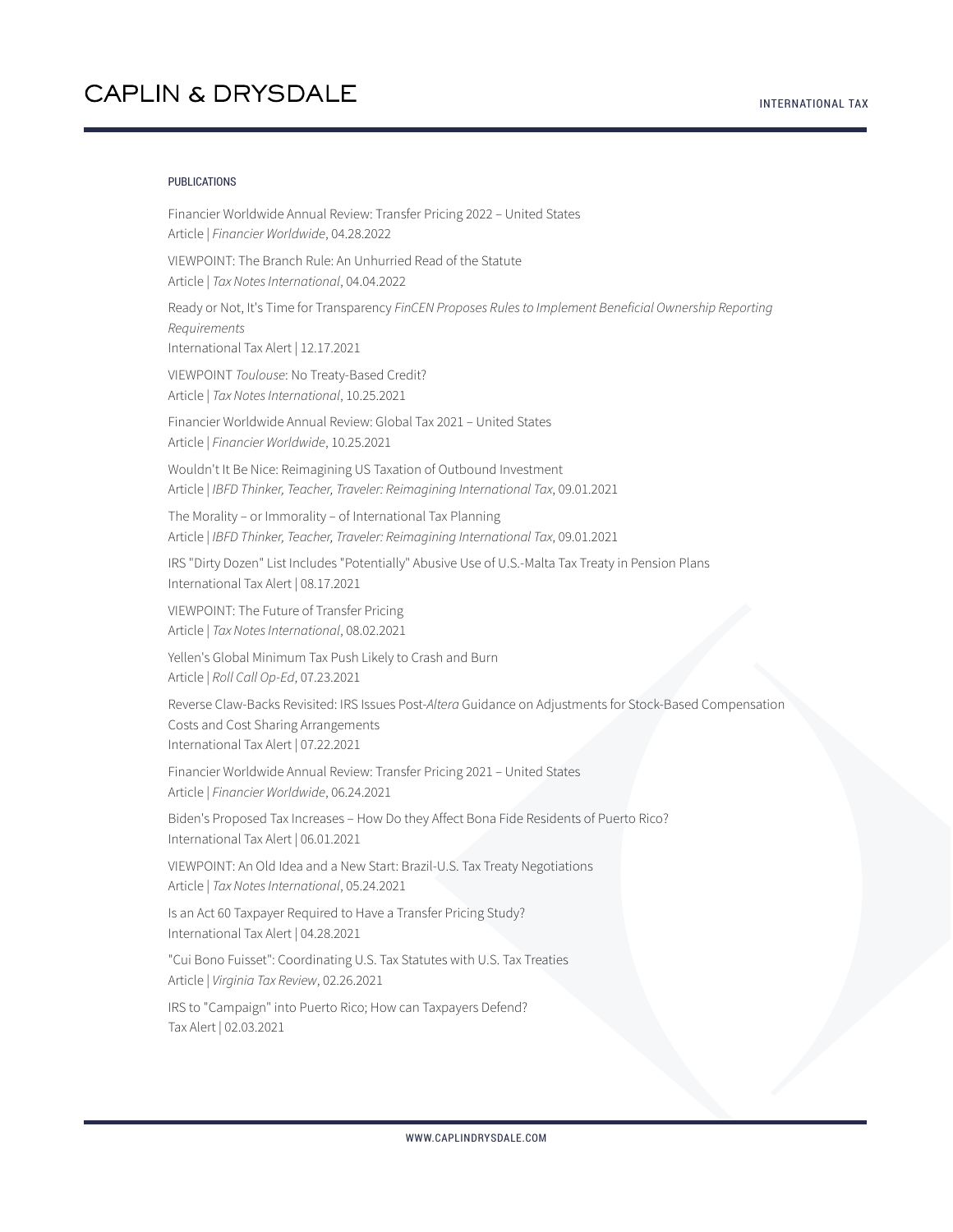Coke Concentrate: A Recipe for Understanding the IRS's Biggest Win in 40 Years Article | *IBFD International Transfer Pricing Journal*, 01.28.2021 The *Adams Challenge* Tax Court Decision Reinforces the Benefits of Foreign Taxpayers Filing Protective U.S. Returns Tax Alert | 01.26.2021 INSIGHT: The 2020 Revision to the Internal Revenue Manual's Voluntary Disclosure Practice: More Consistency with Greater Risk Article | *Bloomberg Tax: Daily Tax Report*, 01.12.2021 IRS Wins Big in *The Coca-Cola Company & Subs. v. Commissioner* International Tax Alert | 11.23.2020 Financier Worldwide Annual Review: Transfer Pricing 2020 – United States Article | *Financier Worldwide*, 10.05.2020 IRS Kicks Off Post-*Altera* Audit Adjustments Tax Alert | 09.21.2020 CFCs and the Individual Shareholder Article | *Tax Notes International*, 09.14.2020 Treasury Finalizes GILTI High-Tax Exclusion Rules Tax Alert | 07.28.2020 Final FDII/GILTI Regulations Withdraw Deduction Ordering Rule Business, Investment & Transactional Tax Alert | 07.20.2020 FDII Documentation Requirements Relaxed International Tax Alert | 07.20.2020 A Seat at the Table: Thought Leaders Discuss OECD's Plans on Digital Economy Taxation Article | *Tax Notes Federal*, 06.15.2020 COVID-19 and Tax Law: A Current View from the United States Article | *Belt and Road Initiative Tax Journal*, 06.03.2020 TAX PRACTICE: A Silver Linings Guidebook: Corporate Planning for Coronavirus Losses Article | *Tax Notes Federal*, 05.18.2020 CARES Act Offers Income Tax Relief for Business Tax Alert | 03.27.2020 VIEWPOINT: Digital Services Taxes: How Did We Get Into This Mess? Article | *Tax Notes Federal*, 03.23.2020 VIEWPOINT: The U.S. Foreign Tax Credit Limitation: How It Works, Why It Matters Article | *Tax Notes Federal*, 03.09.2020 The OECD Unified Approach Marches (Stumbles?) Forward International Tax Alert | 02.11.2020 Interpreting the TCJA: Standing Up (With Reservations) for Treasury Article | *Tax Notes Federal Letters to the Editor*, 01.27.2020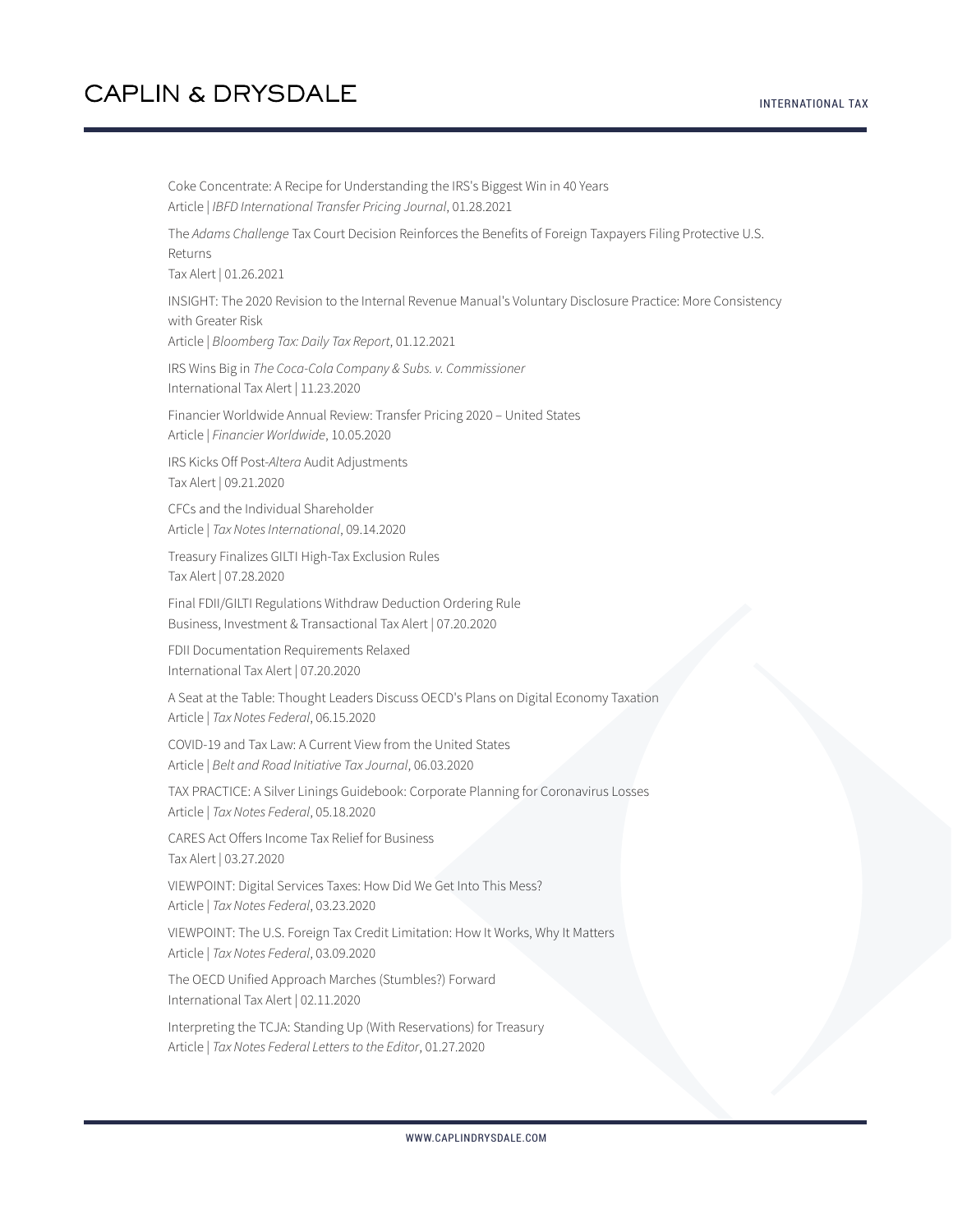Go BIG! How to Build a Tax Effort Worthy of the Belt and Road Initiative Article | *Journal of International Taxation in China*, 12.11.2019 OECD Announces a Public Consultation for Global Minimum Tax Rules International Tax Alert | 11.25.2019 U.S. Tax Policy and Cross-Border Investments in 2019: The General Picture Article | *Rivista di Diritto Tributario Internazionale - International Tax Law Review*, 11.12.2019 An OECD "Unified Approach" to Addressing the Challenges of the Digital Economy International Tax Alert | 11.04.2019 Sharia Law Is Already Here - The IRS Must Respond Article | *The Hill Op-Ed*, 10.18.2019 Financier Worldwide Annual Review: Transfer Pricing 2019 – United States Article | *Financier Worldwide*, 10.07.2019 COMMENTARY & ANALYSIS: The TCJA and the Treaties Article | *Tax Notes International Magazine*, 09.09.2019 The Proposed GILTI High Tax Exclusion International Tax Alert | 07.01.2019 Combating Aggressive Tax Planning Through Disclosure: A Comparison of U.S. and EU Rules Applicable to Tax Advisors Article | *ABA Tax Times*, 06.14.2019 Agency PE: Case Study, Questions and Expert Speak Article | *IFA India Newsletter*, 01.01.2019 Proposed Regulations Under Section 956 Business, Investment & Transactional Tax Alert | 11.06.2018 Navigating QBAI Quirks of the GILTI Regulations Article | *Bloomberg Tax, Tax Management International Journal*, 11.05.2018 COMMENTARY & ANALYSIS: The BEAT and the Treaties Article | *Tax Notes International Magazine*, 10.15.2018 SPECIAL REPORT: The Nitty-Gritty of FDII Article | *Tax Notes*, 09.17.2018 Kumquat: The U.S. International Tax Issues Article | *Tax Notes International Magazine*, 06.25.2018 EXPERT ANALYSIS: U.S. Owners of Foreign Trusts Face Increased IRS Scrutiny Article | *Law360*, 06.21.2018

IRS Adds Foreign Trust Information Reporting to Compliance Campaign Program Tax Alert | 06.01.2018

Mining for Meaning: An Examination of the Legality of Property Rights in Space Resources *Virginia Law Review*, 05.01.2018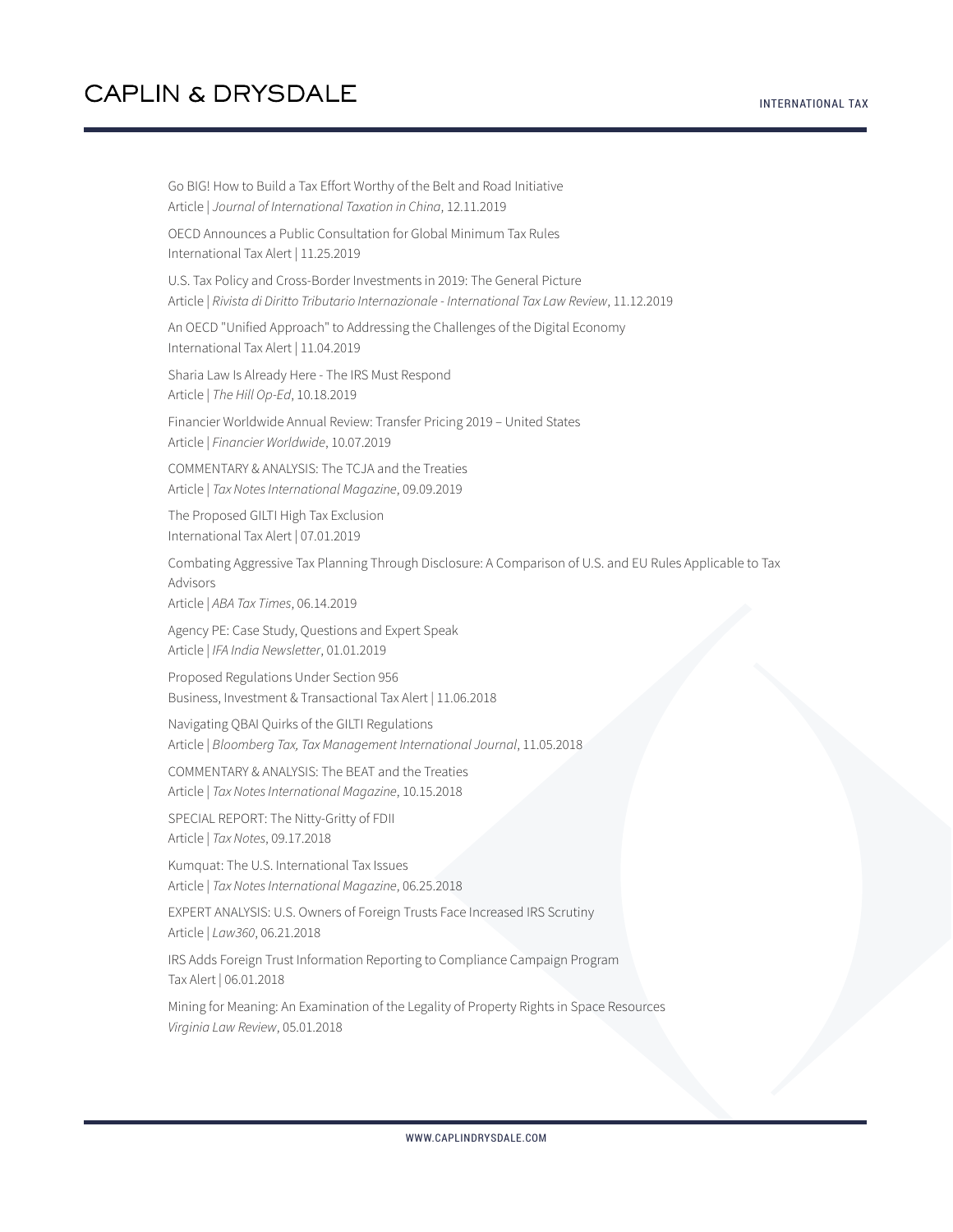INTERNATIONAL TAX

INSIGHT: Last Call for OVDP: Use It or Lose It Article | *Bloomberg Tax: Daily Tax Report*, 04.20.2018 INSIGHT: BEAT Strikes the Wrong Note Article | *Bloomberg Tax: Daily Tax Report*, 03.16.2018 IRS's Offshore Voluntary Disclosure Program Ending: Impact on U.S. Taxpayers Tax Alert | 03.14.2018 GILTI Pleasures Article | *Tax Notes International Magazine*, 02.12.2018 IRS to Revoke Passports for Seriously Delinquent Tax Debts Starting February 2018 Tax Alert | 02.12.2018 United Nations Handbook on Selected Issues in Protecting the Tax Base of Developing Countries - Chapter IV: Limiting Interest Deductions Article | *United Nations*, 01.22.2018 U.S. Plays Lone Ranger on International Tax to Its Detriment Article | *The Hill Op-Ed*, 01.19.2018 New Partnership Audit Rules Go Live Tax Alert | 01.09.2018 International Aspects of U.S. 'Tax Reform' -- Is This Really Where We Want to Go? Article | *International Tax Report*, 01.02.2018 Tax Reform May Make Payment of Nonbusiness Tax Advice Fees Non-Deductible Tax Alert | 12.12.2017 David Rosenbloom Comments on Tax Bills' Impact on Earnings of U.S.-Owned Foreign Corporations Article | *The Washington Post Op-Ed*, 12.03.2017 Possible Tax Fallout for Student and Professional Athletes from NCAA-Related Investigations Tax Alert | 11.09.2017 Paradise Papers: U.S. Citizens and Residents Required to Report on Offshore Assets Tax Alert | 11.06.2017 Different Viewpoint Not a Misrepresentation: Tax Court Holds IRS Abused Its Discretion in Cancelling Eaton's APAs International Tax Alert | 08.24.2017 BEPS: The Corporate Tax Leader's Perspective Article | *International Bureau of Fiscal Documentation (IBFD)*, 07.01.2017 Foreword for Asian Voices: BEPS and Beyond Article | *International Bureau of Fiscal Documentation (IBFD)*, 07.01.2017 U.S. Corporate Tax Reform and Wallace Stevens Article | *Tax Notes*, 05.30.2017 The Destination-Based Cash Flow Tax Is a VAT? Article | *Tax Notes*, 03.29.2017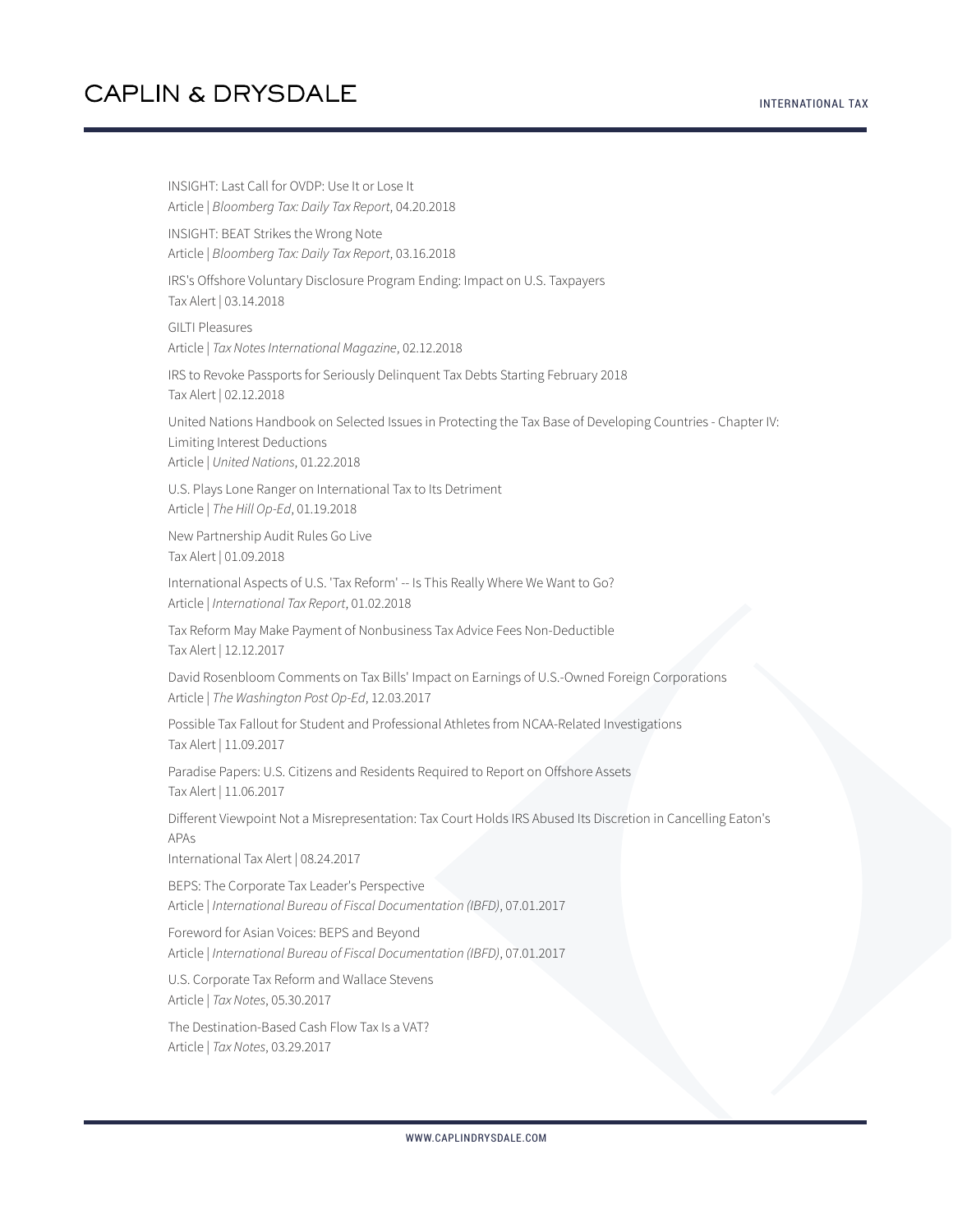Transfer Pricing Forum *Bloomberg BNA*, 03.17.2017 U.S. Corporate Tax Reform and Jean-Paul Sartre Article | *Tax Notes*, 03.01.2017 Will Border Adjustment Tax End Transfer Pricing as We Know It? *Bloomberg BNA, Tax Management Transfer Pricing Report*, 02.23.2017 Where Have All the Transfer Pricing Safe Harbors Gone? A Plea for Reinvigoration *Bloomberg BNA, Tax Management Transfer Pricing Report*, 02.23.2017 IRS Launches Issue Based Corporate Compliance Campaigns Article | *Global Tax Weekly*, 02.16.2017 Reconsidering European Court of Justice Jurisprudence on Limitation on Benefits Clauses: Why the U.S. Should Care Article | *46 TM Int'l J. 83, Bloomberg BNA Tax Management International Journal*, 02.10.2017 IRS Launches 13 Issue-Based Corporate Compliance Campaigns Tax Alert | 02.03.2017 The U.S. Must Avoid This Untested Approach To International Taxes *The Hill Op-Ed*, 01.24.2017 Tax Plans Compared (December 2016) Corporate Tax Article | *Global Tax Weekly*, 01.05.2017 Treasury Issues Final Regulations to Address Use of U.S. LLCs to Disguise Beneficial Ownership International Tax Alert | 12.19.2016 Financier Worldwide Annual Review: Transfer Pricing 2016 – United States Article | *Financier Worldwide*, 11.16.2016 New Regulations Change Allocation of Partnership Liabilities Article | *International Law Office*, 11.04.2016 Captive Insurance: New IRS Tax Reporting Regime Potential for Penalties and Examinations Tax Alert | 11.03.2016 New Regulations Change Allocation of Partnership Liabilities Article | *Global Tax Weekly*, 11.03.2016 The U.S. Country-by-Country Reporting Regulations: A Synopsis *Global Taxation*, 10.01.2016 U.S. Tax Enforcers React to The Panama Papers *IFC Review*, 09.01.2016 Muhammad Ali in the Time of the 'Maxi Tax' Article | *Tax Notes*, 08.08.2016 Financier Worldwide 2016 Global Tax Annual Review – United States Article | *Financier Worldwide*, 04.27.2016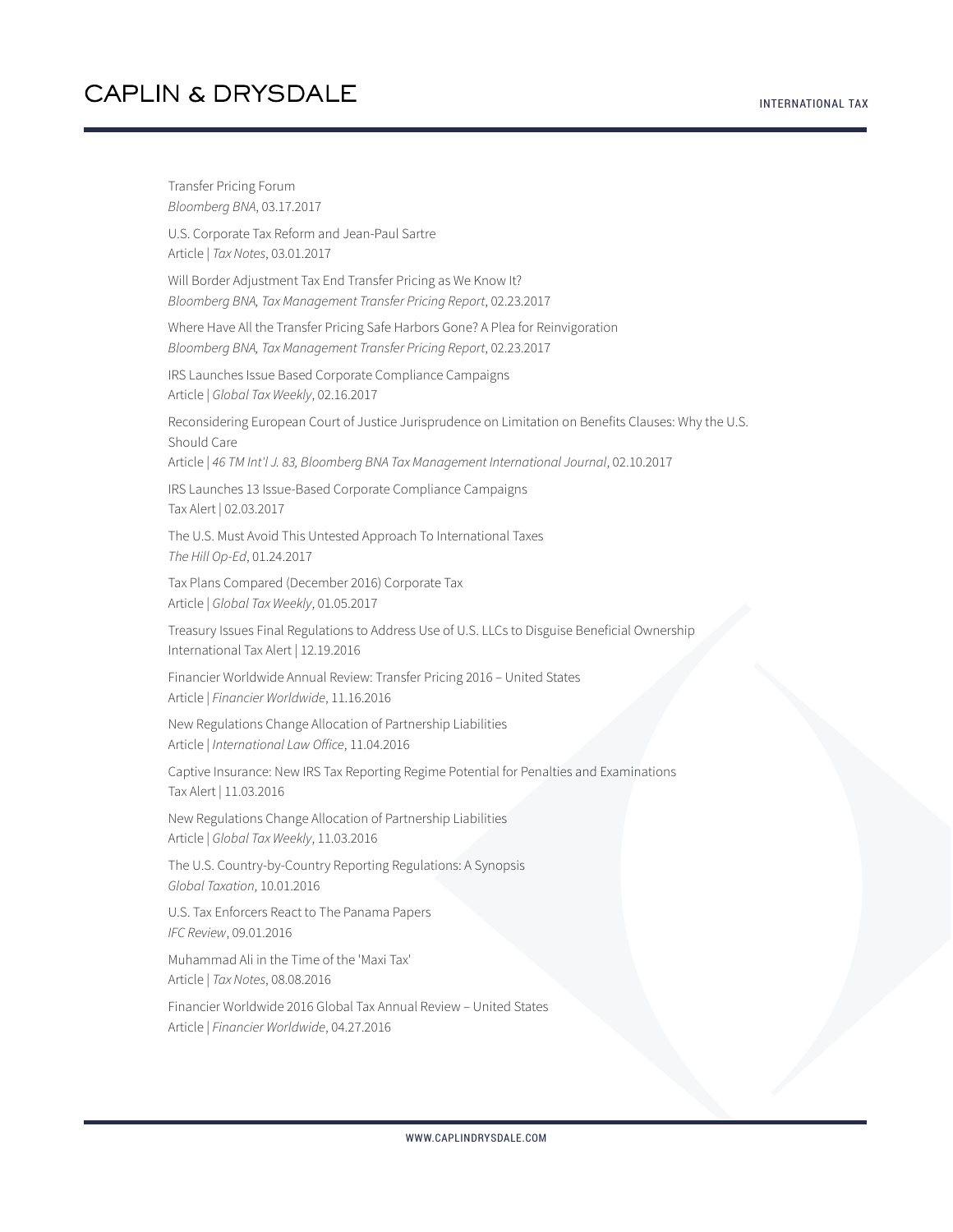Treasury Announces Regulations to Address Use of U.S. LLCs to Disguise Beneficial Ownership Tax Alert | 04.05.2016

Coca-Cola Company Challenges \$9 Billion Transfer Pricing Adjustment Article | *International Law Office*, 02.05.2016

Is It the Real Thing? The IRS Makes \$9+ Billion of Transfer Pricing Adjustments Against The Coca-Cola Company International Tax Alert | 12.23.2015

Congress Enacts Entirely New Tax Examination and Collection Regime for Partnerships Tax Alert | 12.10.2015

Derivative Benefits and Equivalent Beneficiaries - What Are We Talking About? Part II Article | *International Tax Report*, 12.10.2015

Steps Foreign Persons Can Take to Avoid Unnecessary U.S. Estate Tax Private Client Alert | 11.09.2015

Derivative Benefits and Equivalent Beneficiaries - What Are We Talking About? Part I Article | *International Tax Report*, 11.05.2015

The Final OECD BEPS Tome Has Arrived International Tax Alert | 10.08.2015

Strategic Resets Under the New MAP and APA Revenue Procedures International Tax Alert | 09.23.2015

Transfer Pricing Audits: Flipping the Tested Party Article | *International Law Office*, 08.28.2015

Transfer Pricing Audits: Flipping the Tested Party Article | *Wolters Kluwer*, 08.27.2015

IRS Releases Guidelines for Examining CFC Transactions Article | *International Law Office*, 08.21.2015

Transfer Pricing Audits: Flipping the Tested Party International Tax Alert | 08.13.2015

IRS Releases Guidelines for Examining CFC Transactions International Tax Alert | 07.29.2015

The Intersection of U.S. Tax Treaty Policy, Tax Reform, and BEPS Article | *International Law Office*, 07.24.2015

*Moore* Requires 'More' Scrutiny of IRS-Imposed FBAR Penalties Under the Administrative Procedures Act Article | *Family Office Elite Magazine*, 07.17.2015

FATCA – Enforcement Win or Expatriate Generator? Article | *IFC Review*, 07.01.2015

Treasury Proposes Significant Changes to Model Tax Treaty Article | *International Law Office*, 06.12.2015

Treasury Proposes Significant Changes to U.S. Model Treaty Article | *Global Tax Weekly*, 06.04.2015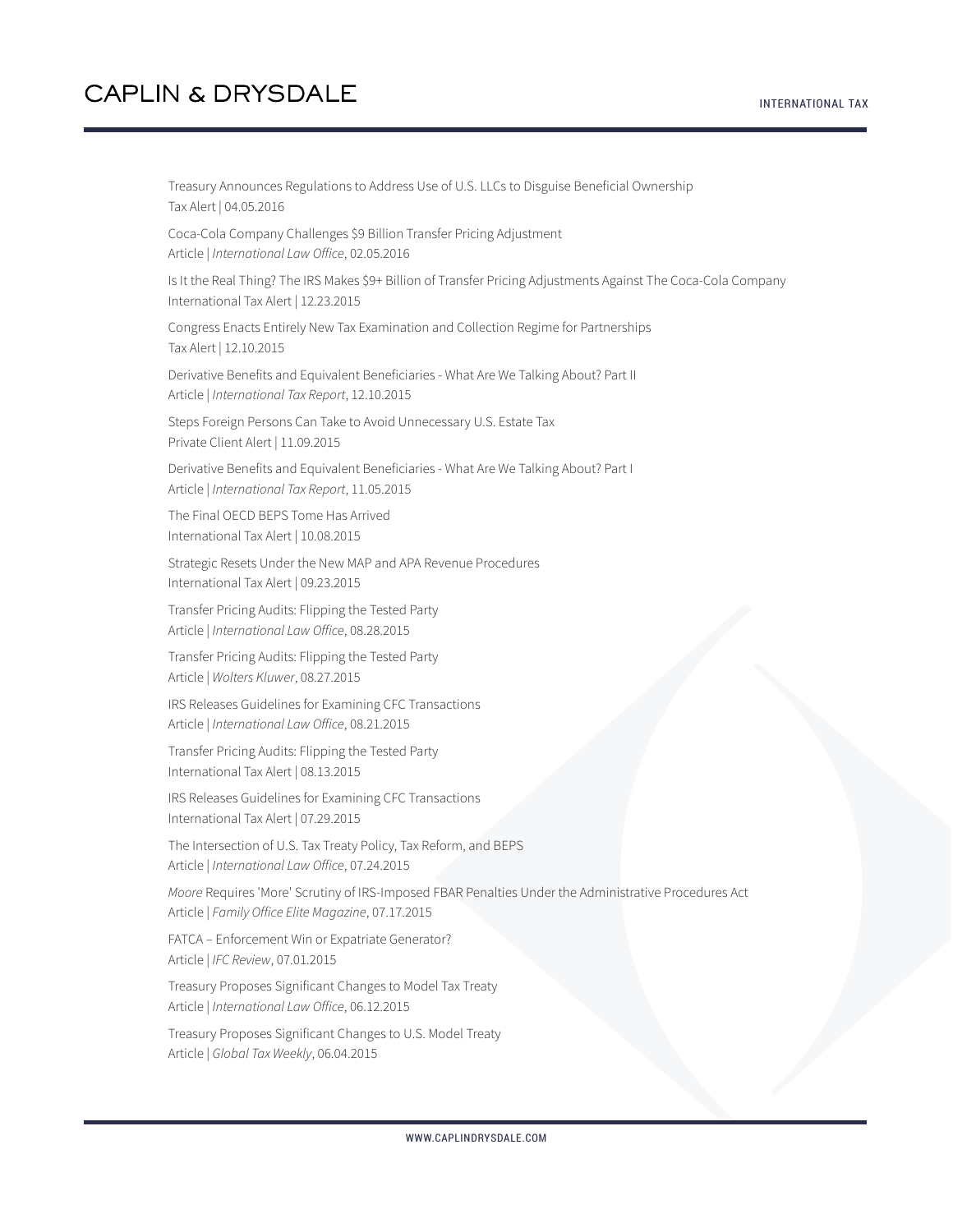Treasury Proposes Significant Changes to U.S. Model Tax Treaty International Tax Alert | 05.26.2015 Reflections on the Intersection of U.S. Tax Treaty Policy, U.S. Tax Reform, and BEPS Article | *Tax Notes International*, 05.25.2015 The Tax Planner's Tightrope: Morality and Politics Now in Play Article | *IFC Economic Report*, 05.05.2015 Abusive Small Captive Insurance Companies on IRS 'Dirty Dozen' List Article | *International Law Office*, 02.27.2015 Abusive Small Captive Insurance Companies Added to IRS "Dirty Dozen Tax Scams" Tax Alert | 02.13.2015 Proposed New York Tax Changes Would Affect Large and Small Businesses Article | *International Law Office*, 01.30.2015 Switzerland Narrows Advance Notice to Account Holders of Treaty Requests: Americans with Unreported Accounts Impacted Tax Alert | 12.16.2014 Will the Rush to Invert Spur Corporate Tax Reform? A Conversation Article | *Tax Notes International*, 12.15.2014 OECD Releases Finalized Proposals on Key Tax Base Erosion Concerns Article | *Global Tax Weekly*, 11.06.2014 OECD Releases Finalized Proposals on Key Tax Base Erosion Concerns International Tax Alert | 09.23.2014 IRS Issues Final Regulations On Material Advisor Penalties Article | *Global Tax Weekly*, 09.04.2014 IRS Issues Final Regulations on Material Adviser Penalties Article | *International Law Office*, 08.29.2014 IRS Issues Final Regulations on Material Advisor Penalties Tax Alert | 08.04.2014 Remain Vigilant On Indian Permanent Establishments, Even After the Favorable e-Funds Decision Article | *Global Tax Weekly*, 07.10.2014 OECD's Proposed New Approach to Transfer Pricing of Intangibles: A Critique Article | *New York University*, 06.29.2014 Remain Vigilant on Indian Permanent Establishments, Even After the Favorable e-Funds Decision International Tax Alert | 03.27.2014 The New APMA Procedures — Cosmetic or Cosmic? Article | *Tax Management International Journal*, 03.14.2014 Bold Shift in IRS Approach to Transfer Pricing Controversies International Tax Alert | 02.27.2014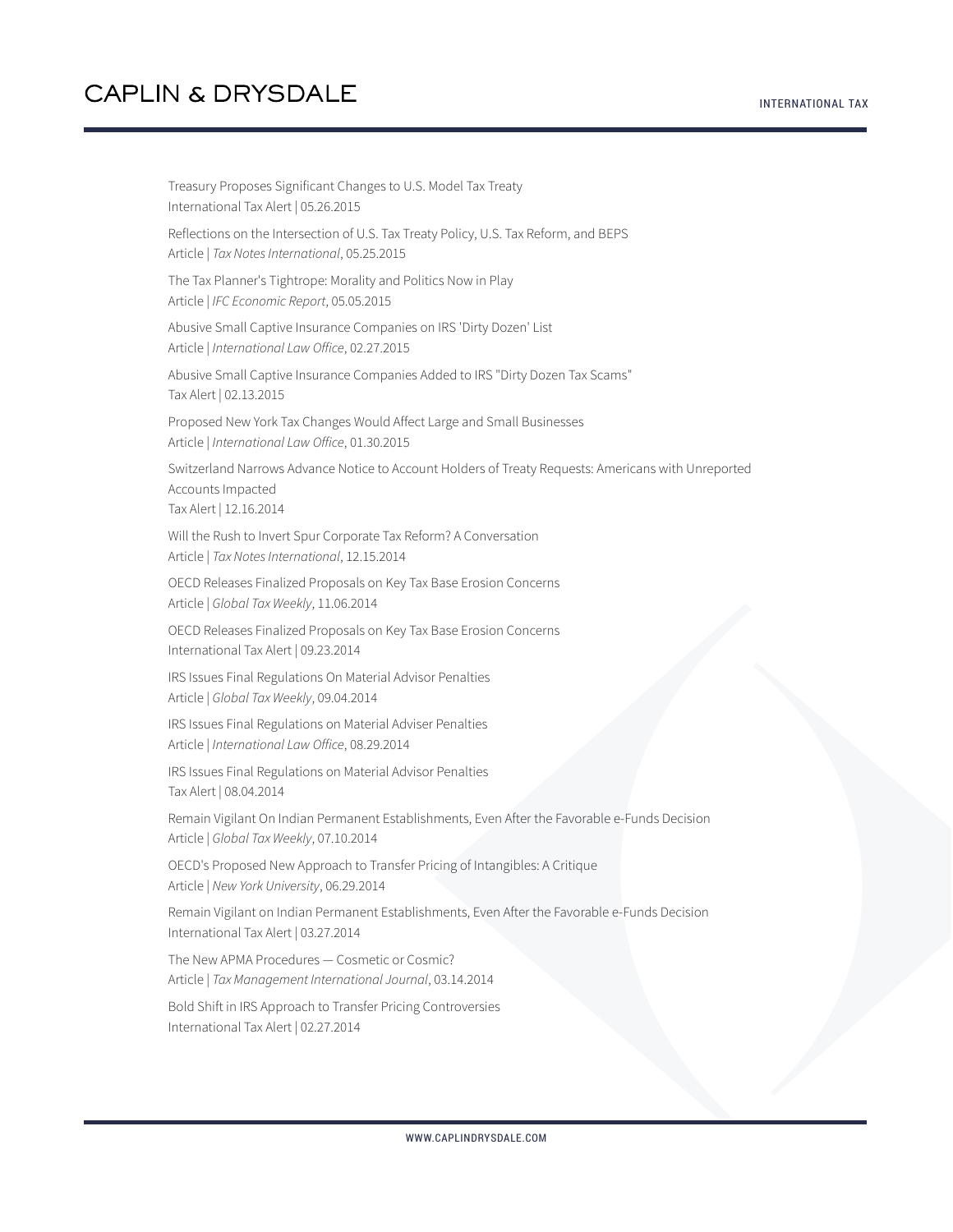Surprise! Your Foreign Tax Credit Is Not Allowed Under Section 901(I) Article | *Tax Notes International*, 01.14.2014 Overview of the OECD'S Action Plan on Base Erosion and Profit Shifting Article | *Corporate Taxation*, 11.01.2013 DOJ Deal with Swiss Banks Impacts U.S. Taxpayers and Financial Firms Around the World Tax Alert | 10.31.2013 Me, Myself, and My Subsidiary: A Shift in the Intent Standard in Related-Party Hybrid Debt Cases Article | *Corporate Taxation*, 09.01.2013 *Amazon.com v. Commissioner: Veritas* Redux? Article | *Corporate Taxation*, 08.01.2013 Global Netting: Potential Opportunities for Corporate Taxpayers Article | *WTE Practical International Tax Strategies, Volume 17, Number 8*, 04.30.2013 Global Netting: Potential Opportunities for Corporate Taxpayers Business, Investment & Transactional Tax Alert | 04.10.2013 Professional Golfer Sergio Garcia to Owe More Taxes on Endorsement Income International Tax Alert | 03.15.2013 Mutual Administrative Assistance in Tax Matters Article | *Journal of Corporate Taxation*, 03.01.2013 Cruising Toward Safe Harbors for Transfer Pricing? Article | *Corporate Taxation*, 03.01.2013 Recent Developments: U.K. Excess Profits Tax Under the U.S. Foreign Tax Credit Article | *Corporate Taxation*, 01.01.2013 Transfer Pricing: Rules and Practice in Selected Countries (H-1), No. 6955 Article | *Bloomberg BNA Tax Management Portfolio*, 01.01.2013 Safe at Last? Transfer Pricing Safe Harbors on the Horizon Article | *Bloomberg BNA*, 09.06.2012 What You Really Need to Know About Transfer Pricing *The Metropolitan Corporate Counsel, Inc.*, 07.01.2012 Article from Tax Analysts, Switzerland and the U.S.: What We Have Here is a Failure to Communicate *Tax Analysts, by H. David Rosenbloom*, 06.04.2012 Foreign Tax Credit Generators *Corporate Taxation*, 05.01.2012 Offshore Tax Evasion: US Initiatives Article | *Practical Law Company*, 04.26.2012 Case Updates-Dell Products (Norway) General Electric Capital (Canada) SNF (Australia) Article | *Corporate Taxation*, 03.01.2012 Before It's Too Late: Reconsidering The IRS Relief for Madoff Losses *Tax Notes*, 02.20.2012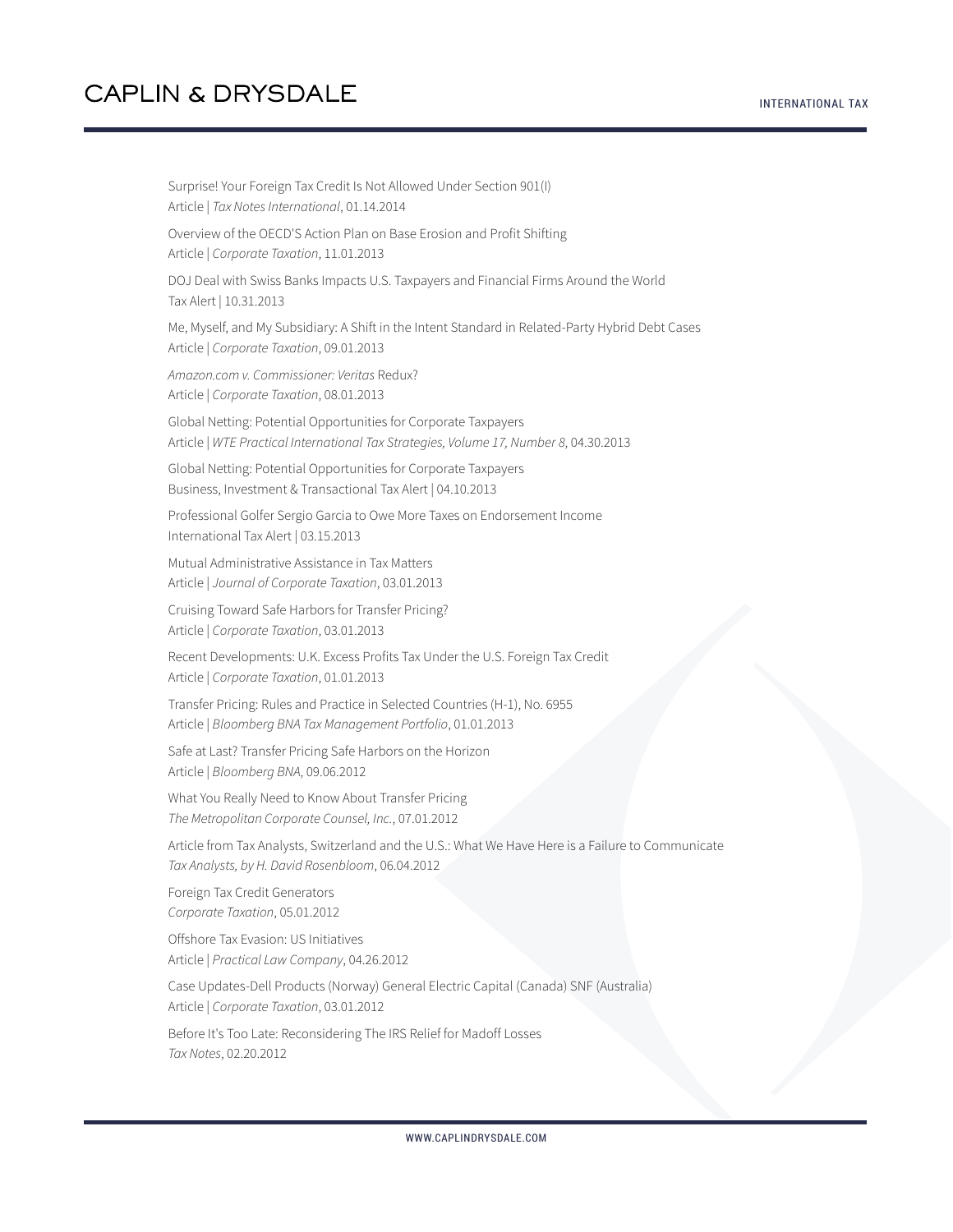Commissionaire and Contract Manufacturing Arrangements - New Developments on Permanent Establishment Issue Article | *Corporate Taxation*, 01.01.2012 The APA Program's Experience With Rev. Proc. 2008-31: Increased Opportunities for Certainty Article | *Bloomberg BNA Tax Management Memorandum*, 11.07.2011 2010 Treaty Developments Article | *Corporate Taxation*, 11.01.2011 Taxation of Passive Foreign Investment Companies: Current Rules, Problems and Possible Solutions Article | *Corporate Taxation*, 11.01.2011 Qualified Intermediaries, The EU Savings Directive, Trace--What Does FATCA Really Add Article | *Corporate Taxation*, 09.01.2011 India's Proposed Direct Taxes Code - Highlights For Corporate Taxpayers Article | *Corporate Taxation*, 07.01.2011 Recent Developments Relating to FBARs and Offshore Voluntary Disclosure Program International Tax Alert | 06.06.2011 Crawford's Last Stand? What Melendez-Diaz v. Massachusetts Means for the Confrontation Clause and for Criminal Trials Article | *2 AKRON J. CONST. L. & POL'Y 81*, 06.02.2011 FATCA & Foreign Bank Accounts: Has the U.S. Overreacted? Article | *Tax Analysts*, 05.31.2011 ITPF - Georgetown University Law Center Conference on Reform of International Tax Article | *Corporate Taxation*, 05.01.2011 An Overview of the Foreign Account Tax Compliance Act Article | *American Bar Association, 22nd Annual Spring Symposia*, 04.28.2011 Short Cuts for Small Fry: Why the IRS Should Reconsider Transfer Pricing Safe Harbors for Small Taxpayers, Transactions Article | *BNA Tax Management-Transfer Pricing Report*, 04.21.2011 IRS Seeks Names of U.S. Account Holders at HSBC (India) Article | *Taxmann-The Tax & Corporate laws of India-International Tax*, 04.18.2011 Putting an End to Foreign Tax Credit 'Splitting' Transactions Article | *Corporate Taxation*, 03.01.2011 United States: Decoding Cross-Border Tax Compliance: CFCs, PFICs, Foreign Trusts & Foreign Gifts And Bequest Article | *Mondaq Business Briefing*, 03.01.2011 Indictment of Offshore Account Holder Portends a New Round of Aggressive Enforcement Article | *International Taxation*, 02.01.2011 President Obama's Efforts at International Tax Reform Article | *Corporate Taxation*, 01.01.2011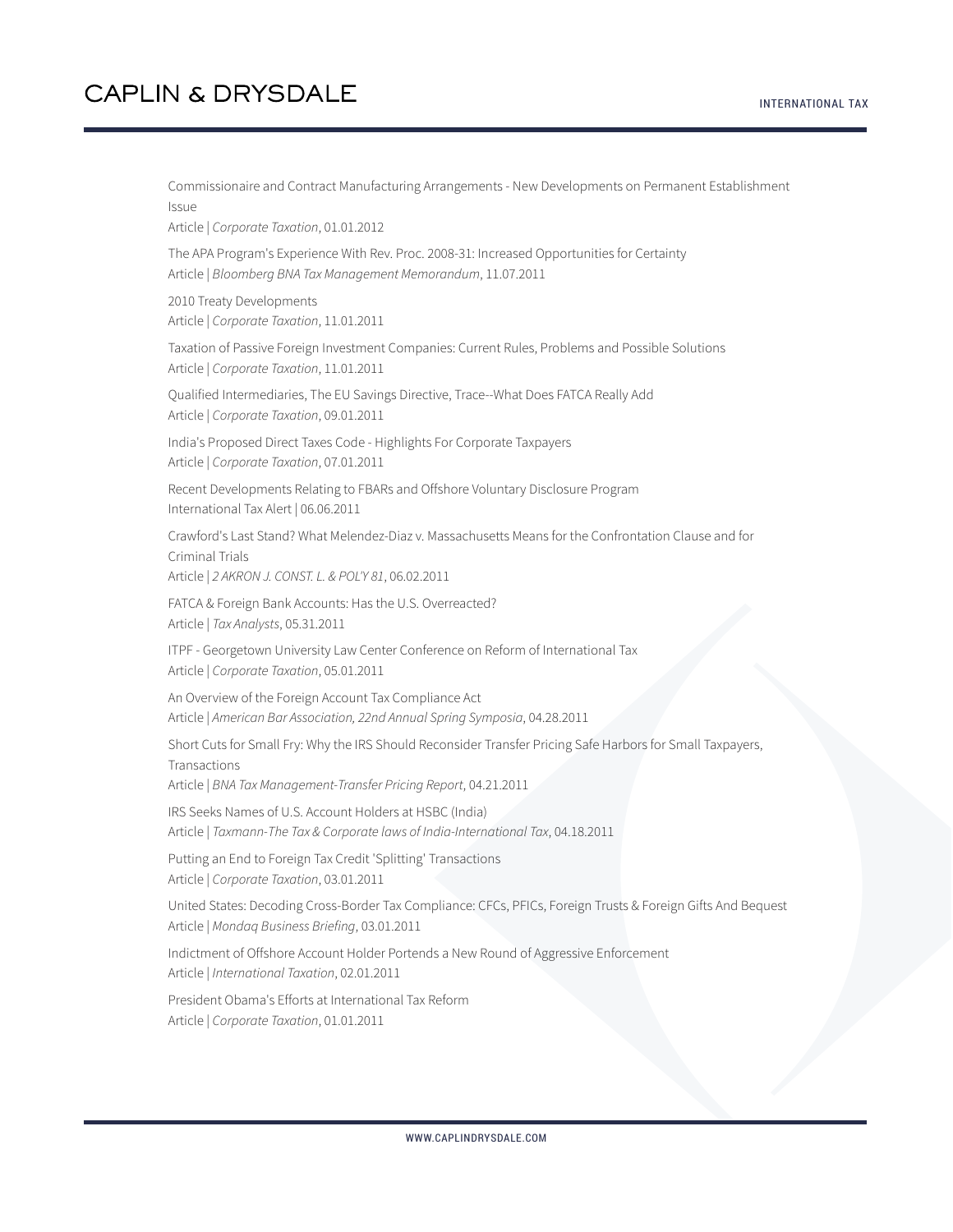The First Shoe Drops: Notice 2010-92 Provides Guidance on Section 909's Application to Pre-2011 Taxes Article | *14 Practical International Tax Strategies*, 12.15.2010 The Foreign Account Tax Compliance Act and Notice 2010-60 Article | *International Taxation*, 12.01.2010 New Foreign Tax Credit Anti-Splitting Rule Article | *Tax Notes*, 11.08.2010 Certainty for Reporting Uncertain Tax Positions (UTP) to IRS International Tax Alert | 10.13.2010 Recently Enacted Provisions Relating to the Foreign Tax Credit International Tax Alert | 10.08.2010 IRS's Voluntary Disclosure Program for Offshore Accounts: A Critical Assessment After One Year Article | *BNA Insights*, 09.21.2010 Tax Court Rules That UK Windfall Tax Is Creditable in the United States Article | *International Law Office*, 09.17.2010 Advise Client Companies to Review Payroll Practices Article | *Verizon Small Business Center's News & Resources*, 09.10.2010 Federal and State Governments Target Employment Tax Compliance Article | *Taxation of Exempts*, 09.01.2010 More and More Transfer Pricing Enforcement in Store! International Tax Alert | 08.06.2010 Foreign Flow-Through Election's Effect on Noncompulsory Tax Treatment Article | *Tax Notes International*, 07.19.2010 A Shift Toward Consumption Taxes: The Tax Policy Prescription For The Fiscal Ills of The Global Financial Crisis Article | *Corporate Taxation*, 07.01.2010 The Foreign Account Tax Compliance Act Article | 05.11.2010 IRS Launches New "Transfer Pricing Practice" -- Pilot Program Will Select Audit Cases for Scrutiny International Tax Alert | 05.05.2010 Loan Guarantees and Transfer Pricing Article | *Corporate Taxation*, 05.01.2010 Taxpayer Wins LILO Case in the Court of Federal Claims Article | *Real Estate Finance Journal*, 04.01.2010 More Foreign Financial Account Reporting International Tax Alert | 03.26.2010 Looking for FBARs in All the Wrong Places? Limited Relief in New Interim Guidance International Tax Alert | 03.15.2010 The New Battle In An Old War: Omissions From Gross Income

Article | *126 Tax Notes 1227*, 03.08.2010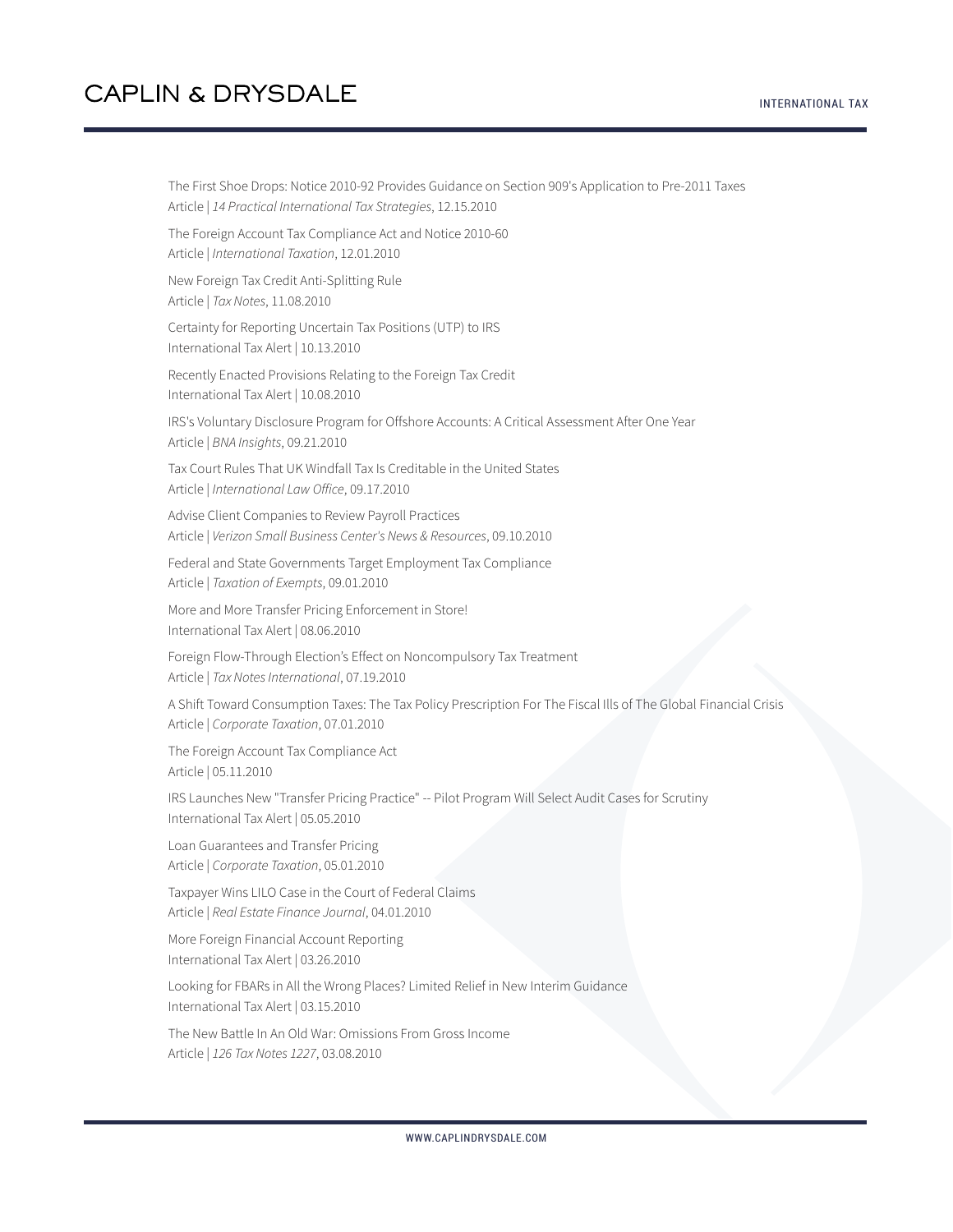IRS Scrutiny of Equity Swaps Could Impact Offshore Funds Article | 03.05.2010 National Westminster Bank: Will the IRS Ever Give Up Article | *Corporate Taxation*, 03.01.2010 Get Ready for the Employment Tax Compliance Surge: IRS to Challenge Status of Independent Contractors Employee Benefits Alert | 02.18.2010 The Curious Case of The Partial Loophole Closer Article | *Corporate Taxation*, 01.01.2010 Undeclared Foreign Accounts—Voluntary Disclosures and FBARs After the IRS Settlement Initiative Article | *Journal of Tax Practice and Procedure*, 12.01.2009 2009 Treaty Developments Article | *Corporate Taxation*, 11.01.2009 The New U.S.-Italy Treaty: A U.S. Perspective Article | *Diritto e Pratica Tributaria Internazionale*, 08.01.2009 Addressing the Economic Downturn Under Existing Transfer Pricing Methods Article | *Tax Notes International*, 06.22.2009 Comments to the Proposed Amendments to the Rules of the United States Tax Court Article | *American Bar Association*, 05.27.2009 Resolución de Conflictos en Material Fiscal (in Spanish) Article | *Revista - Instituto Colombiano de Derecho Tributario*, 05.10.2009 Survival Techniques: Transfer Pricing in a Sick Economy Article | *The Tax Executive*, 05.01.2009 Time for a Change: Toward a New Korea-U.S. Income Tax Treaty Article | *Tax Notes International*, 04.20.2009 Shooting for the Stars Article | *WebCPA*, 04.20.2009 Cross-Border Information Reporting & Civil Penalities (in a Nutshell) Article | *Journal of Tax Practice & Procedure*, 04.01.2009 Information Reporting and Civil Penalties (In a Nutshell) Article | 12.22.2008 A Model to Celebrate Article | *OECD Observer*, 10.01.2008 In Praise of the OECD Model Tax Treaty Article | *Worldwide Tax Daily*, 09.23.2008 Coming Full Circle? Secondary Adjustments and Repatriation in Transfer Pricing Cases Article | *Tax Management Transfer Pricing Report, Bloomberg BNA*, 05.01.2008

Voluntary Disclosure Becomes A Necessity Article | *International Tax Review*, 05.01.2008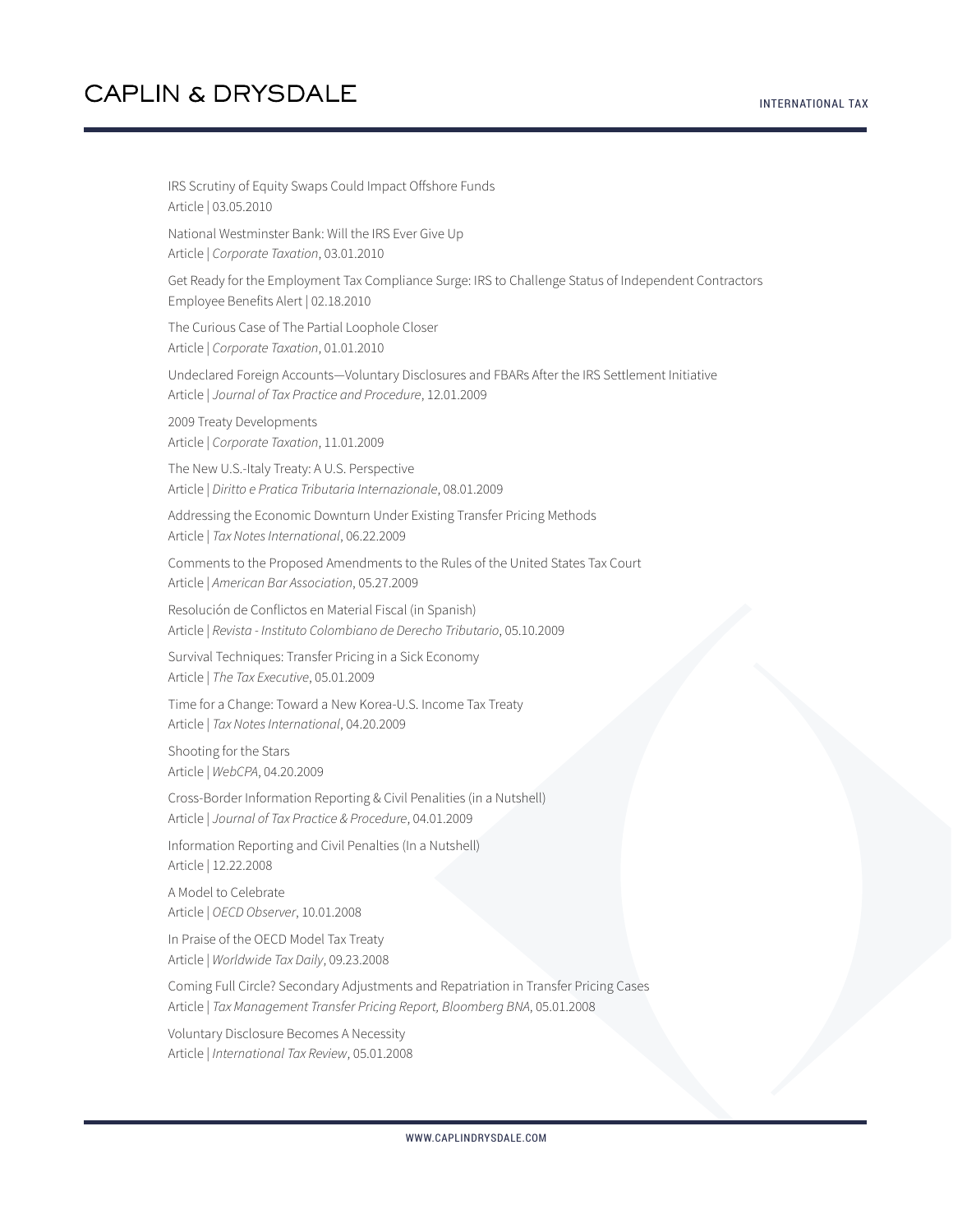Deductions for Non-U.S. Persons Under U.S. Income Tax Laws Article | *International Tax Planning*, 03.01.2008 The Practical Impact of FIN48 - Is it Moving Abroad? Article | 11.01.2007 Treasury, IRS Continues Attack on Abusive Tax Transactions: Final Regulations for Reportable Transactions Issued Article | *Derivatives Financial Products Report*, 09.01.2007 Self-Created Transfer Pricing Adjustments Article | *Tax Notes International*, 06.04.2007 COMMENT: Deputy-Doctors: The Medical Treatment Exception after Davis v. Washington Article | *43 CAL. W. L. REV. 451, 2007*, 05.01.2007 Pay Immediate Attention to Far-Reaching Regulations on Intercompany Services Article | *Caplin & Drysdale*, 10.01.2006 Play it Again Sam – The IRS (More or Less) Finishes the Section 482 Services Regulations Article | *The Tax Executive*, 10.01.2006 Tax Alert Article | *Caplin & Drysdale*, 05.01.2006 Proposed Cost-Sharing Regulations Issued Article | *Practical US/Domestic Tax Strategies*, 05.01.2006 Proposed Cost-Sharing Regulations Issues Article | *Caplin & Drysdale*, 01.15.2006 A New Age in Cost Sharing? The IRS Proposed Regulations Article | *Tax Management International Journal*, 12.09.2005 Enhanced IRS Enforcement and the Voluntary Disclosure Policy Article | *International Law Office*, 08.26.2005 Tax Alert Article | *Caplin & Drysdale*, 06.15.2005 The Law of Unintended Consequences: International Implications of Section 409A Article | *The Tax Executive*, 04.01.2005 Tax Alert Article | *Caplin & Drysdale*, 02.01.2005 U.S. Issues Guidance on Apportionment of Charitable Contributions to U.S.-Source Income Article | *Tax Notes International*, 08.09.2004 Russia: A " Virtual" Democracy Article | *The Exempt Organization Tax Review*, 08.01.2004 News on the Transfer Pricing Front Article | *Caplin & Drysdale*, 07.01.2004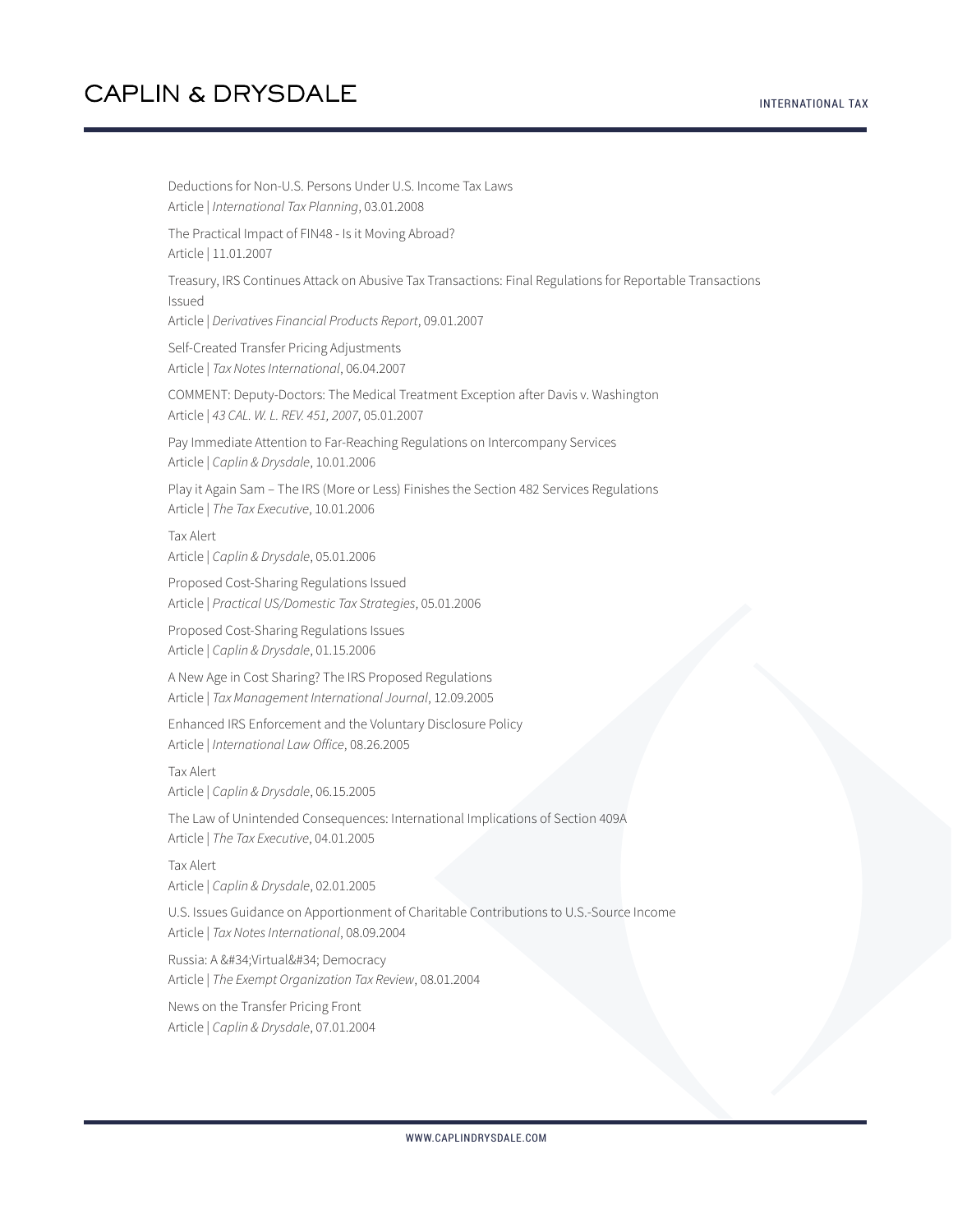TNI Interview: H. David Rosenbloom Article | *Tax Notes International*, 05.10.2004 Banes of an Income Tax: Legal Fictions, Elections, Hypothetical Determinations, Related Party Debt\* Article | *The Sydney Law Review*, 03.30.2004 Think About Subpart F: The Domestic Base Company Article | *The Tax Magazine*, 03.15.2004 India: Great Potential and Promise Article | *The Exempt Organization Tax Review*, 02.25.2004 Banes of an Income Tax: Legal Fictions, Elections, Hypothetical Determinations, And Related Party Debt Article | *Tax Notes International*, 12.31.2003 Why Not Des Moines? A Fresh Entry in the Subpart F Debate Article | *Tax Notes International*, 12.15.2003 Markers and Musings: The Proposed Section 482 Service Regulations Article | *The Tax Executive*, 12.01.2003 The Final Word on Stock Options in Cost Sharing Arrangements? Article | *Tax Management International Journal*, 12.01.2003 Transfer Pricing: New Rules for Services and Intangibles Article | *Caplin & Drysdale*, 11.01.2003 An Awakening Giant: China and the New Civil Society Article | *The Exempt Organization Tax Review*, 10.01.2003 Russia in Transition Article | *The Exempt Organization Tax Review*, 09.30.2003 Testimony of David Rosenbloom Before the U.S. Senate Committee on Finance Article | *Committee on Finance, United States Senate*, 07.15.2003 Corporate Taxation: New Consolidated Return Duplicated Loss Rules Article | *Caplin & Drysdale*, 04.01.2003 Option Wars: Upping the Ante for Cost Sharing Arrangements Article | *Tax Management International Journal*, 11.08.2002 Second First?? Transfer Pricing Issues In Secondment of Personnel Article | *The Tax Executive*, 09.01.2002 Deconstructing Section 905(c): An Examination of The Redetermination Rules After TRA 1997 Article | *Tax Notes International*, 04.01.2002 Taxes Covered By §960(a)(3) Article | *Tax Management International Journal*, 02.08.2002 From the Bottom Up: Taxing the Income of Foreign Controlled Corporations Article | *Brooklyn Journal of International Law*, 09.01.2001 The IRS Reorganization: Programs and Initiatives of the New Large Case Division Article | *Administrative Law Review, Vol. 53, No. 2*, 05.01.2001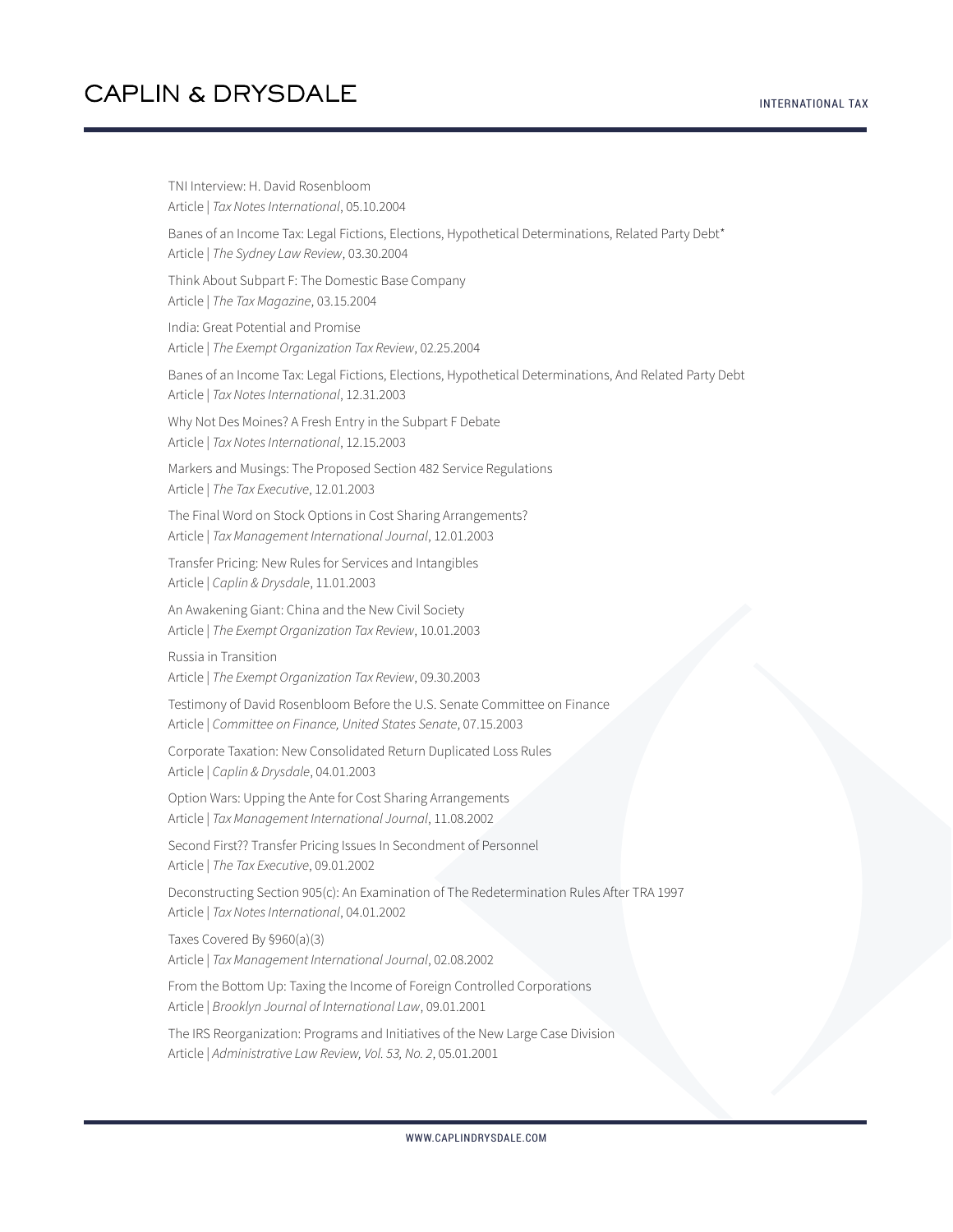Arbitrage and Transfer Pricing Paper Article | *Report of Proceedings of the First World Tax Conference: Taxes Without Borders*, 10.01.2000 Cost-Sharing Arrangements Come of Age Article | *Tax Management Memorandum*, 08.28.2000 Transfer Pricing: A Special Report Article | *International Tax Review Supp. 31*, 07.01.2000 The UPS, Limited and Compaq Cases: Is the Tide Turning? Article | *26 International Tax J. No. 3, 1*, 06.01.2000 Mining For Nuggets in the IRS APA Report Article | *The Tax Executive*, 05.01.2000 Transfer Pricing Thoughts - North America: More Thoughts On APA Disclosure Article | *Global Transfer Pricing*, 03.01.2000 A New Way to Resolve a Factual Issue with the IRS Before Filing a Return Article | *Caplin & Drysdale*, 02.21.2000 Treaties and Interest Expense Allocation: Moving in a Natwesterly Direction Article | *Tax Notes*, 01.17.2000 Foreign Income Portfolios: U.S. Income Taxation of Foreign Corporations Article | *Tax Management*, 01.01.2000 Transfer Pricing Thoughts - North America: Thoughts on Code Sec. 482 and Rising Standards of Proof Article | *Global Transfer Pricing*, 12.01.1999 Transfer Pricing Thoughts - North America: Thoughts on Control Article | *Global Transfer Pricing*, 10.01.1999 Transfer Pricing Thoughts - North America: Thoughts on Cooperatives Article | *Global Transfer Pricing*, 08.01.1999 Transfer Pricing Thoughts - North America: Thoughts on APA Disclosure Article | *Global Transfer Pricing*, 06.01.1999 The "Ins" "Outs" "Overs" and "Unders" of the New Global Netting Rules Article | *Tax Notes*, 04.26.1999 Transfer Pricing Thoughts - North America: The Euro and the Situs of the Borrower Rule Article | *Global Transfer Pricing*, 04.01.1999 Transfer Pricing Thoughts - North America: Thoughts on Joint Ventures Article | *Global Transfer Pricing*, 02.01.1999 Navigating the Global Netting Rules: Uncertainties Abound in Interest Rate Calculation Process Under New Law Article | *Practical U.S. /International Tax Strategies*, 12.10.1998 U.S. Proposed Global Trading Regs: Preliminary Questions Regarding Application Article | *Tax Notes International*, 05.23.1998 Commentary: Caplin & Drysdale Blasts Proposed Foreign Tax Credit Regs Article | *Tax Notes International*, 05.05.1997

The Hamas Deportation: Israel's Response to Terrorism During the Middle East Peace Process